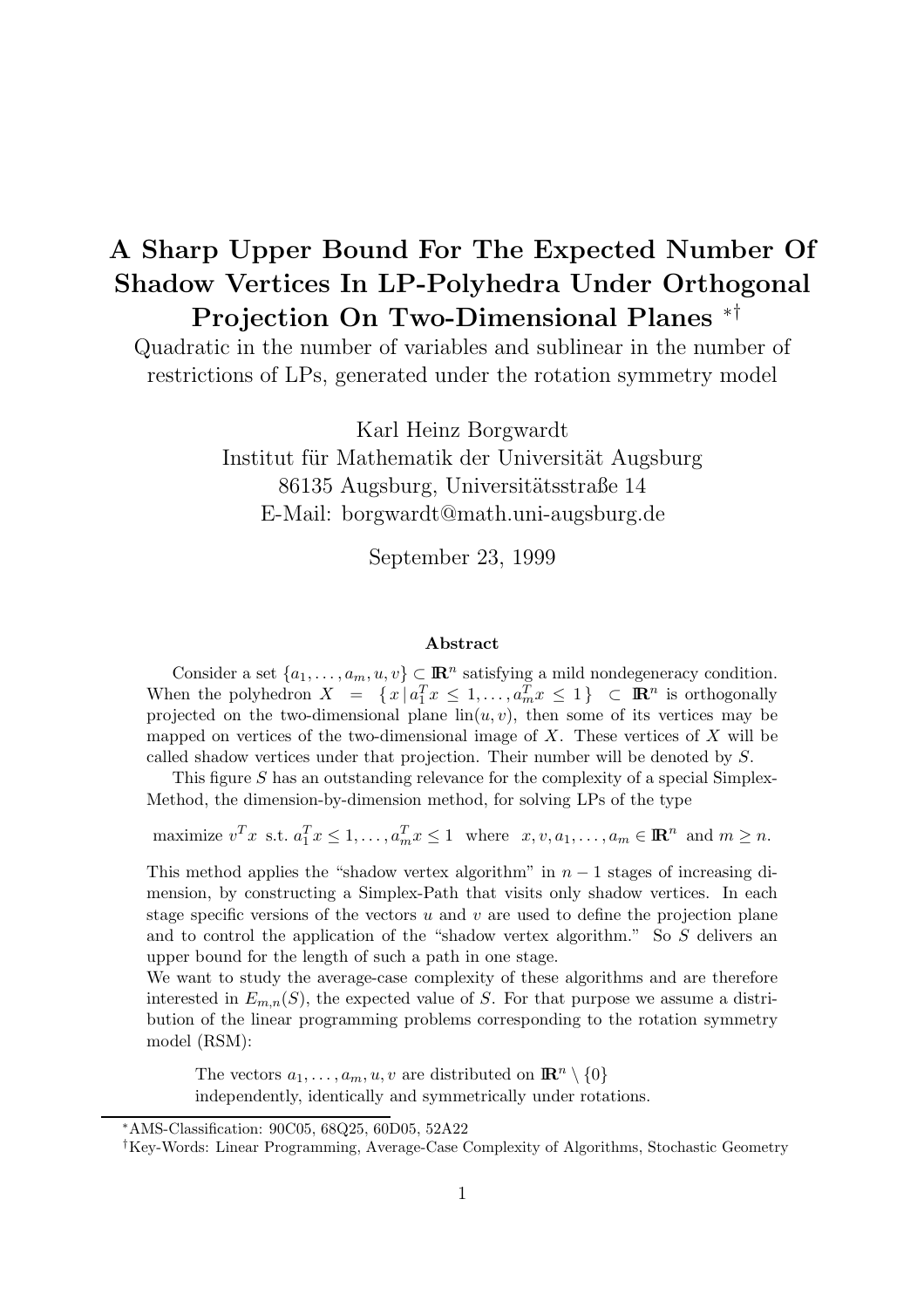In this paper we improve the upper bounds for  $E_{m,n}(S)$  from our polynomiality-proofs of 1982 and 1987. There we had found an upper bound of  $m^{\frac{1}{n-1}} \cdot n^3 \cdot Const.$ , valid for all RSM-distributions and all pairs  $(m \geq n)$ .

Based on a refined evaluation technique for space-angles, on a reorganization and on substantial modifications of the old proof, we are now able to confirm a bound

$$
E_{m,n}(S) \le m^{\frac{1}{n-1}} \cdot n^2 \cdot Const.
$$
 for all pairs  $(m, n)$  with  $m \ge n$ .

This result had been desired since 1982, because then a bound  $m^{\frac{1}{n-1}} \cdot n^2 \cdot Const.$  had been derived exclusively for the situation, where  $n$  is fixed and  $m$  tends to infinity. All the time the question had been open, whether the asymptotical behaviour would be better than the behaviour in moderate dimensions, or whether the bound for the moderate case was crude.

In addition, we know – from an asymptotic analysis in 1987 that for a special RSMdistribution, namely the uniform distribution on the unit sphere, there is a lower bound for  $E_{m,n}(S)$  of type  $m^{\frac{1}{n-1}} \cdot n^2 \cdot Const$ . The combination of this result and the new upper bound shows that the new bound is sharp.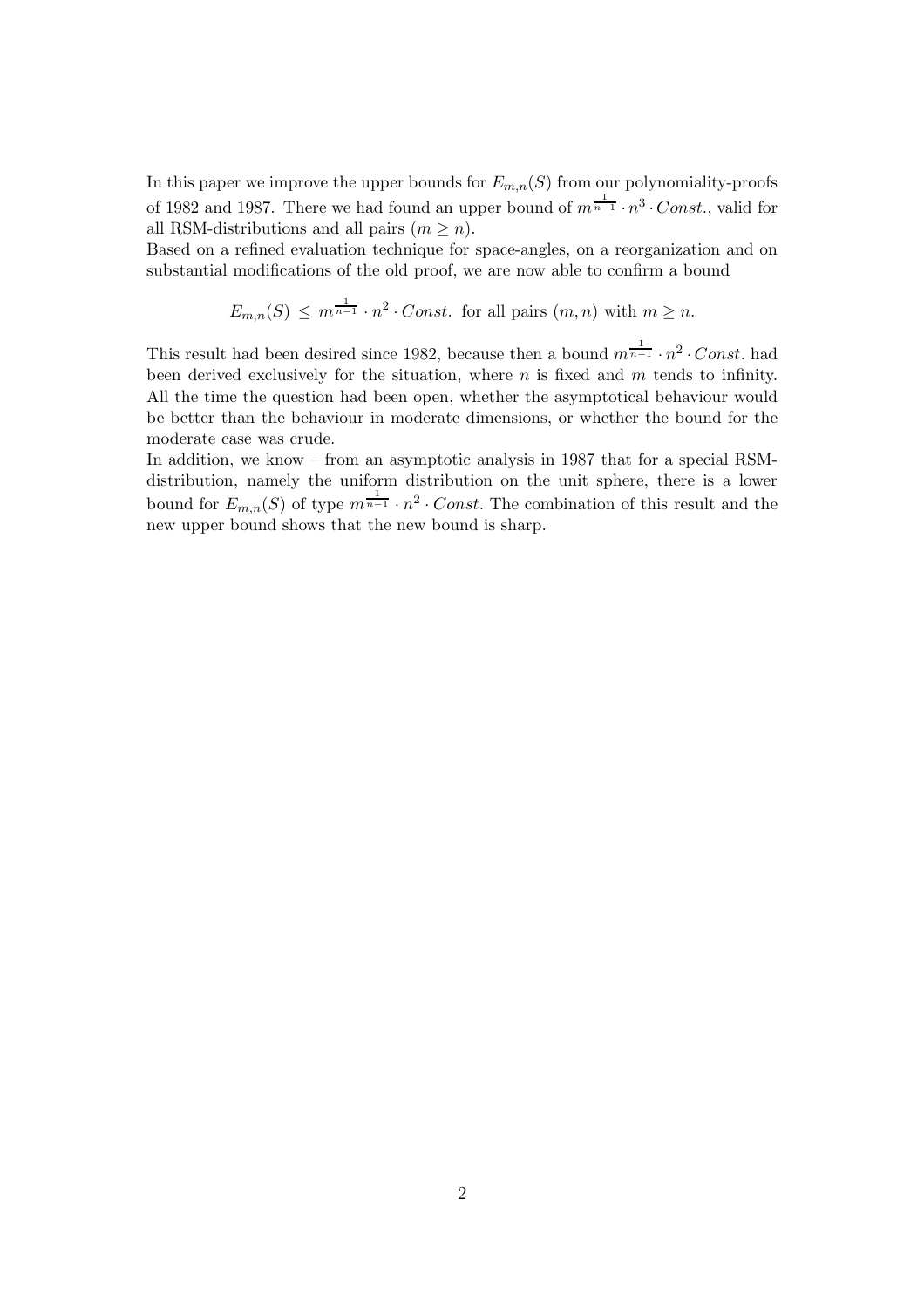### **1** The number of shadow vertices and its algorithmic relevance

The motivation for writing this paper and for doing this study came from the question for the (average) complexity of a solution method for canonical LPs of the type

maximize 
$$
v^T x
$$
 subject to  $a_1^T x \le 1, ..., a_m^T x \le 1$ ,  
where  $x, v, a_1, ..., a_m \in \mathbb{R}^n$  and  $m \ge n$ . (1)

For the purpose of averaging we assume a distribution of the linear programming problems corresponding to the rotation symmetry model (RSM):

> The vectors  $a_1, \ldots, a_m, v$  are distributed on  $\mathbb{R}^n \setminus \{0\}$  independently, identically and symmetrically under rotations.  $(2)$

This question has been investigated in earlier papers (cf. Borgwardt (1982b), Borgwardt (1987), etc.). The new bounds on the average number of shadow vertices, as derived in this paper, will help to improve those results on the average complexity of (1).

The core of the old and the new analysis of the average complexity is the answer to a certain subproblem, which can be given more precisely in this paper. In this first section, we will explain this subproblem and its relevance for the average complexity. After that, we shall totally focus on that subproblem, which can be seen as a mathematical problem in its own right.

We use the abbreviations lin, conv, cone, dist for linear hull, convex hull, convex cone and distance respectively. When we write  $conv(x, y, ...)$  we mean the set of convex combinations formed with the help of  $x, y, \ldots$  The same applies to cone, lin.

The question attacked directly in this paper can be seen from three different points of view. Suppose that  $\{a_1,\ldots,a_m, u, v\} \subset \mathbb{R}^n$  with  $m \geq n$  is a set of given points, which meets the following nondegeneracy-assumption

Nondegeneracy is valid, if any *n* vectors out of  $\{a_1, \ldots, a_m, u, v\}$  are linearly independent, and if any  $n+1$  vectors out of  $\{a_1,\ldots,a_m,u,v\}$  are in general position. (3)

Let the subset  $\{a_1,\ldots,a_m\}$  and the subset  $\{u, v\}$  respectively induce a (nonempty) polyhedron and a two-dimensional plane, i.e.

$$
X := \{ x \mid a_1^T x \le 1, \dots, a_m^T x \le 1 \} \subset R^n \quad \text{and} \quad \lim(u, v). \tag{4}
$$

We write  $\{a_1,\ldots,a_m;u,v\}$  to separate both parts and to indicate that in both subsets internal permutations are irrelevant for the resulting configuration of X and  $\text{lin}(u, v)$ . Consider an orthogonal projection

$$
\Pi_{u,v} : \mathbb{R}^n \to \text{lin}(u,v), \quad \text{mapping} \quad X \text{ into } \text{lin}(u,v). \tag{5}
$$

 $\Pi_{u,v}(X)$ , the image of X, is a two-dimensional polyhedron. And some of the vertices of X may be mapped on vertices of  $\Pi_{u,v}(X)$ , which motivates the name "shadow vertices," precisely:

> A vertex  $x_*$  of X is called shadow vertex of X with regard to u and v, if the orthogonal projection  $\Pi_{u,v}$  on  $\text{lin}(u, v)$  maps  $x_*$  on a vertex of the two-dimensional image  $\Pi_{u,v}(X)$  of X in  $\text{lin}(u, v)$ . (6)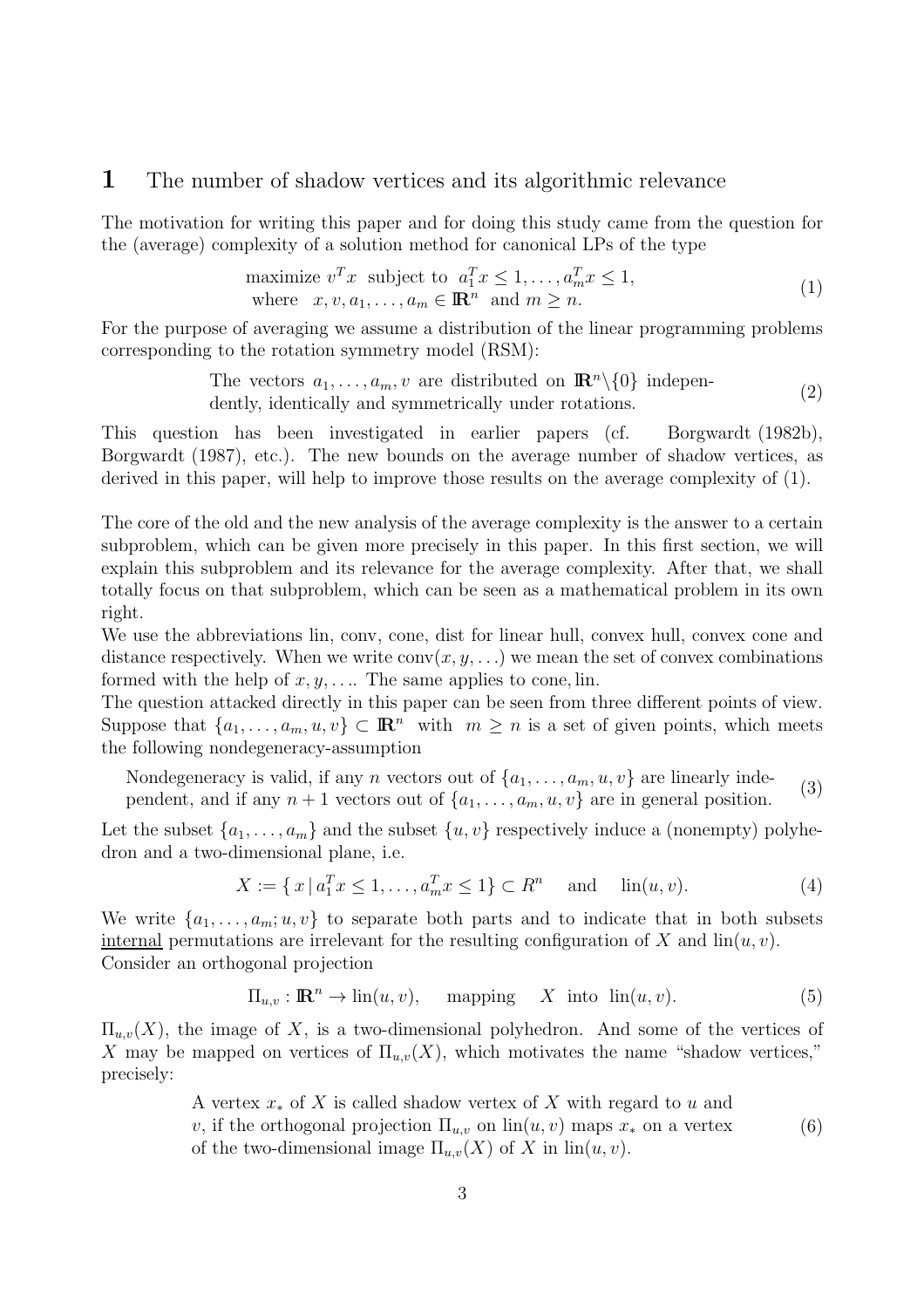1) A purely geometrical question is:

How many shadow vertices are induced by the projection  $\Pi_{u,v}$  mapping X on  $\text{lin}(u, v)$ ?

We regard this number  $S = S(a_1, \ldots, a_m; u, v)$  as a functional of the given  $(m + 2)$ -element set of input vectors. Note that the concentration on the configuration  $m \geq n$  is natural, because for  $m < n$  the number of shadow vertices is 0, as there cannot be vertices at all.

2) From the view of parametric programming the interpretation is as follows: Consider the set of all LPs

$$
\left\langle \text{maximize } w^T x \quad \text{subject to } x \in X \right\rangle \text{ with } 0 \neq w \in \text{lin}(u, v). \tag{7}
$$

Here we ask for the number of all vertices of  $X$  being extremal with respect to any objective  $w^T x$ , such that  $0 \neq w \in \text{lin}(u, v)$  is an arbitrary nontrivial linear combination of u and v. This extremality is just an equivalent formulation of the shadow vertex property. So the answer to that question is again  $S = S(a_1, \ldots, a_m; u, v)$ .

At this point we may restrict our set of possible objective gradients to a subcone of  $\text{lin}(u, v)$ , as for instance to cone $(u_*, v_*)$ , where  $u_*, v_* \in \text{lin}(u, v)$ : Solve all LPs of the form

$$
\left\langle \text{maximize } w^T x \quad \text{subject to } x \in X \right\rangle \text{ with } 0 \neq w \in \text{cone}(u_*, v_*) \subset \text{lin}(u, v). \tag{8}
$$

Note that  $u_* = u$  and  $v_* = v$  would describe a special case here.

For these two parametric programming problems, we may count those vertices, that are optimal at least for one choice of w. We know

 $S = S(a_1, \ldots, a_m; u, v) = \{x_* | x_* \text{ optimal vertex of } X \text{ for some } w \in \text{lin}(u, v)\}.$ 

Accordingly we define the cardinality of the set of optimal vertices for the subcone as

$$
s_{u_*,v_*}(a_1,\ldots,a_m;u,v) := \#\{x_*|x_* \text{ optimal vertex of } X \text{ for some } w \in \text{cone}(u_*,v_*)\}.
$$

And now it is clear that

$$
s_{u_*,v_*}(a_1,\ldots,a_m;u,v) \leq S
$$
 and  $s_{u,v}(a_1,\ldots,a_m;u,v) \leq S.$  (9)

So far, we understand that  $S$  helps to bound qualitative figures on parametric programming problems (as the number of "vertex-solutions").

3) Now we come to the third point of view, which asks for the complexity of algorithms. Suppose that we have vectors  $u_*, v_* \in \text{lin}(u, v)$ , and that a vertex  $x_1$  of X, maximizing  $u_*^T x$  on X, is available. Then  $x_1$  must be a shadow vertex with respect to  $\text{lin}(u, v)$ . Assume that our aim is to maximize  $v_*^T x$  on X, starting from  $x_1$ . An optimal vertex for that problem would be a shadow vertex, as well. It is clear that in  $\text{lin}(u, v)$  it will be possible to improve  $v_x^Tx$  by running along the boundary of  $\Pi_{u,v}(X)$  over a connected path, which improves the objective monotonically and visits only the images of shadow vertices. Of course, the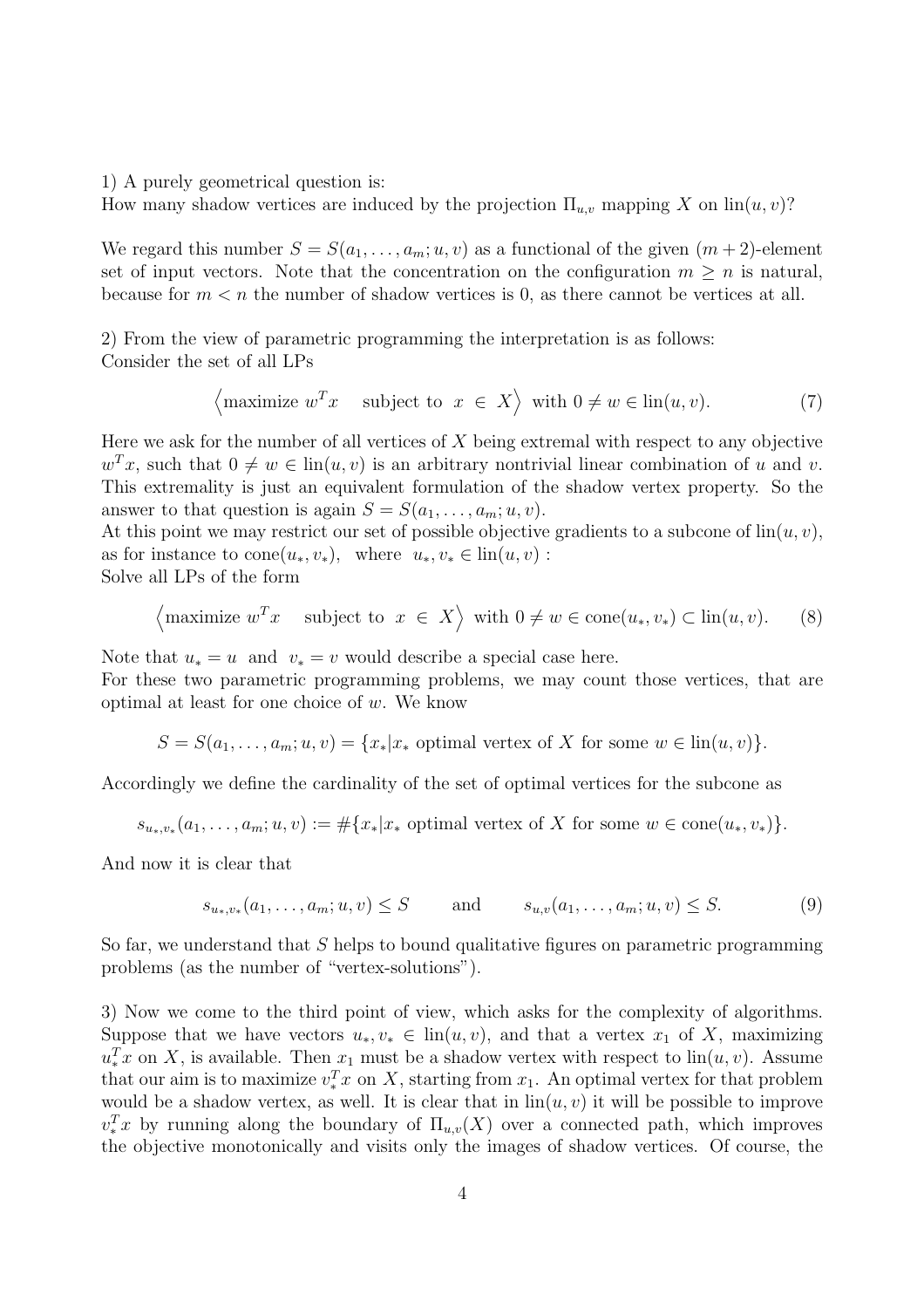number of visited shadow vertices equals  $s_{u_*,v_*}(a_1,\ldots,a_m;u,v)$  and is bounded from above by  $S$ .

But now it is important that  $-$  due to nondegeneracy  $-$  the preimage of that path (before being mapped by  $\Pi_{u,v}$  is a Simplex-Path in the original space and on the full dimensional polyhedron X over the corresponding shadow vertices, improving the objective  $v_*^T x$ .

This is just the geometrical idea for the shadow vertex algorithm.

And it is clear that this fits into the general framework of the Simplex-Method for solving (1), as it defines a variant for Phase II.

It is easy to construct that path. We start in  $x_1$ , the optimal vertex for  $u_*^T x$ , where  $0 \neq u_* \in \text{lin}(u, v)$ . To optimize  $v_*^T x$  with  $0 \neq v_* \in \text{lin}(u, v)$ , we create a family of objectives  $(u_* + \gamma \cdot v_*)^T x$  with  $\gamma \in [0, \infty)$ , start at  $\gamma = 0$ , increase  $\gamma$  continuously and follow the sequence of temporarily optimal vertices. (For implementation it suffices to update the representation of both objective gradients  $u_*, v_*$  under the current basis and to observe the  $γ$ -weighted combination of both. At certain values of  $γ$  vertex-exchanges (pivot steps) will be necessary to stay optimal. Then the corresponding representation-coordinates determine the pivot element.) This is just a realization of the parametric Simplex-Variant of Gass and Saaty, adapted to the current situation. Hence the number of shadow vertices  $S$  is a natural upper bound for the number of vertices visited on this path from  $x_1$  to  $x_s$ , which means  $s = s_{u_*,v_*} \leq S$ .

This is the point where we can finally turn to average-case analysis.

In this paper we modify the polynomiality-proof of Borgwardt (1987) and improve the upper bound for  $E_{m,n}(S)$ , the expected number of shadow vertices (under orthogonal projection on planes  $\text{lin}(u, v)$  of feasible polyhedra X in linear programming problems of the type

maximize 
$$
v^T x
$$
 s. t.  $x \in X = \{x | a_1^T x \le 1, ..., a_m^T x \le 1\}$   
with  $x, u, v, a_1, ..., a_m \in \mathbb{R}^n$ ,  
where *u* is an augmenting vector for defining the projection-plane  $\text{lin}(u, v)$ . (10)

We assume a distribution of input sets under the rotation symmetry model (RSM) by extending the definition (2) :

The vectors  $a_1, \ldots, a_m, v$  and the auxiliary vector u are distributed on  $\mathbb{R}^n \setminus \{0\}$  independently, identically and symmetrically under rotations. (11)

This assumption justifies concentration on the nondegenerate cases, which are almost sure.

We remark that under RSM for problems of type (10) holds:  $E_{m,n}(S) \approx 4 \cdot E_{m,n}(s_{u,v})$ .

Note that rotation symmetry does not apply to the distribution of the (total) input sets  ${a_1, \ldots, a_m; u, v} \in \mathbb{R}^{(m+2)\times n}$ , but for the identical distributions of the single points  $a_i$ over  $\mathbb{R}^n$ . These distributions characterize different cases in our stochastic analysis (we call that "special distributions"). When we speak of "our distribution," we mean one of those  $\mathbb{R}^n$ -distributions. For denoting the corresponding distribution-function we use F. If our distribution has a density, then the corresponding density function will be denoted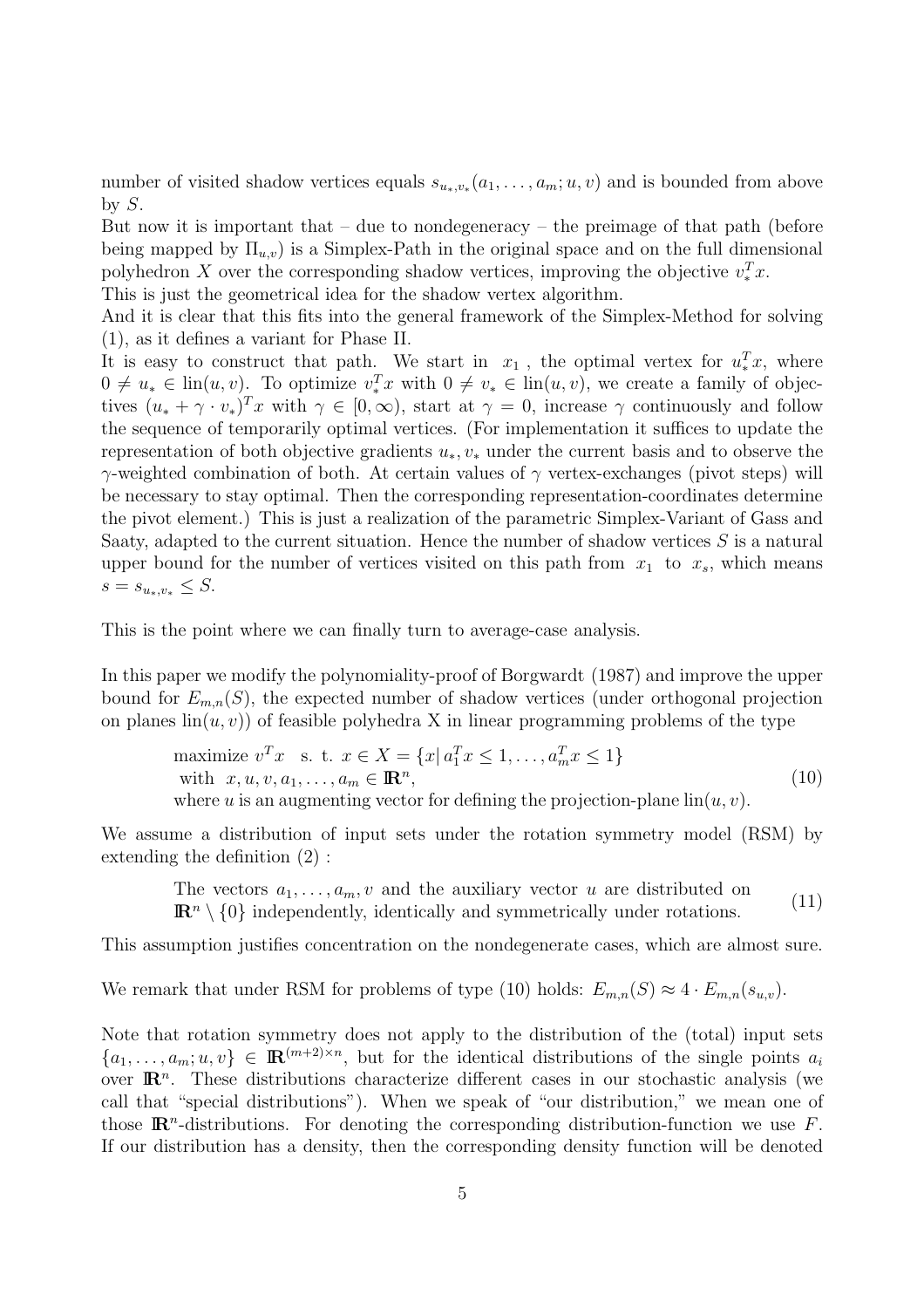by f. Without loss of generality we can suppose, that our distribution has a density (cf. Borgwardt (1987)) and that its support is the unit ball.

Under rotation symmetry , the characterization of these special distributions is very simple, because the density of different points with identical Euclidean norm must coincide. Hence every direction  $d \in \mathbb{R}^n$  will be attained with the same likelihood. Note that every point  $x \in R^n$  can be written as  $||x|| \cdot d(x)$  with  $||d(x)|| = 1$ . So the special distribution can be uniquely characterized by specification of the so-called "radial distribution function"  $\mathcal F$ .

Let 
$$
\mathcal{F}
$$
 stand for the probability  $\mathcal{F}(r) := P(\Vert x \Vert \le r)$  for  $r \in [0, \infty]$ . (12)

We introduce notation for the unit ball resp. the unit sphere in  $\mathbb{R}^k$ , namely  $\Omega_k$  resp.  $\omega_k$ 

$$
\Omega_k := \{ x \mid \|x\| \le 1, \ x \in \mathbb{R}^k \} \qquad \text{and} \qquad \omega_k := \{ x \mid \|x\| = 1, \ x \in \mathbb{R}^k \}. \tag{13}
$$

When we use  $\Omega_k(r)$  or  $\omega_k(r)$ , we mean the corresponding ball or sphere of radius r.  $\lambda_k$  stands for the k-dimensional Lebesgue-measure. We note that

$$
\lambda_n\{\Omega_n\} = \frac{\pi^{\frac{n}{2}}}{\Gamma(\frac{n+2}{2})}, \quad \lambda_{n-1}\{\omega_n\} = \frac{2\pi^{\frac{n}{2}}}{\Gamma(\frac{n}{2})}, \quad \text{and} \quad n \cdot \lambda_n\{\Omega_n\} = \lambda_{n-1}\{\omega_n\}.
$$
 (14)

When we write *Const.* or C, then we mean a constant real value, independent of m and n.  $C(n)$  will denote *n*-dependent reals, which are independent of m.

In Borgwardt (1982b) and Borgwardt (1987) it was shown that there is an upper bound for all  $m \geq n$  and for all rotation symmetric distributions of the form

$$
E_{m,n}(S) \leq m^{\frac{1}{n-1}} \cdot n^3 \cdot Const.
$$

In Borgwardt (1994a) resp. Borgwardt (1994b) we improved that result to

$$
E_{m,n}(S) \leq m^{\frac{1}{n-1}} \cdot n^{\frac{5}{2}} \cdot Const.
$$

by analyzing the relation between certain spherical angles more precisely. In this paper we give a new proof, based on techniques of Borgwardt (1987). The main ideas of Borgwardt (1994a) resp. Borgwardt (1994b) are included and combined with more precise calculations replacing crude estimations of Borgwardt (1987). This leads to another saved calculations replacing crude<br>factor of  $O(\sqrt{n})$ . We obtain

#### **Theorem 1**

For all distributions according to our rotation symmetry model (11) we have

$$
E_{m,n}(S) \le m^{\frac{1}{n-1}} \cdot n^2 \cdot Const. \tag{15}
$$

Theorem 1 is a long desired final step in closing the gap between observed asymptotic results and theoretical bounds for moderate dimensions. From Borgwardt (1982a) we had known an (asymptotic) upper bound of

$$
E_{m,n}(S) \le m^{\frac{1}{n-1}} \cdot n^2 \cdot Const. \text{ for } m \to \infty, n \text{ fixed.}
$$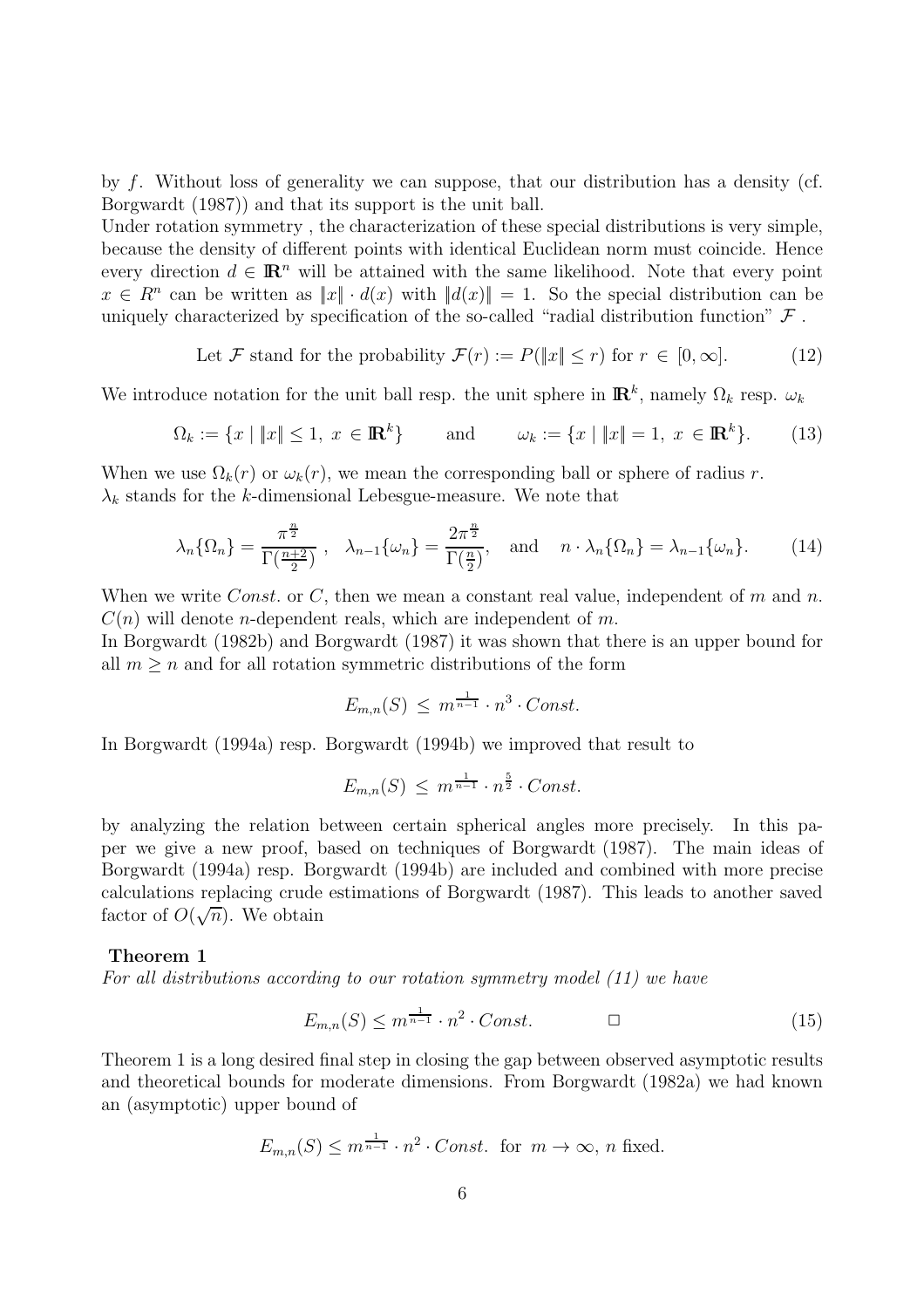For 15 years that discrepancy between bounds for general dimension-pairs and bounds for the asymptotic case remained an open problem. Also in numerical experiments (compare Borgwardt, Damm, Donig and Joas (1993)) the mean values did not exceed  $m^{\frac{1}{n-1}} \cdot n^2 \cdot 2$ .

Another theoretical enforcement for the hope for quadratic behaviour in the lower dimension came from Küfer (1996). For the special case of uniform distribution on  $\omega_n$ , he proved the existence of an expansion for  $E_{m,n}(S)$  in a series of products. From the very complicated calculation of the first coefficients he could conclude truncated-series-estimations, as e.g.

$$
E_{m,n}(S) = C_1(n) \cdot m^{\frac{1}{n-1}} + C_2(n) \cdot m^{-\frac{1}{n-1}} + O(m^{-\frac{2}{n-1}})
$$
 for fixed  $n \ge 3$   
with  $C_1(n), C_2(n)$  such that  $C_1(n) \to 2n^2$  for  $n \to \infty$  and  $C_2(n) < 0 \quad \forall n$ .

Unfortunately, it could not be proven that the first terms dominate the rest-term already for moderate m. So again, only the asymptotic bound for this distribution was confirmed.

On the other hand, also an asymptotic lower bound for this special distribution, the uniform distribution on the unit sphere, is known from Borgwardt (1987). This is

$$
E_{m,n}(S) \ge m^{\frac{1}{n-1}} \cdot n^2 \cdot Const. \quad \text{for } m \to \infty, n \text{ fixed.}
$$

Seeing this in the light of Theorem 1 we conclude

#### **Corollary 1**

The bound of Theorem 1 is sharp in that sense, that it cannot be reduced uniformly for general distributions (with exception of lower constants). We have constants  $C_1, C_2 > 0$ , such that

$$
C_1 \ge \sup_{F \in RSM} \sup_{n} \limsup_{m \to \infty} \frac{E_{m,n}^F}{m^{\frac{1}{n-1}} \cdot n^2} \ge C_2,
$$
 (16)

where  $F \in RSM$  indicates that the distribution fits into the rotation symmetry model.  $\Box$ 

For applications of the shadow vertex algorithm in the dimension-by-dimension method it will be necessary to study the situation where u resp.  $v$  are fixed vectors, i.e. to replace u by a fixed vector  $\overline{u}$  and v by  $\overline{v}$ . Then the question arises, whether our results will remain valid under that fixation or conditioning.

#### **Corollary 2**

The bound in Theorem 1 applies even to the conditional expectation values, when u is replaced by a fixed vector  $\overline{u}$  or when both random vectors  $(u, v)$  are replaced by a fixed pair  $(\overline{u}, \overline{v})$ .  $\Box$ 

#### Proof

In RSM it is possible to rotate  $\mathbb{R}^n$ , such that u is sent to  $\overline{u}$ . Such a rotation (applied to all input vectors) has no impact on  $S$  and on all the stochastic figures in RSM. For the same reason, we can even fix the total plane  $\lim(u, v)$  to  $\lim(\overline{u}, \overline{v})$ , because our figure S depends on the position of the plane exclusively, not on the specific location of u and v in this plane.  $\Box$ 

Note that conditioning is possible only now, after averaging under RSM. As long as we consider the deterministic case, this would be absolutely false. And we mention, that the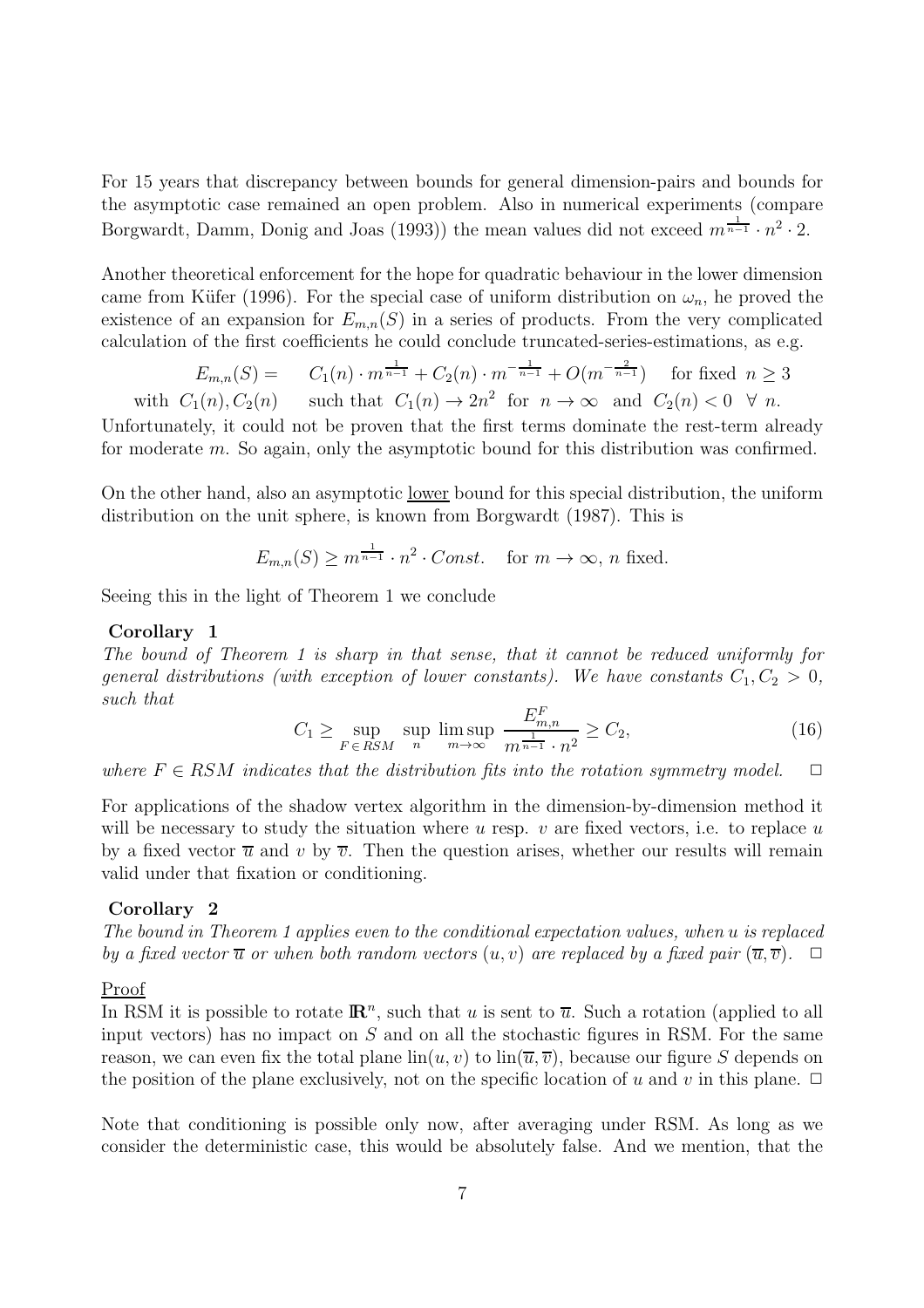second claim in the corollary cannot be applied to expected values of figures like  $s_{u,v}$ , where not only the position of the plane, but also the relative position of  $v$  to  $u$  is relevant.

Let us recall the motivating quantity, the average complexity for solving the canonical LP (1) completely. We employ a special version of the Simplex-Method, the dimension-bydimension method and analyze its behaviour. Our three interpretations for the subproblem will help to perform that analysis. Now we should clarify how we organize Phase I in our LP (1). In order to make use of the shadow vertex idea and to meet the stochastic conditions of our model in all stages of the method, we employ the following  $(n\text{-stage})$  method. Let us denote

$$
\Pi_k(x) := \begin{pmatrix} x^1 \\ \vdots \\ x^k \end{pmatrix} \text{ for } x = \begin{pmatrix} x^1 \\ \vdots \\ x^n \end{pmatrix} \in \mathbb{R}^n.
$$
 (17)

That means that  $\Pi_k$  is an orthogonal projection of  $\mathbb{R}^n$  onto  $\mathbb{R}^k$ . And let  $I_k$  be the following LP in k variables  $(k = 1, \ldots, n)$ .

maximize 
$$
\Pi_k(v)^T \Pi_k(x)
$$
 s. t.  $\Pi_k(a_i)^T \Pi_k(x) \le 1$  for  $i = 1, ..., m$   
where  $x, v, a_1, ..., a_m \in \mathbb{R}^n$  and  $m \ge n$ . (18)

The feasible region of  $I_k$  will be called  $X_k$ . It is – due to nondegeneracy – a cute polyhedron (containing vertices). Note that  $I_n$  coincides with the original LP (1). For a complete solution we may apply the following algorithm.

#### **Dimension-By-Dimension Method**

- 1. Set  $k = 1$  and find a vertex of  $X_1$ .
- 2. If existing, find the optimal vertex  $(\hat{x}^1)$  of  $I_1$ . Else go to 6).
- 3. If  $k = n$ , then go to 7). Set  $k = k + 1$ .
- 4. For a  $k \in \{2, ..., n\}$  the solution of  $I_{k-1}$  may be available. We call it

$$
\begin{bmatrix} \hat{x}^1 \\ \vdots \\ \hat{x}^{k-1} \end{bmatrix}.
$$
 Then 
$$
\begin{bmatrix} x^1 \\ \vdots \\ \hat{x}^{k-1} \\ 0 \end{bmatrix}
$$
 is feasible for  $I_k$  on an edge of  $X_k$ . Determine 
$$
\begin{bmatrix} \tilde{x}^1 \\ \vdots \\ \tilde{x}^k \end{bmatrix}
$$
, which

denotes a vertex incident to that edge. It is even a shadow vertex under projection on the plane  $\text{lin} (\Pi_k(e_k), \Pi_k(v))$ .

- 5. Use  $\lim_{k \to \infty} (\Pi_k(e_k), \Pi_k(v))$  as projection plane and start the shadow vertex algorithm in  $\sqrt{ }$  $\overline{\phantom{a}}$  $\tilde{x}^1$ . . .  $\tilde{x}^k$ 1  $\overline{\phantom{a}}$ to find an optimal vertex  $\sqrt{ }$  $\Big\}$  $\hat{x}^1$ . . .  $\hat{x}^k$ 1 for  $I_k$ . Go to 3) if  $\hat{x}$  exists, else to 6).
- 6. A solution of the complete problem does not exist. STOP
- 7. The vector  $\hat{x} \in \mathbb{R}^n$  is the solution of  $I_n$  (the original problem). STOP  $\Box$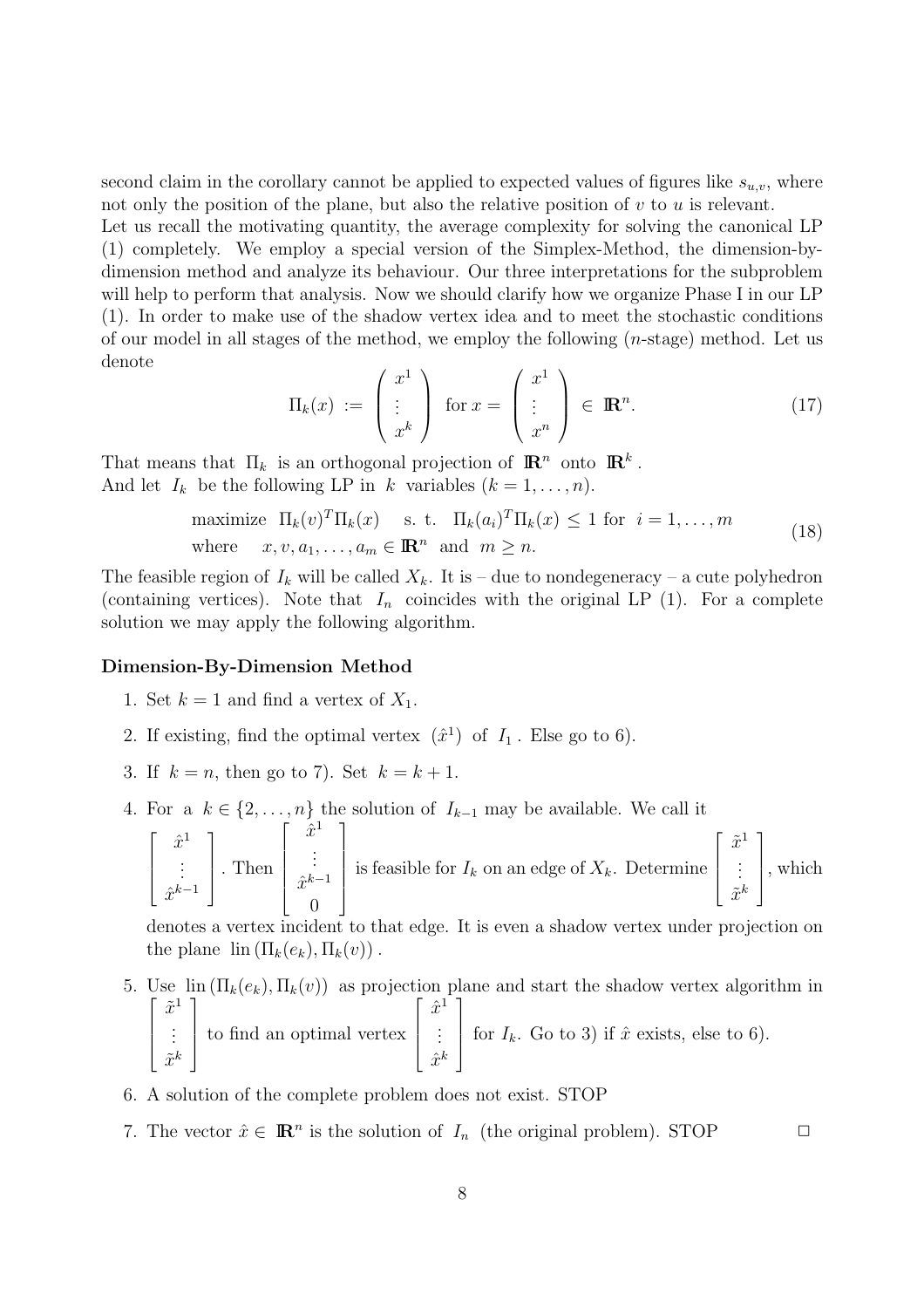Now it should be clear that in this method the shadow vertex algorithm is applied in dimensions  $k = 2, \ldots, n$  and that these applications determine its complexity, since the effort for the other calculations is ignorable. So we have in stage  $k$  objective gradients  $u_{*}^{(k)}, v_{*}^{(k)}$  in  $\lim_{k \to \infty} (\Pi_{k}(e_{k}), \Pi_{k}(v))$  and by use of the shadow vertex algorithm the "distance" between the  $u_{*}^{(k)}$  -solution and the  $v_{*}^{(k)}$  -solution has to be bridged. Hence all the estimations and results mentioned above apply and we have

$$
\sum_{k=2}^{n} s_{u_*^{(k)}, v_*^{(k)}}(a_1, \dots, a_m; u, v) \le \sum_{k=2}^{n} S^{(k)}.
$$
\n(19)

It makes sense to concentrate on one stage, namely stage  $k = n$ , and to analyze  $S^{(n)}(a_1,\ldots,a_m;u,v)$ . This is, what we call Phase II of our method. Phase I consists of the stages  $k = 1, ..., n - 1$ . We ignore the stage-number *n* and write *S*. Also the role of  $u_*^{(k)}$ ,  $v_*^{(k)}$  becomes irrelevant now, because we concentrate on the upper bounds.

Our average-case analysis of the dimension-by-dimension method profits from the new result. Note that the (truncated) input vectors of  $I_k$  in (18), as  $\Pi_k(a_i), \Pi_k(v)$ , are distributed according to RSM, too. So the stochastic assumptions apply to each use of the shadow vertex algorithm in step 5) with u replaced by  $\Pi_k(e_k)$  and v replaced by  $\Pi_k(v)$ .

For bounding the expected value of the total number of pivot steps  $s_t$ , we simply have to sum up over all  $n-1$  applications of the shadow vertex algorithm. A simple upper bound would result from summation over all values  $E_{m,k}(S)$  for  $k = 2, \ldots, n$ , resp. their upper bounds given in Theorem 1 with n replaced by  $k$ . But that upper bound on the expected value of  $s_t$  creates a false impression, as we would ignore that most of the RSM-distributions over  $\mathbb{R}^k$  are no possible projection-distributions from  $\mathbb{R}^n$  under  $\Pi_k$ . Remember that the input vectors of  $I_k$  are truncated versions of randomly generated vectors in  $\mathbb{R}^n$ . So they follow a so-called "projection-distribution." This shows that we have to deal only with a subset of the distributions studied for Theorem 1. With elementary techniques on projected distributions presented in (Borgwardt (1987), pp. 179-186) we can exploit our new result and show

#### **Theorem 2**

For the expected value of the number of shadow vertices in stage k we know that

$$
E_{m,n}(S^{(k)}) \le m^{\frac{1}{n-1}} \cdot n \cdot k \cdot Const. \tag{20}
$$

And the expected number of pivot steps  $s_t$  of the dimension-by-dimension method for complete solution of (1) satisfies

$$
E_{m,n}(s_t) \le m^{\frac{1}{n-1}} \cdot n^3 \cdot Const. \qquad \qquad \Box \tag{21}
$$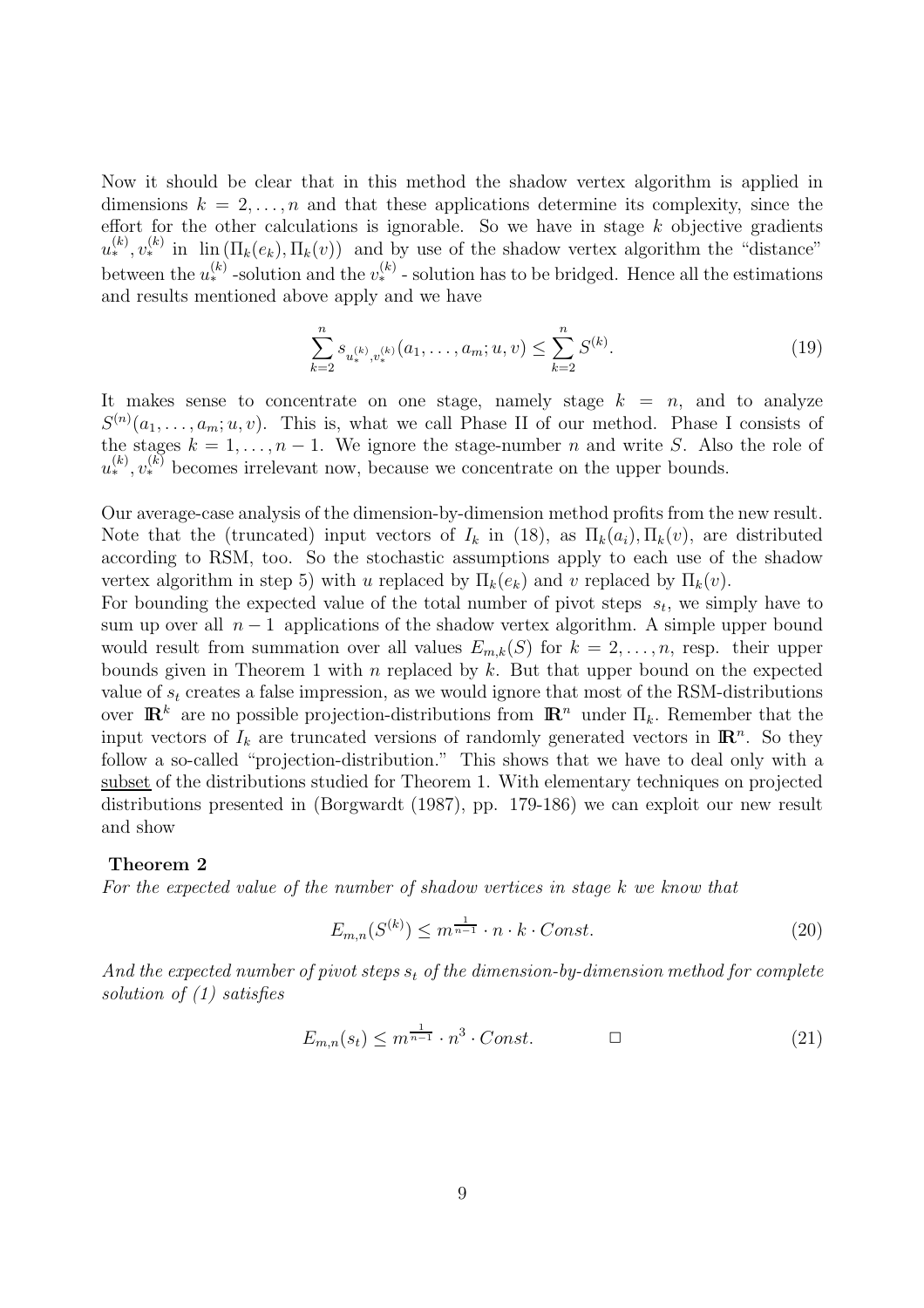### **2 Basics of the evaluation**

The task of this section is to give a report on the fundamentals of the approach in Borgwardt (1987), as far as they can be used for our new, refined study, too. Recall our assumption of nondegeneracy from (3), which assures the validity of the following facts. Since we have to count a certain subset of the vertices of  $X$  and since the impact of the

random data  $a_1, \ldots, a_m$  on X is rather indirect and complicated to describe, we can profit from shifting our analysis from the primal space to the corresponding dual space (with respect to our scalar product), where the vectors  $a_i$  are generated. There we find the polar polyhedron to X, defined by  $\{y \in \mathbb{R}^n \mid y^T x \leq 1 \forall x \in X\}$ . It can easily be seen that in our case the polar polyhedron coincides with the following polytope:

$$
Y := \text{conv}(0, a_1, \dots, a_m). \tag{22}
$$

Since the face-lattice of Y reflects the essential properties of the face-lattice of X in an antisymmetric way, we can carry out our analysis here, as well. The key to our translation lies in the following one-to-one correspondence.

Let 
$$
\triangle
$$
 be an *n*-element index set  $\{\triangle^1, \triangle^2, ..., \triangle^n\} \subset \{1, ..., m\}.$  (23)

This index set uniquely defines a point  $x_{\Delta}$  as the solution of the system of equations

$$
a_{\Delta^1}^T x = 1, \dots, a_{\Delta^n}^T x = 1. \tag{24}
$$

That means that in  $x_{\Delta}$  exactly *n* restrictions are active, hence  $x_{\Delta}$  is one of  $\binom{m}{n}$  basic solutions of (1). On the other side,  $\triangle$  uniquely defines a simplex  $conv(a_{\triangle^1}, \ldots, a_{\triangle^n})$  in Y. Only the  $\binom{m}{n}$  basic solutions are candidates for being shadow vertices of X. For becoming a shadow vertex,  $x_{\Delta}$  must simultaneously satisfy two conditions (cf. Borgwardt (1987), p.64)

- 1. it must be a vertex of X, which is equivalent to  $a_i^T x_{\Delta} \leq 1 \ \forall i \notin \Delta$ , (25)
- 2. it must optimize some objective  $w^Tx$  on X, where  $w \in \text{lin}(u, v) \cap \omega_n$ . (26)

Due to the Lemma of Farkas this can equivalently be expressed with the polar polyhedron. conv $(a_{\Delta^1},...,a_{\Delta^n})$  corresponds to a shadow vertex  $x_{\Delta}$ , iff simultaneously (cf. Borgwardt (1987),pp.69–74)

1. 
$$
\text{conv}(a_{\Delta^1}, \ldots, a_{\Delta^n})
$$
 is a facet of  $Y = \text{conv}(0, a_1, \ldots, a_m)$ , (27)

$$
2. \operatorname{conv}(a_{\Delta^1}, \dots, a_{\Delta^n}) \cap \operatorname{lin}(u, v) \neq \emptyset. \tag{28}
$$

As S denotes the number of shadow vertices, we can use that characterization in the space of the  $a_i$ 's to formulate an integral representation for  $E_{m,n}(S)$  by means of stochastic geometry (cf. Borgwardt (1987),p.122). It describes the probability, that a certain basic solution of problem (10) actually is a shadow vertex, and it multiplies that probability with the number of candidates, i.e.  $\binom{m}{n}$ .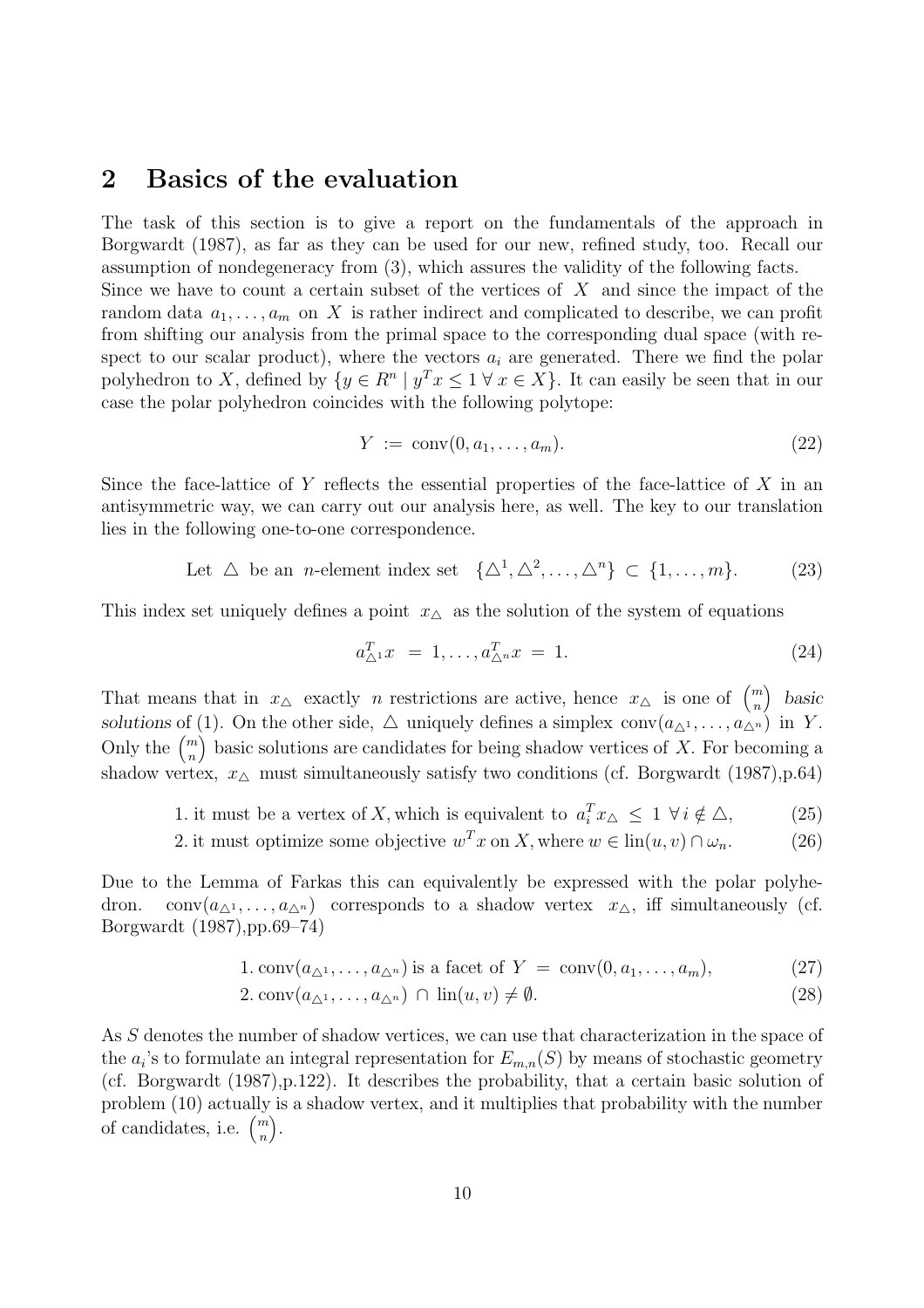Throughout the paper,  $I$  will stand for an indicator function and  $P$  for probability.

$$
E_{m,n}(S) = {m \choose n} \cdot \int_{\mathbb{R}^n} \dots \int_{\mathbb{R}^n} I(\text{conv}(a_1, ..., a_n) \text{ is a facet of } \text{conv}(0, a_1, ..., a_m)) \cdot
$$

$$
\cdot I(\text{conv}(a_1, ..., a_n) \text{ is intersected by } \text{lin}(u, v)) \cdot
$$

$$
\cdot f(a_1) \cdot \cdot \cdot f(a_n) f(a_{n+1}) \cdot \cdot \cdot f(a_m) f(u) f(v) da_1 \dots da_m du dv (29)
$$

The intersection-event of the plane with a simplex  $conv(a_1,...,a_n)$  can easier be described via intersection-events with side-simplices  $conv(a_1, \ldots, a_{i-1}, a_{i+1}, \ldots, a_n)$ . We make use of:

Each intersection of  $\text{lin}(u, v)$  with  $\text{conv}(a_1, \ldots, a_n)$  produces exactly two intersected simplex sides of type  $conv(a_1, \ldots, a_{i-1}, a_{i+1}, \ldots, a_n)$ . And for a fixed  $(n-2)$ -dimensional simplex conv $(a_1, \ldots, a_{n-1})$  we have due to RSM (cf. Borgwardt (1987),p.129)

$$
P(\text{lin}(u, v) \text{ intersects conv}(a_1, \ldots, a_{n-1})) = 2 \cdot W(a_1, \ldots, a_{n-1}), \quad (30)
$$

where  $W(a_1,\ldots,a_{n-1})$  is defined as the spherical angle of cone $(a_1,\ldots,a_{n-1})$ , i.e.

$$
W(a_1, \ldots, a_{n-1}) := \frac{\lambda_{n-1} \left\{ \text{cone}(a_1, \ldots, a_{n-1}) \cap \Omega_n \right\}}{\lambda_{n-1} \left\{ \Omega_{n-1} \right\}} = \frac{\lambda_{n-2} \left\{ \text{cone}(a_1, \ldots, a_{n-1}) \cap \omega_n \right\}}{\lambda_{n-2} \left\{ \omega_{n-1} \right\}} \tag{31}
$$

Hence 
$$
P(\text{lin}(u, v) \text{ intersects conv}(a_1, ..., a_n)) = \sum_{i=1}^{n} W(a_1, ..., a_{i-1}, a_{i+1}, ..., a_n).
$$
 (32)

Exploiting the rotation symmetry of  $f$ , (29) amounts to an integral-formula (cf. Borgwardt (1987),p.124)

$$
E_{m,n}(S) = {m \choose n} n \int_{\mathbb{R}^n} \dots \int_{\mathbb{R}^n} G(h[a_1, ..., a_n])^{m-n} W(a_1, ..., a_{n-1}) f(a_1) \dots f(a_n) da_1 \dots da_n. \tag{33}
$$

Here,  $h[a_1, ..., a_n]$  is the distance from the origin to the hyperplane containing  $\{a_1, ..., a_n\}$ . We use  $G(h)$  for the marginal distribution function of our distribution along the *n*-th coordinate and  $q(h)$  for the marginal density function. That means  $\overline{L}$ 

$$
G(h) := P\{x \mid x^n \le h\} = \int_{\mathbb{R}^n} I(x^n \le h) f(x) dx = \int_{-1}^h g(q) dq.
$$

The integral representation achieved by that way can be simplified significantly by two coordinate-transformations (cf. Borgwardt (1987),pp.134-137 and 145-147). In the first transformation we perform a rotation which puts all the basic points  $a_1, \ldots, a_n$  into a hyperplane  $\{x|x^n = h\}$ , and we substitute the points  $a_i, i = 1, \ldots m$  by vectors  $b_i, i = 1, \ldots m$ . After that we have  $b_i^n = h \geq 0 \quad \forall i = 1, ..., n$ . Since we used a rotation, we have preserved all stochastic features because of RSM.

The same holds for our second transformation, which is a rotation in  $\mathbb{R}^{n-1}$ . Now we replace the vectors  $b_1, \ldots, b_m$  by vectors  $c_1, \ldots, c_m$  such that for  $n-1$  of the basic vectors, namely for  $c_1, \ldots, c_{n-1}$ , we have coincidence even in the  $(n-1)$ th coordinate, i.e.  $c_i^{n-1} = \Theta \geq 0 \quad \forall i = 1, \ldots n-1$ . Still, of course  $c_i^n = h \geq 0 \quad \forall i = 1, \ldots n$ .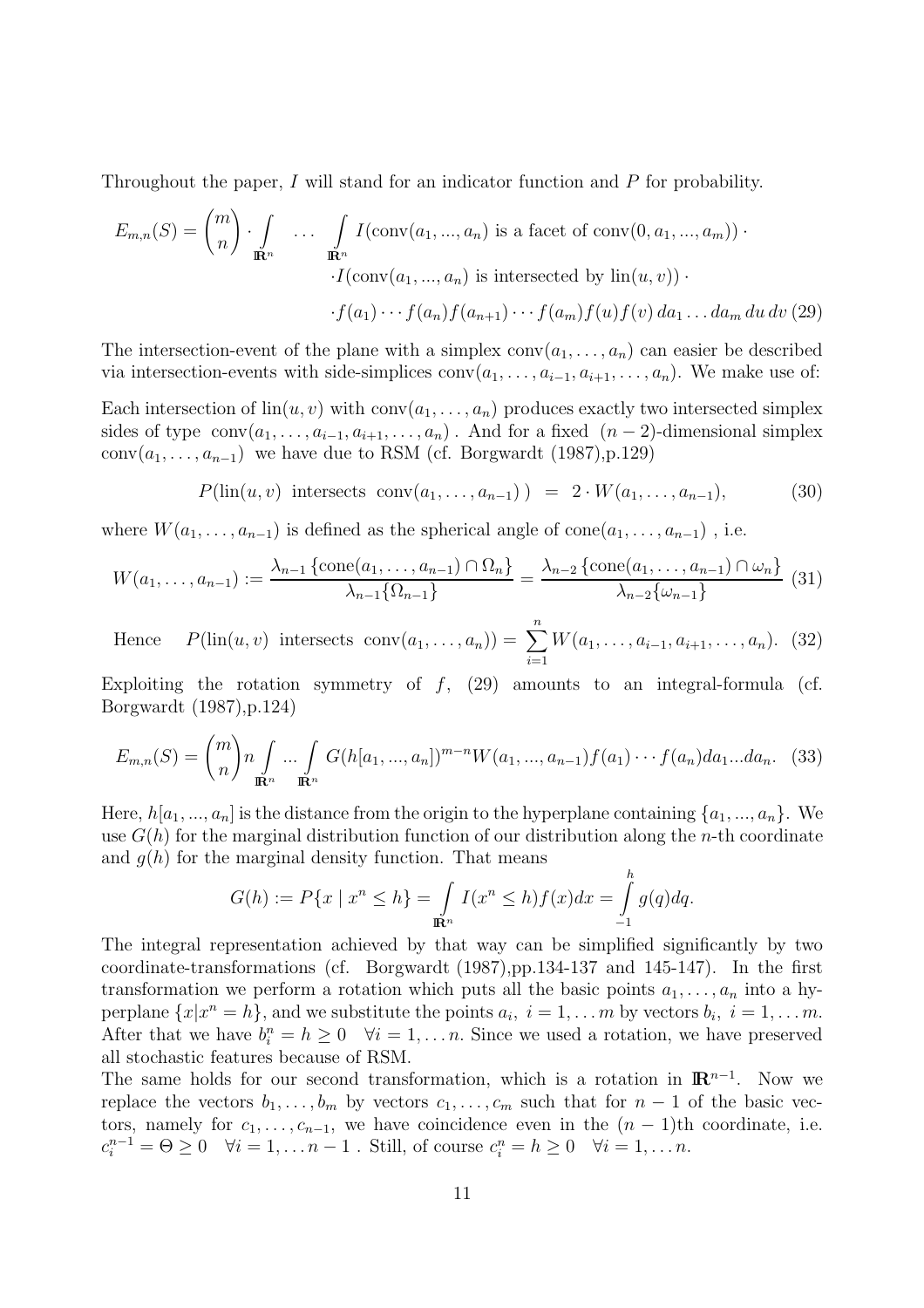Lower indices in connection with vectors will distinguish different vectors, whereas upper indices are used to characterize their components. If such a component appears with an exponent, then the component is included in brackets, e.g.  $(c^k)^2$  or  $[c^k]^2$ .

So  $c_1, \ldots, c_n$  are (column-)vectors in  $\mathbb{R}^n$ , and  $c = (c^1, \ldots, c^n)^T$ .  $\overline{c} = (c^1, \ldots, c^{n-1})^T$  and  $\overline{\overline{c}} = (c^1, \ldots, c^{n-2})^T$  give the corresponding truncated vectors.

The result of these two rotations is of the following form:

$$
E_{m,n}(S) = {m \choose n} \cdot n \cdot \{(n-2)!\}^2 \cdot \lambda_{n-1} \{\omega_n\} \cdot \lambda_{n-2} \{\omega_{n-1}\} \cdot \lambda_{n-2} \{\omega_{n-1}\} \cdot \int_{0}^{1} G(h)^{m-n} \int_{\mathbb{R}^{n-1}} \int_{0}^{\sqrt{1-h^2}} |\Theta - c_n^{n-1}| \int_{\mathbb{R}^{n-2}} \cdots \int_{\mathbb{R}^{n-2}} |\lambda_{n-2} \{\operatorname{conv}(c_1, \ldots, c_{n-1})\}|^2 \cdot \cdot W(c_1, \ldots, c_{n-1}) f(c_1) \cdots f(c_{n-1}) d\overline{c}_1 \ldots d\overline{c}_{n-1} d\Theta f(c_n) d\overline{c}_n dh.
$$
 (34)

That integral describes the expected number of those facets of the polytope conv $(0, a_1, \ldots, a_m)$  which do not contain the origin and are intersected by  $\text{lin}(u, v)$ . But this integral does – up to now – not admit a direct evaluation of a satisfactory precision. Only for the asymptotic configuration of dimensions  $(m \to \infty, n$  fixed), such a direct evaluation led to reliable results as in Borgwardt (1982a).

The crucial idea to obtain a good estimation in the case of moderate dimensions was the following: compare the figure  $E_{m,n}(S)$  with a closely related figure  $E_{m,n}(Z)$ , which gives the expected number of facets being intersected by the ray  $\mathbb{R}^+v$ . The figure Z is at most 1 in all nondegenerate cases, because then a random ray will leave Y already at the origin or in the interior of one facet and those facets do not overlap. To derive an integral-formula for  $E_{m,n}(Z)$ , we introduce  $V(a_1,\ldots,a_n)$  as the spherical angle of cone $(a_1,\ldots,a_n)$ .

$$
V(a_1, \ldots, a_n) := \frac{\lambda_n \left\{ \Omega_n \cap \text{cone}(a_1, \ldots, a_n) \right\}}{\lambda_n \left\{ \Omega_n \right\}} = \frac{\lambda_{n-1} \left\{ \omega_n \cap \text{cone}(a_1, \ldots, a_n) \right\}}{\lambda_{n-1} \left\{ \omega_n \right\}}.
$$
 (35)

And, rotation symmetry (cf. Borgwardt (1987),p.143) provides that for a fixed  $(n-1)$ dimensional simplex  $conv(a_1,...,a_n)$  we have

$$
P(\mathbb{R}^+v \text{ intersects conv}(a_1,\ldots,a_n)) = V(a_1,\ldots,a_n). \tag{36}
$$

Corresponding to  $(33)$ , the integral formula for Z is:

$$
E_{m,n}(Z) = {m \choose n} \int_{\mathbb{R}^n} \dots \int_{\mathbb{R}^n} G(h[a_1, ..., a_n])^{m-n} V(a_1, ..., a_n) f(a_1) \dots f(a_n) da_1 \dots da_n.
$$
 (37)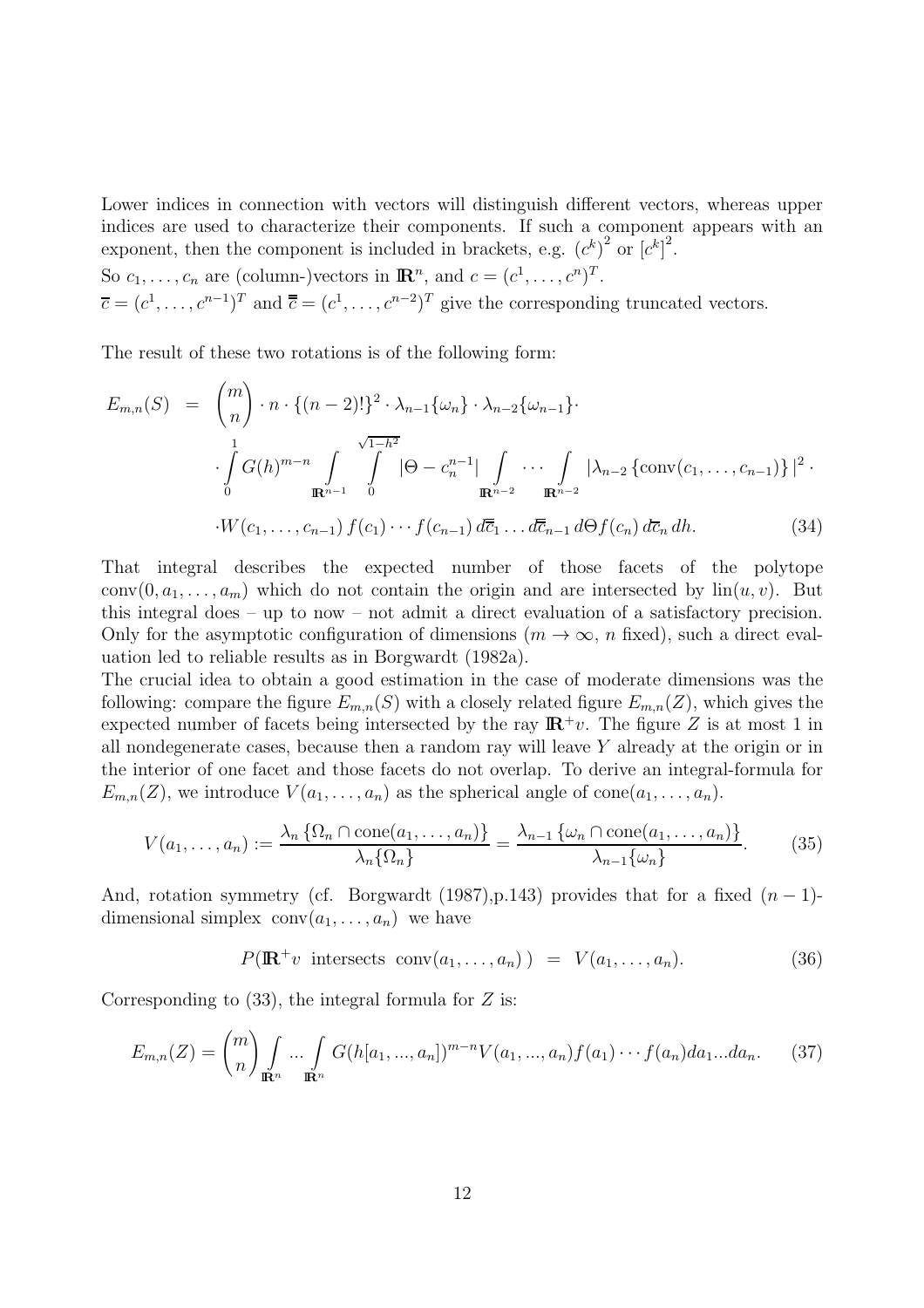And after the same coordinate-transformations as above, we have

$$
E_{m,n}(Z) = {m \choose n} \cdot \{(n-2)!\}^2 \cdot \lambda_{n-1} \{\omega_n\} \cdot \lambda_{n-2} \{\omega_{n-1}\} \cdot \n\cdot \int_{0}^{1} G(h)^{m-n} \int_{\mathbb{R}^{n-1}} \int_{0}^{\sqrt{1-h^2}} |\Theta - c_n^{n-1}| \int_{\mathbb{R}^{n-2}} \cdots \int_{\mathbb{R}^{n-2}} |\lambda_{n-2} \{\operatorname{conv}(c_1, \ldots, c_{n-1})\}|^2 \cdot \n\cdot V(c_1, \ldots, c_n) f(c_1) \cdots f(c_{n-1}) d\overline{c}_1 \ldots d\overline{c}_{n-1} d\Theta f(c_n) d\overline{c}_n dh.
$$
 (38)

This comparison turns out to be advantageous, since we know that

$$
E_{m,n}(Z) \le 1,\tag{39}
$$

and therefore

$$
E_{m,n}(S) \le \frac{E_{m,n}(S)}{E_{m,n}(Z)}.\tag{40}
$$

That means that as soon as we have a good upper bound for the quotient, then we are done.

The similarity of the integrals in numerator and denominator simplifies the evaluation of the quotient. Its estimation becomes much easier than direct calculation of (34).

A main trick in our derivation of an upper-bound for  $\frac{E_{m,n}(S)}{E_{m,n}(Z)}$  (as desired in (40)) is the "Principle of Pointwise Comparison". For application of that principle, we dissect the set of all configurations in the common integration area of (34) and (38) in a number of cells, and compare the contributions of each such cell to the numerator- and denominator-integral in (40). Then we know that the quotient of (34) and (38) cannot exceed the maximal quotient observed at single cells. The dissection is chosen in such a way that the comparison becomes easy and that the maximum mentioned above stays small.

Precisely, we form cells by collecting the set of all configurations with identical values of  $t := \sqrt{h^2 + \Theta^2}$ . We can calculate such a t-contribution by integrating over the contributions of all pairs  $(\Theta, h)$  with  $\Theta = \sqrt{t^2 - h^2}$ . For studying the contribution of one such pair we have to integrate over all potential configurations of the points  $c_1, \ldots, c_{n-1}, c_n$ , where  $c_1^n = \dots c_n^n = h$  and  $c_1^n = \dots c_{n-1}^{n-1} = \Theta$ .<br>Note that the change from one such set with characteristic pair  $(\Theta, h)$  to another with  $(\Theta', h')$ 

and  $t := \sqrt{h'^2 + \Theta'^2}$  simply results from a rotation in the space of the  $(n-1)$ -th and the  $n$ -th coordinate, and that such a rotation leaves the other coordinates unchanged. Here the assumption of rotation symmetry guarantees that every configuration of points for  $(\Theta, h)$ has its analogous counterpart in the set with  $(\Theta', h')$  and that many figures in the integrals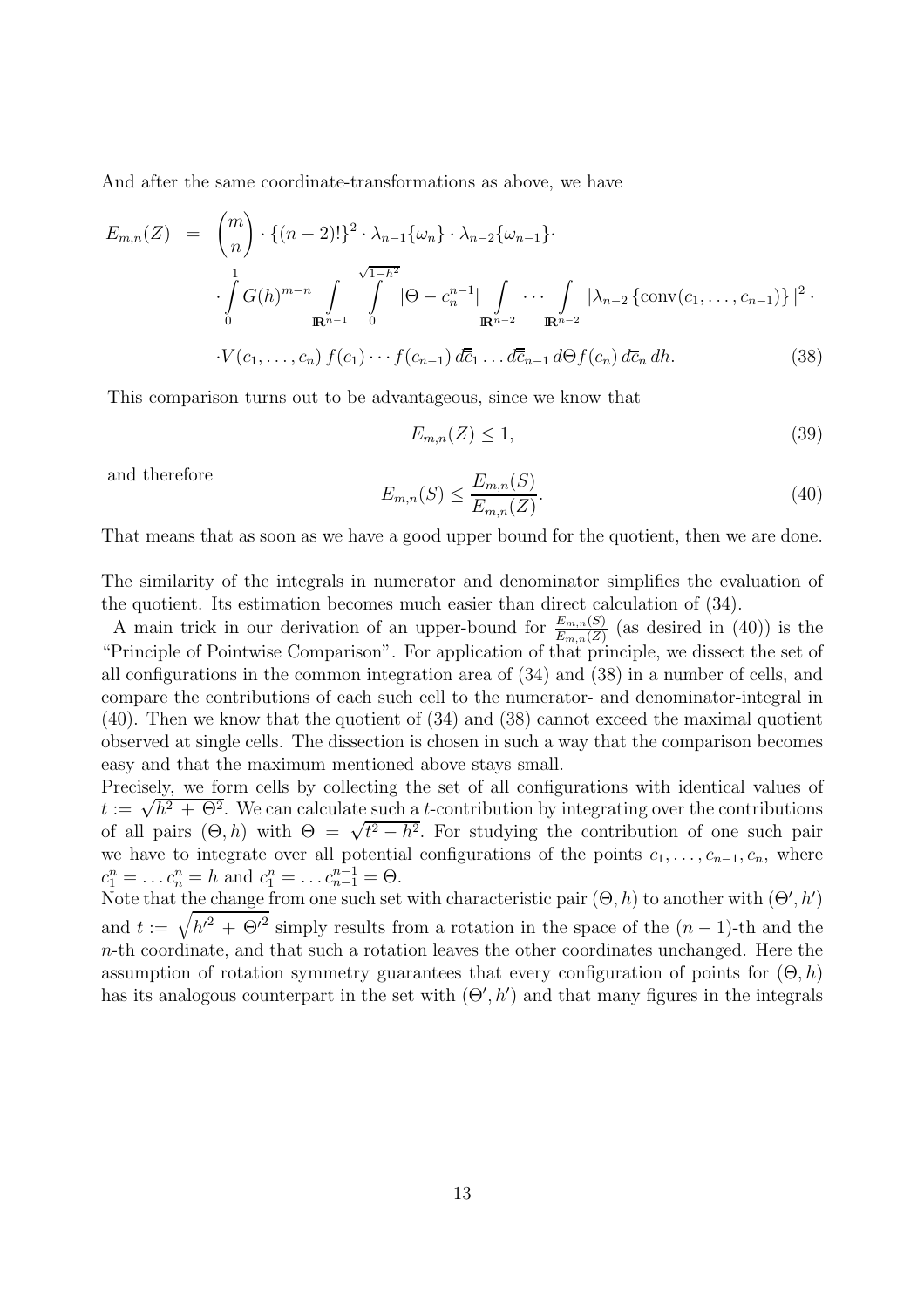

Figure 1: The configuration for  $n = 3$  after the two coordinate-transformations. In the left figure we look from above (the position of  $e_3$ ) down on the gray disk illustrating the region  $\{x \in \Omega_3 \mid x^3 =$ h}.  $c_1$  and  $c_2$  have got an identical second coordinate, i.e.  $c_1^2 = c_2^2 = T$ . The point in the center of that region is  $h \cdot e_3$ . The line bearing  $c_1$  and  $c_2$  has distance T to  $h \cdot e_3$  and distance t to the origin. The ellipse illustrates the intersection of  $\omega_3$  with the (hyper-)plane H, which contains the origin,  $c_1$  and  $c_2$ . In the right figure we look from the side on the plane of the coordinates  $x^2, x^3$ . We see in height h the disk mentioned above, bearing  $c_1, c_2, c_3$ . The symbol  $c_{12}$  is used, because from our perspective  $c_1$  is covered by  $c_2$ . In addition, we see a triangle explaining the role of the values t, h, T. The diagonal line shows  $H \cap \omega_3$ . We recognize its "highest" and its "lowest point" with respect to  $x^3$ . Finally, we see z, the normal vector to H, positively oriented towards  $e_3$ .

remain constant under such a rotation. This simplifies the integration over the dissectionsubset, since constant factors will not cause complications. And it makes a significant reduction of the quotient possible, since these constant factors appear simultaneously in the numerator- and the denominator-integral. Some of these advantages are

- the internal distribution of the "random variables"  $(\overline{\overline{c}}, \Theta, h)^T$  in  $\{c \mid c^n = h, c^{n-1} = \Theta\}$  is identical for all pairs  $(h, \Theta)$  with constant value of  $t := \sqrt{h^2 + \Theta^2}$ ,
- the value of the integrals  $\int$ I**R**n−<sup>2</sup>  $\cdots$   $\int$  $\int_{\mathbb{R}^{n-2}} f(c_1) \cdots f(c_{n-1}) d\overline{c}_1 \dots d\overline{c}_{n-1}$  is independent of h as long as t is fixed.
- the spherical measures  $W(c_1,\ldots,c_{n-1})$  do not vary, when  $\overline{\overline{c}}_1,\ldots,\overline{\overline{c}}_{n-1}$  and t remain fixed, although h and  $\Theta$  may vary simultaneously.

We would loose these advantages, if we tried to integrate over configurations with varying values of t.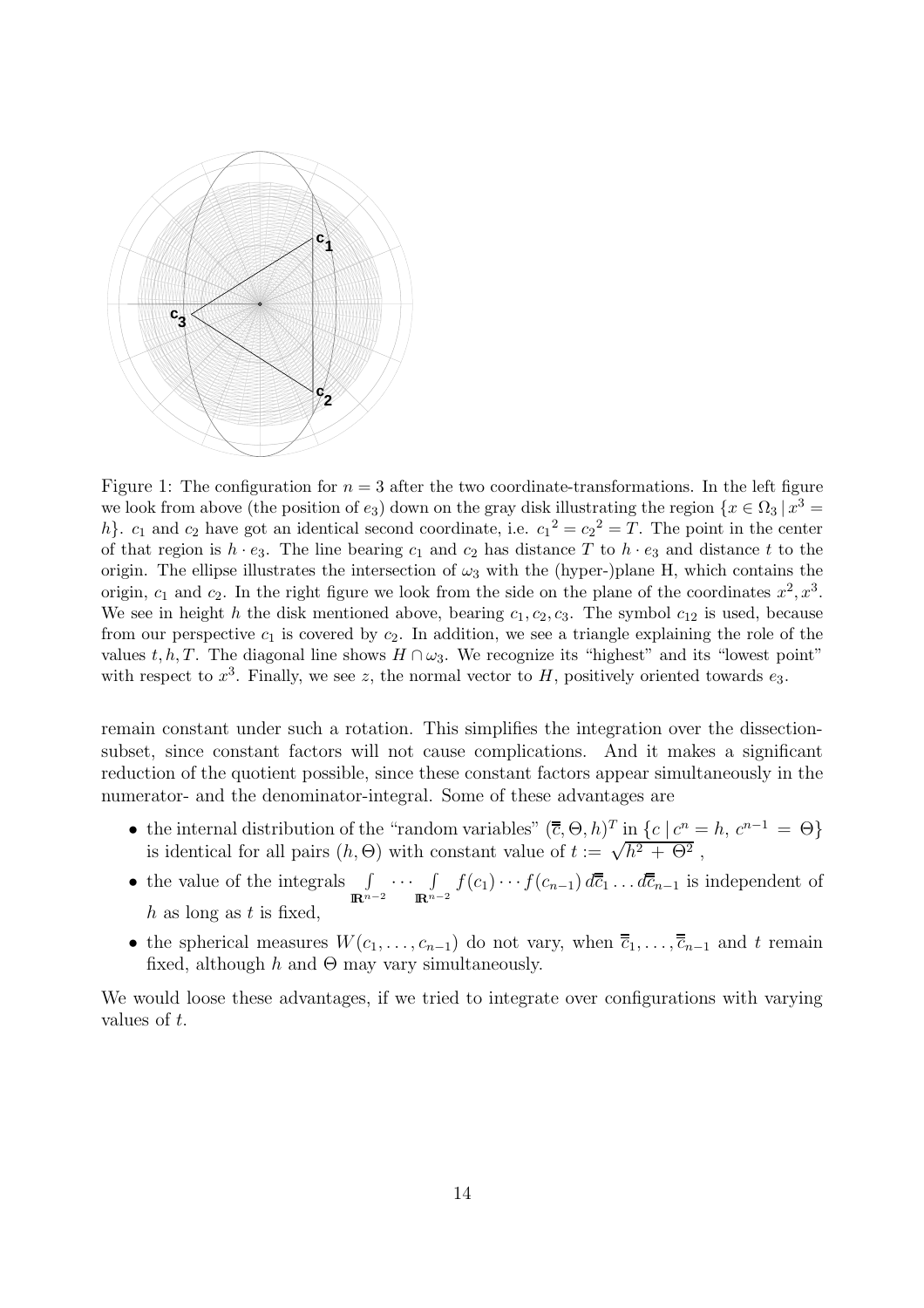With the substitution  $t := \sqrt{h^2 + \Theta^2}$ ,  $T := \sqrt{t^2 - h^2}$  we obtain

$$
\frac{E_{m,n}(S)}{E_{m,n}(Z)} = \frac{\binom{m}{n} \cdot n \cdot \{(n-2)!\}^2 \cdot \lambda_{n-1}(\omega_n) \cdot \lambda_{n-2}(\omega_{n-1})}{\binom{m}{n} \cdot \{(n-2)!\}^2 \cdot \lambda_{n-1}(\omega_n) \cdot \lambda_{n-2}(\omega_{n-1})}
$$
\n
$$
\frac{\int_{0}^{1} t \int_{0}^{t} G(h)^{m-n} T^{-1} \int_{\mathbf{R}^{n-1}} |T - c_n^{n-1}| \int_{\mathbf{R}^{n-2}} \cdots \int_{\mathbf{R}^{n-2}} |\lambda_{n-2} \{\text{conv}(c_1, \dots, c_{n-1})\}|^2 \cdot \frac{\int_{0}^{1} t \int_{0}^{t} G(h)^{m-n} T^{-1} \int_{\mathbf{R}^{n-1}} |T - c_n^{n-1}| \int_{\mathbf{R}^{n-2}} \cdots \int_{\mathbf{R}^{n-2}} |\lambda_{n-2} \{\text{conv}(c_1, \dots, c_{n-1})\}|^2 \cdot \frac{\cdot W(c_1, \dots, c_{n-1}) f(c_1) \cdots f(c_{n-1}) d\overline{c}_1 \cdots d\overline{c}_{n-1} f(c_n) d\overline{c}_n dh dt}{\cdot V(c_1, \dots, c_n) f(c_1) \cdots f(c_{n-1}) d\overline{c}_1 \cdots d\overline{c}_{n-1} f(c_n) d\overline{c}_n dh dt}.
$$
\n(41)

Here we can exploit the "Principle of Pointwise Comparison," by writing

$$
\frac{E_{m,n}(S)}{E_{m,n}(Z)} \le \sup_{t \in (0,1]} PQ(t) \quad \text{and defining } PQ(t) \text{ as the pointwise quotient for } t. \tag{42}
$$

$$
PQ(t) := \frac{n \cdot \int_{0}^{t} G(h)^{m-n} T^{-1} \int_{\mathbb{R}^{n-1}} |T - c_{n}^{n-1}| \int_{\mathbb{R}^{n-2}} \cdots \int_{\mathbb{R}^{n-2}} |\lambda_{n-2} \{\text{conv}(c_{1}, \ldots, c_{n-1})\}|^{2} \cdot \frac{1}{\int_{0}^{t} G(h)^{m-n} T^{-1} \int_{\mathbb{R}^{n-1}} |T - c_{n}^{n-1}| \int_{\mathbb{R}^{n-2}} \cdots \int_{\mathbb{R}^{n-2}} |\lambda_{n-2} \{\text{conv}(c_{1}, \ldots, c_{n-1})\}|^{2} \cdot \frac{1}{\int_{0}^{t} G(h)^{m-n} T^{-1} \int_{\mathbb{R}^{n-1}} |T - c_{n}^{n-1}| \int_{\mathbb{R}^{n-2}} \cdots \int_{\mathbb{R}^{n-2}} |\lambda_{n-2} \{\text{conv}(c_{1}, \ldots, c_{n-1})\}|^{2} \cdot \frac{1}{\int_{0}^{t} G(t, \ldots, c_{n}) f(c_{1}) \cdots f(c_{n-1}) d\overline{c}_{1} \ldots d\overline{c}_{n-1} f(c_{n}) d\overline{c}_{n} dh}{\int_{0}^{t} G(h)^{m-n} T^{-1} \int_{\mathbb{R}^{n-1}} |T - c_{n}^{n-1}| \int_{\mathbb{R}^{n-2}} \cdots \int_{\mathbb{R}^{n-2}} |\lambda_{n-2} \{\text{conv}(c_{1}, \ldots, c_{n-1})\}|^{2} \cdot \frac{1}{\int_{0}^{t} G(h)^{m-n} T^{-1} \int_{\mathbb{R}^{n-1}} |T - c_{n}^{n-1}| \int_{\mathbb{R}^{n-2}} \cdots \int_{\mathbb{R}^{n-2}} |\lambda_{n-2} \{\text{conv}(c_{1}, \ldots, c_{n-1})\}|^{2} \cdot \frac{1}{\int_{0}^{t} G(t, \ldots, c_{n-1}) f(c_{1}) \cdots f(c_{n-1}) d\overline{c}_{1} \ldots d\overline{c}_{n-1} f(c_{n}) d\overline{c}_{n} dh}{\int_{t}^{t} G(c_{1}, \ldots, c_{n-1}) f(c_{
$$

From now on let us fix the value of  $t$  and try to find a bound on  $P Q(t)$ , independent of  $t$ .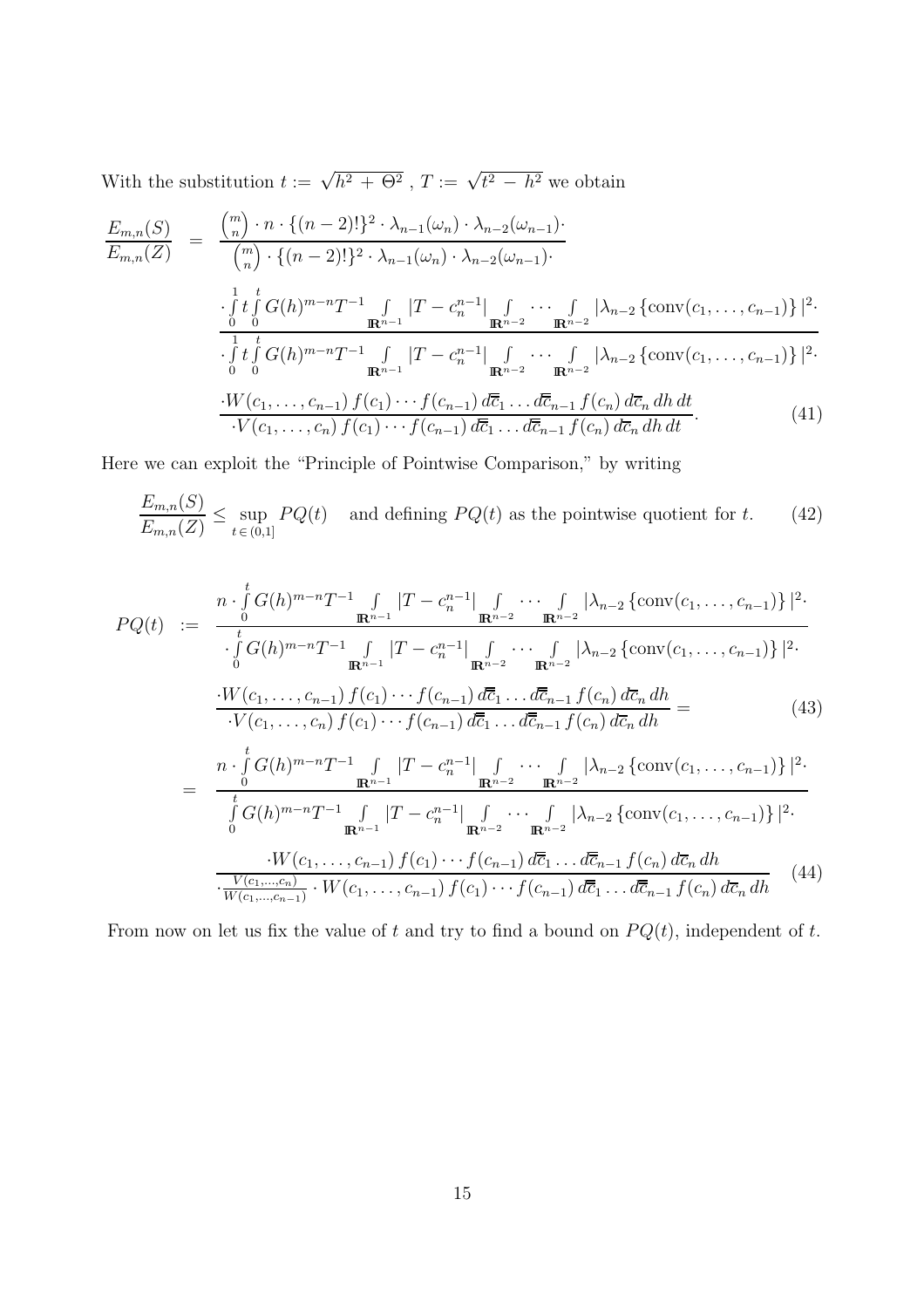### **3** Comparison of spherical angles

Formula  $(44)$  indicates that the main technical task is to clarify the relation between V and W. Note that both are spherical measures of cones, but of different dimensions. Whereas V measures a full dimensional cone, spanned by  $(c_1, \ldots, c_n)$ , W deals only with one side of this cone, namely cone( $c_1, \ldots, c_{n-1}$ ). Its spherical measure W is associated with  $\omega_{n-1}$ , as it measures a part of a unit sphere in a hyperplane of dimension  $n-1$ . Thus, the position of  $c_n$ gains an extraordinary significance. Note that (44) describes the inverse of an expectation value of the random variable  $\frac{V}{W}$  (under a rather strange distribution).<br>In this section, we explain two different strategies, which can be used

In this section, we explain two different strategies, which can be used for that comparison. The first was employed in Borgwardt (1987) and the second is the basis for our new result.

In the old approach we derived a relatively simple estimation of  $\frac{V(c_1,...,c_n)}{W(c_1,...,c_{n-1})}$  and inserted this into (44). Unfortunately, this mathed several a sensiderable undergatimation this into (44). Unfortunately, this method caused a considerable underestimation.

Before explaining the new approach, let us generalize the use of conv and cone such that also complete sets (and not the elements of these sets) are treated as generators for forming the convex (conical) hull. This is done because we will have to deal with nonconvex sets, whose single elements are combined with an augmenting point by forming the convex hull of both points. But this operation does not form the convex hull of the mentioned nonconvex set. If M is a set, then  $\widetilde{\text{conv}}(x, M)$  ( $\widetilde{\text{cone}}(x, M)$ ) means the set of all convex (conical) combinations of x with single points  $y \in M$ . Formally:

$$
\widetilde{\text{conv}}(x, M) = \bigcup_{\gamma \in [0,1]} \gamma x + (1 - \gamma)M \quad \text{and} \quad \widetilde{\text{cone}}(x, M) = \bigcup_{\rho_1, \rho_2 \in [0,\infty)} \rho_1 x + \rho_2 M.
$$

Note that this may differ from conv $(x, M)$ , the convex hull of  $\{x\} \cup M$ . And also cone $(x, M)$ may differ from  $\widetilde{\text{cone}}(x, M)$ . If we apply these operators to one generator-set only, then we recognize that

$$
\widetilde{\text{conv}}(M) = M
$$
 and  $\widetilde{\text{cone}}(M) = \bigcup_{\rho \in [0,\infty)} \rho M.$ 

The Cavalieri-Principle states the following:

The volume of an n-dimensional area (or body) enclosed between two parallel hyperplanes  $H_0$  and  $H_1$  can be calculated by integrating over all  $(n-1)$ -dimensional volumes resulting from intersecting the area (body) and hyperplanes H, which are parallel to  $H_0$  and  $H_1$ .

This principle enables us to determine the volume of the body, if the size of all intersection areas is known and the resulting integral can be solved easily.

Both advantages are available, if our area (body) has the general structure  $\widetilde{\text{conv}}(c, M)$ , where c is an arbitrary point in  $\mathbb{R}^n$  and M is a measurable  $(n-1)$ -dimensional subset of a hyperplane  $H_0$ .  $\widetilde{\text{conv}}(c, M)$  is enclosed between  $H_0$  and  $H_1$ , where the latter is the hyperplane, which is parallel to  $H_0$  and contains c. Then all intersection areas with parallel hyperplanes are scaled copies of M. If we define  $\tau$  as the quotient  $\tau := \frac{\text{dist}(c,H)}{\text{dist}(c,H_0)}$  with H for the intersecting hyperplane, then the correponding intersection-volume is  $\lambda_{n-1}\{M\} \cdot \tau^{n-1}$ . Integration over all parallel hyperplanes yields the well-known formula for the volume of  $\widetilde{\mathrm{conv}}(c, M)$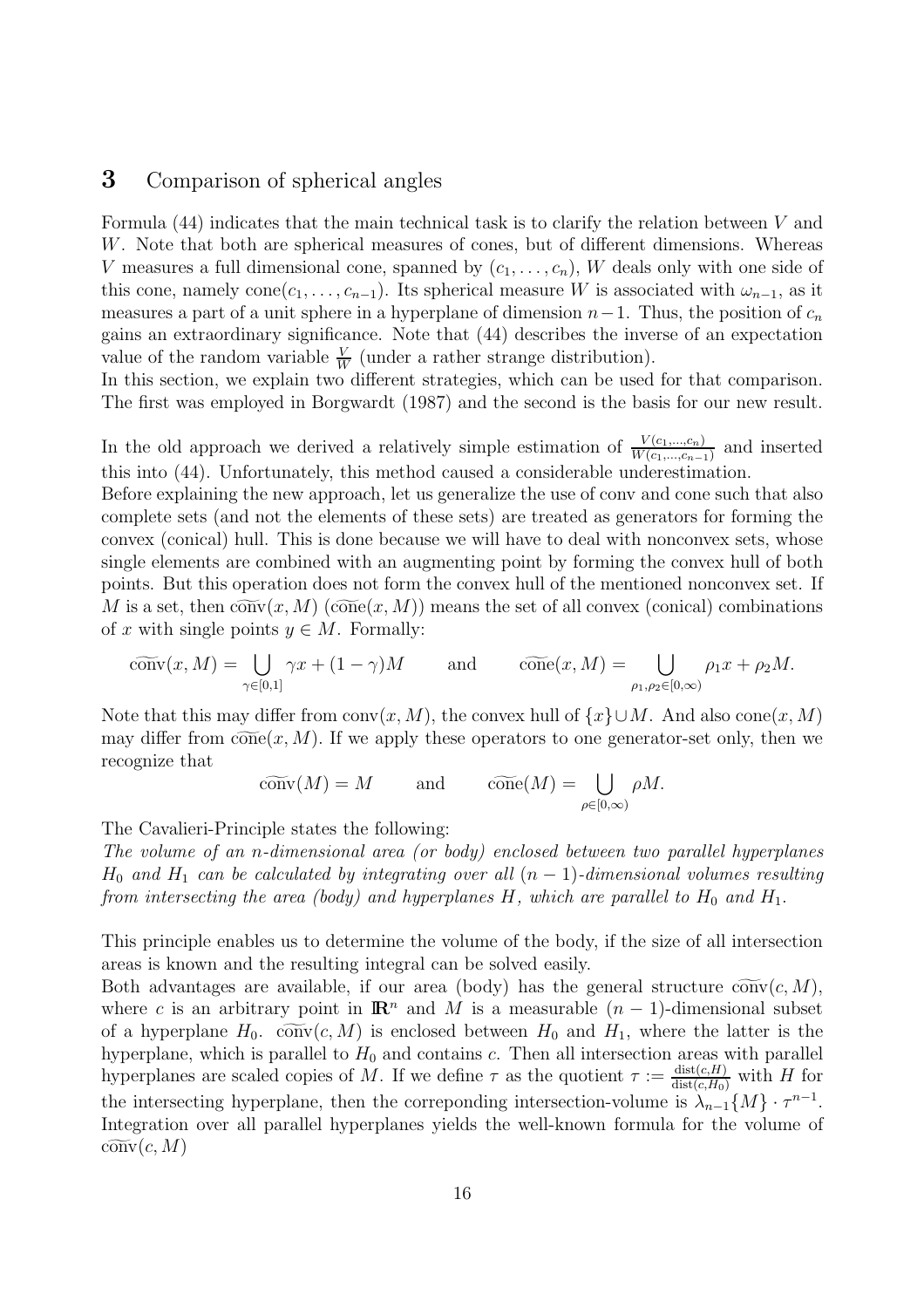$$
Volume = \frac{1}{n} \times (\text{height of } c) \times (\text{size of ground area } M) = \frac{1}{n} \cdot \text{dist}(c, H) \cdot \lambda_{n-1} \{M\}. (45)
$$

This result can be applied to the following special case. Replace  $c \notin H$  by  $c_n$ , H by  $H(0, c_1, \ldots, c_{n-1}), M$  by  $cone(c_1, \ldots, c_{n-1}) \cap \Omega_n$ . Then our formula yields

$$
\lambda_n \left\{ \widetilde{\text{conv}}\left( \frac{c_n}{\|c_n\|}, \text{cone}(c_1, \dots, c_{n-1}) \cap \Omega_n \right) \right\} =
$$
  
=  $\frac{1}{n} \cdot \lambda_{n-1} \left\{ \text{cone}(c_1, \dots, c_{n-1}) \cap \Omega_n \right\} \cdot \text{dist}\left( \frac{c_n}{\|c_n\|}, H(0, c_1, \dots, c_{n-1}) \right).$  (46)

On the other hand we know that

$$
\lambda_n \left\{ c\widetilde{\text{onv}} \left( \frac{c_n}{\|c_n\|}, \text{cone}(c_1, \dots, c_{n-1}) \cap \Omega_n \right) \right\} \le \lambda_n \left\{ \text{cone}(c_1, \dots, c_n) \cap \Omega_n \right\},\tag{47}
$$

because the set on the right side is convex and contains  $\frac{c_n}{|c_n|}$  and  $cone(c_1, \ldots, c_{n-1}) \cap \Omega_n$ .<br>
Describe definitions of  $W(c_1, \ldots, c_{n-1})$  in (21) and of  $V(c_2, \ldots, c_1)$  in (25) rights Recalling the definitions of  $W(c_1,\ldots,c_{n-1})$  in (31) and of  $V(c_1,\ldots,c_n)$  in (35) yields

$$
\frac{V(c_1, \ldots, c_n)}{W(c_1, \ldots, c_{n-1})} \geq \frac{\lambda_n \left\{ \widetilde{\text{conv}}\left(\frac{c_n}{\|c_n\|}, \text{cone}(c_1, \ldots, c_{n-1}) \cap \Omega_n\right) \right\}}{\lambda_{n-1} \left\{ \text{cone}(c_1, \ldots, c_{n-1}) \cap \Omega_n \right\}} \cdot \frac{\lambda_{n-1} \{\Omega_{n-1}\}}{\lambda_n \{\Omega_n\}} = \frac{1}{n} \cdot \text{dist}\left(\frac{c_n}{\|c_n\|}, H(0, c_1, \ldots, c_{n-1})\right) \cdot \frac{\lambda_{n-1} \{\Omega_{n-1}\}}{\lambda_n \{\Omega_n\}}.
$$
\n(48)

The insertion of this formula into (44) was the basis for the successful overestimation in Borgwardt (1987).

Now it is time to present the new evaluation method. We avoid proceeding to (44) and consider formula (43). It will be our aim to reformulate  $W(c_1,\ldots,c_{n-1})$  and  $V(c_1,\ldots,c_n)$ such that their close relationship becomes evident and that the precision of our estimation remains high. Before going into details, we introduce some notation.

#### **Definition 1**

- 1. Let  $\angle(x, y)$  denote the angle between two vectors x and y. Correspondingly, we write  $\angle(c_n, \text{lin}(c_1,\ldots,c_{n-1}))$  for the minimal angle between  $c_n$  and  $\text{lin}(c_1,\ldots,c_{n-1}),$  resp. the hyperplane  $H(0, c_1, \ldots, c_{n-1})$ .
- 2. Let  $z = z(c_1, \ldots, c_{n-1})$  be the normal vector on  $\text{lin}(c_1, \ldots, c_{n-1})$ . In order to make this correspondence unique, let that z be positively oriented towards  $e_n$ . Since after our two coordinate-transformations as in  $(43)$ , z does only depend on the variables T and h, it is also useful and admitted to write  $z = z[T, h]$ .

As we have already fixed the value of  $t$ , we may now – for the moment – also fix the location of the hyperplane H containing  $0, c_1, \ldots, c_{n-1}$  and of the augmenting point  $\frac{c_n}{|c_n|}$  (in a nondegenerate configuration, since degenerate cases do not contribute to (43)). As long as we rely on that fixation, we shall abbreviate  $H := H(0, c_1, \ldots, c_{n-1}).$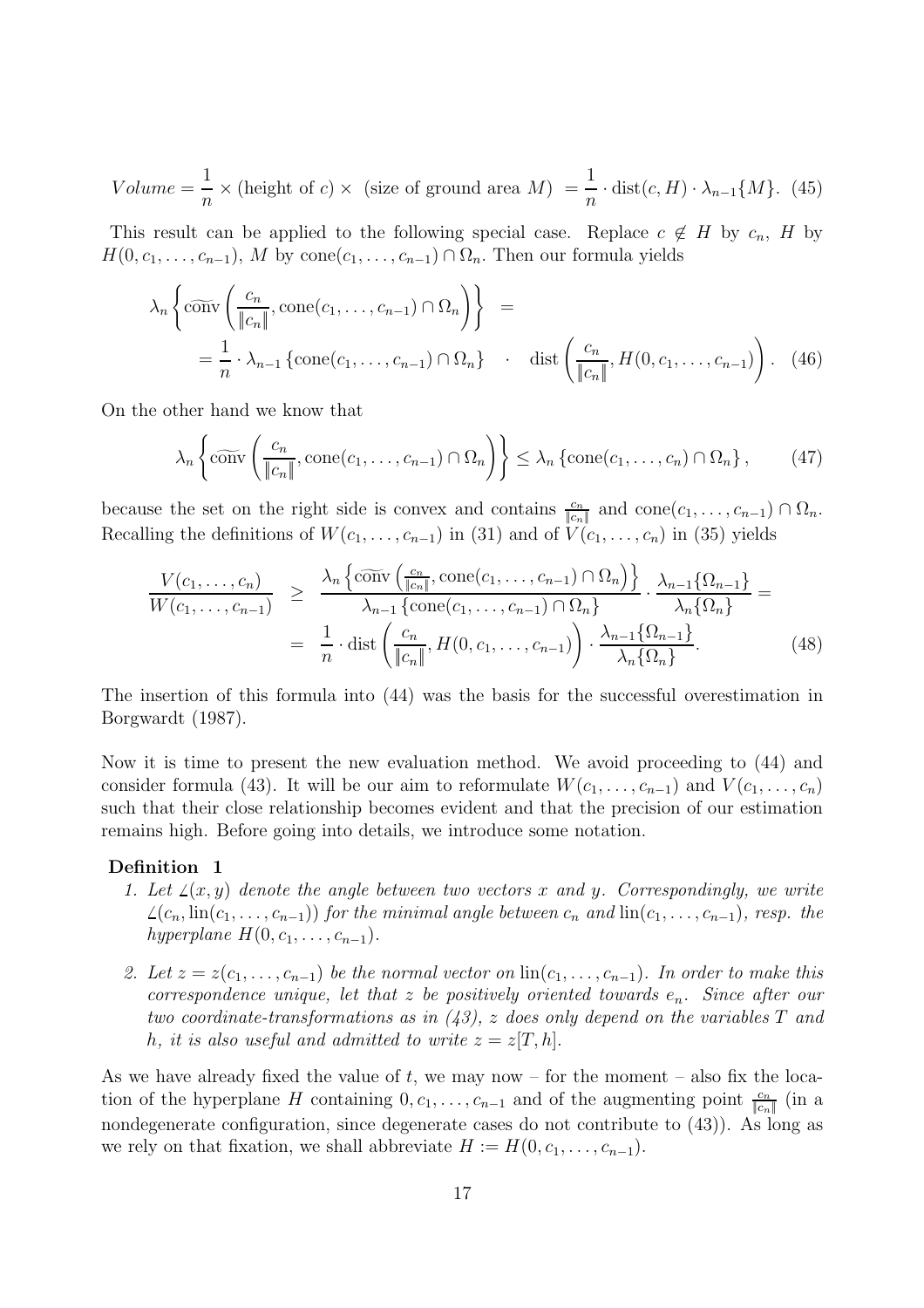

Figure 2: A spherical triangle generated by three (normalized) points  $c_1, c_2, c_3$ . Our task is to compare the size of the conical sector spanned by these points with that of the two-dimensional sector spanned by  $c_1, c_2$  only. In the right figure we see a subset of the 3-dimensional sector, whose volume can easily be calculated using the Cavalieri-Principle. Here the surface is given by connecting  $c_3$  with the points of the bow from  $c_1$  to  $c_2$  directly by straight lines. Note that this surface traverses the interior of the unit ball and that the size of the subset on the right underestimates the size of the full sector significantly. This right surface can in our generalized terminology be written as  $\widetilde{\text{conv}}(c_3, \text{cone}(c_1, c_2) \cap \omega_n)$ , and the calculated sector is  $\widetilde{\text{conv}}(c_3, \text{cone}(c_1, c_2) \cap \Omega_n)$ , whereas in the left figure we see  $cone(c_1, c_2, c_3) \cap \omega_n$  and  $cone(c_1, c_2, c_3) \cap \Omega_n$ .

We are going to show that it is possible to formulate both spherical angles  $W(c_1, \ldots, c_{n-1})$ and  $V(c_1,\ldots,c_n)$  as integrals over an appropriate subset of  $\omega_n \cap H$ .

It is a tautology to see that

$$
W(c_1, \ldots, c_{n-1})\lambda_{n-2}\{\omega_{n-1}\} = \lambda_{n-2} \left\{ \text{cone}(c_1, \ldots, c_{n-1}) \cap \omega_n \right\} = \int_{\text{cone}(c_1, \ldots, c_{n-1}) \cap \omega_n} \lambda_{n-2} \{d_{n-1}w\}, \quad (49)
$$

and that correspondingly

$$
V(c_1,\ldots,c_n)\lambda_{n-1}\{\omega_n\} = \lambda_{n-2}\left\{\text{cone}(c_1,\ldots,c_n)\cap\omega_n\right\} = \int_{\text{cone}(c_1,\ldots,c_n)\cap\omega_n} \lambda_{n-1}\{d_n\breve{w}\},\tag{50}
$$

when we use w and  $\check{w}$  for the respective integration variables.  $d_n\check{w}$  stands for the surfaceelement over  $\omega_n$ , and  $d_{n-1}w$  works accordingly for  $\omega_{n-1}$  or  $\omega_n \cap H$ .

It is very important and useful that even  $V(c_1,\ldots,c_n) \cdot \lambda_{n-1}\{\omega_n\}$  can be written as an integral over cone $(c_1,\ldots,c_{n-1}) \cap \omega_n$ , similarly to (49). This is proven in

#### **Lemma 1**

For fixed  $z = z(c_1, \ldots, c_{n-1}) = z[T, h]$  and every nondegenerate set  $\{c_1, \ldots, c_{n-1}\}\$  inducing exactly that z, and as long as  $c_n \notin H$ , there exists a function  $\Upsilon(\frac{c_n}{|c_n|}, z; w)$ , defined for<br> $w \in H \cap \omega$ , such that  $w \in H \cap \omega_n$ , such that

<sup>V</sup> (c1,...,cn)λn−<sup>1</sup>{ωn} <sup>=</sup> <sup>λ</sup>n−<sup>1</sup> {cone(c1,...,cn) <sup>∩</sup> <sup>ω</sup>n} <sup>=</sup> cone(c1,...,cn−1)∩ω<sup>n</sup> Υ( <sup>c</sup><sup>n</sup> ||cn||, z;w)λn−<sup>2</sup>{dn−<sup>1</sup>w}.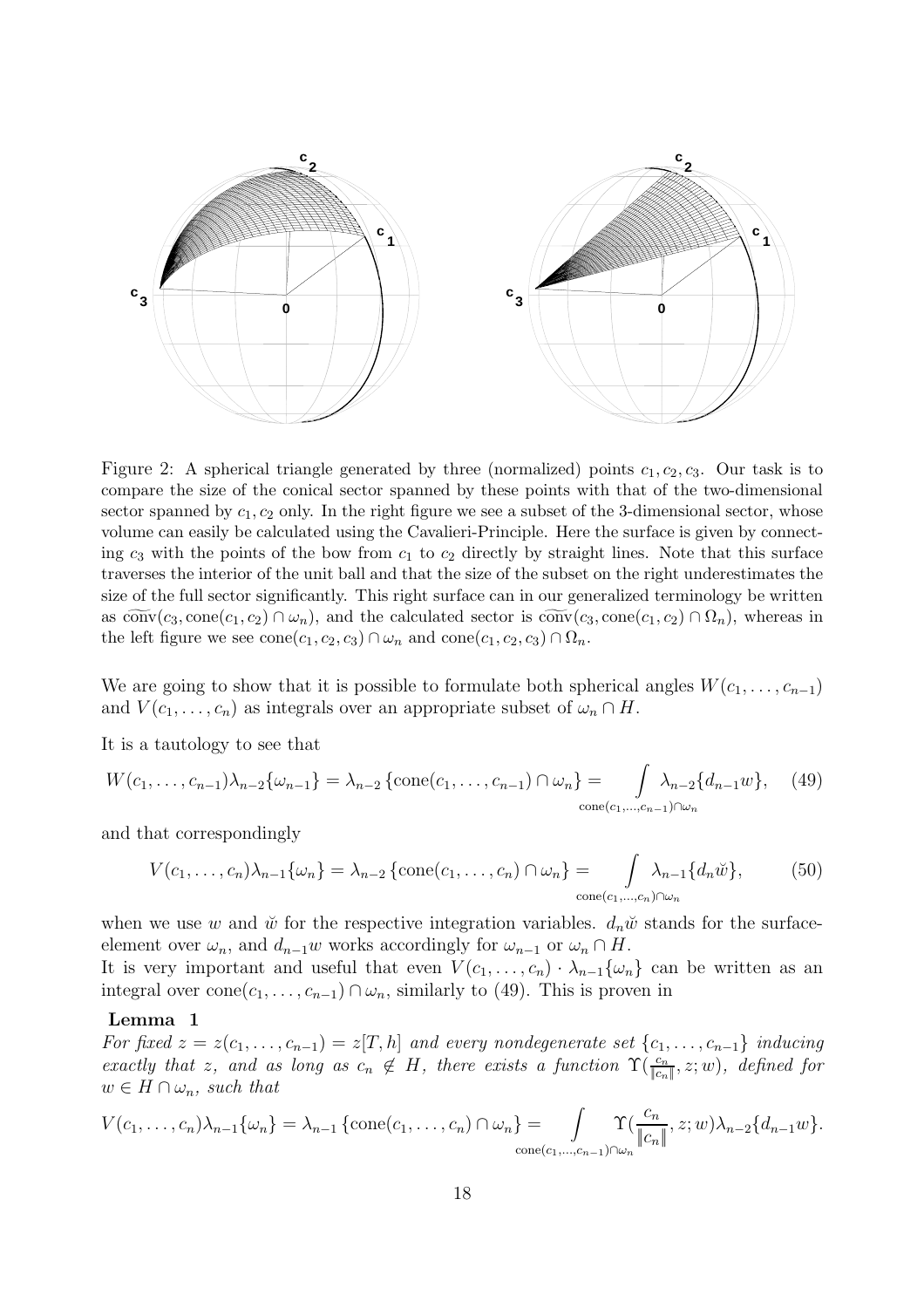

Figure 3: Imagine that we look at the hemisphere  $\omega_3 \cap \{x | z^T x \ge 0\}$  from the position of z (the "northpole"). Assume that the bounding circle  $\omega_3 \cap \{x | z^T x = 0\} = \omega_3 \cap H$  (the "equator") is dissected in 12 sections  $M_1, \ldots, M_{12}$  of equal size. In the left figure we have put  $c_3$  on a general place in the hemisphere and in the right figure exactly at z. Now we can observe the impact of the "projection along the sphere"  $\Pi_{c3}$ . The sectors given in different patterns on the hemisphere illustrate the respective preimages of the 12 circle-sections under that projection. In the right figure we obtain a uniform distribution, where the preimages all have equal sizes. But in the left figure the corresponding attribution is far from being uniform. Increasing the number of circle-sections and decreasing their size leads (in the limit) to an illustration for the density  $\Upsilon(e_3, z; w)$ .

Proof

Without loss of generality, let  $c_n^T z > 0$ . (For  $c_n^T z < 0$ , the proof would work analogously).<br>Note that given get of time conclession  $c_n > 0$  is the general structure  $\widehat{exp}(c_n M) \Omega$ . Note that every set of type  $cone(c_1, \ldots, c_n) \cap \omega_n$  has the general structure  $\widetilde{cone}(c, M) \cap \omega_n$ , where c is a point on  $\omega_n$  and M is a measurable set in  $H \cap \omega_n$ .

We set  $H^+ := \{x | z^T x \geq 0\}$  and define a finite measure  $\lambda_{n-1} \{ \check{M} \}$  for measurable sets  $\check{M} \subset \omega_n \cap H^+$  (the hemisphere above  $H(0, c_1, \ldots, c_{n-1})$ ).

Let us denote this measure by  $\breve{\kappa}$ .

On the other hand we have the finite Lebesgue-measure  $\lambda_{n-2}\{M\}$  on  $H \cap \omega_n$  for measurable sets  $M$  on that space. To avoid confusions, we call that measure  $\nu$  and have

$$
\nu\{M\} = \int\limits_M \lambda_{n-2} \{d_{n-1}w\}.
$$

Now we introduce  $\Pi_c$ , a "projection along the sphere", which maps the hemisphere  $\omega_n \cap H^+$ onto the subdimensional sphere  $H \cap \omega_n$ .  $\breve{\Pi}_c$  maps  $\breve{x} \in \omega_n \cap \{x | z^T x \geq 0\}$  as follows:

$$
\breve{\Pi}_c(\breve{x}) = H \cap \text{cone}(c, \breve{x}, -c) \cap \omega_n = \frac{\breve{x} - \gamma \cdot z}{\|\breve{x} - \gamma \cdot z\|}, \text{ where } \gamma = \frac{z^T \breve{x}}{z^T z} = z^T \breve{x}.
$$

It is clear that  $z^T(\frac{\check{x}-\gamma\cdot z}{\|\check{x}-\gamma\cdot z\|})=0$ , hence  $\check{\Pi}_c(\check{x})\in H\cap \omega_n$ , and that  $\check{\Pi}_c$  is a projection. This mapping is measurable and it induces a new measure  $\kappa$  on  $H\cap \omega$ , yis the measure-transfer mapping is measurable and it induces a new measure  $\kappa$  on  $H \cap \omega_n$  via the measure-transfer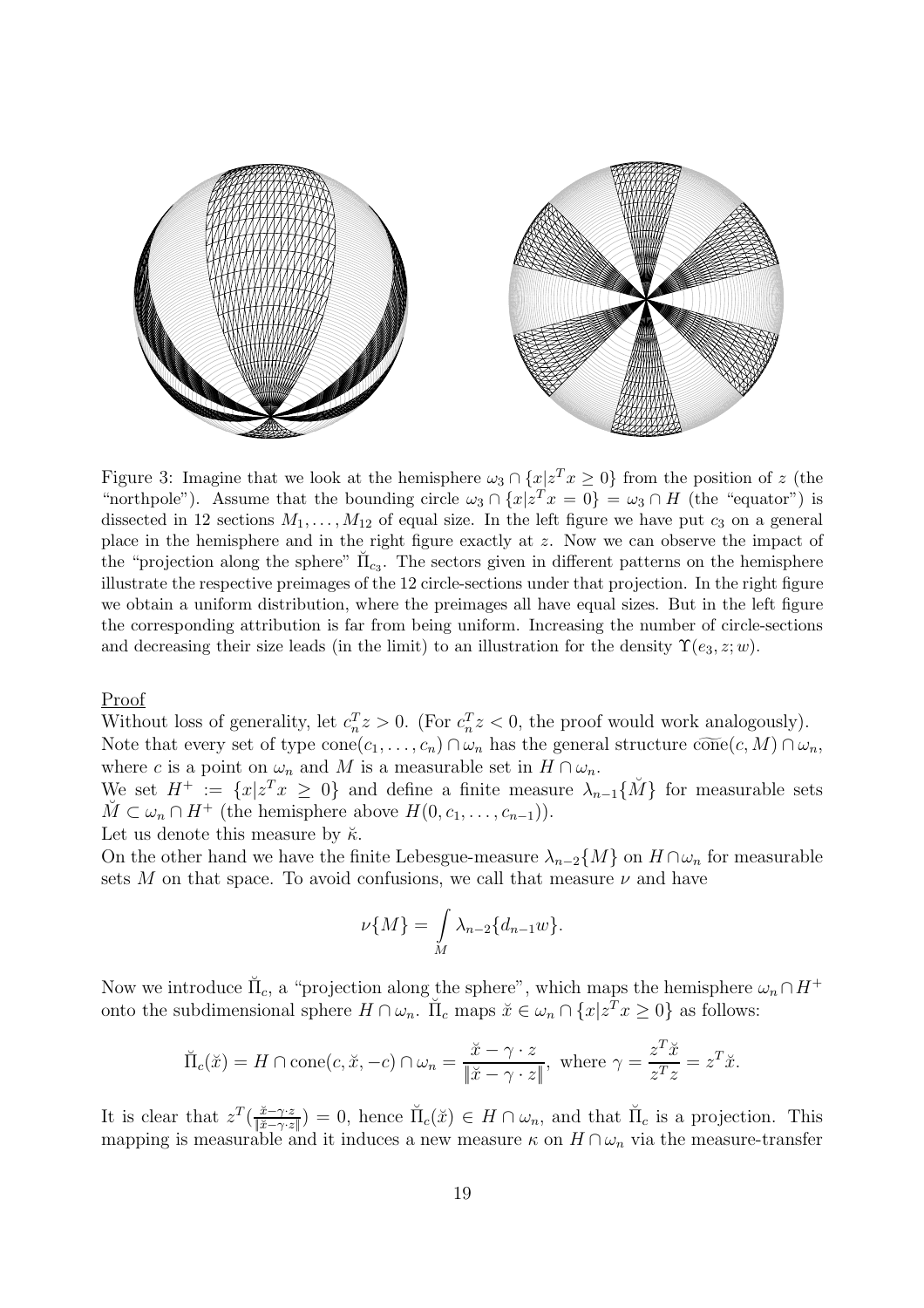rule  $\kappa\{M\} := \breve{\kappa}\{\breve{\Pi}_c^{-1}(M)\}\$  for every measurable set  $M \subset H \cap \omega_n$ , because  $\breve{\Pi}_c^{-1}(M)$  is a measurable set on  $\omega \circ H^+$ . Note that as long as  $\alpha \not\subset H$ , we have measurable set on  $\omega_n \cap H^+$ . Note that as long as  $c \notin H$ , we have

$$
\breve{\Pi}_c^{-1}(M) = \widetilde{\text{cone}}(c, M) \cap \omega_n,
$$

and that  $\kappa$  is proportional to  $\nu$  only in the very special case, where  $c = z$ . Then

$$
\kappa = \nu \cdot \frac{\lambda_{n-1} \{\omega_n\}}{2 \cdot \lambda_{n-2}(\omega_{n-1})}.
$$

Moreover, the new (artificial) measure  $\kappa$  is *v*-continuous, because for every measurable set with  $\lambda_{n-2}\lbrace M \rbrace = \nu\lbrace M \rbrace = 0$  it is clear that as long as  $c \notin H$ 

$$
\kappa\{M\} = \breve{\kappa}\{\breve{\Pi}_c^{-1}(M)\} = \breve{\kappa}\{\widetilde{\text{cone}}(c, M) \cap \omega_n\} = \lambda_{n-1}\{\widetilde{\text{cone}}(c, M) \cap \omega_n\} = 0.
$$

For this configuration, the Theorem of Radon-Nykodym confirms that  $\kappa$  posesses a density relative to *ν*. And this means for our situation, where  $c = \frac{c_n}{\|c_n\|}$  and  $z = z(c_1, \ldots, c_{n-1})$  are<br>fixed that there is a function of  $w \in H \cap C$  denoted by  $\Upsilon(c_n, z[T_b], w)$  representing fixed, that there is a function of  $w \in H \cap \omega_n$ , denoted by  $\Upsilon(\frac{c_n}{\|c_n\|}, z[T, h]; w)$ , representing<br>this *u*-density of  $\kappa$  which satisfies for every measurable set  $M \subset H \cap \omega$ . this *ν*-density of  $\kappa$ , which satisfies for every measurable set  $M \subset H \cap \omega_n$ :

$$
\lambda_{n-1} \left\{ \widetilde{\text{cone}} \left( \frac{c_n}{\|c_n\|}, M \right) \cap \omega_n \right\} = \widetilde{\kappa} \left\{ \widetilde{\text{cone}} \left( \frac{c_n}{\|c_n\|}, M \right) \cap \omega_n \right\} =
$$
\n
$$
= \widetilde{\kappa} \{ \widetilde{\Pi}_c^{-1}(M) \} = \kappa \{ M \} = \int_M \Upsilon(\frac{c_n}{\|c_n\|}, z[T, h]; w) \nu \{ d_{n-1}w \} =
$$
\n
$$
= \int_M \Upsilon(\frac{c_n}{\|c_n\|}, z[T, h]; w) \lambda_{n-2} \{ d_{n-1}w \}. \tag{51}
$$

(We write the semicolon, because the parameters left of it indicate that for different values of  $\frac{c_n}{\|c_n\|}$  and  $z[T,h]$  the density-functions will be different, which is meaningless for the present configuration, where  $c_n$  and z are fixed.)

But now we can replace M by  $cone(c_1, \ldots, c_{n-1}) \cap \omega_n$  and

$$
\widetilde{\text{cone}}\left(\frac{c_n}{\|c_n\|}, M\right) \quad \text{by} \quad \widetilde{\text{cone}}\left(\frac{c_n}{\|c_n\|}, \text{cone}(c_1, \ldots, c_{n-1})\right) = \text{cone}(c_1, \ldots, c_n).
$$

So we learn that

$$
V(c_1, \ldots, c_n) \cdot \lambda_{n-1} \{\omega_n\} = \lambda_{n-1} \left\{ \text{cone}(c_1, \ldots, c_n) \cap \omega_n \right\} = \n\int_{\text{cone}(c_1, \ldots, c_{n-1}) \cap \omega_n} \Upsilon(\frac{c_n}{\|c_n\|}, z[T, h]; w) \lambda_{n-2} \{d_{n-1}w\}. \qquad \Box
$$
\n
$$
(52)
$$

Now measure theory gives the following additional information:

#### **Remark 1**

Any arbitrary density simulating the impact of  $\kappa$  can differ from  $\Upsilon(\frac{c_n}{|c_n|}, z[T, h]; w)$  only on<br>a nulleat with respect to  $\nu = \lambda$ a nullset with respect to  $\nu = \lambda_{n-2}$ .

These integral-formulas for W and V give us an alternative to the Cavalieri-underestimation. In the next section, we try to calculate and to quantify  $\Upsilon(\frac{c_n}{\|c_n\|}, z[T, h]; w)$ .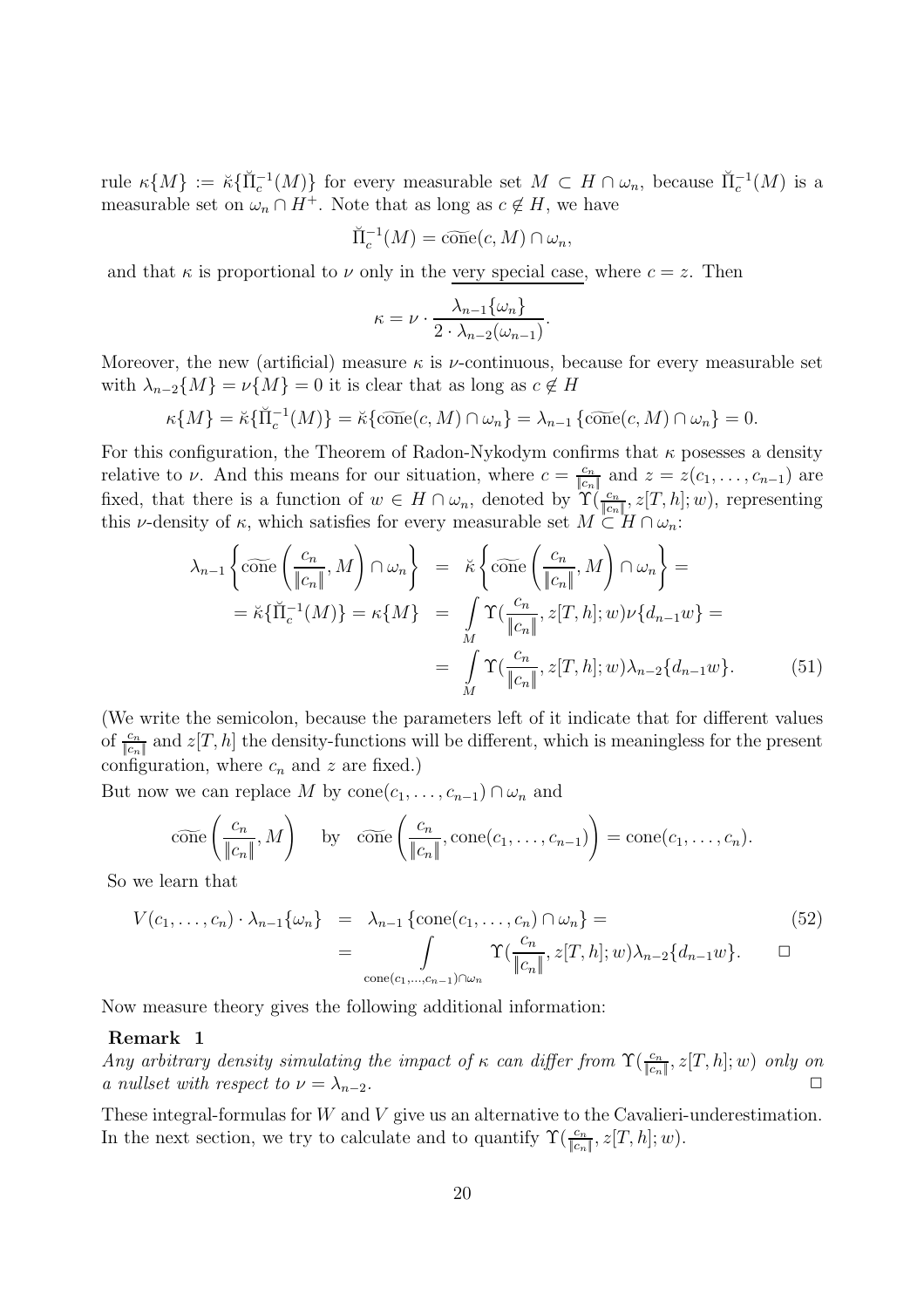### **4** A refined analysis of the spherical angle

In order to install a more precise estimation for  $V(c_1,\ldots,c_n)$ , we must know  $\Upsilon(\frac{c_n}{\|c_n\|}, z[T, h]; w)$ , as introduced in Lemma 1, resp. in (52).<br>We have to generalize the use of V and  $W =$  as we did it w

We have to generalize the use of V and  $W$  – as we did it with  $\widetilde{\text{conv}}, \widetilde{\text{cone}}$  – and study

$$
\frac{\widetilde{V}\left(\frac{c_n}{\|c_n\|}, M(w)\right)}{\widetilde{W}(M(w))} = \frac{\lambda_{n-1}\left\{\widetilde{\text{cone}}\left(\frac{c_n}{\|c_n\|}, M(w)\right) \cap \omega_n\right\}}{\lambda_{n-2}\left\{M(w) \cap \omega_n\right\}} \cdot \frac{\lambda_{n-2}\left\{\omega_{n-1}\right\}}{\lambda_{n-1}\left\{\omega_n\right\}}
$$

for points w in  $\omega_n \cap H$ , and for very small areas  $M(w)$  about w in  $\omega_n \cap H$ . We are interested in the spherical angle (with respect to  $\omega_n$ ) induced by  $M(w)$  in cooperation with an arbitrary point  $\frac{c_n}{\|c_n\|} \in \omega_n$ , i.e.

$$
\widetilde{V}\left(\frac{c_n}{\|c_n\|}, M(w)\right) = \frac{\lambda_{n-1}\left\{\widetilde{\text{cone}}\left(\frac{c_n}{\|c_n\|}, M(w)\right) \cap \omega_n\right\}}{\lambda_{n-1}\{\omega_n\}}.
$$

As before, z shall denote the normal vector to  $H(0, c_1, \ldots, c_{n-1})$  (normalized and positively oriented towards  $e_n$ ). Throughout this section  $c_1, \ldots, c_{n-1}$  and  $H = H(0, c_1, \ldots, c_{n-1})$  will be kept fixed.  $e_n$  is the vector  $(0,\ldots,0,1)^T$ , which will be regarded as the "north pole of  $\omega_n$ ." W. l. o. g. we may assume that  $\frac{1}{\|c_n\|}c_n$  and  $e_n$  belong to the same halfspace induced<br>by H. The other case, where c. and e. belong to opposite halfspaces, can be treated symby H. The other case, where  $c_n$  and  $e_n$  belong to opposite halfspaces, can be treated sym-<br>matricelly H is even allowed to identify  $\frac{1}{n}$  a with a second to exame that  $x^n = \frac{1}{n}$ metrically. It is even allowed to identify  $\frac{1}{|c_n|}c_n$  with  $e_n$ , and to assume that  $z^T e_n > 0$  in order to learn how to calculate the spherical angles. This configuration is much simpler to imagine, to illustrate and to describe than the general case. We are going to make use of that simplification for local purposes, as in some proofs (where indicated). Claims are stated for the general configuration.

This section has the task to give the confirmation of the following auxiliary result.

#### **Proposition 1**

If  $\frac{c_n}{\|c_n\|}$  and  $z[T, h]$  are fixed, and if  $\frac{c_n}{\|c_n\|} \notin H$ , then the density function is of the form

$$
\Upsilon(\frac{c_n}{\|c_n\|}, z[T, h]; w) := \frac{\lambda_{n-2}\{\omega_{n-1}\}}{\lambda_{n-1}\{\omega_n\}} \cdot \text{dist}\left(\frac{c_n}{\|c_n\|}, H\right) \cdot \frac{1}{\left(1 - \left(\frac{c_n}{\|c_n\|}T w\right)^2\right)^{\frac{n-1}{2}}} \int\limits_{\frac{c_n}{\|c_n\|}T w} \sqrt{1 - h^2}^{n-3} dh,
$$
\n(53)

and the spherical angle generated by  $cone(c_1, \ldots, c_n)$  admits the formulation

$$
V(c_1, \ldots, c_n) = \frac{\lambda_{n-2} \{\omega_{n-1}\}}{\lambda_{n-1} \{\omega_n\}} \cdot \text{dist}\left(\frac{c_n}{\|c_n\|}, H\right). \tag{54}
$$

$$
\int_{\text{cone}(c_1,\dots,c_{n-1})\cap\omega_n} \frac{1}{(1-(\frac{c_n}{\|c_n\|}^T w)^2)^{\frac{n-1}{2}}}\int_{\frac{c_n}{\|c_n\|}^T w}^1 \sqrt{1-h^2}^{n-3} dh \ \lambda_{n-2}\{d_{n-1}w\}.
$$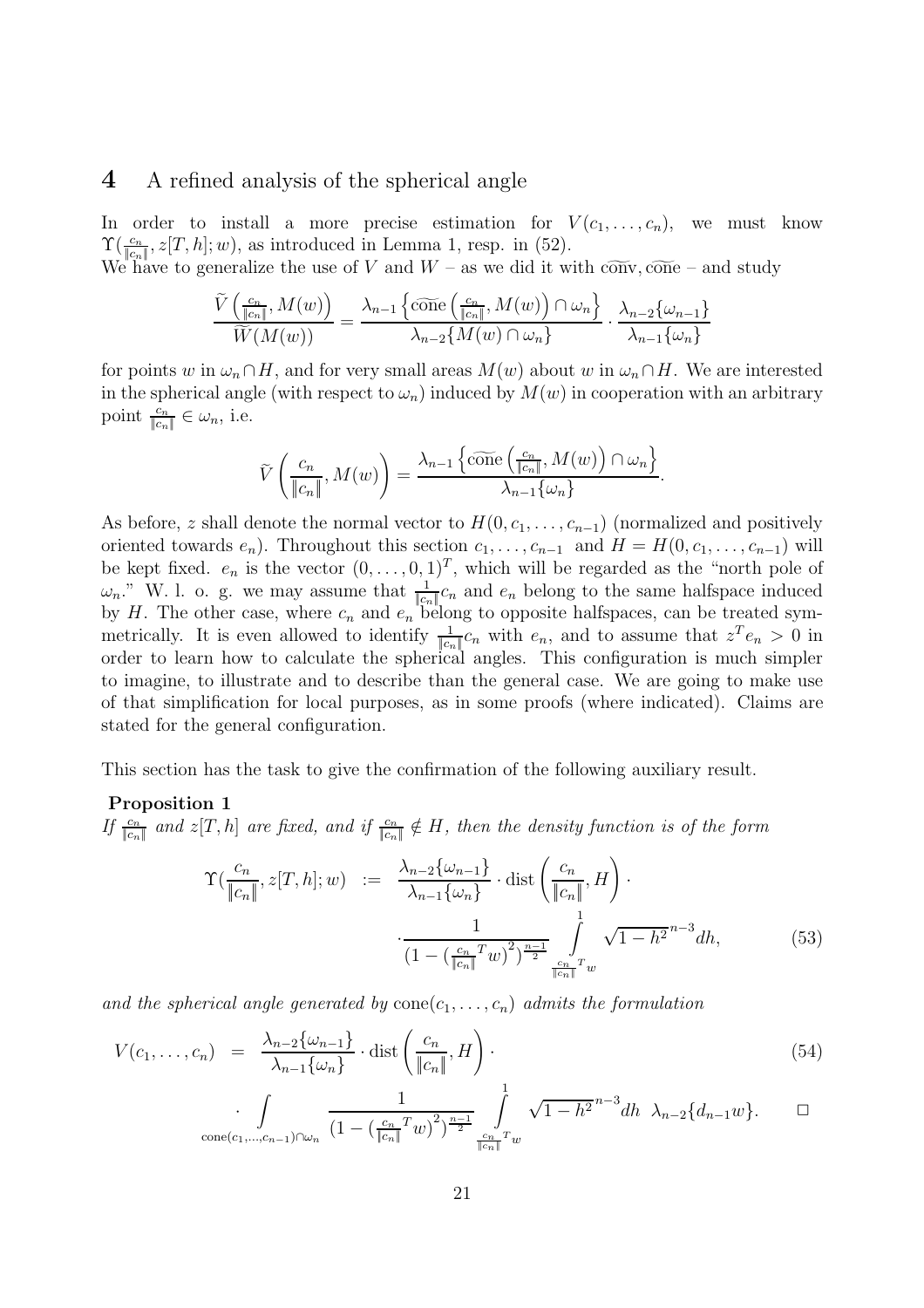The following measure-method for spherical angles of a simple structure is elementary and well-known from standard calculus. We cite it without proof and use it as a basic tool for the calculation of more complicated angles.

#### **Remark 2**

Consider a measurable set  $K \subset \{x \mid ||x|| = 1, x^n = 0\}$  and  $\widetilde{\text{cone}}(K)$ , and the spherical measure of the (general) cone generated by the set K and the point  $e_n$ . Then the spherical measure of the spherical set  $\widetilde{\text{cone}}(e_n, K, -e_n) \cap \omega_n \cap \{x | x^n \geq \overline{h}\},\ \text{where } \overline{h} \in (-1, +1),\ \text{is}$ 

$$
\frac{\lambda_{n-1}\left\{\widehat{\text{cone}}(e_n, K, -e_n) \cap \omega_n \cap \{x | x^n \ge \overline{h}\}\right\}}{\lambda_{n-1}\{\omega_n\}} =
$$
\n
$$
= \frac{\lambda_{n-2}\{\omega_{n-1}\}}{\lambda_{n-1}\{\omega_n\}} \int\limits_{\overline{h}}^1 \sqrt{1 - h^{2^{n-3}}} dh \frac{\lambda_{n-2}\left\{K \cap \omega_{n-1}\right\}}{\lambda_{n-2}\{\omega_{n-1}\}} =
$$
\n
$$
= \frac{\lambda_{n-2}\{\omega_{n-1}\}}{\lambda_{n-1}\{\omega_n\}} \int\limits_{\overline{h}}^1 \sqrt{1 - h^{2^{n-3}}} dh \cdot \frac{\lambda_{n-1}\left\{\widehat{\text{cone}}(K) \cap \Omega_{n-1}\right\}}{\lambda_{n-1}\{\Omega_{n-1}\}}.
$$
\n(55)

Based on (55), we can determine a function  $\hat{\Upsilon}(\frac{c_n}{\|c_n\|}, z[T, h], w)$  with the following property.

#### **Lemma 2**

Let z and  $c_n$  with  $z^T c_n > 0$  be fixed. And let w be a point of  $\omega_n \cap H$ . Consider a sequence of positive  $\delta$ -values such that  $\delta \to 0_+$ . Let  $M^{\delta}(w)$  be a corresponding sequence of sets in  $\omega_n \cap H$  with  $M^{\delta}(w) \subset \{x | \angle(x, w) < \delta\}$ , and  $W(M^{\delta}(w)) > 0$ . Then the approximation-error in the formula

$$
\hat{\Upsilon}\left(\frac{c_n}{\|c_n\|}, z[T, h], w\right) = \frac{\lambda_{n-2}\{\omega_{n-1}\}}{\lambda_{n-1}\{\omega_n\}} \int\limits_{\frac{c_n}{\|c_n\|}^T w}^1 \sqrt{1 - h^2}^{n-3} dh \cdot \frac{|\cos\left(\angle\left(\frac{c_n}{\|c_n\|}, z\right)\right)|}{\left(1 - \left(\frac{c_n}{\|c_n\|}^T w\right)^2\right)^{\frac{n-1}{2}}} \tag{56}
$$

$$
\approx \frac{\tilde{V}\left(\frac{c_n}{\|c_n\|}, M^\delta(w)\right)}{\tilde{W}(M^\delta(w))} = \frac{\lambda_{n-2}\{\omega_{n-1}\}}{\lambda_{n-1}\{\omega_n\}} \cdot \frac{\lambda_{n-1}\left\{\tilde{\text{cone}}\left(\frac{c_n}{\|c_n\|}, M^\delta(w)\right) \cap \omega_n\right\}}{\lambda_{n-2}\left\{\tilde{\text{cone}}(M^\delta(w)) \cap \omega_n\right\}} \tag{57}
$$

converges uniformly to 0 for  $\delta \rightarrow 0_+$ .

That means that for every  $\epsilon > 0$  we can find a value  $\delta(\epsilon, z)$ , independent of w, such that this error is smaller than  $\epsilon$  for all  $w \in \omega_n \cap H$ .

#### Proof

In this proof we identify  $\frac{c_n}{\|c_n\|}$  with  $e_n$ . Then  $-1 < \frac{c_n}{\|c_n\|} w = w^n < 1$ .  $\|c_n\|$ For the beginning, we may abbreviate  $M(w) := M^{\delta}(w)$  for a (so far) fixed  $\delta$ . Let  $\Pi$ :  $\mathbb{R}^n \to \mathbb{R}^{n-1} \times \{0\}$  describe the orthogonal projection on  $\mathbb{R}^{n-1} \times \{0\}$ , which sends  $x = (x^1, \ldots, x^n)^T$  to  $x = (x^1, \ldots, x^{n-1}, 0)^T$ .

Then we discover an "equatorial counterpart"  $K[M(w)]$  of  $M(w)$  defined as

$$
K[M(w)] := \Pi(\widetilde{\text{cone}}(M(w))) \cap \{x \mid \|x\| = 1, x^n = 0\} \quad \text{and } \widetilde{\text{cone}}(K[M(w)]). \tag{58}
$$

Throughout this proof we use positive reals  $\underline{\tau}$  and  $\overline{\tau}$  to describe

$$
\inf \{x^n | x \in M(w)\} := w^n - \underline{\tau} \text{ and } \sup \{x^n | x \in M(w)\} := w^n + \overline{\tau}.
$$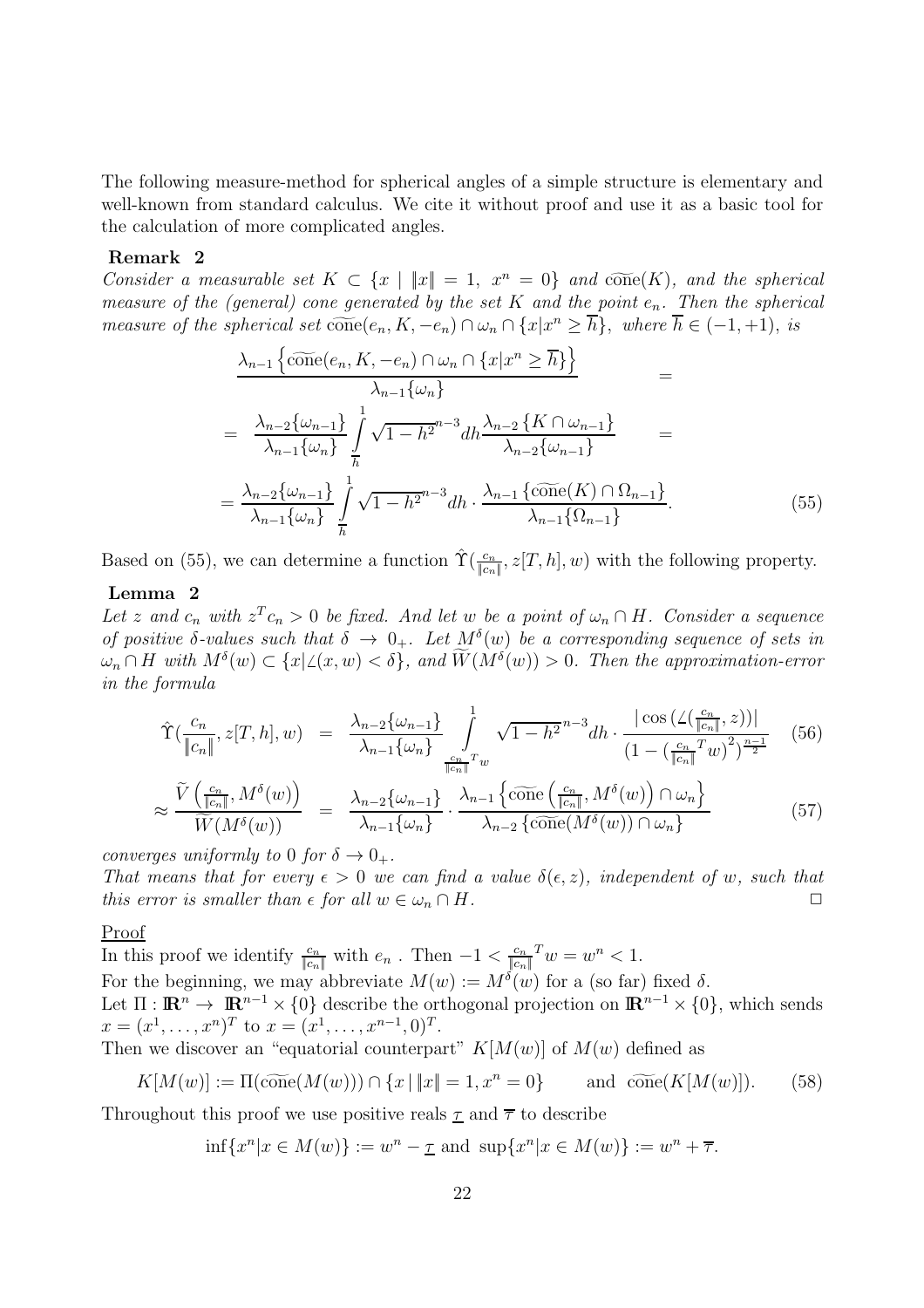Hence  $\forall x \in M(w): w^n - x^n \leq \underline{\tau}$  and  $x^n - w^n \leq \overline{\tau}$ . Without loss of generality we may assume that either  $M(w) \subset \{x \mid ||x|| = 1, x^n \geq 0\}$  or  $M(w) \subset \{x \mid ||x|| = 1, x^n \leq 0\}$ . (If both signs exist in  $M(w)$ , we divide it in one part "above" and one part "below" the "equator"  ${x | ||x|| = 1, x^n = 0}$  and apply the proof to both parts separately).

So, we start with the positive case. Here, we observe a set-inclusion for  $\widetilde{\text{cone}}(e_n, M(w)) \cap \omega_n$ :

$$
\widetilde{\text{cone}}(e_n, K[M(w)]) \cap \omega_n \cap \{x | x^n \ge w^n + \overline{\tau}\} \subset \widetilde{\text{cone}}(e_n, M(w)) \cap \omega_n
$$
  

$$
\subset \widetilde{\text{cone}}(e_n, K[M(w)]) \cap \omega_n \cap \{x | x^n \ge w^n - \underline{\tau}\}. \tag{59}
$$

The consequence is

$$
\lambda_{n-1} \left\{ \widetilde{\text{cone}}(e_n, K[M(w)]) \cap \omega_n \cap \{x | x^n \ge w^n + \overline{\tau} \} \right\} \le \lambda_{n-1} \left\{ \widetilde{\text{cone}}(e_n, M(w)) \cap \omega_n \right\}
$$
  

$$
\le \lambda_{n-1} \left\{ \widetilde{\text{cone}}(e_n, K[M(w)]) \cap \omega_n \cap \{x | x^n \ge w^n - \underline{\tau} \} \right\}. \tag{60}
$$

Application of (55) leads to

$$
\frac{\lambda_{n-2}\{\omega_{n-1}\}}{\lambda_{n-1}\{\omega_n\}} \int\limits_{w^n+\overline{\tau}}^1 \sqrt{1-h^{2n-3}} dh \cdot \frac{\lambda_{n-1}\{\widetilde{\text{cone}}(K[M(w)]) \cap \Omega_{n-1}\}}{\lambda_{n-1}\{\Omega_{n-1}\}}
$$
(61)

$$
\leq \frac{\lambda_{n-1} \{\widetilde{\text{cone}}(e_n, M(w)) \cap \omega_n\}}{\lambda_{n-1} \{\omega_n\}} = \frac{\lambda_n \{\widetilde{\text{cone}}(e_n, M(w)) \cap \Omega_n\}}{\lambda_n \{\Omega_n\}} = \widetilde{V}(e_n, M(w)) \quad (62)
$$

$$
\leq \frac{\lambda_{n-2}\{\omega_{n-1}\}}{\lambda_{n-1}\{\omega_n\}} \int_{w^n - \underline{\tau}}^1 \sqrt{1 - h^2} h \cdot \frac{\lambda_{n-1}\{\widetilde{\text{cone}}(K[M(w)]) \cap \Omega_{n-1}\}}{\lambda_{n-1}\{\Omega_{n-1}\}}.
$$
 (63)

This inclusion result for  $V(e_n, M(w))$  from (62) should be compared with

$$
\widetilde{W}(M(w)) = \frac{\lambda_{n-2} \{ M(w) \cap \omega_n \}}{\lambda_{n-2} \{\omega_{n-1}\}} = \frac{\lambda_{n-1} \{\widetilde{\text{cone}} \{ M(w) \cap \Omega_n \} \}}{\lambda_{n-1} \{\Omega_{n-1}\}}.
$$

For this quantity we make use of

$$
\lambda_{n-1} \left\{ \Pi(\widetilde{\text{cone}}(M(w)) \cap \Omega_n) \right\} = \cos(\angle(e_n, z)) \cdot \lambda_{n-1} \left\{ \widetilde{\text{cone}}(M(w)) \cap \Omega_n \right\}. \tag{64}
$$

But our set-inclusion delivers

$$
\widetilde{\text{cone}}(K[M(w)]) \cap \Omega_{n-1}\left(\sqrt{1 - [w^n + \overline{\tau}]^2}\right) \subset \Pi(\widetilde{\text{cone}}(M(w)) \cap \Omega_n) \qquad (65)
$$
\n
$$
\subset \widetilde{\text{cone}}(K[M(w)]) \cap \Omega_{n-1}\left(\sqrt{1 - [w^n - \underline{\tau}]^2}\right),
$$

and hence

$$
\lambda_{n-1} \left\{ c \widetilde{\text{one}}(K[M(w)]) \cap \Omega_{n-1} \right\} \cdot \left( \sqrt{1 - [w^n + \overline{\tau}]^2} \right)^{n-1} =
$$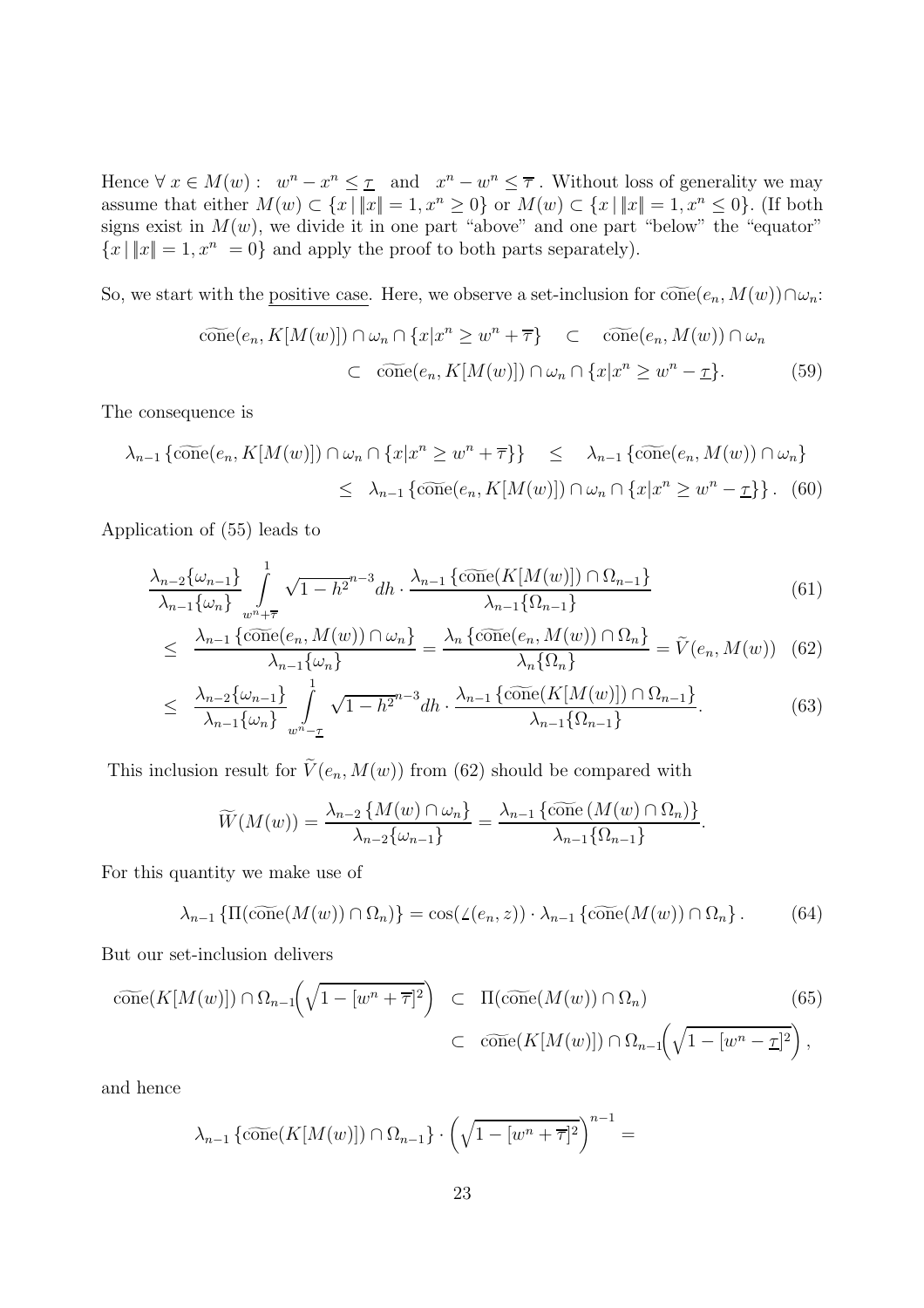

Figure 4: The left figure shows a spherical triangle generated by  $e_3 = c_3$  and a small area  $M(w) \subset H \cap \omega_n$ .  $M(w)$  has w as its central point and it is the intersection set of the spherical triangle with the ellipse illustrating the location of  $H$ . Also we see the conical sector generated by  $M(w)$ . Its size is proportional to  $\widetilde{W}(M(w))$ . In the right figure we look down from  $e_3$  and recognize, that both areas have the same image when orthogonally projected on the equatorial plane  $\text{lin}(e_1, e_2)$ . It gives a hint how to bound  $\widetilde{W}(M(w))$ . The projection image of  $M(w)$  lies between two circles. Reduction of the cone to the inner circle resp. extension to the outer circle will provide a lower resp. an upper bound for the size of the image. If we take into account that the projection hits the conical sector under a certain angle, which causes a known reduction of its size under our projection, we can derive bounds for the size of  $M(w)$ .

$$
= \lambda_{n-1} \left\{ \widetilde{\text{cone}}(K[M(w)]) \cap \Omega_{n-1}(\sqrt{1 - [w^n + \overline{\tau}]^2}) \right\}
$$
  
\n
$$
\leq \lambda_{n-1} \left\{ \Pi(\widetilde{\text{cone}}(M(w)) \cap \Omega_n) \right\} = \cos(\angle(e_n, z)) \cdot \lambda_{n-1} \left\{ \widetilde{\text{cone}}(M(w)) \cap \Omega_n \right\} = (66)
$$
  
\n
$$
= \cos(\angle(e_n, z)) \cdot \lambda_{n-1} \left\{ \Omega_{n-1} \right\} \cdot \widetilde{W}(M(w)) \leq (67)
$$
  
\n
$$
\leq \lambda_{n-1} \left\{ \widetilde{\text{cone}}(K[M(w)]) \cap \Omega_{n-1}(\sqrt{1 - [w^n - \underline{\tau}]^2}) \right\}
$$
  
\n
$$
= \lambda_{n-1} \left\{ \widetilde{\text{cone}}(K[M(w)]) \cap \Omega_{n-1} \right\} \cdot \left( \sqrt{1 - [w^n - \underline{\tau}]^2} \right)^{n-1}.
$$

Since  $cos(\angle(e_n, z)) > 0$ , we can divide (62) by (67), and we can conclude from that result:

$$
\frac{\frac{\lambda_{n-2}\{\omega_{n-1}\}}{\lambda_{n-1}\{\omega_{n}\}}\int_{w^{n}+\overline{\tau}}^{1} \sqrt{1-h^{2}}^{n-3}dh \cdot \cos(\angle(e_{n},z))}{\left(\sqrt{1-[w^{n}-\underline{\tau}]^{2}}\right)^{n-1}} =
$$
\n
$$
= \frac{\frac{\lambda_{n-2}\{\omega_{n-1}\}}{\lambda_{n-1}\{\omega_{n}\}}\int_{w^{n}+\overline{\tau}}^{1} \sqrt{1-h^{2}}^{n-3}dh \cdot \lambda_{n-1}\{\widetilde{\text{cone}}(K[M(w)]) \cap \Omega_{n-1}\} \cdot \cos(\angle(e_{n},z))}{\lambda_{n-1}\{\widetilde{\text{cone}}(K[M(w)]) \cap \Omega_{n-1}\} \cdot \left(\sqrt{1-[w^{n}-\underline{\tau}]^{2}}\right)^{n-1}}
$$
\n(69)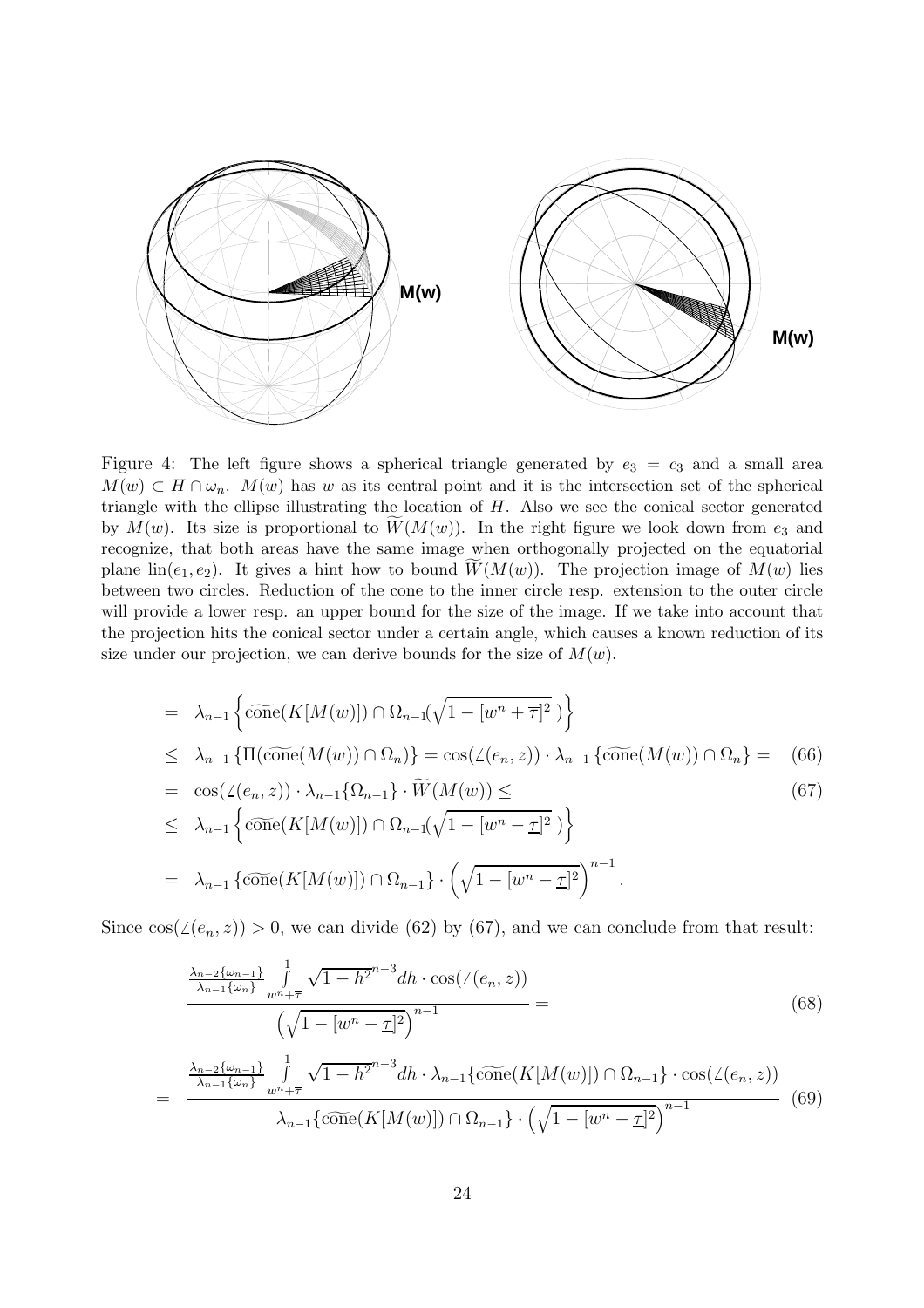$$
\leq \frac{\lambda_n \{\widetilde{\text{cone}}(e_n, M(w)) \cap \Omega_n\} \cdot \lambda_{n-1} \{\Omega_{n-1}\}}{\lambda_{n-1} \{\widetilde{\text{cone}}(M(w)) \cap \Omega_n\} \cdot \lambda_n \{\Omega_n\}} = \frac{\widetilde{V}(e_n, M(w))}{\widetilde{W}(M(w))}
$$
(70)  

$$
\leq \frac{\frac{\lambda_{n-2}\{\omega_{n-1}\}}{\lambda_{n-1}\{\omega_n\}} \int_{w^n - \underline{\tau}}^1 \sqrt{1 - h^2} h \cdot \lambda_{n-1} \{\widetilde{\text{cone}}(K[M(w)]) \cap \Omega_{n-1}\} \cdot \cos(\angle(e_n, z))}{\lambda_{n-1} \{\widetilde{\text{cone}}(K[M(w)]) \cap \Omega_{n-1}\} \left(\sqrt{1 - [w^n + \overline{\tau}]^2}\right)^{n-1}}
$$
(71)  

$$
= \frac{\frac{\lambda_{n-2}\{\omega_{n-1}\}}{\lambda_{n-1}\{\omega_n\}} \int_{w^n - \underline{\tau}}^1 \sqrt{1 - h^2} h \cdot \cos(\angle(e_n, z))}{\left(\sqrt{1 - [w^n + \overline{\tau}]^2}\right)^{n-1}}.
$$
(72)

Note that not only  $\frac{\widetilde{V}(e_n,M(w))}{\widetilde{W}(M(w))}$  from (70) but also  $\hat{T}(e_n,z,w)$  from (56) is bounded between<br>(72) and (68). To study the difference of both, just have a short look on the geometry of (72) and (68). To study the difference of both, just have a short look on the geometry of  $\omega_n \cap H$ .



Figure 5: In the left figure we see the foreground of the unit ball and two spherical triangles generated by  $e_3 = c_3$  and two examples of small areas  $M(w) \subset H \cap \omega_3$ . H is illustrated by the diagonal line.  $M(w)$  is the respective border betweeen the small triangles at the bottom. The true size of  $\tilde{V}(e_3, M(w))$  results from adding the stripe with horizontal bottom line above H and the small triangle above H. We can underestimate the size of  $V(e_3, M(w))$  by measuring only that stripe and ignoring the triangle. We can overestimate it by adding the stripe and both triangles, even that below  $H$ . This overestimation-method again delivers a (this time larger) stripe with horizontal bottom line. In the right figure we observe the conical sector generated by  $M(w)$  of the right example from above (position  $e_3$ ). Bounding the size of  $\widetilde{W}(M(w))$  can be done analogously, using the fact that  $M(w)$  completely lies in the ring between two level-circles, and proceeding as mentioned above.

Our hyperplane H is determined by the vector  $z = (0, \ldots, 0, z^{n-1}, z^n)^T$ . Taking the dependence  $z = z[T, h]$  into regard, shows that  $z^{n-1} = -\frac{h}{t}$  and  $z^n = \frac{T}{t}$ . We recall that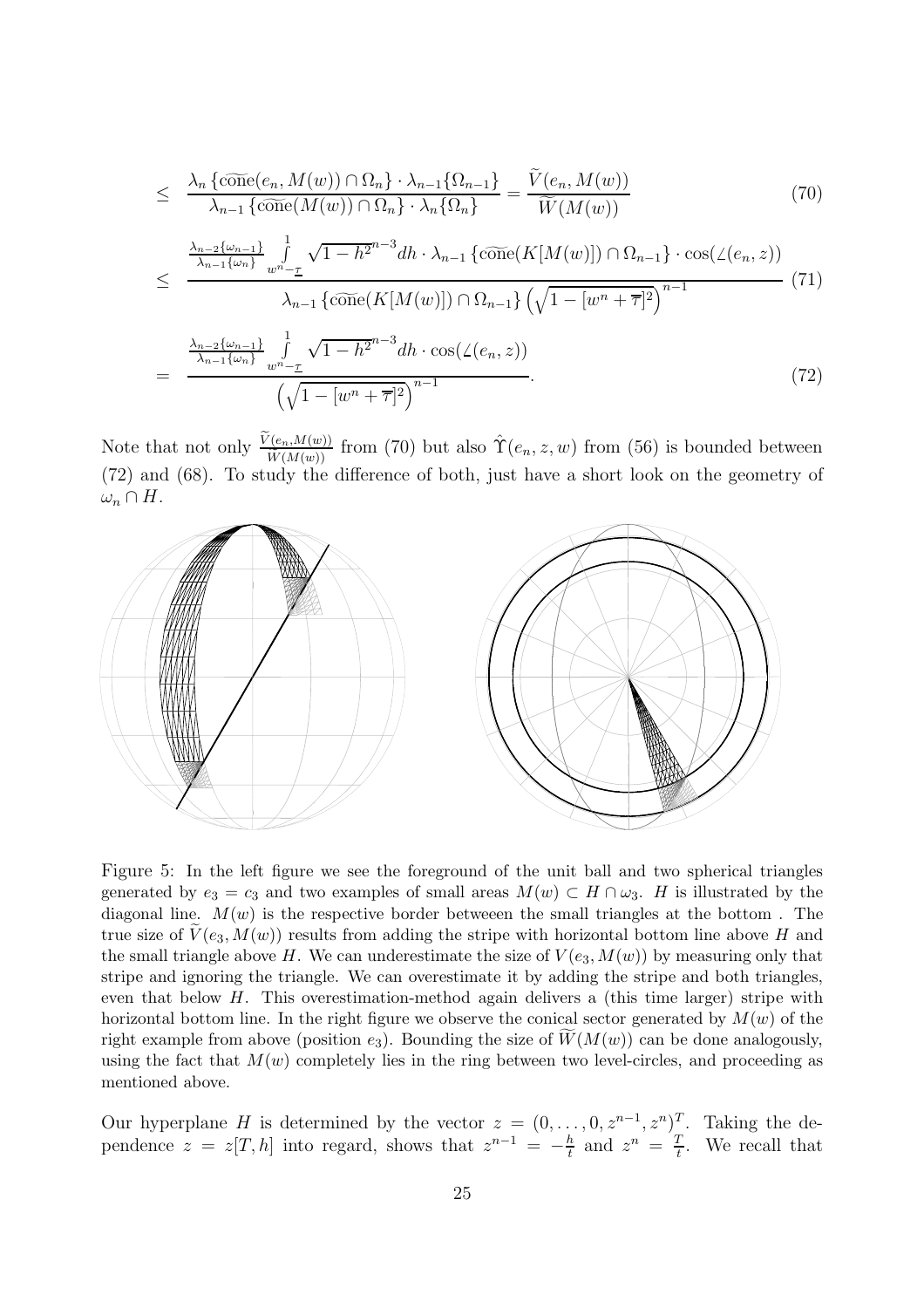$z<sup>n</sup> > 0$  and observe that the "highest point" (with maximal n-th coordinate) in  $\omega_n \cap H$  is  $z^{\perp} = (0, \ldots, 0, z^n, -z^{n-1})^T = (0, \ldots, 0, \frac{T}{t}, \frac{h}{t})^T$ , where  $0 \leq -z^{n-1} = \sqrt{1 - [z^n]^2} = \frac{h}{t} < 1$ . It is clear that for any  $y \in \omega_n \cap H$  we have

$$
\sqrt{1 - [y^n]^2} \ge \sqrt{1 - \left[\frac{h}{t}\right]^2},
$$
 and this explains  

$$
\sqrt{1 - [w^n - \underline{\tau}]^2} \ge \sqrt{1 - \left[\frac{h}{t}\right]^2}
$$
 and  $\sqrt{1 - [w^n + \overline{\tau}]^2} \ge \sqrt{1 - \left[\frac{h}{t}\right]^2}$ 

Now let y be any point of  $M(w)$  such that  $\angle(y,w) < \delta$ . Then we see that

$$
w^n - \delta \cdot \frac{h}{t} \le y^n \le w^n + \delta \cdot \frac{h}{t} \quad \text{and} \quad \underline{\tau} \le \delta \cdot \frac{h}{t} \text{ as well as } \overline{\tau} \le \delta \cdot \frac{h}{t}.
$$

For showing the uniform convergence of the error mentioned in the claim to 0 on  $\omega_n \cap H$ under a sequence of  $\delta$ 's decreasing to  $0_+$ , we simply have to study the difference between (72) and (68), more precisely the difference

$$
\frac{\int_{w^n - \underline{\tau}}^1 \sqrt{1 - h^{2n-3}} dh}{\left(\sqrt{1 - [w^n + \overline{\tau}]^2}\right)^{n-1}} - \frac{\int_{w^n + \overline{\tau}}^1 \sqrt{1 - h^{2n-3}} dh}{\left(\sqrt{1 - [w^n - \underline{\tau}]^2}\right)^{n-1}}.
$$
\n(73)

.

This difference converges uniformly to 0 (as a function of  $\delta$ ), as (for  $w<sup>n</sup> > 0$  and sufficiently small  $\delta$ ) it is bounded from above by

$$
\frac{\int_{w^n-\delta\cdot\frac{h}{t}}^1 \sqrt{1-h^{2n-3}} dh}{\left(\sqrt{1-[w^n+\delta\cdot\frac{h}{t}]^2}\right)^{n-1}} - \frac{\int_{w^n+\delta\cdot\frac{h}{t}}^1 \sqrt{1-h^{2n-3}} dh}{\left(\sqrt{1-[w^n-\delta\cdot\frac{h}{t}]^2}\right)^{n-1}}.
$$
\n(74)

Both quotients in (74) converge uniformly to

$$
\frac{\int_{w^n} \sqrt{1 - h^{2n-3}} dh}{\left(\sqrt{1 - [w^n]^2}\right)^{n-1}}.
$$
\n(75)

In addition, this limit function (75) itself is a uniformly continuous function of  $w<sup>n</sup>$  on the compact interval  $[-\frac{h}{t}, +\frac{h}{t}]$ . Hence also the difference in (73) tends to 0 uniformly for  $\delta \to 0_+$  and for every value  $w^n \in [-\frac{h}{t}, +\frac{h}{t}]$ .

Similar convergence results can be obtained for the negative case, where  $w^n < 0$  and  $M(w)$ is completely in the lower hemisphere. Here, we see that

$$
\frac{\frac{\lambda_{n-2}\{\omega_{n-1}\}}{\lambda_{n-1}\{\omega_n\}}\int\limits_{w^n+\overline{\tau}}^1 \sqrt{1-h^{2n-3}}dh\cdot\cos(\angle(e_n,z))}{\left(\sqrt{1-[w^n+\overline{\tau}]^2}\right)^{n-1}} \leq \frac{\lambda_n\left\{\widetilde{\text{cone}}(e_n, M(w))\cap\Omega_n\right\}\lambda_{n-1}\{\Omega_{n-1}\}}{\lambda_{n-1}\left\{\widetilde{\text{cone}}(M(w))\cap\Omega_n\right\}\cdot\lambda_n\{\Omega_n\}}=(76)
$$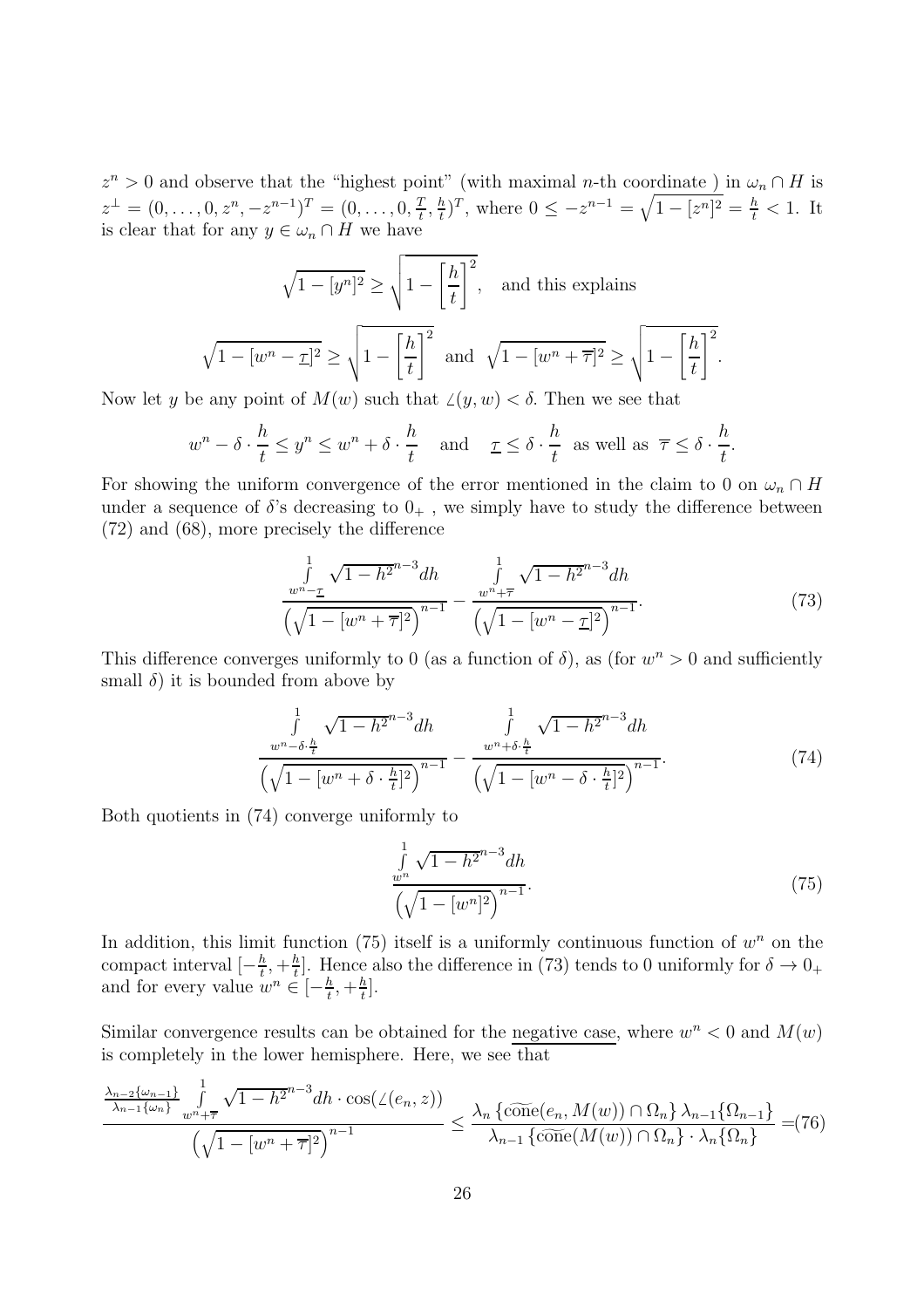$$
= \frac{\widetilde{V}(e_n, M(w))}{\widetilde{W}(M(w))} \le \frac{\frac{\lambda_{n-2}\{\omega_{n-1}\}}{\lambda_{n-1}\{\omega_n\}} \int_{w^n - \underline{\tau}}^1 \sqrt{1 - h^2} h^{-3} dh \cdot \cos(\angle(e_n, z))}{\left(\sqrt{1 - [w^n - \underline{\tau}]^2}\right)^{n-1}}.(77)
$$

This case, where  $M(w)$  is completely below the equator, leads to the difference

$$
\frac{\int_{w^n - \underline{\tau}}^1 \sqrt{1 - h^{2n-3}} dh}{\left(\sqrt{1 - [w^n - \underline{\tau}]^2}\right)^{n-1}} - \frac{\int_{w^n + \overline{\tau}}^1 \sqrt{1 - h^{2n-3}} dh}{\left(\sqrt{1 - [w^n + \overline{\tau}]^2}\right)^{n-1}}.
$$

Here, the claim results from the uniform continuity on the compact interval  $w^n \in [-\frac{h}{t}, \frac{h}{t}]$  of

$$
\frac{\int_{w^n}^{1} \sqrt{1 - h^{2n-3}} dh}{\left(\sqrt{1 - [w^n]^2}\right)^{n-1}}.
$$

To show that  $\Upsilon = \hat{\Upsilon}$  almost everywhere, is – in the view of Lemma 1 and Lemma 2 – a typical and pure task of measure theory. Therefore, we give the proof in the Appendix.

#### **Lemma 3**

Let  $c_n$  and z be fixed such that  $\frac{c_n}{|c_n|}$   $z \neq 0$ . Consider the orthogonal hyperplane H to z. Then with the exception of a  $\lambda_{n-2}$ -nullset,  $\hat{\Upsilon}(\frac{c_n}{\|c_n\|}, z[T, h]; w)$  from (56) in Lemma 2 and  $\Upsilon(\frac{c_n}{\|c_n\|}, z[T, h]; w)$  from Lemma 1, are identical functions on  $\omega_n \cap H$ .

At this point, Proposition 1 is proven.

Before proceeding to technical estimations, we want to tell something more about Υ, to illustrate the geometrical significance of that figure. Again, we simplify the notation by setting  $e_n = \frac{c_n}{\|c_n\|}$ .<br>Consider a small

Consider a small set  $M(w) \subset \omega_n \cap H$ . Since the spherical angle of  $\widetilde{\text{cone}}(e_n, M(w))$  represents a certain share of the surface of  $\omega_n$ , it also admits another interpretation. It can be described by the following three formulas

spherical angle = horizontal extension 
$$
\times
$$
 depth-extension, (78)

horizontal extension of 
$$
e_n
$$
 on  $M(w) := \frac{\lambda_{n-2}\{K[M(w)]\}}{\lambda_{n-2}\{x \mid \|x\| = 1, x^n = 0\}},$  (79)

depth-extension of 
$$
e_n
$$
 on  $M(w) := \frac{\lambda_{n-1}\{x \mid \|x\| = 1, x^n \ge w^n\}}{\lambda_{n-1}\{x \mid \|x\| = 1\}}$ . (80)

It is known that  $\frac{\lambda_{n-2}\{\omega_{n-1}\}}{\lambda_{n-1}\{\omega_n\}} \cdot \sqrt{1-h^2}^{n-3}$  is the marginal density of the share of  $\omega_n$  below the level  $x^n = h$ .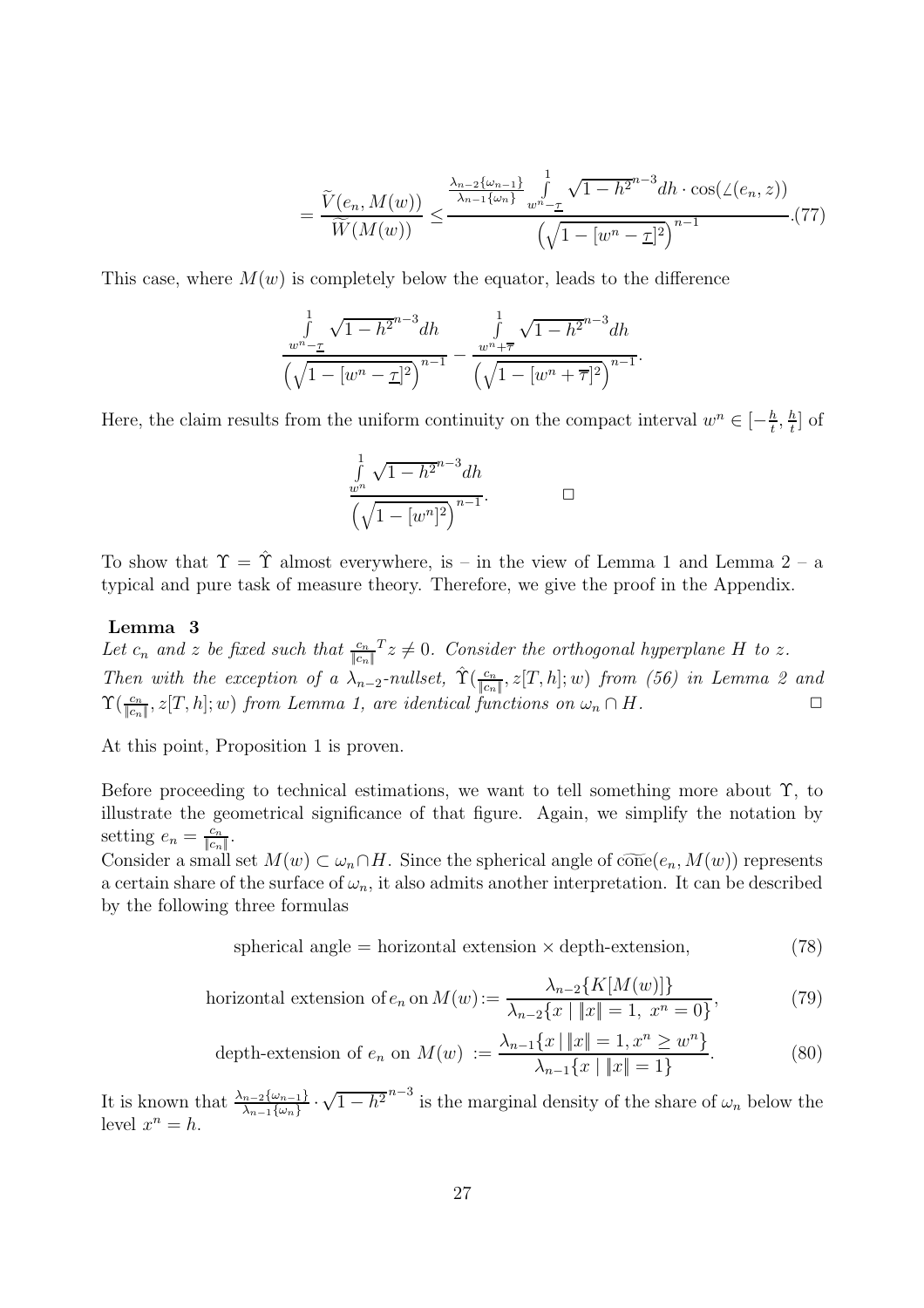

Figure 6: A chance for approximation of  $\widetilde{V}(e_3, M(w))$  and  $\widetilde{W}(M(w))$  comes from rectification of the sectors. We replace the spherical triangle by another one, which uniformly ends at level  $w^n$ . Note that a circle-movement from  $e_3$  to  $-e_3$  over w hits H (illustrated by the diagonal line) under a certain angle. The right figure describes the parallel approximation method for  $\widetilde{W}(M(w))$ .

If our position is in  $y = e_n$  and if we look at  $M(w)$  "along the sphere," then from our perspective  $M(w)$  covers  $K[M(w)]$ , the "equatorial counterpart of  $M(w)$ " or the "shadow of  $M(w)$  on the equator  $\{x \mid x^n = 0\}$  under that projection."

If we want to reach all points of  $M(w)$  from  $e_n$ , we may start movements on all half-circles  $\omega_n \cap \text{cone}(e_n, x, -e_n)$ , for which  $x \in K[M(w)]$ , in direction to  $\{x \mid x^n = 0\}$  until we arrive at  $M(w)$ . During such a movement the value  $y^n$  of our current point y is reduced. To reach  $M(w)$ , it may even be necessary to cross the equator. If  $M(w)$  has a very small diameter, then we have to run approximately until  $y^n = w^n$ .

To understand the formula for the horizontal extension, imagine that we observe  $M(w)$ from  $e_n$ . Since we are unable to measure the distance exactly, we may attribute this set to a certain horizon  $\{x \mid ||x|| = 1, x^n = w^n\}$  of  $\omega_n$ . The projection of  $M(w)$  on that horizon can closely be approximated by  $\{x \mid ||x|| = 1, x^n = w^n, \text{cone}(e_n, x, -e_n) \cap M(w) \neq \emptyset\}$ . We compare this set with the complete size of this horizon. Relying on that observation, we can predict, which share of the equator will be covered by the "equator-shadow of  $M(w)$ ." That share depends on the size of  $M(w)$ , and on our perspective on  $M(w)$ . The perspective causes a reduction-factor  $|\cos(\angle(z,\hat{w}^{\perp}))|$ . z is the normal vector to H and  $-\hat{w}^{\perp}$  is the tangential vector to our movement-circle  $\omega_n \cap \text{cone}(e_n, x, -e_n)$  at w, where we reach and traverse H. Our reduction factor reflects the divergence from an orthogonal movement across  $H$ , taking into regard that such a divergence causes the size of the shadow to shrink.

#### **Remark 3**

For the horizontal extension the following formula holds

$$
\frac{\lambda_{n-2}\{K[M(w)]\}}{\lambda_{n-2}\{x \mid \|x\| = 1, \ x^n = 0\}} = \frac{\lambda_{n-2}\{M(w)\} \cdot |\cos(\angle(z, \hat{w}^{\perp}))|}{(1 - (w^n)^2)^{\frac{n-2}{2}} \cdot \lambda_{n-2}\{\omega_{n-1}\}}.
$$
(81)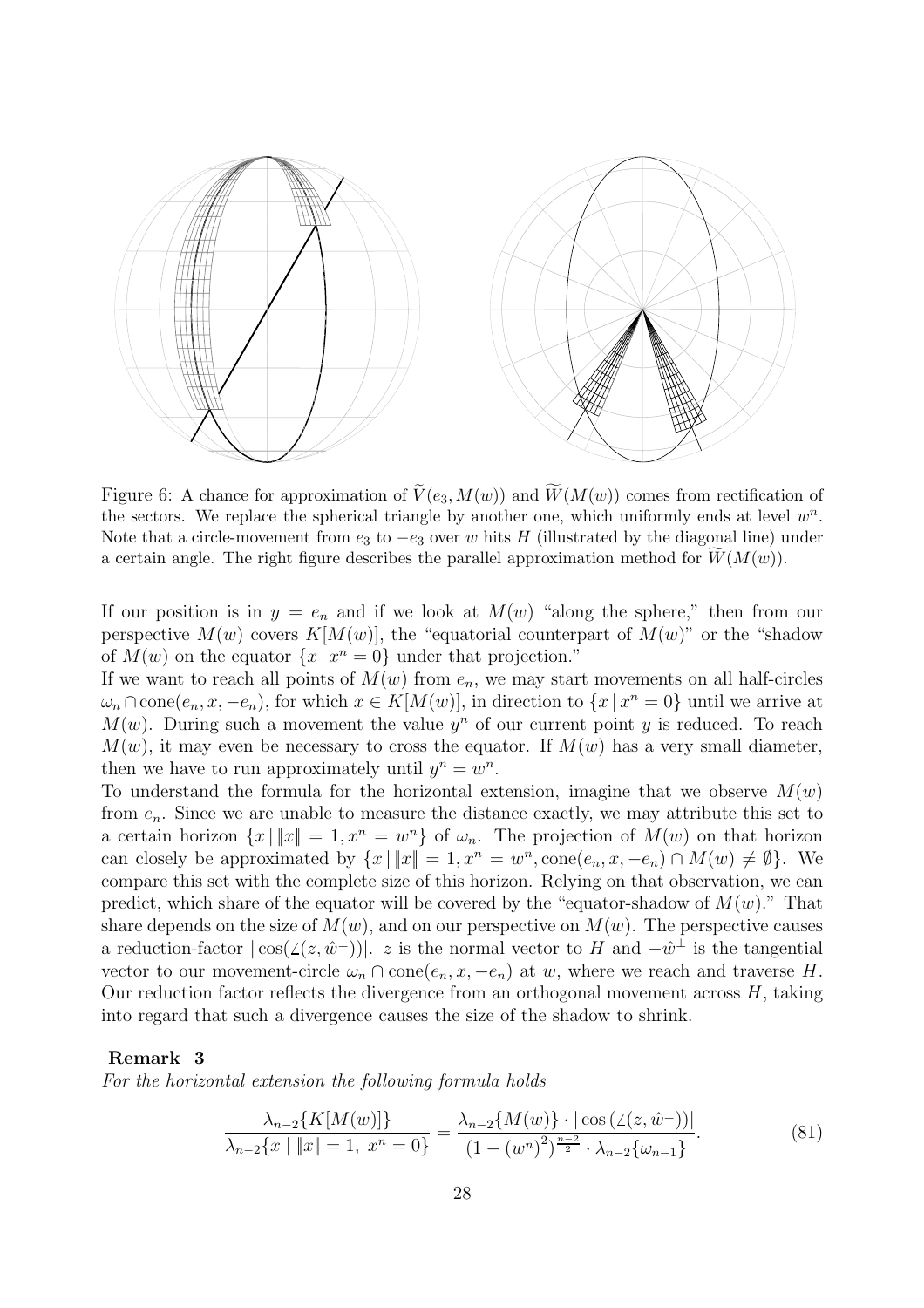The depth-extension is

$$
\frac{\lambda_{n-1}\{x \mid \|x\| = 1, x^n \ge w^n\}}{\lambda_{n-1}\{x \mid \|x\| = 1\}} = \frac{\lambda_{n-2}\{\omega_{n-1}\}}{\lambda_{n-1}\{\omega_n\}} \cdot \int_{w^n}^1 \sqrt{1 - h^2}^{n-3} dh. \tag{82}
$$

The total spherical angle is calculated by

$$
\frac{\lambda_{n-2}\{\omega_{n-1}\}}{\lambda_{n-1}\{\omega_n\}} \cdot \int_{w^n}^1 \sqrt{1-h^2}^{n-3} dh \cdot \frac{\lambda_{n-2}\{M(w)\} \cdot |\cos(\angle(z,\hat{w}^\perp))|}{(1-(w^n)^2)^{\frac{n-2}{2}} \cdot \lambda_{n-2}\{\omega_{n-1}\}}.
$$
 (83)

Of course, this formula holds for  $w^n < 0$  as well. In that case, the horizontal extension is the same (symmetry between  $e_n$  and  $-e_n$ ). Different is the behaviour of the depth-extension, where the traversed angle between  $e_n$  and w now exceeds  $\frac{\pi}{2}$ .

#### **Remark 4**

The expression  $(1 - (w^n)^2)^{\frac{1}{2}} \cdot |\cos(\angle(z, \hat{w}^{\perp}))|$  tells the distance of the point  $e_n$  to the hyper-<br>where  $H_1(wh, \cos w, \cos w, \cos w, \sin w, \cos w)$ plane H (whose normal vector is z). So it equals  $|\cos(\angle(z, e_n))|$ .

### Proof

We exploit that  $z, e_n, w, \hat{w}^{\perp}$  are normalized and that w is orthogonal to z and  $\hat{w}^{\perp}$  as well.

$$
e_n = (e_n^T \hat{w}^\perp) \hat{w}^\perp + (e_n^T w) w = (e_n^T \hat{w}^\perp) \hat{w}^\perp + w^n w = (1 - (w^n)^2)^{\frac{1}{2}} \hat{w}^\perp + w^n w
$$
  
\n
$$
\implies z^T e_n = (1 - (w^n)^2)^{\frac{1}{2}} (z^T \hat{w}^\perp) \implies z^T e_n = (1 - (w^n)^2)^{\frac{1}{2}} |\cos(\angle(z, \hat{w}^\perp))|.
$$

Obviously, this purely geometrical interpretation yields the same extension-formula as before, namely  $\Upsilon$ . Let us study this function in detail.

#### **Lemma 4**

The formula  $\Upsilon(\frac{c_n}{|c_n|}, z; w)$  admits the following transformations.

$$
\Upsilon\left(\frac{c_n}{\|c_n\|}, z; w\right) = \frac{\lambda_{n-2}\{\omega_{n-1}\}}{\lambda_{n-1}\{\omega_n\}} \cdot \int_{\frac{c_n}{\|c_n\|}x} \sqrt{1-h^2}^{n-3} dh \cdot \frac{|\cos\left(\angle\left(\frac{c_n}{\|c_n\|}, z\right)\right)|}{\left(1 - \left(\frac{c_n}{\|c_n\|}x\right)\right)^{\frac{n-1}{2}}} =
$$
\n
$$
= \frac{\lambda_{n-2}\{\omega_{n-1}\}}{\lambda_{n-1}\{\omega_n\}} \cdot \int_{\frac{c_n}{\|c_n\|}x} \sqrt{1-h^2}^{n-3} hdh \cdot \frac{|\cos\left(\angle\left(\frac{c_n}{\|c_n\|}, z\right)\right)|}{\left(1 - \left(\frac{c_n}{\|c_n\|}x\right)\right)^{\frac{n-1}{2}}} \cdot \frac{\int_{\frac{c_n}{\|c_n\|}x} \sqrt{1-h^2}^{n-3} dh}{\int_{\frac{c_n}{\|c_n\|}x} \sqrt{1-h^2}^{n-3} hdh}
$$
\n
$$
= \left\langle \frac{\lambda_{n-2}\{\omega_{n-1}\}}{\lambda_{n-1}\{\omega_n\}} \cdot \frac{1}{n-1} \cdot |\cos\left(\angle\left(\frac{c_n}{\|c_n\|}, z\right)\right)| \right\rangle \frac{\frac{c_n}{\|c_n\|}x}{\int_{\frac{c_n}{\|c_n\|}x} \sqrt{1-h^2}^{n-3} dh}}{\int_{\frac{c_n}{\|c_n\|}x} \sqrt{1-h^2}^{n-3} h dh}
$$
\n
$$
= \left\langle \frac{\lambda_{n-1}\{\Omega_{n-1}\}}{\lambda_{n-1}\{\Omega_n\}} \cdot \frac{1}{\text{dist}\left(\frac{c_n}{\|c_n\|}, H\right)} \right\rangle \frac{\frac{1}{\|c_n\|}x}{\int_{\frac{c_n}{\|c_n\|}x} \sqrt{1-h^2}^{n-3} dh}{\sqrt{1-h^2}^{n-3} h dh}.
$$
\n
$$
= \left\langle \frac{\lambda_{n-1}\{\Omega_{n-1}\}}{\lambda_{n}\{\Omega_n\}} \cdot \text{dist}\left(\frac{c_n}{\|c_n\|}, H\right) \right\rangle \frac{\frac{1}{
$$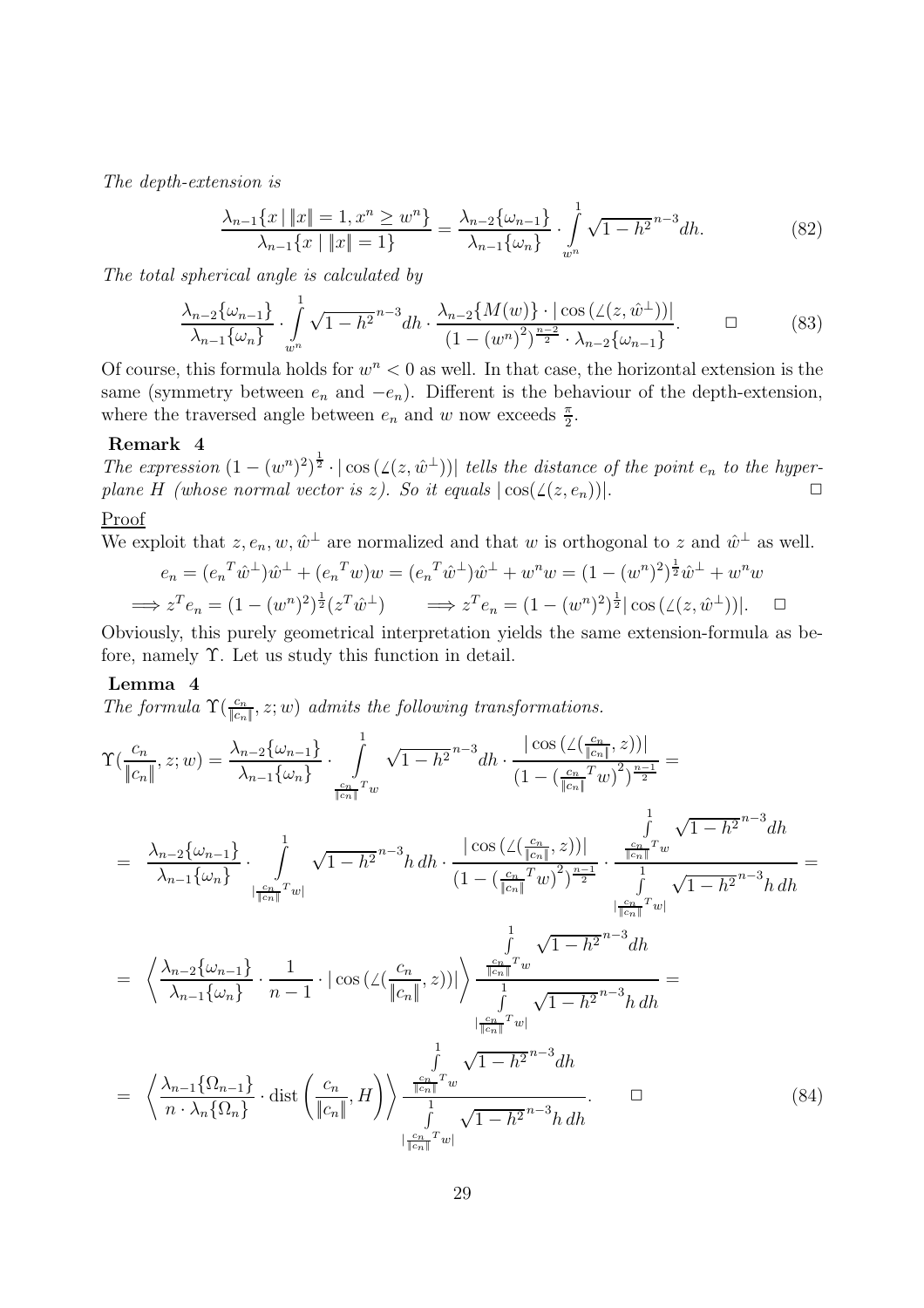The term in  $\langle \ \rangle$  gives just the Cavalieri-estimation for the quotient of the spherical angles from Borgwardt (1987), when we consider  $M(w)$  at the place of  $\omega_n \cap \text{cone}(c_1,\ldots,c_{n-1})$ . Our chance of improving old bounds now lies in a careful analysis of the factor outside  $\langle \ \rangle$ . We regard this factor as a function of  $\frac{c_n}{\|c_n\|}$  and w, briefly as a factor of  $\frac{c_n}{\|c_n\|} w$ .

#### **Definition 2**

We define: 
$$
\eta := \eta(\frac{c_n}{\|c_n\|}, w) := \frac{c_n}{\|c_n\|}^T w
$$
 and the function (85)

$$
\Phi: (-1, +1) \to \mathbb{R}^+ \quad \text{with} \quad \Phi(\eta) := \frac{\int_{\eta}^{1} \sqrt{1 - h^2}^{n-3} dh}{\int_{|\eta|}^{1} \sqrt{1 - h^2}^{n-3} h \, dh}.
$$

The function  $\Phi$  tends to  $\infty$  for  $\frac{c_n}{\|c_n\|}^T w \to -1$ . Already at  $\frac{c_n}{\|c_n\|}^T w = 0$  it yields an enlargement of the denominator-integral in  $(43)$  by a factor  $\frac{1}{4}$  $\mu_n$ . In the following we use the notation

#### **Definition 3**

$$
\mu_n := \frac{2 \cdot \lambda_{n-2} \{\omega_{n-1}\}}{(n-1)\lambda_{n-1} \{\omega_n\}} = \frac{2 \cdot \lambda_{n-1} \{\Omega_{n-1}\}}{n \cdot \lambda_n \{\Omega_n\}} \quad \forall n \ge 2. \qquad \Box
$$
\n(87)

From the Appendix of Borgwardt (1987) we know that the following relation holds

$$
\sqrt{\frac{(n-2)}{2\pi}} \le \frac{\lambda_{n-2}\{\omega_{n-1}\}}{\lambda_{n-1}\{\omega_n\}} \le \sqrt{\frac{(n-1)}{2\pi}}.
$$
\n(88)

This gives us information on the size of  $\mu_n$ , which will be applied in the following forms:

#### **Remark 5**

$$
\sqrt{\frac{2(n-2)}{(n-1)^2\pi}} \le \mu_n = \frac{2 \cdot \lambda_{n-2} \{\omega_{n-1}\}}{(n-1)\lambda_{n-1} \{\omega_n\}} \le \sqrt{\frac{2}{(n-1)\pi}},
$$
\n(89)

$$
\mu_2 = \frac{2}{\pi} \text{ and } \mu_3 = \frac{1}{2} \text{ and } \mu_4 = \frac{4}{3\pi},
$$
\n(90)

$$
\text{for } n > 3: \mu_{n-1}^2 \le \frac{2}{(n-2)\pi} \le \frac{1}{n-1}, \qquad \text{for } n = 3: \mu_{n-1}^2 = \frac{4}{\pi^2} \le \frac{1}{2} = \frac{1}{n-1}, \quad (91)
$$

$$
for n > 3 : \mu_n \ge \frac{1}{n-1}, \qquad for n = 3 : \mu_n = \frac{1}{2} = \frac{1}{n-1}, \tag{92}
$$

$$
\frac{2}{\mu_n \cdot \mu_{n-1}} = \frac{\lambda_n \{\Omega_n\} n}{\lambda_{n-1} \{\Omega_{n-1}\} \mu_{n-1}} = \pi \cdot (n-1). \qquad \Box \qquad (93)
$$

Our comparison of dealing with  $\frac{V}{W}$  in the old and new approach shows, that we can still use<br>the factor in  $\wedge$  which is uniform for all points  $w \in H \cap \omega$ . But for a precise estimation we the factor in  $\langle \ \rangle$ , which is uniform for all points  $w \in H \cap \omega_n$ . But for a precise estimation we<br>have to correct this with a w-dependent factor  $\Phi(\eta) = \Phi(\frac{c_n}{|c_n|}T w)$  to manage the complication<br>of the currentian. Thi of the curvature. This dependence on  $w$  introduces an additional level of integration (the innermost integration), which makes the new approach more complicated.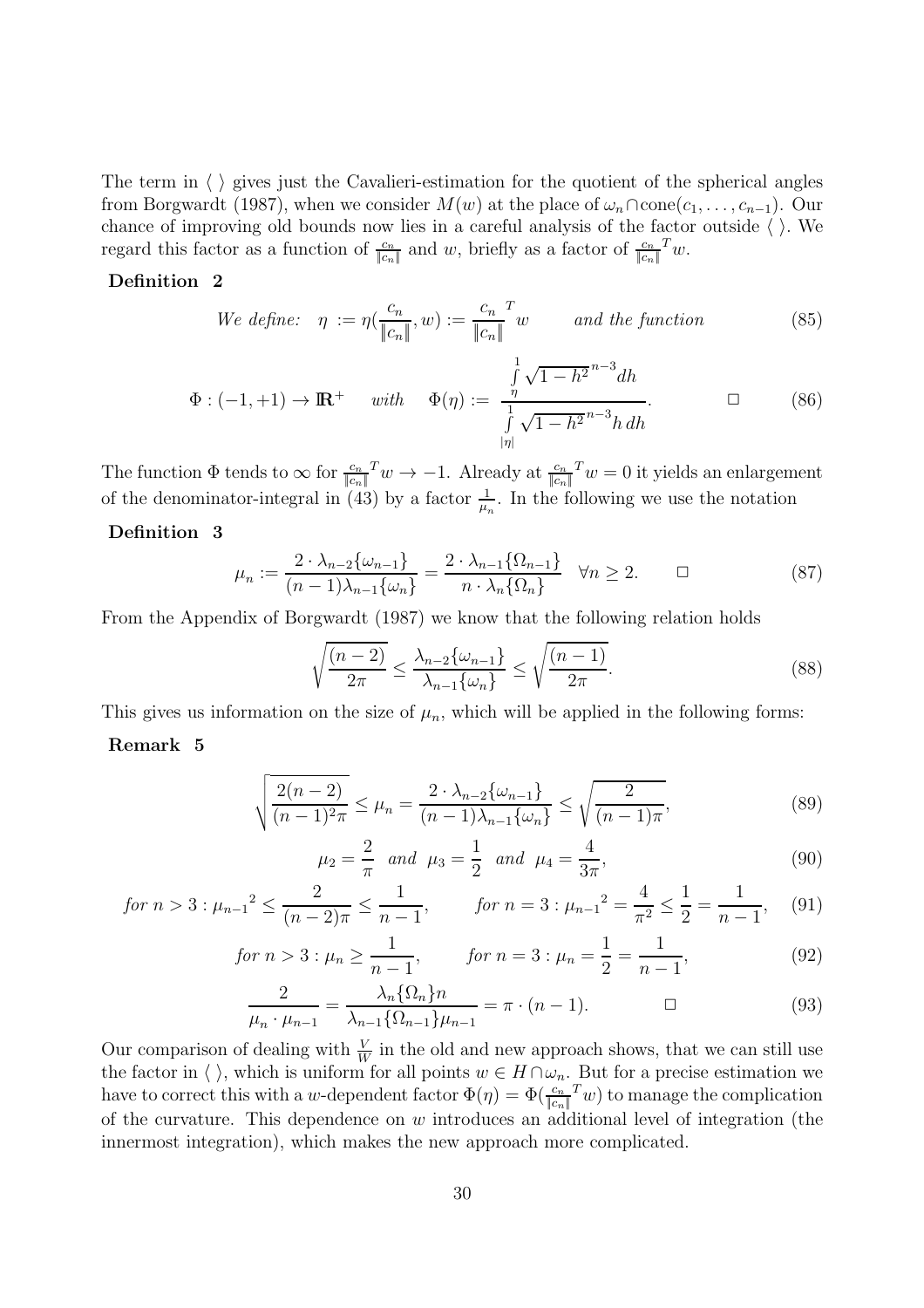### **5** Insertion into the integral-quotient

The purpose of this section is to bound the pointwise quotient  $PQ(t)$  from (43) above by another integral-quotient, which is much simpler and easier to evaluate. We will prove

#### **Proposition 2**

$$
PQ(t) \leq \frac{\lambda_n \{\Omega_n\}}{\lambda_{n-1} \{\Omega_{n-1}\}} \frac{n^2 \cdot \int_0^t G(h)^{m-n} T^{-1} \int_{\mathbb{R}^{n-1}} |T - c_n^{n-1}| f(c_n) d\overline{c}_n dh}{\int_0^t G(h)^{m-n} T^{-1} \frac{h}{t} \int_{\mathbb{R}^{n-1}} |T - c_n^{n-1}|^2 \frac{1}{\|c_n\|} \Psi(h, t, \|c_n\|) f(c_n) d\overline{c}_n dh}
$$
(94)

where 
$$
\Psi(h, t, \|c_n\|)
$$
 is defined as 
$$
\frac{1}{\frac{h \cdot h}{t \cdot \|c_n\|} + (1 - \frac{h \cdot h}{t \cdot \|c_n\|}) \mu_n}.
$$
 (95)

Remember that we have fixed t. But still we are going to vary h (and implicitly  $T$ ) over all possible values. Once again, z shall denote the normal vector to  $H(0, c_1, \ldots, c_{n-1})$  with orientation towards  $e_n$ . Then z is uniquely characterized by the values T and h. Variation of h means that we have to vary z, too. So we should now release z and replace the ";" in the parameter list of  $\Upsilon$  back to a ",". Inserting this into (43) yields

$$
PQ(t) = \frac{n \cdot \int_{0}^{t} G(h)^{m-n} T^{-1} \int_{\mathbb{R}^{n-1}} |T - c_n^{n-1}| \int_{\mathbb{R}^{n-2}} \cdots \int_{\mathbb{R}^{n-2}} |\lambda_{n-2} \{\text{conv}(c_1, \ldots, c_{n-1})\}|^{2}}{\int_{0}^{t} G(h)^{m-n} T^{-1} \int_{\mathbb{R}^{n-1}} |T - c_n^{n-1}| \int_{\mathbb{R}^{n-2}} \cdots \int_{\mathbb{R}^{n-2}} |\lambda_{n-2} \{\text{conv}(c_1, \ldots, c_{n-1})\}|^{2}
$$

$$
\frac{\int_{\omega_n \cap \text{cone}(c_1, \ldots, c_{n-1})} d_{n-1} w \cdot f(c_1) \cdots f(c_{n-1}) d\overline{c}_1 \cdots d\overline{c}_{n-1} f(c_n) d\overline{c}_n dh}{\int_{\omega_n \cap \text{cone}(c_1, \ldots, c_{n-1})} \Upsilon(\frac{c_n}{|c_n|}, z, w) d_{n-1} w \cdot f(c_1) \cdots f(c_{n-1}) d\overline{c}_1 \cdots d\overline{c}_{n-1} f(c_n) d\overline{c}_n dh}.
$$
(96)

It will pay to apply Fubini's Theorem to the integrals given in (96) and to interchange the order of integrations. We can place the integration over  $\overline{c}_n$  on  $\mathbb{R}^{n-1}$  on the innermost position and regard this as the first integration to be performed. Note that the interchange with the integrations over  $\overline{\overline{c}}_1 \cdots \overline{\overline{c}}_{n-1}$  is absolutely harmless, since  $f(c_1) \cdots f(c_{n-1})$  are densityfunctions and the remaining inner terms are all bounded. Note that the innermost integrals deliver

$$
\int_{\omega_n \cap \text{cone}(c_1, \dots, c_{n-1})} 1 \cdot d_{n-1}w = W(c_1, \dots, c_n) \cdot \lambda_{n-2} \{\omega_{n-1}\} \leq \lambda_{n-2} \{\omega_{n-1}\} \quad \text{and}
$$

$$
\int_{\omega_n \cap \text{cone}(c_1, \dots, c_{n-1})} \Upsilon(\frac{c_n}{\|c_n\|}, z[T, h], w) d_{n-1}w = V(c_1, \dots, c_n) \cdot \lambda_{n-1} \{\omega_n\} \leq \lambda_{n-1} \{\omega_n\}.
$$

This helps even in the last interchange with the integration over w on  $\omega_n \cap H$  (for fixed values of  $c_1, \ldots, c_{n-1}$ ), although there the unbounded function  $\Upsilon(\frac{c_n}{\|c_n\|}, z[T, h], w)$  is used.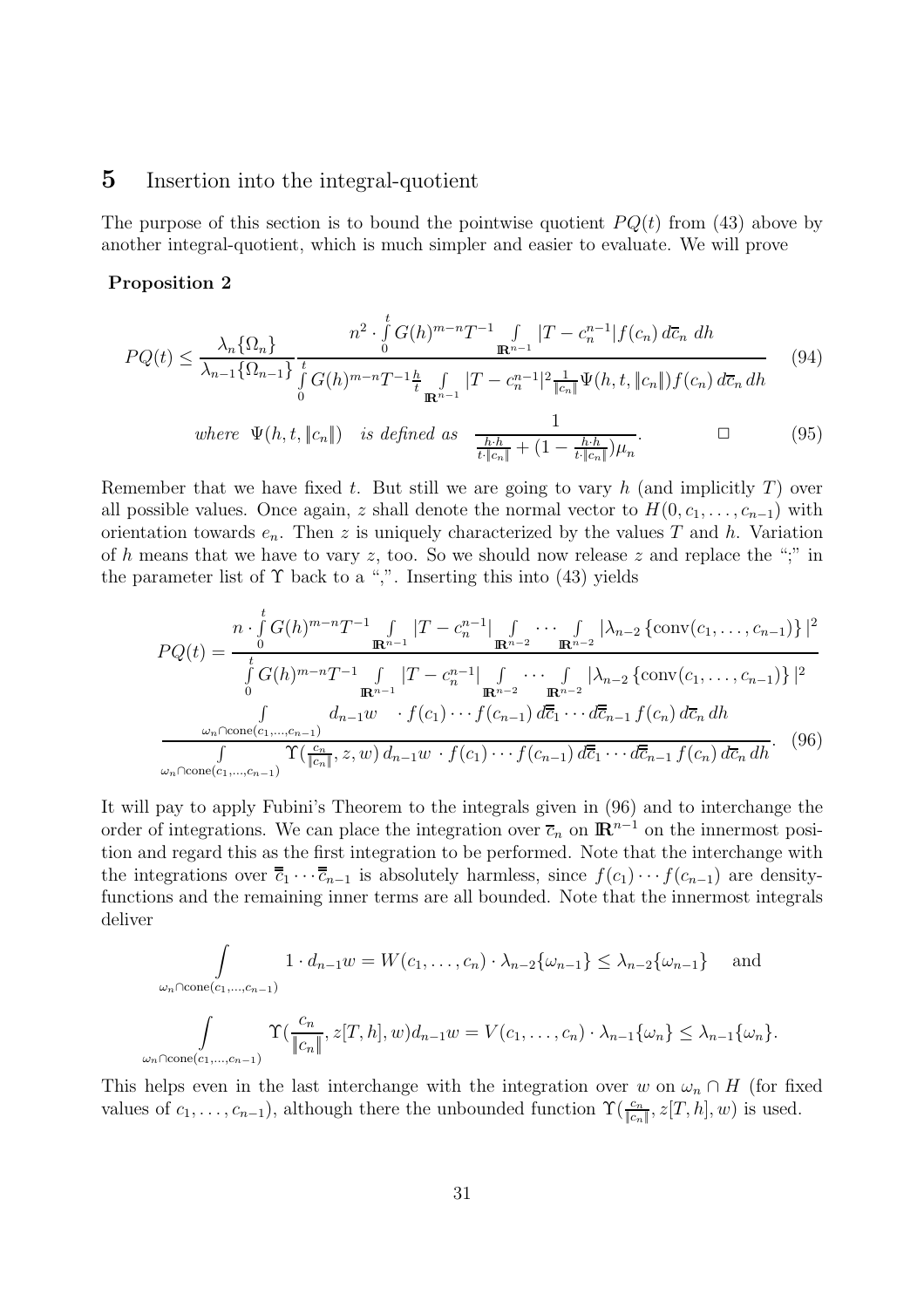After that change in the order of integrations, we obtain

$$
PQ(t) = \frac{n \int_{0}^{t} G(h)^{m-n} \cdot T^{-1} \int_{\mathbb{R}^{n-2}} \cdots \int_{\mathbb{R}^{n-2}} \int_{\mathbb{R}^{n-2}} \left| \lambda_{n-2} \left\{ \text{conv}(c_1, \ldots, c_{n-1}) \right\} \right|^2}{\int_{0}^{t} G(h)^{m-n} T^{-1} \int_{\mathbb{R}^{n-2}} \cdots \int_{\mathbb{R}^{n-2}} \int_{\mathbb{R}^{n-2}} \left| \lambda_{n-2} \left\{ \text{conv}(c_1, \ldots, c_{n-1}) \right\} \right|^2} (97)
$$
\n
$$
\frac{\int_{\mathbb{R}^{n-1}} |T - c_n^{n-1}| f(c_n) d\overline{c}_n \cdot d_{n-1} w f(c_1) \cdots f(c_{n-1}) d\overline{c}_1 \cdots d\overline{c}_{n-1} dh}{\int_{\mathbb{R}^{n-1}} |T - c_n^{n-1}| \cdot \Upsilon(\frac{c_n}{\|c_n\|}, z[T, h], w) f(c_n) d\overline{c}_n \cdot d_{n-1} w f(c_1) \cdots f(c_{n-1}) d\overline{c}_1 \cdots d\overline{c}_{n-1} dh}.
$$

It would be very helpful to know more about the critical function  $\Upsilon(\frac{c_n}{|c_n|}, z[T, h], w)$  and its<br>inherent function  $\Phi(x)$ , as defined in (86). It is easy to see that the ehemotopistic values of inherent function  $\Phi(\eta)$ , as defined in (86). It is easy to see that the characteristic values of  $\Phi$  are:

$$
\Phi(\eta) = \begin{cases}\n1 & \text{for } \eta = 1 \\
\frac{1}{\mu_n} & \text{for } \eta = 0 \\
\infty & \text{for } \eta = -1.\n\end{cases}
$$
\n(98)

The following Lemma, describing the behaviour of  $\Phi$ , will be proved in the Appendix.

### **Lemma 5**

The term

$$
\Phi(\eta) = \frac{\int_{\eta}^{1} \sqrt{1 - h^2}^{n-3} dh}{\int_{|\eta|}^{1} \sqrt{1 - h^2}^{n-3} h dh} = \frac{\int_{\eta}^{1} \sqrt{1 - h^2}^{n-3} dh}{(1 - \eta^2)^{\frac{n-1}{2}}} \cdot (n - 1)
$$
\n(99)

represents a monotonously decreasing, convex function of  $\eta$  in the interval  $(-1, 1)$ .  $\Box$  $\Phi(\eta)$  is our "correction function" with respect to the old approach in Borgwardt (1987). More difficult is the treatment of  $\int$ 1 η  $\sqrt{1-h^2}^{n-3}$ dh. In the case  $\eta \gg 0$  a simple approximation is given by

$$
\int_{\eta}^{1} \sqrt{1 - h^2}^{n-3} dh \sim \int_{\eta}^{1} \sqrt{1 - h^2}^{n-3} \cdot h \, dh = \frac{1}{n-1} \cdot (1 - (\eta)^2)^{\frac{n-1}{2}}.
$$
 (100)

If  $1 > h > \eta > Const.$ , then we have underestimated the integral at most by a constant factor. Now we derive an estimation for all  $\eta > 0$ . This technical result combined with Theorem 1 was the essential tool for saving a first factor of  $\sqrt{n}$  in the main result of Borgwardt (1994a). Its proof is given in the Appendix.

#### **Lemma 6**

$$
\eta + (1 - \eta) \frac{2}{(n+1)} \le \frac{\int_{\eta}^{1} \sqrt{1 - h^2}^{n-3} \cdot h \, dh}{\int_{\eta}^{1} \sqrt{1 - h^2}^{n-3} \, dh} \le \eta + (1 - \eta) \frac{2 \cdot \lambda_{n-2} \{\omega_{n-1}\}}{(n-1)\lambda_{n-1} \{\omega_n\}} \ \forall \eta > 0. \tag{101}
$$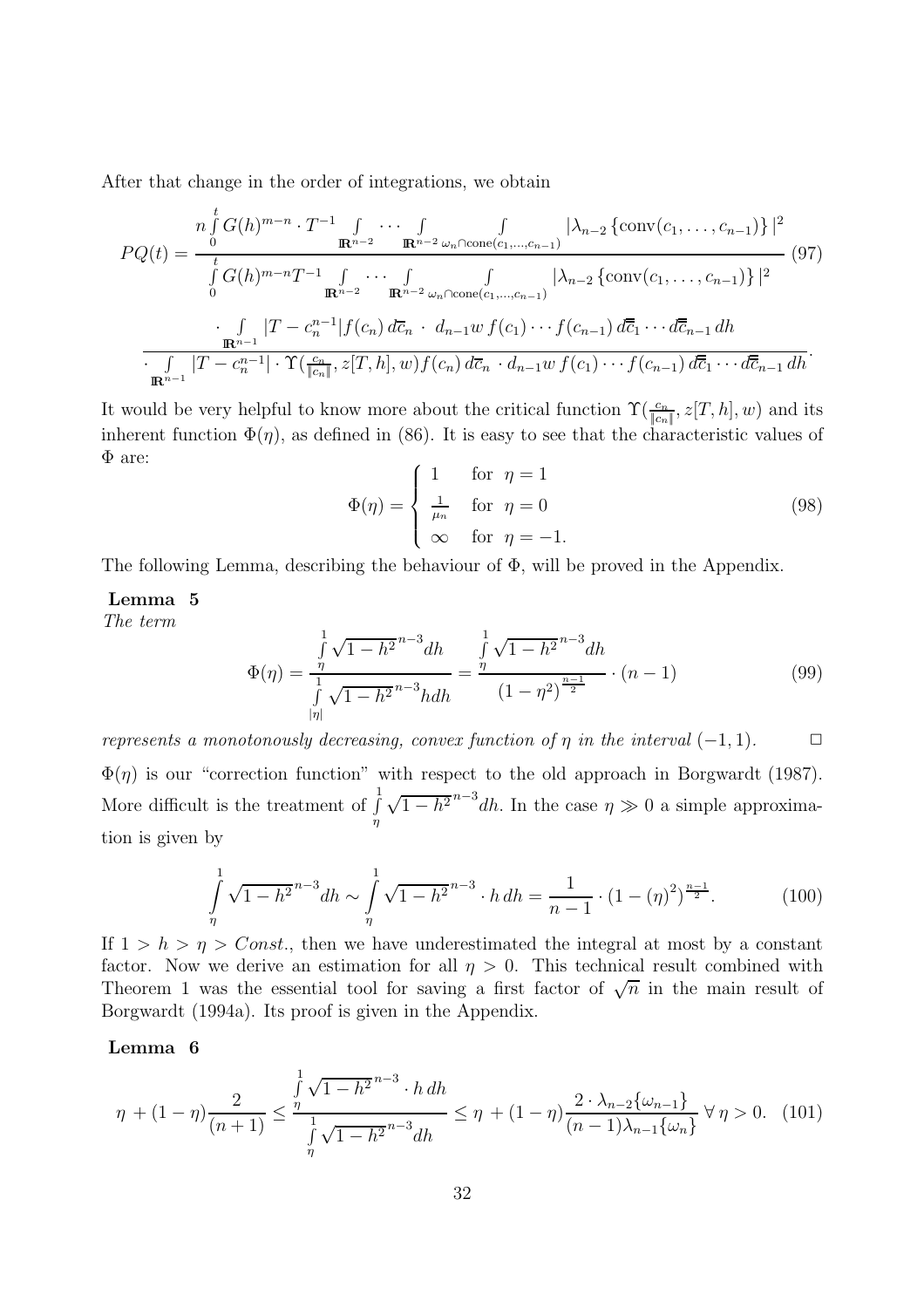And for the correction factor  $\Phi$  it is known that for all  $\eta > 0$ 

$$
\Phi(\eta) \ge \frac{1}{\eta + (1 - \eta)\mu_n}.\tag{102}
$$

 $\Phi(\eta)$  will contribute to a decrement of the total expression (97) in particular, when  $\eta \ll 1$ . Recall the definition of our extension–function  $\Upsilon$  from (84).

$$
\Upsilon\left(\frac{c_n}{\|c_n\|}, z[T, h], w\right) = \left\langle \frac{1}{n} \frac{\lambda_{n-1} \{\Omega_{n-1}\}}{\lambda_n \{\Omega_n\}} \left[ \text{dist}\left(\frac{c_n}{\|c_n\|}, H(0, c_1, \dots, c_{n-1})\right) \right] \right\rangle \Phi(w^T \frac{c_n}{\|c_n\|}) \tag{103}
$$

From elementary trigonometry we know the following two facts

#### **Remark 6**

$$
dist (c_n, H(0, c_1, \dots, c_{n-1})) = |T - c_n^{n-1}| \cdot \frac{h}{t}, \qquad (104)
$$

dist 
$$
\left(\frac{c_n}{\|c_n\|}, H(0, c_1, \dots, c_{n-1})\right) = |T - c_n^{n-1}| \cdot \frac{h}{t} \cdot \frac{1}{\|c_n\|}.
$$
  $\Box$  (105)

 $\Phi$  is a convex and monotonously decreasing function. Let us insert (103) and (105) into (97).

$$
PQ(t) = \frac{\lambda_n \{\Omega_n\}}{\lambda_{n-1} \{\Omega_{n-1}\}} \frac{n^2 \cdot \int_0^t G(h)^{m-n} T^{-1} \int_{\mathbf{R}^{n-2}} \cdots \int_{\mathbf{R}^{n-2} \omega_n \cap \text{cone}(c_1, \ldots, c_{n-1})} \cdots \int_0^t G(h)^{m-n} T^{-1} \frac{h}{t} \cdot \int_{\mathbf{R}^{n-2}} \cdots \int_{\mathbf{R}^{n-2} \omega_n \cap \text{cone}(c_1, \ldots, c_{n-1})} \cdots \int_0^t G(h)^{m-n} T^{-1} \frac{h}{t} \cdot \int_{\mathbf{R}^{n-2}} \cdots \int_0^t \cdots \int_0^t \cdots \int_0^t G(h)^{m-n} T^{-1} \frac{h}{t} \cdot \int_0^t \cdots \int_0^t \cdots \int_0^t \cdots \int_0^t G(h)^{m-n} T^{-1} \frac{h}{t} \cdot \int_0^t \cdots \int_0^t \cdots \int_0^t \cdots \int_0^t G(h)^{m-n} T^{-1} \frac{h}{t} \cdot \int_0^t \cdots \int_0^t \cdots \int_0^t \cdots \int_0^t G(h)^{m-n} T^{-1} \frac{h}{t} \cdot \int_0^t \cdots \int_0^t \cdots \int_0^t G(h)^{m-n} T^{-1} \frac{h}{t} \cdot \int_0^t \cdots \int_0^t \cdots \int_0^t G(h)^{m-n} T^{-1} \frac{h}{t} \cdot \int_0^t \cdots \int_0^t \cdots \int_0^t G(h)^{m-n} T^{-1} \frac{h}{t} \cdot \int_0^t \cdots \int_0^t \cdots \int_0^t G(h)^{m-n} T^{-1} \frac{h}{t} \cdot \int_0^t \cdots \int_0^t \cdots \int_0^t G(h)^{m-n} \mathbf{R}^{n-2} \cdots \int_0^t \cdots \int_0^t \cdots \int_0^t \cdots \int_0^t G(h)^{m-n} \mathbf{R}^{n-2} \cdots \int_0^t \cdots \int_0^t \cdots \int_0^t \cdots \int_0^t \cdots \int
$$

Let us think about the quotient of integrals in  $\lceil \cdot \rceil$ , particularly about the term in the denominator. For simplification we try to exploit the convexity of  $\Phi$ , which had been confirmed in Lemma 5 .

#### **Lemma 7**

We achieve a decrement of the denominator of (106), if we consistently use the point  $\frac{h}{|c_n|}e_n$ <br>instead of  $\frac{c_n}{|c_n|}$  in the argument of  $\Phi$ . That means instead of  $\frac{c_n}{|c_n|}$  in the argument of  $\Phi$ . That means

$$
\int_{\mathbb{R}^{n-1}} |T - c_n^{n-1}|^2 \frac{1}{\|c_n\|} \Phi(w^T \frac{c_n}{\|c_n\|}) f(c_n) d\overline{c}_n \ge \int_{\mathbb{R}^{n-1}} |T - c_n^{n-1}|^2 \frac{1}{\|c_n\|} \Phi(\frac{h}{\|c_n\|} w^T e_n) f(c_n) d\overline{c}_n. (107)
$$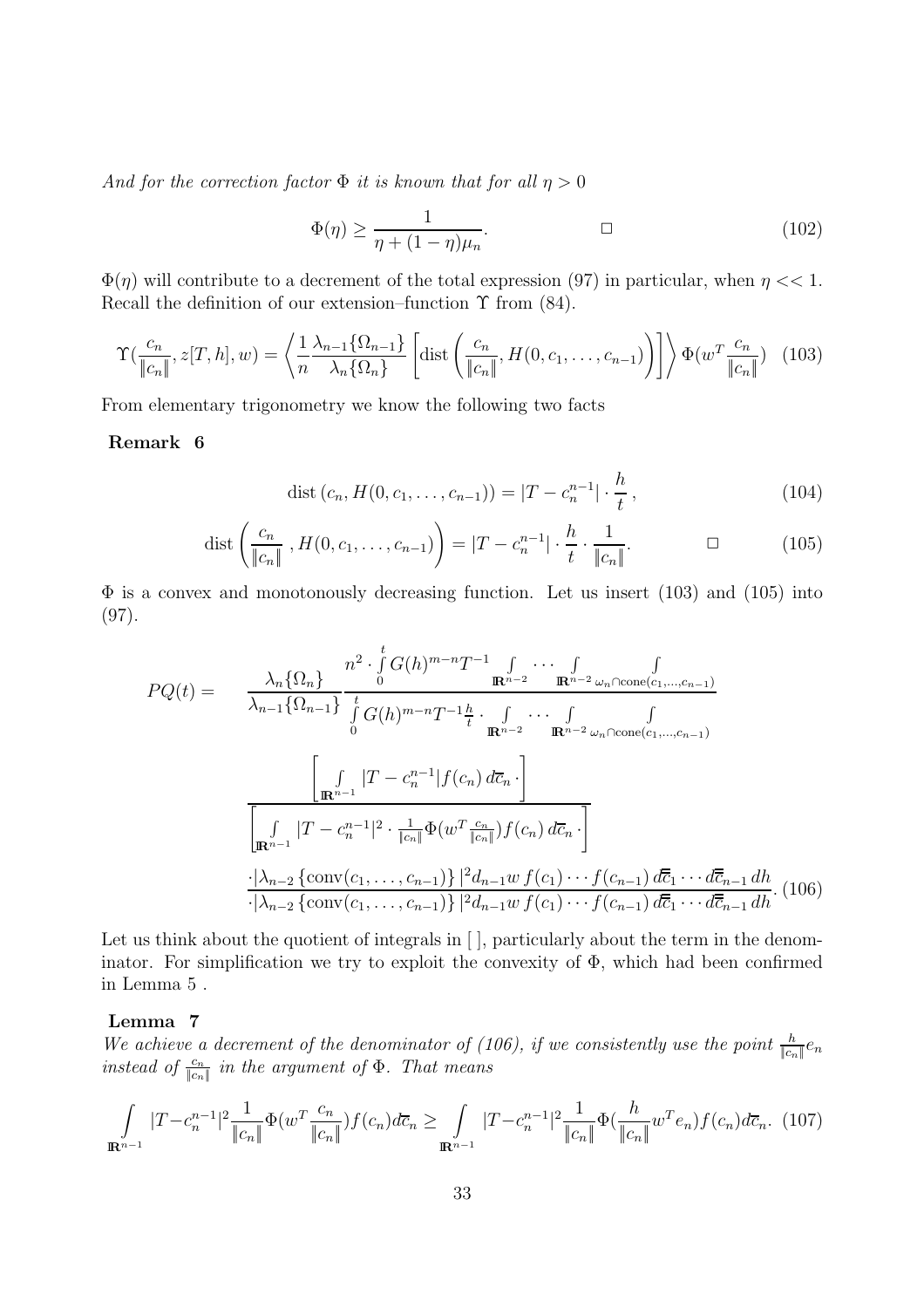Proof

We consider a  $c_n$  and cumulate each time over a quadrupel of corresponding points  $c_{ni}$ ,  $i =$ 1, 2, 3, 4, resp. over their normalized counterparts  $\xi_i := \frac{1}{|c_{ni}|} c_{ni}$ . Let  $c_{n1} := c_n$  induce the following four points: following four points:

$$
\xi_1 := \frac{1}{\|c_n\|} c_{n1} := \frac{1}{\|c_n\|} \begin{pmatrix} \overline{\overline{c}}_n \\ c_n^{n-1} \\ h \end{pmatrix}, \qquad \xi_2 := \frac{1}{\|c_n\|} c_{n2} := \frac{1}{\|c_n\|} \begin{pmatrix} -\overline{\overline{c}}_n \\ c_n^{n-1} \\ h \end{pmatrix},
$$
  

$$
\xi_3 := \frac{1}{\|c_n\|} c_{n3} := \frac{1}{\|c_n\|} \begin{pmatrix} \overline{\overline{c}}_n \\ -c_n^{n-1} \\ h \end{pmatrix}, \qquad \xi_4 := \frac{1}{\|c_n\|} c_{n4} := \frac{1}{\|c_n\|} \begin{pmatrix} -\overline{\overline{c}}_n \\ -c_n^{n-1} \\ h \end{pmatrix}.
$$
 (108)

Without loss of generality let  $c_n^{n-1} \leq 0$ . The barycenter of the four points  $c_{ni}$  lies in  $\sqrt{ }$  $\overline{ }$  $\overline{0}$  $\overline{0}$ h  $\setminus$ , the barycenter of the  $\xi_i$  is located in  $\frac{h}{\|c_n\|}e_n = \frac{1}{\|c_n\|}$  $\sqrt{ }$  $\left\{ \right.$  $\overline{0}$  $\overline{0}$ h  $\setminus$ . In (107) all points  $c_{ni}$ have the same density f.  $c_{n1}$  and  $c_{n2}$  (the two of the points with identical negative  $(n-1)$ th coordinate) are even identically weighted (with exception of  $\Phi$ ), because in  $|T - c_n^{n-1}|^2$  only<br>this coordinate is relevant. The same holds for the two other points  $e_n$  and  $e_n$ . this coordinate is relevant. The same holds for the two other points  $c_{n3}$  and  $c_{n4}$ . w belongs to  $\omega_n \cap \text{cone}(c_1,\ldots,c_{n-1})$ , so it is clear that  $w^n > 0$  and that  $w^{n-1} > 0$ . The weight of the two points  $\xi_1$  and  $\xi_2$  will be greater than that of the pair  $\xi_3$  and  $\xi_4$ , since  $|T - c_n^{n-1}| > |T + c_n^{n-1}|$ . Now the convexity of  $\Phi$  yields:

$$
\frac{|T - c_n^{n-1}|^2 \cdot (\Phi(w^T \xi_1) + \Phi(w^T \xi_2)) + |T + c_n^{n-1}|^2 \cdot (\Phi(w^T \xi_3) + \Phi(w^T \xi_4))}{|T - c_n^{n-1}|^2 \cdot 2 + |T + c_n^{n-1}|^2 \cdot 2}
$$
\n
$$
\geq \Phi\left(w^T \frac{|T - c_n^{n-1}|^2 \cdot (\xi_1 + \xi_2) + |T + c_n^{n-1}|^2 \cdot (\xi_3 + \xi_4)}{|T - c_n^{n-1}|^2 \cdot 2 + |T + c_n^{n-1}|^2 \cdot 2}\right) =: \Phi(w^T \xi). \tag{109}
$$

Here  $\xi$  is a vector with the properties  $\overline{\overline{\xi}} = 0$ ,  $\xi^{n-1} \leq 0$ ,  $\xi^n = \frac{h}{|c_n|}$ . Since  $\Phi$  increases while  $\eta = w^T x$  decreases, and because

$$
w^T \xi = w^n \cdot \xi^n + w^{n-1} \cdot \xi^{n-1} \le w^n \cdot \xi^n = w^n \cdot \frac{h}{\|c_n\|} = \frac{h}{\|c_n\|} w^T e_n,
$$
 (110)

the replacement mentioned above yields a smaller value of the denominator in  $(106)$ .  $\Box$ 

#### **Lemma 8**

$$
\Phi\left(\frac{h}{\|c_n\|}w^T e_n\right) \ge \frac{1}{\frac{w^n h}{\|c_n\|} + (1 - \frac{w^n h}{\|c_n\|})\mu_n} \ge \frac{1}{\frac{h \cdot h}{t \cdot \|c_n\|} + (1 - \frac{h \cdot h}{t \cdot \|c_n\|})\mu_n} =: \Psi(h, t, \|c_n\|). \tag{111}
$$

That means that a replacement of  $\Phi(w^T \frac{c_n}{\|c_n\|})$  by  $\Psi(h, t, \|c_n\|)$  in the denominator of (106)<br>increases the quotient from (106) cum means than the replacement expected by (107) increases the quotient from (106) even more than the replacement suggested by (107).  $\Box$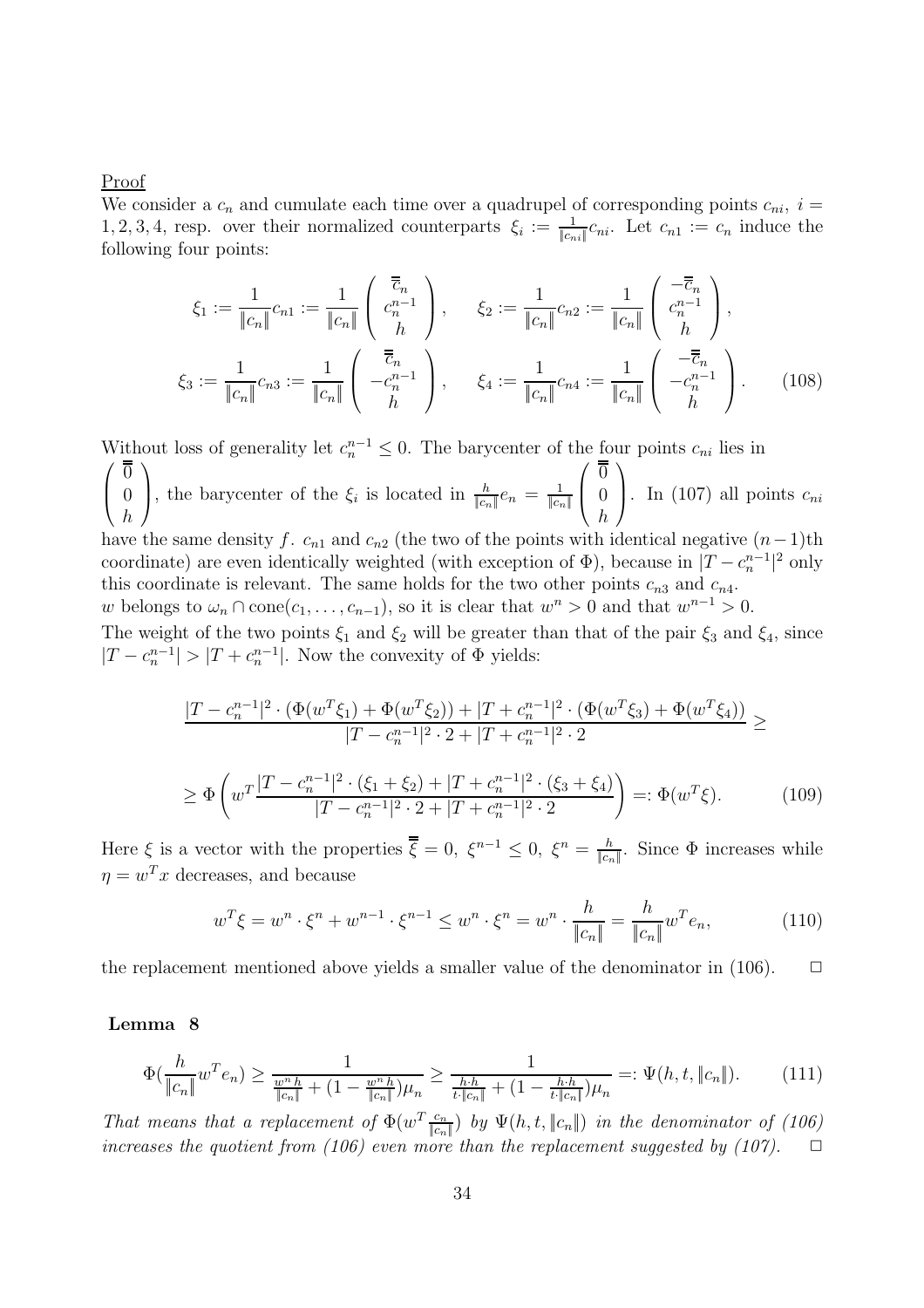Proof Since in any case

$$
\frac{h}{\|c_n\|}w^n = \frac{h}{\|c_n\|}w^T e_n = \eta \ge 0,
$$

we may make use of (102) :  $\Phi(\eta) \ge \frac{1}{\eta + (1-\eta)\mu_n} \ \forall \eta > 0$  in Lemma 6. But the figure

$$
\frac{1}{\frac{w^n h}{\|c_n\|} + (1 - \frac{w^n h}{\|c_n\|})\mu_n}
$$

in (111) is monotonously decreasing for growing  $w^n$ . And the greatest value of  $w^n$  in  $H \cap \omega_n$ <br>simply is  $\frac{h}{L}$ . simply is  $\frac{h}{t}$ .  $\frac{h}{t}$ .

So we obtain

$$
PQ(t) \leq \frac{\lambda_n \{\Omega_n\}}{\lambda_{n-1} \{\Omega_{n-1}\}} \frac{n^2 \cdot \int_0^t G(h)^{m-n} T^{-1} \left[ \int_{\mathbb{R}^{n-1}} |T - c_n^{n-1}| f(c_n) d\overline{c}_n \right]}{\int_G (h)^{m-n} T^{-1} \frac{h}{t} \left[ \int_{\mathbb{R}^{n-1}} |T - c_n^{n-1}|^2 \cdot \frac{1}{\|c_n\|} \Psi(h, t, \|c_n\|) d\overline{c}_n \right]}
$$
(112)  

$$
\left\langle \int_{\mathbb{R}^{n-2}} \cdots \int_{\mathbb{R}^{n-2} \omega_n \cap \text{cone}(c_1, \dots, c_{n-1})} \left( \frac{\lambda_{n-2} \left\{ \text{conv}(c_1, \dots, c_{n-1}) \right\} \right\}^2 d_{n-1} w f(c_1) \cdots f(c_{n-1}) d\overline{c}_1 \dots d\overline{c}_{n-1} \right\rangle dh}{\sqrt{\int_{\mathbb{R}^{n-2}} \cdots \int_{\mathbb{R}^{n-2} \omega_n \cap \text{cone}(c_1, \dots, c_{n-1})} \frac{\int_{\mathbb{R}^{n-2}} \left( \frac{\lambda_{n-2} \left\{ \text{conv}(c_1, \dots, c_{n-1}) \right\} \right\}^2 d_{n-1} w f(c_1) \cdots f(c_{n-1}) d\overline{c}_1 \dots d\overline{c}_{n-1} \right\rangle dh}{\frac{n^2 \cdot \int_0^t G(h)^{m-n} T^{-1} \int_{\mathbb{R}^{n-1}} |T - c_n^{n-1}| f(c_n) d\overline{c}_n dh}{\frac{n^2 \cdot \int_0^t G(h)^{m-n} T^{-1} \frac{h}{t} \cdot \int_{\mathbb{R}^{n-1}} |T - c_n^{n-1}|^2 \cdot \frac{1}{|c_n|} \Psi(h, t, \|c_n\|) f(c_n) d\overline{c}_n dh}
$$
(113)

Note that the integral in [] in the denominator has lost all dependence upon  $c_1, \ldots, c_{n-1}$ , while its counterpart in the numerator had been independent from  $c_1, \ldots, c_{n-1}$  all the time. So we could change the order of integrations .

The integrals in  $\langle \rangle$  depend exclusively on  $(c_1,\ldots,c_{n-1})$ , (neither on h nor on  $c_n$ ) and they are identical in numerator and denominator. Hence, reduction is admitted.

Now Proposition 2 is proved and the possibility of an evaluation, based on (113), seems much more likely.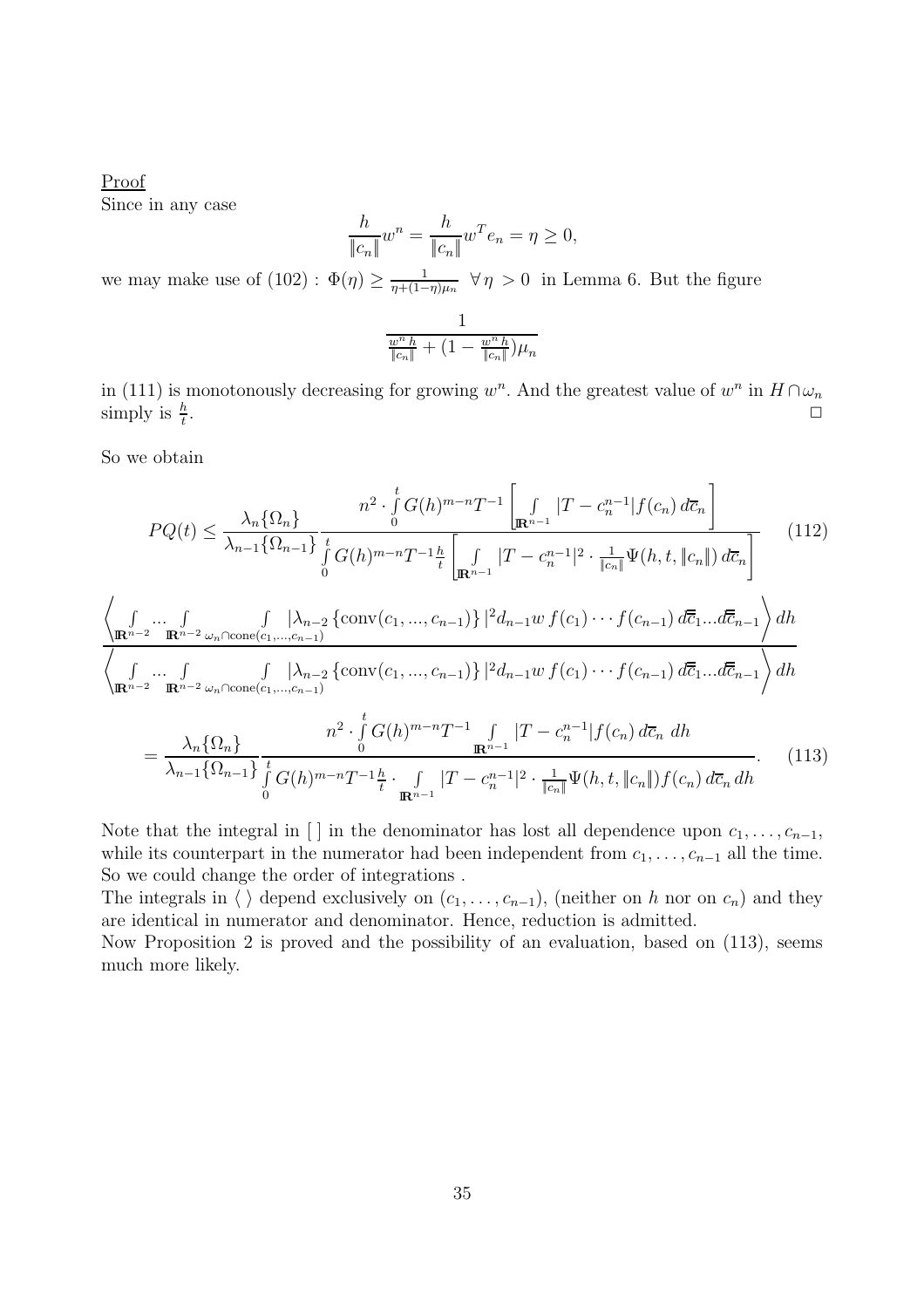### **6** Partitioning the set of possible configurations

This section is devoted to preparing detailed and extensive case–studies on the remaining integral-quotient in the next section. For this purpose, we change to polar coordinates, and use  $r := r(c_n) = ||c_n||, h, \gamma(c_n) \in \omega_{n-1}$ , such that

$$
c_n = \left(\begin{array}{c} \sqrt{r^2 - h^2} \gamma(c_n) \\ h \end{array}\right) \text{ and } \overline{c}_n = \sqrt{r^2 - h^2} \gamma(c_n), \text{ and we set } R := R(r, h) = \sqrt{r^2 - h^2}.
$$

Now we can uniquely characterize our distribution by its "radial distribution function."

Let F stand for the probability  $\mathcal{F}(r) := P(\|x\| \le r)$  for  $r \in [0, \infty]$ . (114)

Analyzing (113), we exploit the fact, that for fixed  $r(c_n)$  we have a sphere of radius R in height h, where the points  $\overline{c}_n$  will vary.  $d\gamma_R(\overline{c}_n)$  denotes the corresponding integration element. As a result of symmetry (compare Borgwardt (1987), page 157-158) we get:

$$
\frac{1}{r(c_n)} \left[ \int\limits_{\omega_{n-1}(R)} |T - c_n^{n-1}|^2 d\gamma_R(\overline{c}_n) \right] = \frac{1}{r(c_n)} \left[ T^2 + \frac{1}{n-1} R^2 \right] R^{n-2} \lambda_{n-2} \{\omega_{n-1}\} \,. \tag{115}
$$

For the numerator we analogously obtain

$$
\int_{\omega_{n-1}(R)} |T - c_n^{n-1}| d\gamma_R(\overline{c}_n) = \int_{\substack{c_n^{n-1} \le -T \le 0 \\ \omega_{n-1}(R)}} (T + |c_n^{n-1}|) d\gamma_R(\overline{c}_n) + \int_{\substack{0 \le T \le c_n^{n-1} \\ \omega_{n-1}(T + |c_n^{n-1}|) d\gamma_R(\overline{c}_n) + \int_{\substack{0 \le c_n^{n-1} \le T}} (T - |c_n^{n-1}|) d\gamma_R(\overline{c}_n) + \int_{\substack{0 \le c_n^{n-1} \le T}} (T - |c_n^{n-1}|) d\gamma_R(\overline{c}_n) + \int_{\substack{-T \le c_n^{n-1} \le T}} T d\gamma_R(\overline{c}_n) + \int_{|T| \le |c_n^{n-1}|} |c_n^{n-1}| d\gamma_R(\overline{c}_n).
$$
\nSo we have for  $R < T$ .

So we have for  $R <$ 

$$
\leq T \cdot \int_{\omega_{n-1}(R)} d\gamma_R(\overline{c}_n) = T \cdot \lambda_{n-2} \{\omega_{n-1}\} \cdot R^{n-2}.
$$
 (116)

For  $R>T$  we obtain :

$$
\leq \int_{\omega_{n-1}(R)} |c_{n}^{n-1}| d\gamma_{R}(\overline{c}_{n}) + \int_{-T \leq c_{n}^{n-1} \leq T} (T - |c_{n}^{n-1}|) d\gamma_{R}(\overline{c}_{n})
$$
\n
$$
\leq \frac{2 \cdot \lambda_{n-3} \{\omega_{n-2}\}}{(n-2)\lambda_{n-2} \{\omega_{n-1}\}} \cdot R \cdot \lambda_{n-2} \{\omega_{n-1}\} R^{n-2} + T \int_{\omega_{n-1}(R)} d\gamma_{R}(\overline{c}_{n})
$$
\n
$$
= \frac{2 \cdot \lambda_{n-3} \{\omega_{n-2}\}}{(n-2)\lambda_{n-2} \{\omega_{n-1}\}} R^{n-1} \lambda_{n-2} \{\omega_{n-1}\} + T \lambda_{n-2} \{\omega_{n-1}\} R^{n-2}
$$
\n
$$
= \mu_{n-1} \cdot R \cdot \lambda_{n-2} \{\omega_{n-1}\} R^{n-2} + T \cdot \lambda_{n-2} \{\omega_{n-1}\} \cdot R^{n-2}.
$$
\n(117)

Translating the definition (95) resp. (111) of  $\Psi$  into the language of polar coordinates yields

$$
\Psi(h, t, r) = \frac{1}{\frac{h \cdot h}{r \cdot t} + (1 - \frac{h \cdot h}{r \cdot t}) \mu_n}.
$$
\n(118)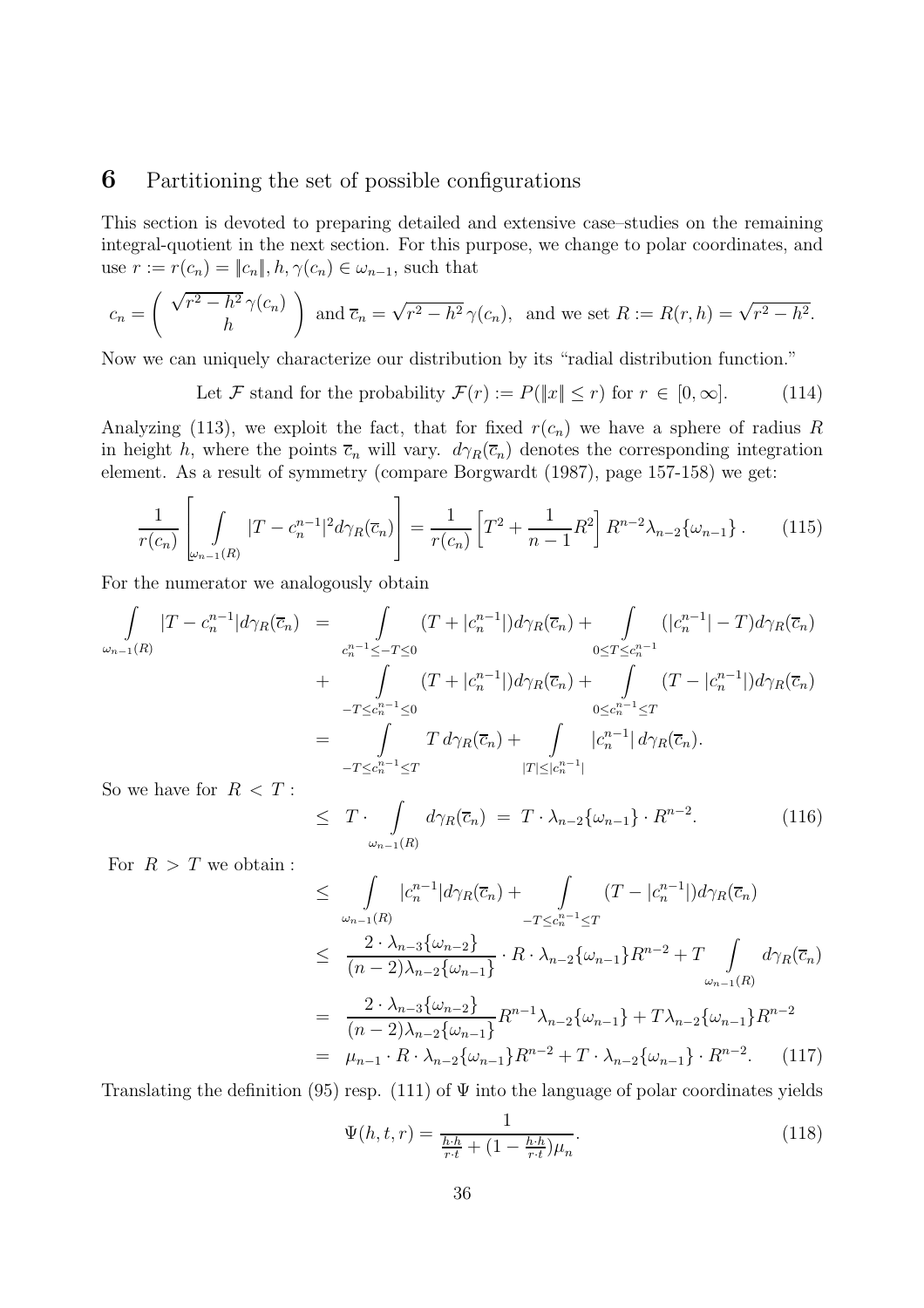$(115)$ ,  $(116)$ ,  $(117)$  and our transformation deliver a new upper bound for  $(113)$ .

$$
PQ(t) \leq \frac{\lambda_n \{\Omega_n\} n^2 \int_0^t G(h)^{m-n} T^{-1} \int_h^1 \frac{R^{n-3}}{r^{n-2}} [T + I_{\{r > t\}}(r) \cdot \mu_{n-1} R] d\mathcal{F}(r) dh}{\lambda_{n-1} \{\Omega_{n-1}\} \int_0^t G(h)^{m-n} T^{-1} \frac{h}{t} \int_h^1 \frac{R^{n-3}}{r^{n-2}} (T^2 + \frac{1}{n-1} R^2) \frac{1}{r} \Psi(h, t, r) d\mathcal{F}(r) dh}.
$$
 (119)

Now we partition the area of integration  $(r, h) \in [h, 1] \times [0, t]$  into different subareas. For each part we estimate the corresponding integral-quotient. The very worst item of those upper bounds gives us – according to the principle of pointwise comparison – an upper bound for the complete integral-quotient. After an appropriate and feasible permutation in the order of integrations, we have the following result, which we will use as the basis for the evaluation on subsets in the following sections.

#### **Proposition 3**

$$
PQ(t) \leq \frac{\lambda_n \{\Omega_n\} n^2}{\lambda_{n-1} \{\Omega_{n-1}\}} \cdot \qquad (120)
$$
\n
$$
\cdot \left\{ \frac{\int\limits_0^t \int\limits_0^r G(h)^{m-n} T^{-1} R^{n-3} r^{-n+2} \cdot T \, dh \, d\mathcal{F}(r) + \frac{\int\limits_0^t \int\limits_0^r G(h)^{m-n} T^{-1} h t^{-1} r^{-1} R^{n-3} r^{-n+2} [T^2 + \frac{1}{n-1} R^2] \Psi(h, t, r) \, dh \, d\mathcal{F}(r) + \frac{\int\limits_0^1 \int\limits_0^t G(h)^{m-n} T^{-1} R^{n-3} r^{-n+2} (T + \mu_{n-1} R) \, dh \, d\mathcal{F}(r)}{\frac{1}{n} \int\limits_0^t \int\limits_0^t G(h)^{m-n} T^{-1} h t^{-1} r^{-1} R^{n-3} r^{-n+2} [T^2 + \frac{1}{n-1} R^2] \Psi(h, t, r) \, dh \, d\mathcal{F}(r)} \right\} \qquad \Box
$$
\n(120)

The partition-subsets will be:

$$
B_1 := B_{11} \cup B_{12}, \text{where} \qquad (121)
$$
\n
$$
B_{11} := \{(r, h) | 0 \le h \le \mu_n r \le r \le t\}
$$
\n
$$
B_{12} := \{(r, h) | 0 \le h \le \mu_n t \le t < r\}
$$
\n
$$
B_2 := \{(r, h) | 0 \le r \le t \land \mu_n r \le h \le \mu_n t\} \qquad (122)
$$
\n
$$
B_3 := B_{31} \cup B_{32}, \text{where} \qquad (123)
$$
\n
$$
B_{31} := \{(r, h) | \mu_n t < h < r < t\}
$$

$$
B_{31} := \{(r,h)|\mu_n t \le h \le r \le t\}
$$
  

$$
B_{32} := \{(r,h)|\mu_n t \le h \le t < r\}.
$$

Note that  $h \leq r$  and  $h \leq t$  are tautological in our construction. For each subarea we are able to derive bounds on  $\Psi(h, t, r)$ .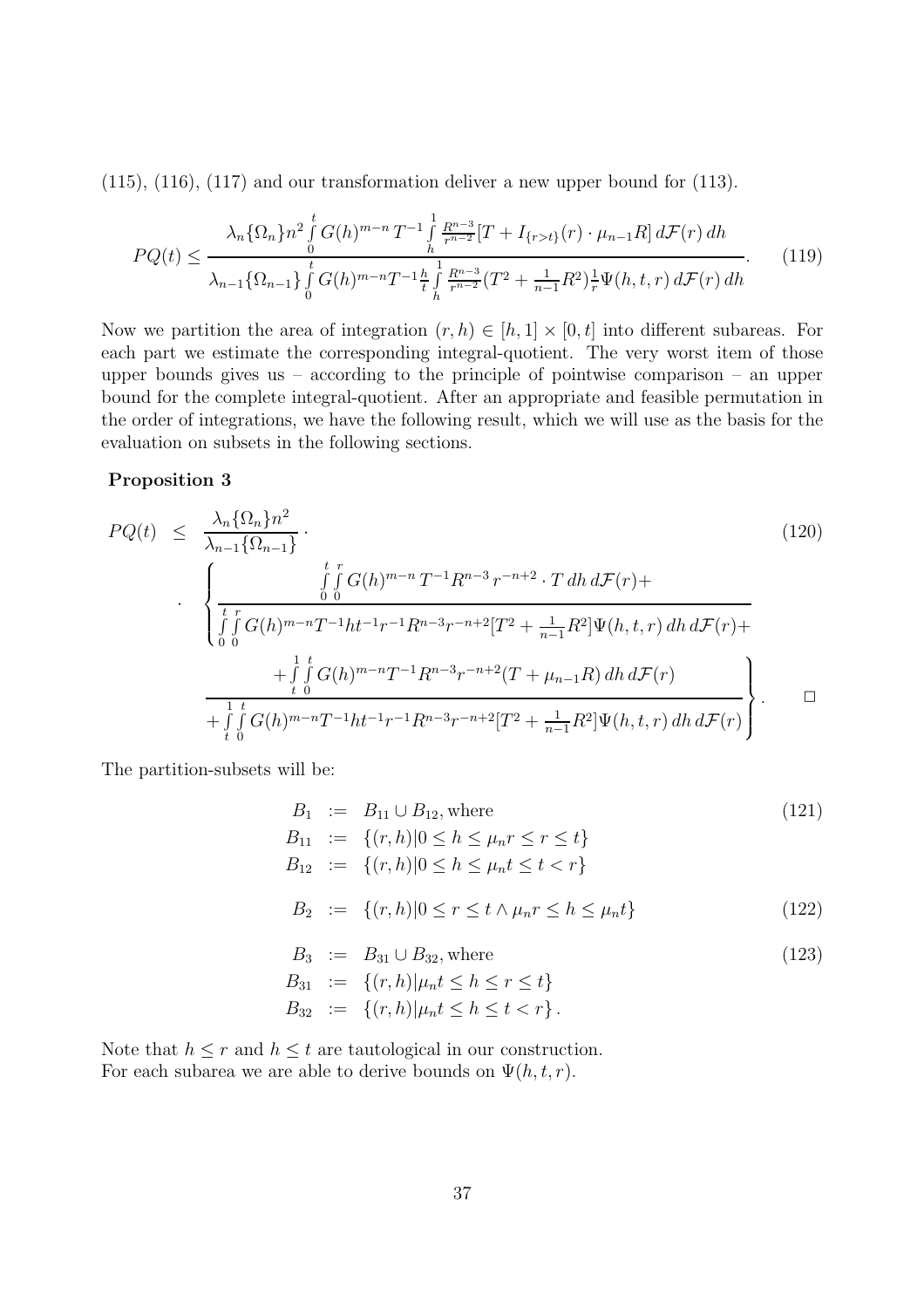#### **Lemma 9**

The function  $\Psi(h, t, r)$  can be bounded from below on the dissection subsets as follows

$$
\Psi(h, t, r) := \frac{1}{\frac{h \cdot h}{r \cdot t} + (1 - \frac{h \cdot h}{r \cdot t}) \mu_n} \ge \begin{cases} \frac{1}{2\mu_n} & \text{in } B_1 \\ \frac{1}{2\frac{h}{r}} & \text{in } B_2 \\ \frac{1}{2\frac{h}{r}} & \text{in } B_{31} \end{cases} \qquad (124)
$$

#### Proof:

We use  $\mu_n < 1$  and the fact that a replacement of  $\frac{h \cdot h}{r \cdot t}$  by the same upper bound at both places in the denominator will increase the denominator and decrease the quotient places in the denominator will increase the denominator and decrease the quotient. In  $B_1$  we know  $\frac{h \cdot h}{r \cdot t} \leq \mu_n$  and conclude

$$
\Psi(h,t,r) = \frac{1}{\frac{h \cdot h}{r \cdot t} + (1 - \frac{h \cdot h}{r \cdot t})\mu_n} \ge \frac{1}{\mu_n + (1 - \mu_n)\mu_n} \ge \frac{1}{2\mu_n}.
$$
\n(125)

In  $B_2$  we have  $\frac{h \cdot h}{r \cdot t} \leq \frac{h}{r}$  and  $\mu_n \leq \frac{h}{r}$ . So

$$
\Psi(h, t, r) = \frac{1}{\frac{hh}{rt} + (1 - \frac{hh}{rt})\mu_n} \ge \frac{1}{\frac{h}{r} + \mu_n} \ge \frac{1}{2\frac{h}{r}}.\tag{126}
$$

In  $B_{31}$  we replace  $\frac{h \cdot h}{r \cdot t}$  by  $\frac{h}{r}$  and obtain with  $\mu_n \leq \frac{h}{t} \leq \frac{h}{r}$ :

$$
\Psi(h, t, r) = \frac{1}{\frac{h \cdot h}{r \cdot t} + (1 - \frac{h \cdot h}{r \cdot t}) \mu_n} \ge \frac{1}{\frac{h}{r} + (1 - \frac{h}{r}) \mu_n} \ge \frac{1}{2\frac{h}{r}}.\tag{127}
$$

And in  $B_{32}$  the inequality  $\frac{h \cdot h}{r \cdot t} \leq \frac{h}{t}$  yields with  $\mu_n \leq \frac{h}{t}$ :

$$
\Psi(h, t, r) = \frac{1}{\frac{h \cdot h}{r \cdot t} + (1 - \frac{h \cdot h}{r \cdot t})\mu_n} \ge \frac{1}{\frac{h}{t} + (1 - \frac{h}{t})\mu_n} \ge \frac{1}{2\frac{h}{t}}.\tag{128}
$$

The purpose of the partition is the following:

In  $(119)$  or  $(120)$  the denominator contains some factors not appearing in the numerator, e.g.

$$
rac{h}{tr}
$$
 or  $\Psi(h, t, r)$  or  $\frac{[T^2 + \frac{1}{n-1}R^2]}{(T + \mu_{n-1}R)}$ .

Each of these factors will become (relatively) small somewhere in the integration area, which causes the quotient to get large. The impact of that fact would be dramatic, if this happened simultaneously, i.e. if two or more of these will be small at the same configuration of integration variables.

Now the given partition enables us to show that in each of the subsets from (121), (122), (123) only one of these factors becomes critical. So, it will be possible to bound the "inverse expectation" of the mentioned "product" from above on each subset. But this has to be done carefully, using different methods and estimations, which are adapted to the local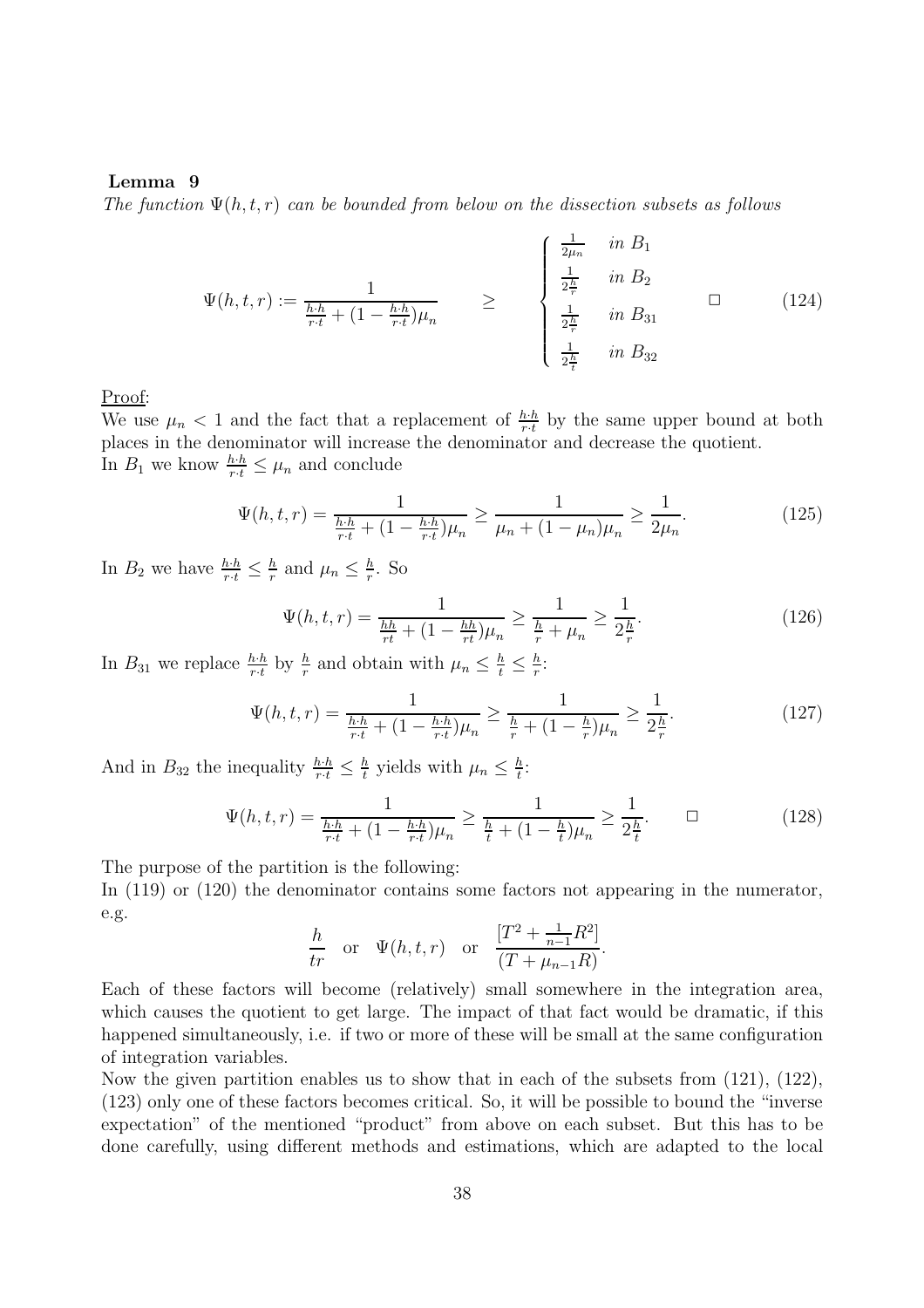

Figure 7: The partition into subsets for  $t = 0.7$  and  $n = 3$  (left) and  $n = 21$  (right). The vertical line is located at  $r = t$ , and the horizontal line at  $\mu_n t$ . The diagonal line illustrates  $h = \mu_n r$ . Note that for growing n the value of  $\mu_n$  decreases.

configuration of the respective subset.

The following consequence of a Binomial Theorem and of (91) lets us handle the third factor and will be applied several times. Its use was the crucial initial step in finding a chain of simplifying underestimations for the denominator, such that comparisons between numerator and denominator (e.g. with the help of Jensen's inequality) became possible.

#### **Remark 7**

$$
[T + \mu_{n-1}R]^2 = T^2 + 2\mu_{n-1}RT + \mu_{n-1}^2R^2 \le 2[T^2 + \mu_{n-1}^2R^2] \le 2[T^2 + \frac{1}{n-1}R^2]. \tag{129}
$$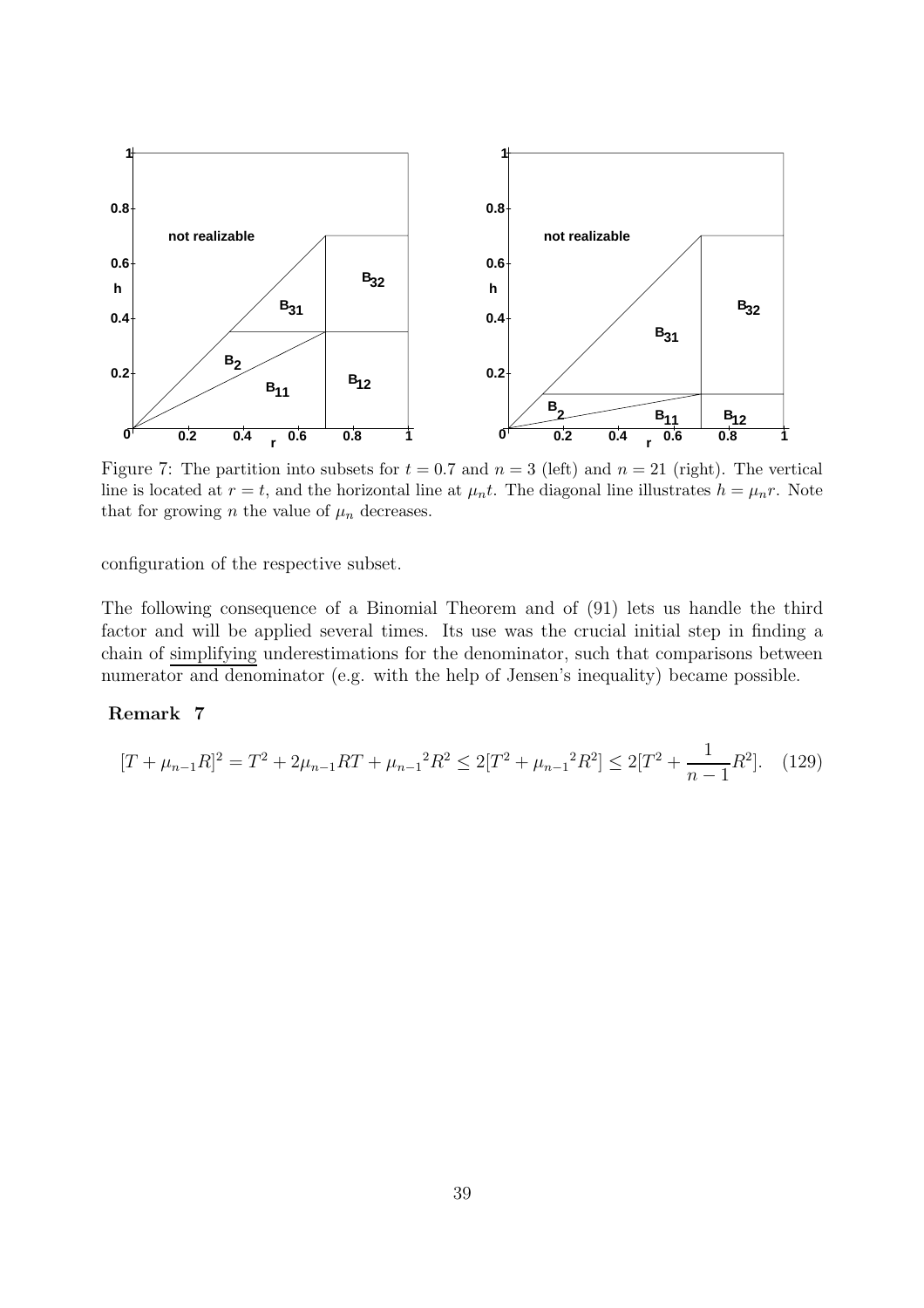## **7** Upper bounds for partial pointwise quotients

This section deals with deriving upper bounds for (120) on the different subareas. The corresponding integral-quotients will be denoted by  $Q_1, Q_{11}, Q_{12}, Q_2, Q_3, Q_{31}, Q_{32}$ .

#### **Proposition 4**

In  $B_1 = \{(r, h) | 0 \le h \le \mu_n r \le r \le t\}$  ∪  $\{(r, h) | 0 \le h \le \mu_n t \le t < r\}$  we have  $Q_1 \leq \frac{\lambda_n {\Omega_n} n^2 8 e^{\frac{1}{\pi}}}{\Omega_n}$  $\lambda_{n-1} {\Omega_{n-1}}\mu_{n-1}\sqrt{1-\mu_n^2}$ . (130)

Proof

$$
Q_{11} \leq \frac{\lambda_n \{\Omega_n\} n^2}{\lambda_{n-1} \{\Omega_{n-1}\}} \cdot \left\{ \frac{\int_{0}^{t} \int_{0}^{\mu_n r} G(h)^{m-n} T^{-1} R^{n-3} r^{-n+2} T \, dh \, d\mathcal{F}(r)}{\int_{0}^{t} \int_{0}^{\mu_n r} G(h)^{m-n} T^{-1} \frac{h}{tr} R^{n-3} r^{-n+2} (T^2 + \frac{1}{n-1} R^2) \cdot \frac{1}{2\mu_n} \, dh \, d\mathcal{F}(r)} \right\}
$$
  

$$
\leq \frac{\lambda_n \{\Omega_n\} n^2 2\mu_n}{\lambda_{n-1} \{\Omega_{n-1}\}} \cdot \left\{ \frac{\int_{0}^{t} \int_{0}^{\mu_n r} G(h)^{m-n} R^{n-3} r^{-n+2} \, dh \, d\mathcal{F}(r)}{\int_{0}^{t} \int_{0}^{\mu_n r} G(h)^{m-n} R^{n-3} r^{-n+2} \frac{hT}{rt} \, dh \, d\mathcal{F}(r)} \right\}
$$
  

$$
\leq \frac{\lambda_n \{\Omega_n\} n^2 2\mu_n}{\lambda_{n-1} \{\Omega_{n-1}\}} \cdot \sup_{0 \leq r \leq t} \left\{ \frac{\int_{0}^{\mu_n r} G(h)^{m-n} R^{n-3} r^{-n+2} \, dh}{\int_{0}^{\mu_n r} G(h)^{m-n} R^{n-3} r^{-n+2} \frac{hT}{rt} \, dh} \right\}.
$$
 (131)

In  $B_{11}$ , we have  $\frac{7}{t}$ In  $B_{11}$ , we have  $\frac{T}{t} \geq \sqrt{1 - \mu_n^2}$ , since  $\frac{h}{t} \leq \frac{h}{r} \leq \mu_n$ . The remaining objective in the denominator  $\frac{h}{r}$  increases with h, as  $G(h)$  does. So, dropping  $G(h)^{m-n}$  increases the quotient.

$$
Q_{11} \leq \frac{\lambda_n \{\Omega_n\} n^2 2\mu_n}{\lambda_{n-1} \{\Omega_{n-1}\} \sqrt{1 - \mu_n^2}} \cdot \max_{0 \leq r \leq t} \left\{ \frac{\int_0^{\mu_n r} R^{n-3} r^{-n+2} \, dh}{\int_0^r \frac{h}{r} R^{n-3} r^{-n+2} \, dh} \right\}
$$
\n
$$
= \frac{\lambda_n \{\Omega_n\} n^2 2\mu_n}{\lambda_{n-1} \{\Omega_{n-1}\} \sqrt{1 - \mu_n^2}} \cdot \left\{ \frac{\int_0^{\mu_n t} T^{n-3} \, t^{-n+2} \, dh}{\int_0^{\mu_n t} \frac{h}{t} T^{n-3} t^{-n+2} \, dh} \right\}.
$$
\n(132)

Analogously, we get for the set of radii with  $t < r$  (using  $t_+$  as lower bound for the integration area in order to exclude  $t$ :

$$
Q_{12} \leq \frac{\lambda_n \{\Omega_n\} n^2}{\lambda_{n-1} \{\Omega_{n-1}\}} \cdot \frac{\int\limits_{t_+}^{1} \int\limits_{0}^{\mu_n t} G(h)^{m-n} T^{-1} R^{n-3} r^{-n+2} (T + \mu_{n-1} R) dh d\mathcal{F}(r)}{\int\limits_{t_+}^{1} \int\limits_{0}^{\mu_n t} G(h)^{m-n} T^{-1} \frac{h}{tr} R^{n-3} r^{-n+2} (T^2 + \frac{1}{n-1} R^2) \cdot \frac{1}{2\mu_n} dh d\mathcal{F}(r)}
$$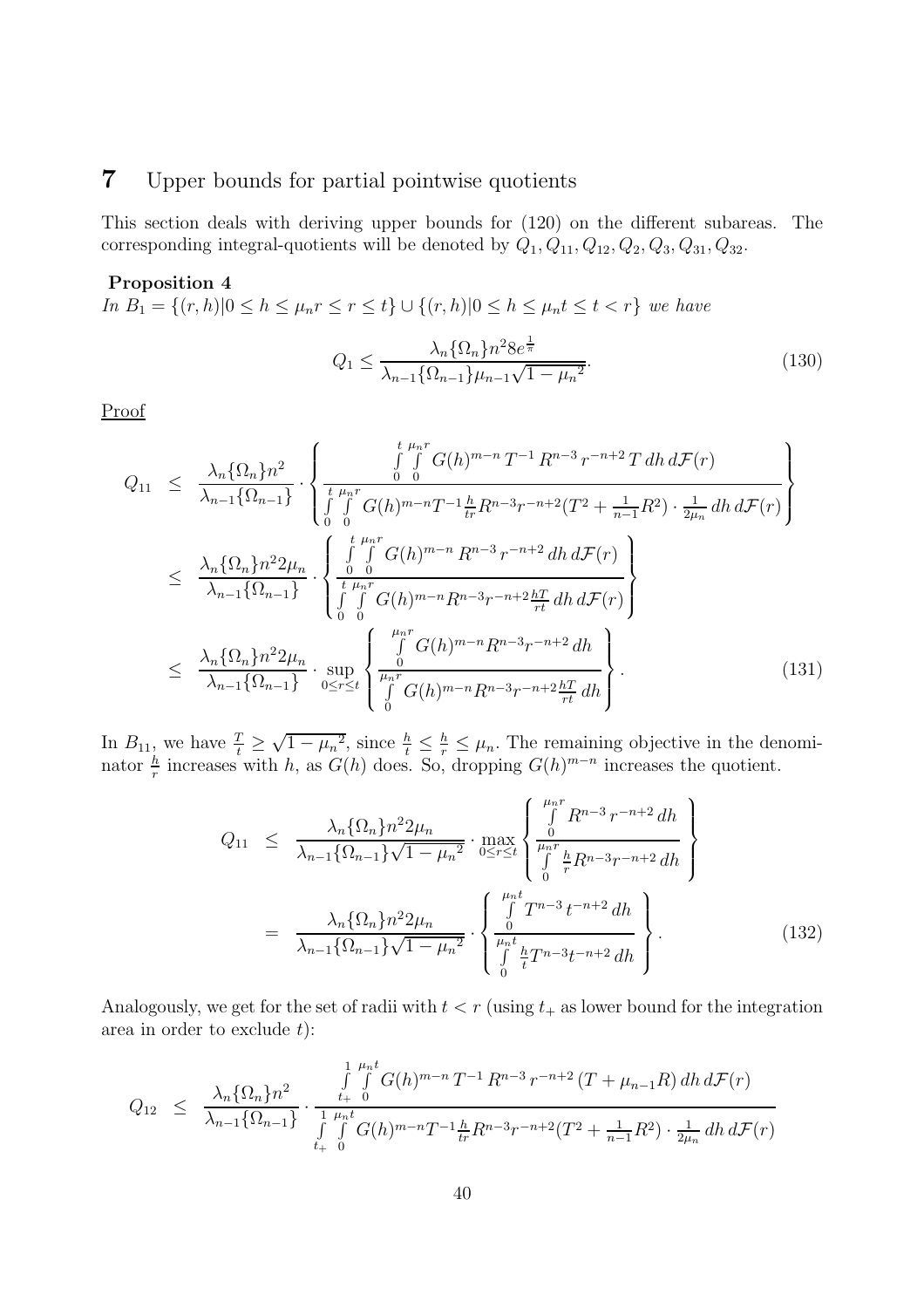$$
\leq \frac{\lambda_n \{\Omega_n\} n^2 2\mu_n}{\lambda_{n-1} \{\Omega_{n-1}\}} \cdot \sup_{t < r \leq 1} \left\{ \frac{\int_0^{\mu_n t} G(h)^{m-n} T^{-1} R^{n-3} r^{-n+2} (T + \mu_{n-1} R) dh}{\int_0^{\mu_n t} G(h)^{m-n} T^{-1} \frac{h}{tr} R^{n-3} r^{-n+2} (T^2 + \frac{1}{n-1} R^2) dh} \right\}.
$$
 (133)

Here, we apply Remark 7 resp. (129).

$$
Q_{12} \leq \frac{\lambda_n \{\Omega_n\} n^2 2\mu_n \cdot 2}{\lambda_{n-1} \{\Omega_{n-1}\}} \cdot \sup_{t < r \leq 1} \left\{ \frac{\int_0^{\mu_n t} G(h)^{m-n} T^{-1} R^{n-3} r^{-n+2} \left(T + \mu_{n-1} R\right) dh}{\int_0^{\mu_n t} G(h)^{m-n} T^{-1} \frac{h}{tr} R^{n-3} r^{-n+2} \left(T + \mu_{n-1} R\right)^2 dh} \right\}.
$$
 (134)

The true objective in the denominator is  $\frac{h}{tr}(T + \mu_{n-1}R)$ . Replacing it by a smaller objective<br>will deliver a higher upper bound for  $O_{\text{min}}$  general. So, we make two replacements of this will deliver a higher upper bound for  $Q_{12}$  in general. So, we make two replacements of this kind.

$$
\frac{h}{tr}(T + \mu_{n-1}R) \ge \frac{h}{tr}(\mu_{n-1}R) = \frac{h}{t} \cdot \mu_{n-1} \cdot \frac{R}{r} \ge \frac{h}{t} \cdot \mu_{n-1} \cdot \sqrt{1 - \mu_n^2}.
$$
 (135)

Here, we have exploited that  $\frac{R}{r}$  $\frac{R}{r} \geq \sqrt{1 - \mu_n^2}$  on  $B_{12}$ .<br>tive) increases proport

This figure (the reduced objective) increases proportionally with h. G supports larger values of  $h$ . Hence we are allowed to drop the  $G$ -terms once more. The same applies to the product  $T^{-1} \cdot (T + \mu_{n-1}R)$ , because  $T^{-1}R$  increases with h when  $r > t$ , which holds in  $B_{12}$ .

$$
Q_{12} \leq \frac{\lambda_n \{\Omega_n\} n^2 \mu_n \cdot 4}{\lambda_{n-1} \{\Omega_{n-1}\} \mu_{n-1} \sqrt{1 - \mu_n^2}} \cdot \sup_{t < r \leq 1} \left\{ \frac{\int_0^{\mu_n t} G(h)^{m-n} T^{-1} R^{n-3} r^{-n+2} (T + \mu_{n-1} R) dh}{\int_0^{\mu_n t} G(h)^{m-n} T^{-1} \frac{h}{t} R^{n-3} r^{-n+2} (T + \mu_{n-1} R) dh} \right\}
$$
\n
$$
\leq \frac{\lambda_n \{\Omega_n\} n^2 \mu_n \cdot 4}{\lambda_{n-1} \{\Omega_{n-1}\} \mu_{n-1} \sqrt{1 - \mu_n^2}} \cdot \sup_{t < r \leq 1} \left\{ \frac{\int_0^{\mu_n t} R^{n-3} r^{-n+2} dh}{\int_0^{\mu_n t} \frac{h}{t} R^{n-3} r^{-n+2} dh} \right\}.
$$
\n(136)

Without any effect, we may replace  $r^{-n+2}$  by  $t^{-n+2}$  (in numerator and denominator). Substituting  $T^{n-3}$  for  $R^{n-3}$  will support the lower values of  $\frac{h}{t}$ . This means that this substitution will deteriorate our bound. Hence we know will deteriorate our bound. Hence we know

$$
Q_{12} \leq \frac{\lambda_n \{\Omega_n\} n^2 \mu_n \cdot 4}{\lambda_{n-1} \{\Omega_{n-1}\} \mu_{n-1} \sqrt{1 - \mu_n^2}} \cdot \frac{\int_0^{\mu_n t} T^{n-3} t^{-n+2} dh}{\int_0^{\mu_n t} \frac{h}{t} T^{n-3} t^{-n+2} dh}.
$$
 (137)

So the remaining integral-quotient gets a common pattern for  $Q_{11}$  and  $Q_{12}$ . Since the upper bound of (137) exceeds that of (132), it suffices to evaluate (137) further.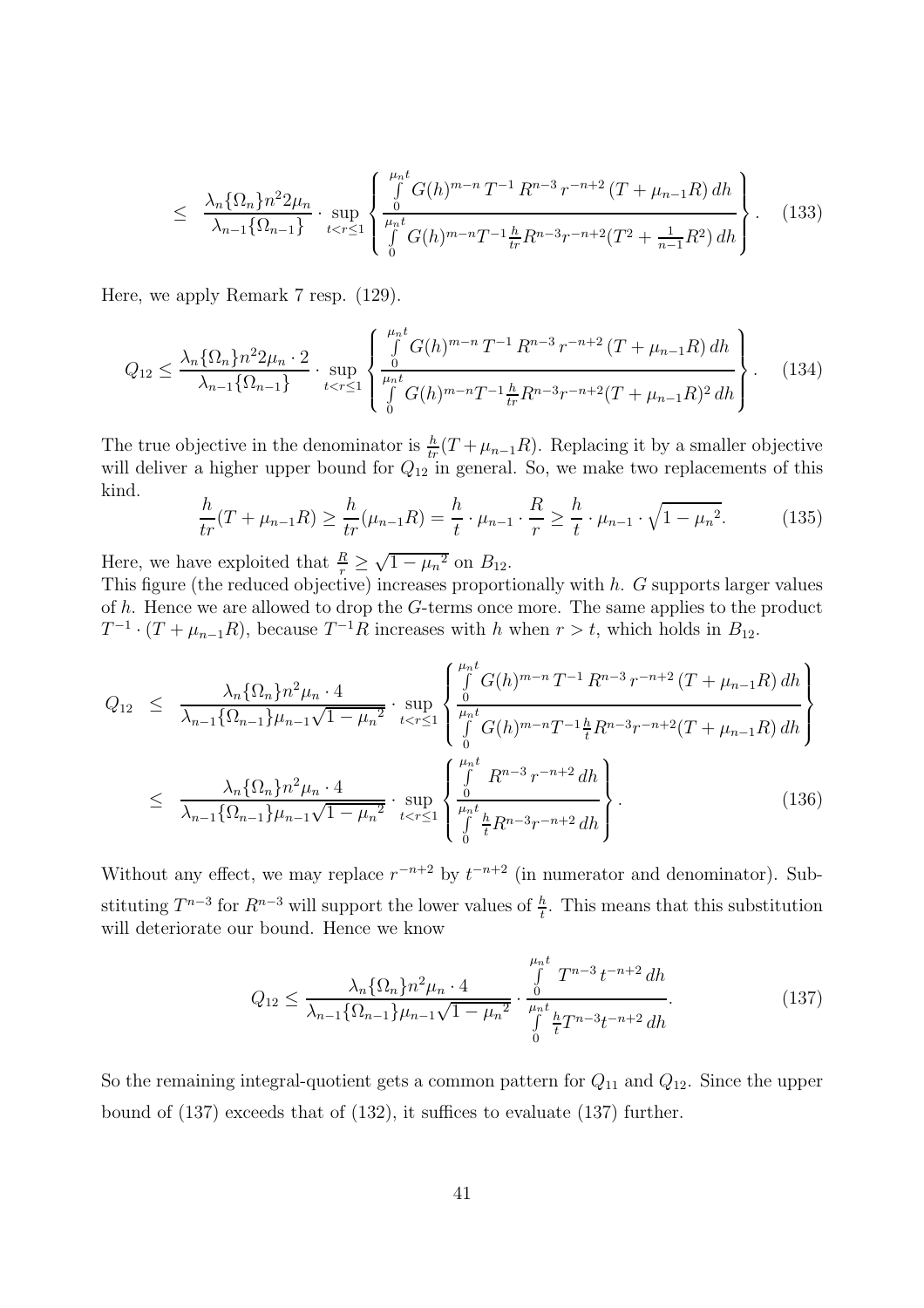On  $[0, \mu_n t]$  the term  $\frac{T^{n-3}}{t^{n-3}} = \sqrt{1 - \frac{h^2}{t^2}}$ <br>monotonously decreasing in the inter $t^2$ <br> $\alpha$  $n-3$  is almost constant, because it is 1 at  $h = 0$ , it is monotonously decreasing in the interior of the interval, and at  $h = \mu_n t$  we have (compare (89))

$$
\sqrt{1-\mu_n^2}^{n-3} \ge \sqrt{1-\frac{2}{(n-1)\pi}}^{n-3} = \left(1-\frac{2}{\pi}\frac{1}{n-1}\right)^{\frac{1}{2}(n-3)} > e^{-\frac{1}{\pi}}.
$$

Enlarging  $\left(\frac{T}{t}\right)^{n-3}$  in the numerator to 1 and reducing it to  $e^{-\frac{1}{\pi}}$  in the denominator delivers

$$
Q_1 \le \frac{\lambda_n \{\Omega_n\} n^2 \mu_n \cdot 4e^{\frac{1}{\pi}}}{\lambda_{n-1} \{\Omega_{n-1}\} \mu_{n-1} \sqrt{1-\mu_n^2}} \cdot \frac{\int_0^{\mu_n t} \frac{1}{t} dh}{\int_0^{\mu_n t} \frac{h}{t^2} dh} = \frac{\lambda_n \{\Omega_n\} \cdot n^2 \cdot 8 \cdot e^{\frac{1}{\pi}}}{\lambda_{n-1} \{\Omega_{n-1}\} \mu_{n-1} \sqrt{1-\mu_n^2}}. \quad \Box \tag{138}
$$

#### **Proposition 5**

For  $B_2 = \{(r, h) | 0 \le r \le t \wedge \mu_n r \le h \le \mu_n t \}$  we obtain

$$
Q_2 \le \frac{2 \cdot \lambda_n \{\Omega_n\} \cdot n^2}{\lambda_{n-1} \{\Omega_{n-1}\} \sqrt{1 - \mu_n^2}}.
$$
\n(139)

Proof

$$
Q_{2} \leq \frac{\lambda_{n} \{\Omega_{n}\} n^{2}}{\lambda_{n-1} \{\Omega_{n-1}\}} \cdot \frac{\int_{0}^{t} \int_{\mu_{n}r}^{\mu_{n}t} G(h)^{m-n} R^{n-3} r^{-n+2} dh d\mathcal{F}(r)}{\int_{0}^{t} \int_{\mu_{n}r}^{\mu_{n}t} G(h)^{m-n} \frac{h}{trT} [T^{2} + \frac{1}{n-1} R^{2}] R^{n-3} r^{-n+2} \frac{r}{2h} dh d\mathcal{F}(r)}
$$
\n
$$
= \frac{\lambda_{n} \{\Omega_{n}\} n^{2} \cdot 2}{\lambda_{n-1} \{\Omega_{n-1}\}} \cdot \frac{\int_{0}^{t} \int_{\mu_{n}r}^{t} G(h)^{m-n} R^{n-3} r^{-n+2} dh d\mathcal{F}(r)}{\int_{0}^{t} \int_{\mu_{n}r}^{\mu_{n}t} G(h)^{m-n} \frac{1}{tT} [T^{2} + \frac{1}{n-1} R^{2}] R^{n-3} r^{-n+2} dh d\mathcal{F}(r)}
$$
\n
$$
\leq \frac{\lambda_{n} \{\Omega_{n}\} n^{2} \cdot 2}{\lambda_{n-1} \{\Omega_{n-1}\}} \cdot \frac{\int_{0}^{t} \int_{\mu_{n}r}^{t} G(h)^{m-n} R^{n-3} r^{-n+2} dh d\mathcal{F}(r)}{\int_{0}^{t} \int_{\mu_{n}r}^{\mu_{n}t} G(h)^{m-n} \frac{T}{t} R^{n-3} r^{-n+2} dh d\mathcal{F}(r)}
$$
\n
$$
\leq \frac{\lambda_{n} \{\Omega_{n}\} n^{2} \cdot 2}{\lambda_{n-1} \{\Omega_{n-1}\} \sqrt{1 - \mu_{n}^{2}}} \text{ because of } \frac{T}{t} \geq \sqrt{1 - \mu_{n}^{2}} \text{ in } B_{2}.
$$

Now only the rest of the integral  $(h > \mu_n t)$  remains for evaluation. Here we cannot ignore the influence of the monotonously increasing function  $G(h)$ , since it forces  $\frac{R}{r}$  to become very<br>small (it pushes h to the top i.e., to t). Therefore we handle the growth of  $G(h)$  in another small (it pushes h to the top, i.e. to t). Therefore we handle the growth of  $G(h)$  in another way this time.

#### **Proposition 6**

$$
\text{In } B_3 = B_{31} \cup B_{32} = \{(r, h) | \mu_n t \le h \le r \le t\} \cup \{(r, h) | \mu_n t \le h \le t < r\} \text{ it is true that}
$$
\n
$$
Q_3 \le \pi (n - 1) n 4e \cdot \left[ \frac{n(1 + \mu_{n-1})}{\mu_{n-1}} \right]^{\frac{1}{n-1}} \max \left\{ \left( \frac{m - n + 1}{2} \right)^{\frac{1}{n-1}}, \frac{1}{\sqrt{1 - (\mu_n)^2}} \right\}. \tag{140}
$$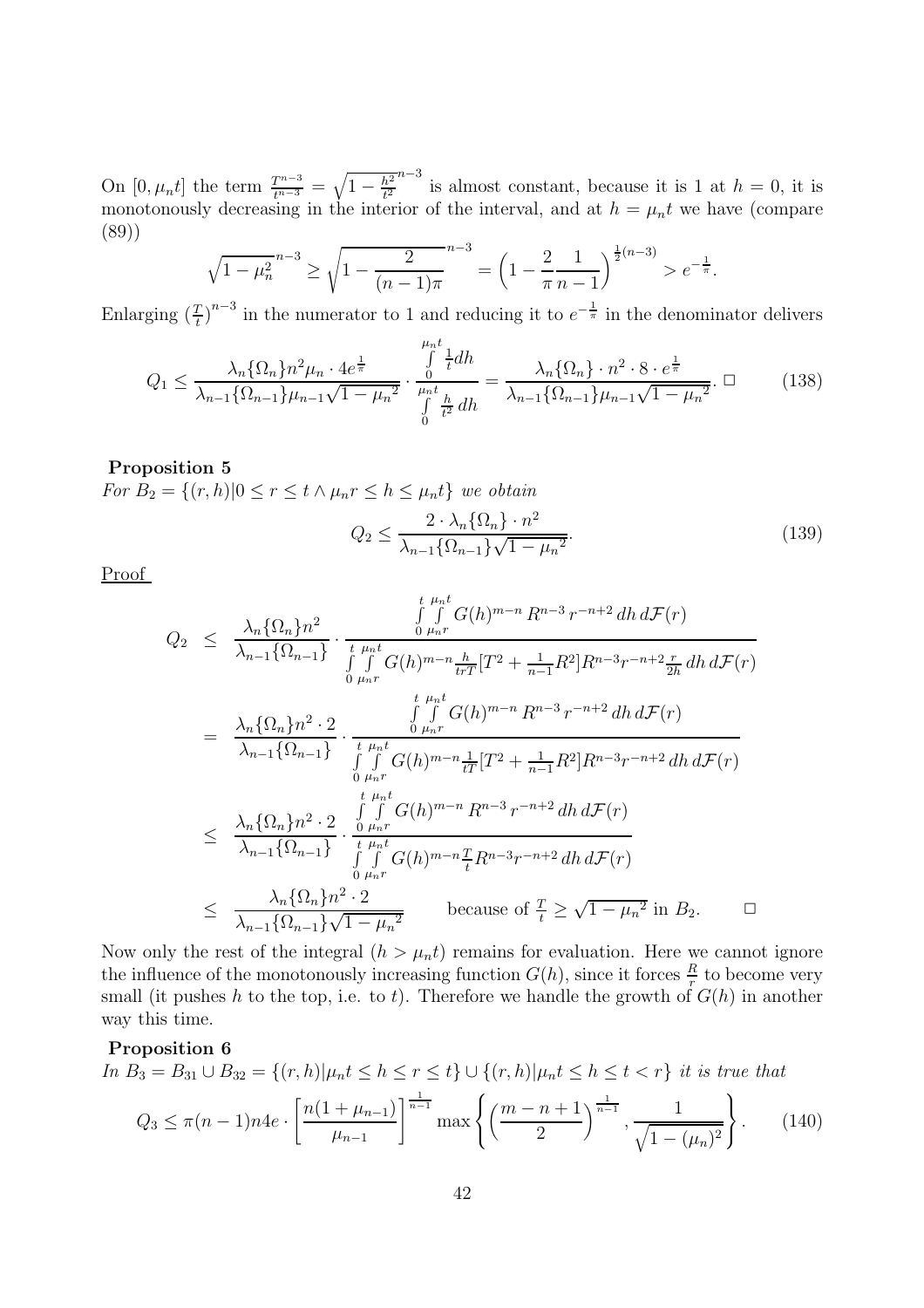### Proof Consider the term  $(120)$  for the third area  $B_3$

$$
Q_{3} \leq \frac{\lambda_{n} \{\Omega_{n}\} n^{2}}{\lambda_{n-1} \{\Omega_{n-1}\}} \cdot \begin{cases} \int_{\mu_{n}t}^{t} \int_{\mu_{n}t}^{r} G(h)^{m-n} R^{n-3} r^{-n+2} dh \, d\mathcal{F}(r) + \\ \frac{t}{\int_{\mu_{n}t}^{r} \int_{\mu_{n}t}^{r} G(h)^{m-n} \frac{h}{t r T} R^{n-3} r^{-n+2} [T^{2} + \frac{1}{n-1} R^{2}] \frac{r}{2h} dh \, d\mathcal{F}(r) + \\ + \int_{t}^{1} \int_{t}^{t} G(h)^{m-n} [1 + \mu_{n-1} \frac{R}{T}] R^{n-3} r^{-n+2} dh \, d\mathcal{F}(r) \\ + \int_{t}^{1} \int_{t}^{t} G(h)^{m-n} \frac{h}{t r T} R^{n-3} r^{-n+2} [T^{2} + \frac{1}{n-1} R^{2}] \frac{t}{2h} dh \, d\mathcal{F}(r) \\ + \int_{t}^{1} \int_{\mu_{n}t}^{t} G(h)^{m-n} \frac{h}{t r T} R^{n-3} r^{-n+2} [T^{2} + \frac{1}{n-1} R^{2}] \frac{t}{2h} dh \, d\mathcal{F}(r) \end{cases}
$$
\n
$$
= \frac{\lambda_{n} \{\Omega_{n}\} n^{2} 2}{\lambda_{n-1} \{\Omega_{n-1}\}} \tag{142}
$$
\n
$$
\frac{t}{\int_{\mu_{n}t}^{r} \int_{\mu_{n}t}^{r} G(h)^{m-n} \frac{R^{n-3}}{r^{n-2}} dh \, d\mathcal{F}(r) + \int_{t}^{1} \int_{t}^{t} G(h)^{m-n} \frac{T}{r} \frac{R^{n-3}}{r^{n-2}} [1 + \frac{1}{n-1} \frac{R^{2}}{T^{2}}] dh \, d\mathcal{F}(r) \} \frac{t}{\mu_{n}t \mu_{n}t} \tag{142}
$$

The following Lemma 10 will be proved in the Appendix – due to the lengthy and technical character of the proof. It clarifies that it is possible to work (in our analysis) with a distribution concentrating all its weight on the radii in the interval  $[t, 1]$ .

#### **Lemma 10**

There is a radial distribution function  $\hat{\mathcal{F}}^{(t)}$  with  $\hat{\mathcal{F}}^{(t)}(r) = 0 \ \forall \ r \lt t \ and \ \hat{\mathcal{F}}^{(t)}(1) = 1$ , such that the quotient corresponding to (142) when based on the distribution function  $\hat{\mathcal{F}}^{(t)}$ becomes worse (larger) than  $(142)$ , which is based on  $\mathcal F$ . One instance of such a distribution function is of the form

$$
\hat{\mathcal{F}}^{(t)}(r) = \begin{cases}\n0 & \text{for } r < t \\
\gamma_t \cdot \mathcal{F}(t) & \text{for } r = t \\
\gamma_t \cdot \mathcal{F}(t) + [1 - \gamma_t \cdot \mathcal{F}(t)] \cdot \frac{\mathcal{F}(r) - \mathcal{F}(t)}{1 - \mathcal{F}(t)} & \text{for } r > t,\n\end{cases}
$$
\n(143)

with an appropriate ( t-dependent) value of  $\gamma_t \leq 1$ .

Relying on the statement in Lemma 10 and using it in (142) we achieve

$$
Q_3 \leq \frac{\lambda_n \{\Omega_n\} n^2 2}{\lambda_{n-1} \{\Omega_{n-1}\}} \cdot \frac{\int_{t}^{t} G(h)^{m-n} [1 + \mu_{n-1} \frac{T}{T}] \frac{T^{n-3}}{t^{n-2}} dh \cdot \hat{\mathcal{F}}^{(t)}(t) + \int_{t+\mu_n t}^{1-t} \int_{t+\mu_n t}^{t} G(h)^{m-n} [1 + \mu_{n-1} \frac{R}{T}] \frac{R^{n-3}}{r^{n-2}} dh \, d\hat{\mathcal{F}}^{(t)}(r)
$$
  
.  
.  

$$
\int_{\mu_n t}^{t} G(h)^{m-n} \frac{T}{t} [1 + \frac{1}{n-1} \frac{T^2}{T^2}] \frac{T^{n-3}}{t^{n-2}} dh \cdot \hat{\mathcal{F}}^{(t)}(t) + \int_{t+\mu_n t}^{1-t} \int_{t+\mu_n t}^{t} G(h)^{m-n} \frac{T}{r} [1 + \frac{1}{n-1} \frac{R^2}{T^2}] \frac{R^{n-3}}{r^{n-2}} dh \, d\hat{\mathcal{F}}^{(t)}(r)
$$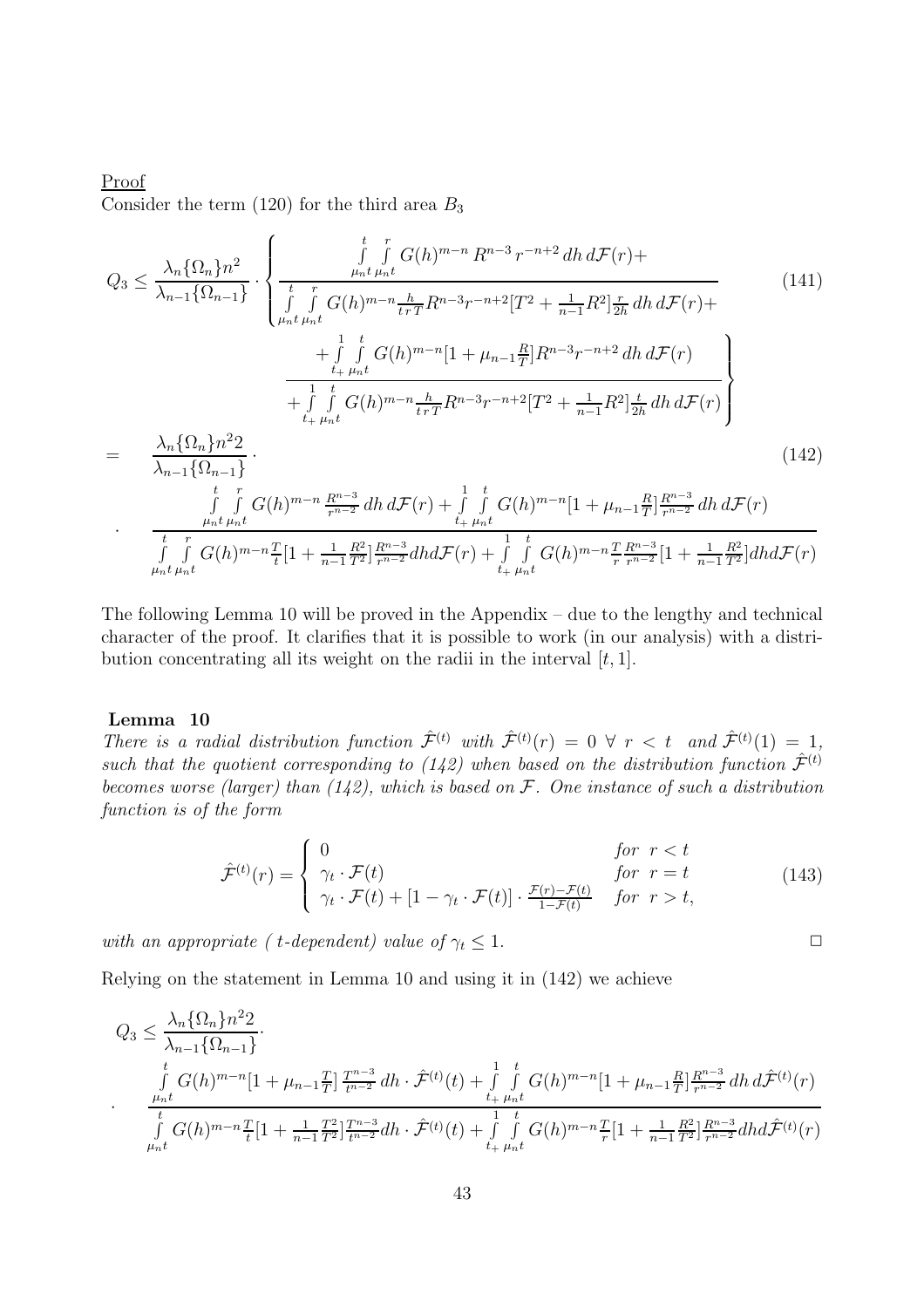$$
= \frac{\lambda_n \{\Omega_n\} n^2 2}{\lambda_{n-1} \{\Omega_{n-1}\}} \cdot \frac{\int\limits_{t}^{1} \int\limits_{\mu_n t}^t G(h)^{m-n} \frac{R^{n-3}}{r^{n-2}} [1 + \mu_{n-1} \frac{R}{T}] dh \, d\hat{\mathcal{F}}^{(t)}(r)}{\int\limits_{t}^{1} \int\limits_{\mu_n t}^t G(h)^{m-n} \frac{R^{n-3}}{r^{n-2}} \frac{1}{rT} [T^2 + \frac{1}{n-1} R^2] dh \, d\hat{\mathcal{F}}^{(t)}(r)} =: \hat{Q}_3. \tag{144}
$$

From now on we can ignore the radii with  $r < t$ .

#### **Remark 8**

 $Since \hspace{0.2cm} \hat{\mathcal{F}}^{(t)} \hspace{0.2cm} is \hspace{0.2cm} based \hspace{0.2cm} on \hspace{0.2cm} \mathcal{F} \hspace{0.2cm} and \hspace{0.2cm} two \hspace{0.2cm} modifications, \hspace{0.2cm} which \hspace{0.2cm} move \hspace{0.2cm} distribution \hspace{0.2cm} mass$ (monotonously) towards higher radii, we know that

$$
\hat{\mathcal{F}}^{(t)}(h) \le \mathcal{F}(h) \,\forall \, h \in [0, 1]. \tag{145}
$$

#### **Remark 9**

The same holds for the two marginal distribution functions

$$
G_{\mathcal{F}}(h) = \frac{1}{2} + \frac{\lambda_{n-2} \{\omega_{n-1}\}}{\lambda_{n-1} \{\omega_n\}} \int_{0}^{1} \int_{0}^{\frac{h}{r}} (1 - \sigma^2)^{\frac{n-3}{2}} d\sigma d\mathcal{F}(r), \qquad (146)
$$

$$
G_{\hat{\mathcal{F}}^{(t)}}(h) = \frac{1}{2} + \frac{\lambda_{n-2} \{\omega_{n-1}\}}{\lambda_{n-1} \{\omega_n\}} \int_{0}^{1} \int_{0}^{\frac{h}{r}} (1 - \sigma^2)^{\frac{n-3}{2}} d\sigma d\hat{\mathcal{F}}^{(t)}(r).
$$
 (147)

From the remark above it is clear that

$$
G_{\hat{\mathcal{F}}^{(t)}}(h) \le G_{\mathcal{F}}(h) = G(h) \quad \forall \ h \in [0,1]. \tag{148}
$$

Here we interrupt the proof for a short comment. This is the point where we lost precision in Borgwardt (1987) caused by a crude, but seemingly inevitable overestimation. Consider the quotient

$$
\frac{(T + \mu_{n-1}R)}{[T^2 + \frac{1}{n-1}R^2]},
$$
\n(149)

which is the essential part of the quotient of integrands in  $(144)$ . Its numerator and denominator are embedded in integrals over  $r$  and  $h$ . The variation of both variables makes handling the quotient very troublesome. One attempt to overcome that difficulty lies in considering only the dominating term in numerator and denominator respectively. That means that we focus on

$$
\frac{\max\{T, \mu_{n-1}R\}}{\max\{T^2, \frac{1}{n-1}R^2\}}.
$$

But now the question arises, for which  $(r, h)$ -configurations which term dominates the other. Even for the relevant case  $r>t$  and different r's, the "turnover" happens at different values of h. This would force us even to introduce flexible bounds on the integration area, what would make a sharp estimation overcomplicated.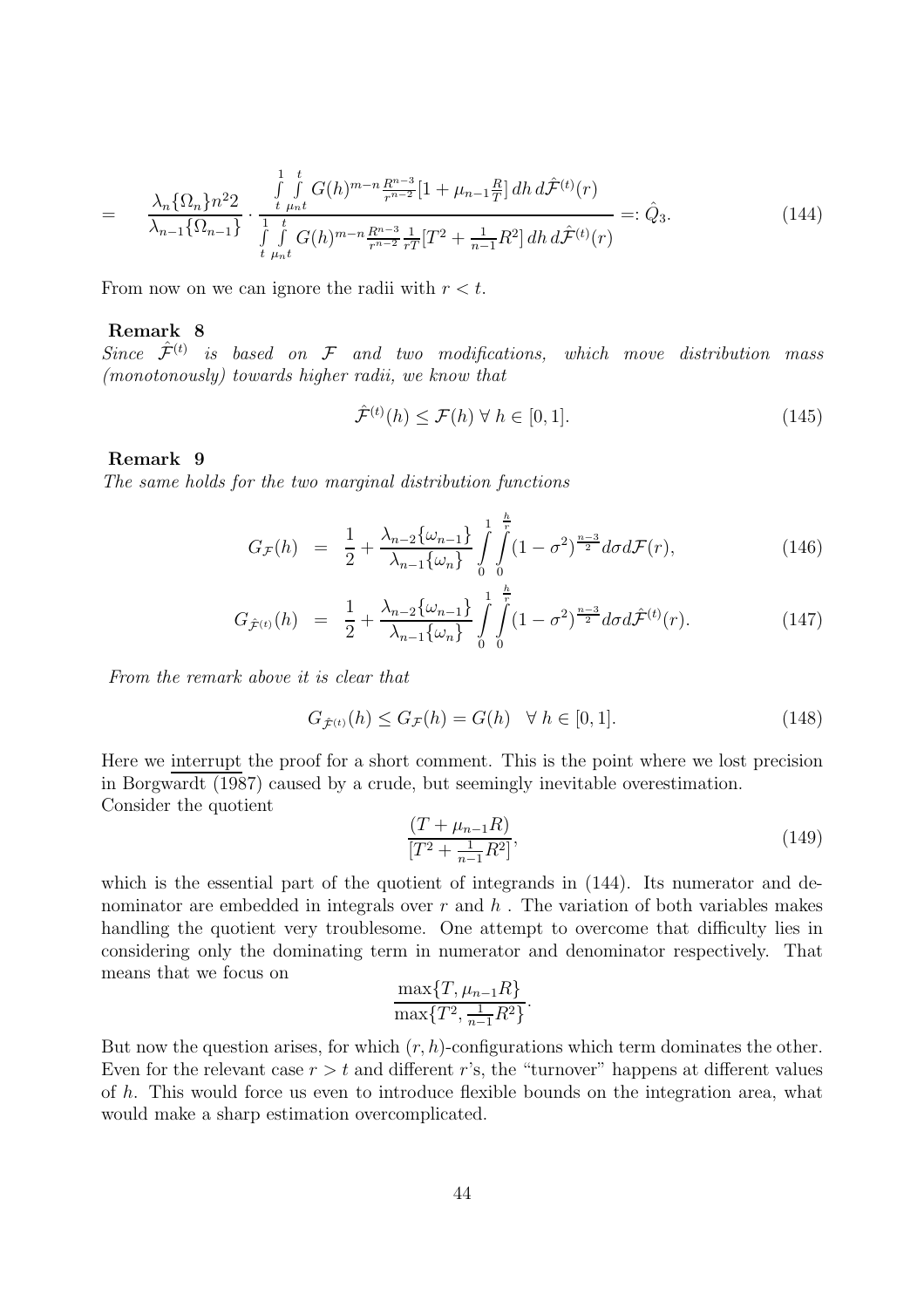In Borgwardt (1982b), Borgwardt (1987), Borgwardt (1994a) and Borgwardt (1994b) these problems had been avoided by use of the simplifying overestimation

$$
\frac{(T + \mu_{n-1}R)}{[T^2 + \frac{1}{n-1}R^2]} \le \frac{\max\{T, R\}}{\frac{1}{n-1}\max\{T^2, R^2\}},\tag{150}
$$

because here for  $r>t$  the R-term consistently dominates for every h. But the price we had to pay for that simplification was the big loss of a factor  $\mu_{n-1}$ , in particular for  $R \gg T$ .

Now we continue the new proof. This time, we avoid such an overestimation of  $(144)$  as in (150) and use refined methods. In the following we shall deal with  $\hat{Q}_3$  only. Again, we make use of Remark 7 resp. (129):

$$
[T + \mu_{n-1}R]^2 \le 2[T^2 + \frac{1}{n-1}R^2].
$$

We conclude

≤

$$
\hat{Q}_{3} \leq \frac{\lambda_{n} \{\Omega_{n}\} n^{2} 4}{\lambda_{n-1} \{\Omega_{n-1}\}} \cdot \frac{\int_{t}^{1} \int_{\mu_{n}t}^{t} G(h)^{m-n} R^{n-3} r^{-n+2} \frac{R}{T} [\frac{T}{R} + \mu_{n-1}] \, dh \, d\hat{\mathcal{F}}^{(t)}(r)}{\int_{t}^{1} \int_{\mu_{n}t}^{t} G(h)^{m-n} R^{n-3} r^{-n+2} \frac{1}{T^{r}} [T + \mu_{n-1}R]^{2} \, dh \, d\hat{\mathcal{F}}^{(t)}(r)}
$$
\n
$$
= \frac{\lambda_{n} \{\Omega_{n}\} n^{2} 4}{\lambda_{n-1} \{\Omega_{n-1}\}} \cdot \frac{\int_{t}^{1} \int_{\mu_{n}t}^{t} G(h)^{m-n} R^{n-3} r^{-n+2} \frac{R}{T} [\frac{T}{R} + \mu_{n-1}] \, dh \, d\hat{\mathcal{F}}^{(t)}(r)}{\int_{t}^{1} \int_{\mu_{n}t}^{t} G(h)^{m-n} R^{n-3} r^{-n+2} \frac{R^{2}}{T^{r}} [\frac{T}{R} + \mu_{n-1}]^{2} \, dh \, d\hat{\mathcal{F}}^{(t)}(r)} \leq
$$
\n
$$
\frac{\lambda_{n} \{\Omega_{n}\} n^{2} 4}{\lambda_{n-1} \{\Omega_{n-1}\} n^{2} 4} \cdot \frac{\int_{t}^{1} \int_{\mu_{n}t}^{t} G(h)^{m-n} R^{n-3} r^{-n+2} \frac{R}{T} [\frac{T}{R} + \mu_{n-1}] \, dh \, d\hat{\mathcal{F}}^{(t)}(r)}{\lambda_{n-1} \{\Omega_{n-1}\} \mu_{n-1}} \cdot \frac{\int_{t}^{1} \int_{\mu_{n}t}^{t} G(h)^{m-n} R^{n-3} r^{-n+2} \frac{R^{2}}{T^{r}} [\frac{T}{R} + \mu_{n-1}] \, dh \, d\hat{\mathcal{F}}^{(t)}(r)}{\int_{t}^{t} \mu_{n} t} =: \overline{Q}_{3} \, . \tag{151}
$$

It will pay to interpret the numerator and the denominator of (151) as integrals over functions of h. Therefore, we permute the order of integrations and apply  $(93)$  to simplify the first factor

$$
\overline{Q}_3 = 4 \cdot \pi \cdot (n-1) \cdot n \cdot \frac{\int\limits_{\mu_n t}^t G(h)^{m-n} \int\limits_t^1 R^{n-3} r^{-n+2} \frac{R}{T} [\frac{T}{R} + \mu_{n-1}] \, d\hat{\mathcal{F}}^{(t)}(r) \, dh}{\int\limits_{\mu_n t}^t G(h)^{m-n} \int\limits_t^1 R^{n-3} r^{-n+2} \frac{R^2}{Tr} [\frac{T}{R} + \mu_{n-1}] \, d\hat{\mathcal{F}}^{(t)}(r) \, dh}.
$$
\n(152)

We analyze that integral-quotient more precisely for a single value of  $h$ . Then  $T$  is a constant.

$$
\frac{\int\limits_t^1 R^{n-3}r^{-n+2}\frac{R}{T}[\frac{T}{R}+\mu_{n-1}]\,d\hat{\mathcal{F}}^{(t)}(r)}{\int\limits_t^1 R^{n-3}r^{-n+2}\frac{R^2}{rT}[\frac{T}{R}+\mu_{n-1}]\,d\hat{\mathcal{F}}^{(t)}(r)} = \frac{\int\limits_t^1 R^{n-2}r^{-n+2}[\frac{T}{R}+\mu_{n-1}]\,d\hat{\mathcal{F}}^{(t)}(r)}{\int\limits_t^1 R^{n-1}r^{-n+1}[\frac{T}{R}+\mu_{n-1}]\,d\hat{\mathcal{F}}^{(t)}(r)}.
$$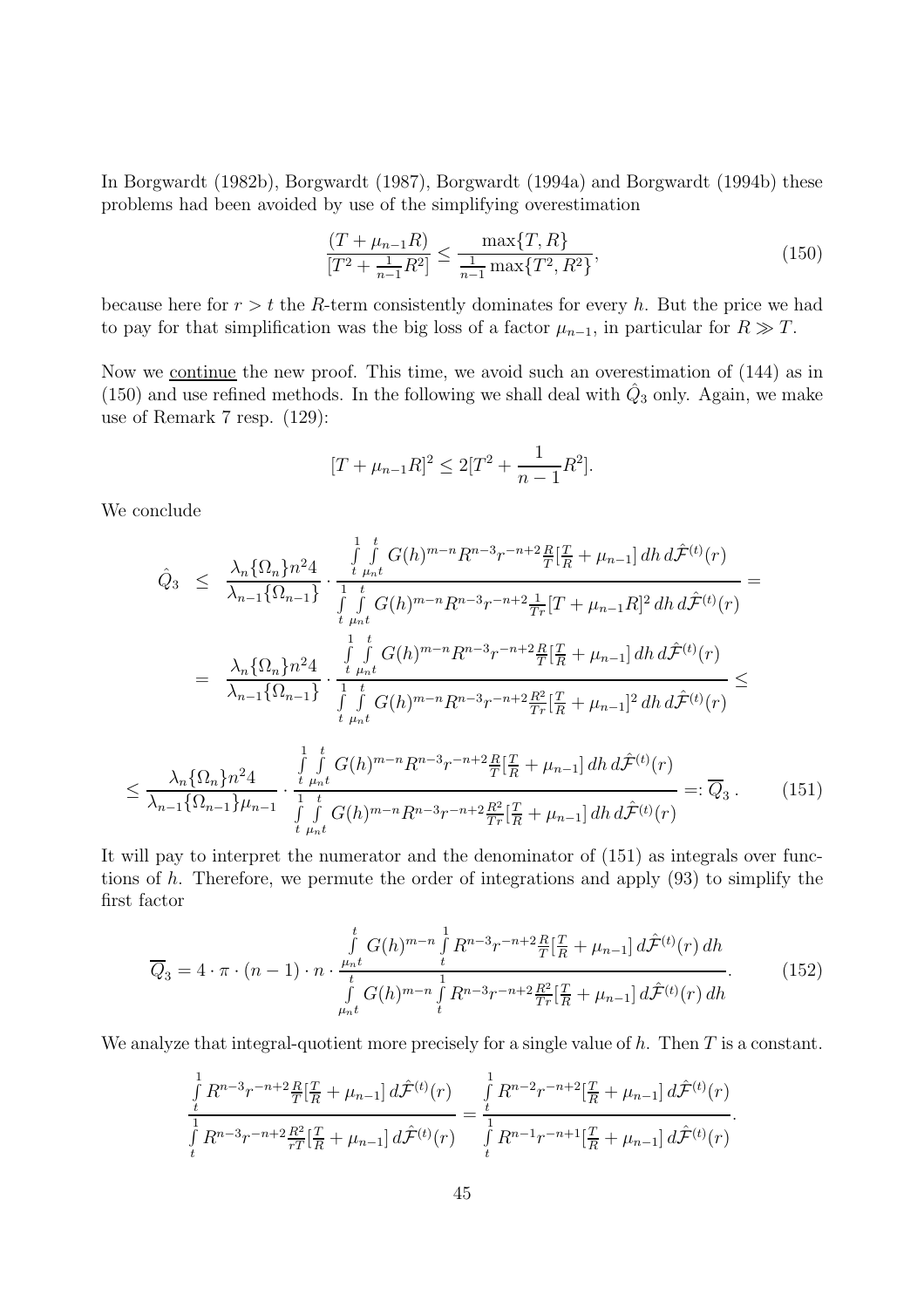We keep in mind that

$$
\int_{t}^{1} d\hat{\mathcal{F}}^{(t)}(r) = 1, \ T \leq R, \ 0 \leq \frac{T}{R} \leq 1, \ \mu_{n-1} \leq [\frac{T}{R} + \mu_{n-1}] \leq 1 + \mu_{n-1},
$$

and apply Jensen's inequality

$$
\left[\frac{\int_{t}^{1} \left(\frac{R}{r}\right)^{n-2} \left[\frac{T}{R} + \mu_{n-1}\right] d\hat{\mathcal{F}}^{(t)}(r)}{\int_{t}^{1} \left[\frac{T}{R} + \mu_{n-1}\right] d\hat{\mathcal{F}}^{(t)}(r)}\right] \leq \left[\frac{\int_{t}^{1} \left(\frac{R}{r}\right)^{n-1} \left[\frac{T}{R} + \mu_{n-1}\right] d\hat{\mathcal{F}}^{(t)}(r)}{\int_{t}^{1} \left[\frac{T}{R} + \mu_{n-1}\right] d\hat{\mathcal{F}}^{(t)}(r)}\right]^{\frac{n-2}{n-1}}.
$$
\n(153)

Hence it is clear that

$$
\begin{split}\n&\left[\frac{\int_{t}^{1} \left(\frac{R}{r}\right)^{n-2} \left[\frac{T}{R} + \mu_{n-1}\right] d\hat{\mathcal{F}}^{(t)}(r)\right]}{\int_{t}^{1} \left(\frac{R}{r}\right)^{n-1} \left[\frac{T}{R} + \mu_{n-1}\right] d\hat{\mathcal{F}}^{(t)}(r)\right]}\n\leq \left[\frac{\int_{t}^{1} \left(\frac{T}{R}\right)^{n-1} \left[\frac{T}{R} + \mu_{n-1}\right] d\hat{\mathcal{F}}^{(t)}(r)}{\int_{t}^{1} \left(\frac{R}{r}\right)^{n-1} \left[\frac{T}{R} + \mu_{n-1}\right] d\hat{\mathcal{F}}^{(t)}(r)\right]}\n\leq \left[\frac{\int_{t}^{1} \left(1 + \mu_{n-1}\right] d\hat{\mathcal{F}}^{(t)}(r)}{\int_{t}^{1} \left(\frac{R}{r}\right)^{n-1} \left[0 + \mu_{n-1}\right] d\hat{\mathcal{F}}^{(t)}(r)}\right]^{\frac{1}{n-1}}\n\leq \left(\frac{1 + \mu_{n-1}}{\mu_{n-1}}\right)^{\frac{1}{n-1}} \left[\int_{t}^{1} \left(\frac{R}{r}\right)^{n-1} d\hat{\mathcal{F}}^{(t)}(r)\right]^{\frac{1}{n-1}}\n\leq \left(\frac{1 + \mu_{n-1}}{\mu_{n-1}}\right)^{\frac{1}{n-1}} 2^{-\frac{1}{n-1}} \left[1 - G_{\hat{\mathcal{F}}^{(t)}}(h)\right]^{-\frac{1}{n-1}}.\n\end{split} \tag{154}
$$

This results from the definition of G and the relation (compare Borgwardt (1987), page 170-171):

$$
\int_{h}^{1} \frac{\sqrt{r^{2} - h^{2}}^{n-1}}{r^{n-1}} d\mathcal{F}^{(t)}(r) = \int_{h}^{1} R^{n-1} r^{-n+1} d\mathcal{F}^{(t)}(r) = (n-1) \int_{h}^{1} \int_{\frac{h}{r}}^{1} (1 - \sigma^{2})^{\frac{n-3}{2}} \sigma d\sigma d\mathcal{F}^{(t)}(r) \ge
$$
\n
$$
\ge 2 \cdot \frac{\lambda_{n-2} \{\omega_{n-1}\}}{\lambda_{n-1} \{\omega_{n}\}} \int_{h}^{1} \int_{\frac{h}{r}}^{1} (1 - \sigma^{2})^{\frac{n-3}{2}} d\sigma d\mathcal{F}^{(t)}(r) = 2[1 - G_{\mathcal{F}^{(t)}}(h)], \qquad (155)
$$

which also guarantees that

$$
\left[\frac{\int_{t}^{1} \left(\frac{R}{r}\right)^{n-2} d\hat{\mathcal{F}}^{(t)}(r)}{\int_{t}^{1} \left(\frac{R}{r}\right)^{n-1} d\hat{\mathcal{F}}^{(t)}(r)}\right] \leq 2^{-\frac{1}{n-1}} \left[1 - G_{\hat{\mathcal{F}}^{(t)}}(h)\right]^{-\frac{1}{n-1}}.
$$
\n(156)

As we already know from Remark 9 and (148), the original distribution induced by  $\mathcal F$  and the auxiliary distribution induced by  $\hat{\mathcal{F}}^{(t)}$  make sure that

$$
G_{\hat{\mathcal{F}}^{(t)}}(h) \le G_{\mathcal{F}}(h) = G(h) \quad \forall \ h \in [0,1]. \tag{157}
$$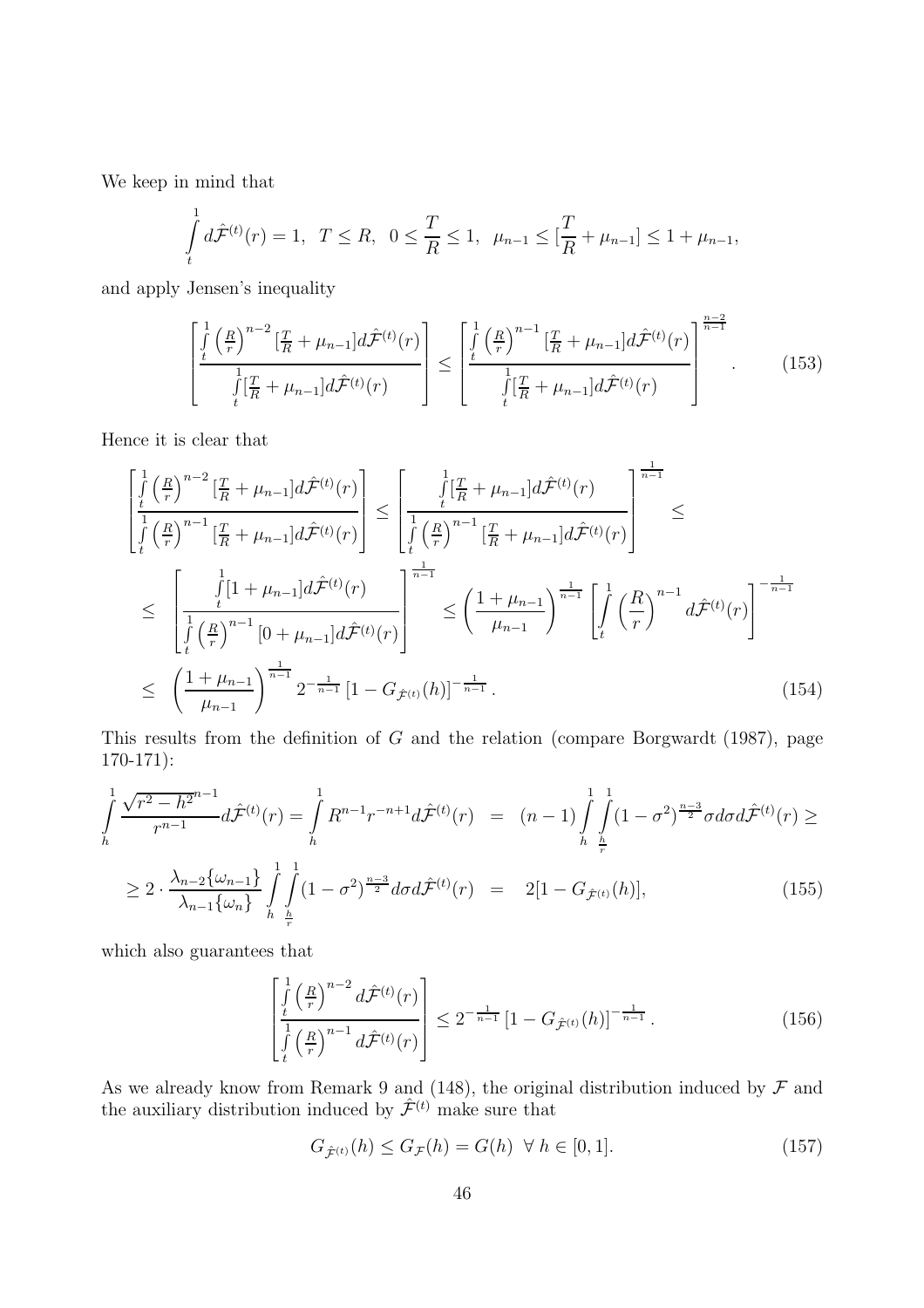Particularly, for a value  $\tilde{h}$  such that

$$
G_{\mathcal{F}}(\tilde{h}) = 1 - \frac{1}{m - n + 1}
$$

it is sure that

$$
G_{\hat{\mathcal{F}}^{(t)}}(\tilde{h}) \le 1 - \frac{1}{m - n + 1} = G_{\mathcal{F}}(\tilde{h}).
$$
\n(158)

So we have  $\forall h \in [\mu_n t, t]$  such that  $h < \tilde{h}$ :  $G_{\hat{\mathcal{F}}^{(t)}}(h) \leq G_{\mathcal{F}}(h) < 1 - \frac{1}{m - n + 1}$ . (159)

In the following we shall make some case-studies on  $\overline{Q}_3$ , compare (152) and (151), based on the respective position of  $\tilde{h}$ . In (brackets) the corresponding case or the configuration will be described. For this purpose we introduce the notation:

$$
\zeta := \max\{\mu_n t, \tilde{h}\}.\tag{160}
$$

Suppose, that  $\zeta > \mu_n t$ , i.e.  $\tilde{h} > \mu_n t$ . If we then restrict our integral-quotient  $\overline{Q}_3$  from (152) to the region where  $\mu_n t \leq h \leq \min{\{\tilde{h}, t\}}$ , and if we denote the corresponding quotient by  $\overline{Q}_3(\mu_n t \leq h \leq \min\{\tilde{h},t\})$ , then the evaluation based on (154) and (158) delivers

$$
\overline{Q}_{3}(\mu_{n}t \leq h \leq \min\{\tilde{h},t\}) \leq \pi(n-1)n4 \left[1 + \frac{1}{\mu_{n-1}}\right]^{\frac{1}{n-1}} 2^{-\frac{1}{n-1}} (1 - G_{\hat{\mathcal{F}}^{(t)}}(\tilde{h}))^{-\frac{1}{n-1}} \n\leq \pi(n-1)n4 \left[1 + \frac{1}{\mu_{n-1}}\right]^{\frac{1}{n-1}} 2^{-\frac{1}{n-1}} (m-n+1)^{\frac{1}{n-1}}.
$$
\n(161)

If  $\tilde{h} \leq t$ , then still  $[\max\{\mu_n t, \tilde{h}\}, t] = [\zeta, t]$  remains to be analyzed. In the area under consideration we have

$$
G(h) \ge 1 - \frac{1}{m - n + 1} \text{ and hence } [G(h)]^{m - n} \ge e^{-1}.
$$
 (162)

Consider the region  $\mu_n t \leq \zeta \leq h \leq t$ . Let us denote the corresponding quotient of (152) by  $\overline{Q}_3(\mu_n t \le \zeta \le h \le t)$ . We make use of (162) and estimate  $G(h) \le 1$  in the numerator and  $G(h)^{m-n} \geq e^{-1}$  in the denominator. So we achieve

$$
\overline{Q}_{3}(\mu_{n}t \leq \zeta \leq h \leq t) \leq \pi \cdot (n-1) \cdot n \cdot 4 \cdot e \cdot \frac{\int_{\zeta}^{t} \int_{\tau}^{1} \frac{R^{n-2}}{r^{n-2}} \frac{1}{T} [\frac{T}{R} + \mu_{n-1}] d\hat{\mathcal{F}}^{(t)}(r) dh}{\int_{\zeta}^{t} \int_{\tau}^{1} \frac{R^{n-1}}{r^{n-1}} \frac{1}{T} [\frac{T}{R} + \mu_{n-1}] d\hat{\mathcal{F}}^{(t)}(r) dh}.
$$
 (163)

For this most important and most critical area we use the following essential estimation.

#### **Lemma 11**

If  $r \geq t$ , then we know that

$$
\int_{\zeta}^{t} \int_{\zeta}^{1} \frac{1}{T} \frac{R^{n-1}}{r^{n-1}} \left[ \frac{T}{R} + \mu_{n-1} \right] d\hat{\mathcal{F}}^{(t)}(r) dh \ge \left[ \frac{\mu_{n-1}}{n(1+\mu_{n-1})} \right]^{\frac{1}{n-1}} \left[ \int_{t}^{1} \frac{\sqrt{r^2 - \zeta^{2}}^{n-1}}{r^{n-1}} d\hat{\mathcal{F}}^{(t)}(r) \right]^{\frac{1}{n-1}} (164)
$$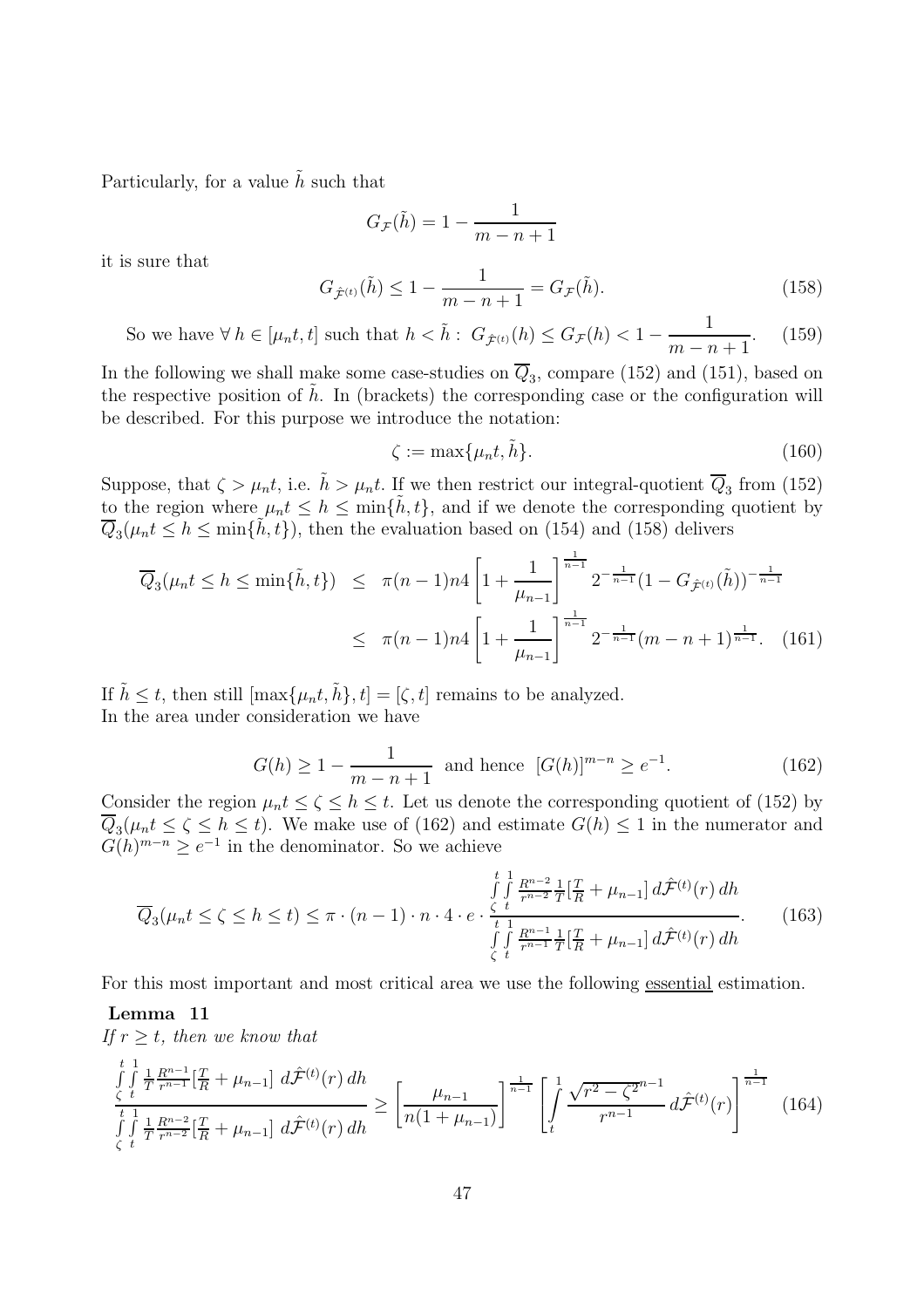Proof

$$
\int_{\zeta}^{t} \int_{t}^{1} \frac{1}{\sqrt{t^2 - h^2}} \frac{\sqrt{r^2 - h^2}^{n-1}}{r^{n-1}} \left[ \frac{T}{R} + \mu_{n-1} \right] d\hat{\mathcal{F}}^{(t)}(r) dh
$$
\n
$$
\int_{\zeta}^{t} \int_{t}^{1} \frac{1}{\sqrt{t^2 - h^2}} \frac{\sqrt{r^2 - h^2}^{n-2}}{r^{n-2}} \left[ \frac{T}{R} + \mu_{n-1} \right] d\hat{\mathcal{F}}^{(t)}(r) dh
$$
\n(165)

$$
\geq \left[\frac{1}{1+\mu_{n-1}}\right]^{\frac{1}{n-1}} \frac{\int\limits_{\zeta}^{t} \int\limits_{t}^{1} \frac{1}{\sqrt{t^2-h^2}} \frac{\sqrt{r^2-h^2}^{n-1}}{r^{n-1}} \left[\frac{T}{R}+\mu_{n-1}\right]^{\frac{n-1}{n-1}} d\hat{\mathcal{F}}^{(t)}(r) dh}{\int\limits_{\zeta}^{t} \int\limits_{t}^{1} \frac{1}{\sqrt{t^2-h^2}} \frac{\sqrt{r^2-h^2}^{n-2}}{r^{n-2}} \left[\frac{T}{R}+\mu_{n-1}\right]^{\frac{n-2}{n-1}} d\hat{\mathcal{F}}^{(t)}(r) dh}
$$
\n
$$
\tag{166}
$$

$$
\geq \left[\frac{1}{1+\mu_{n-1}}\right]^{\frac{1}{n-1}} \left[\frac{\int\limits_{\zeta}^{t} \int\limits_{t}^{1} \frac{1}{\sqrt{t^2-h^2}} \frac{\sqrt{r^2-h^2}^{n-1}}{r^{n-1}} \left[\frac{T}{R}+\mu_{n-1}\right]^{\frac{n-1}{n-1}} d\hat{\mathcal{F}}^{(t)}(r) dh \right]^{\frac{1}{n-1}} \frac{1}{\int\limits_{\zeta}^{t} \int\limits_{t}^{1} \frac{1}{\sqrt{t^2-h^2}} d\hat{\mathcal{F}}^{(t)}(r) dh} \right]^{n-1} \tag{167}
$$

$$
\geq \left[\frac{\mu_{n-1}}{1+\mu_{n-1}}\right]^{\frac{1}{n-1}} \left[\frac{\int\limits_{\zeta}^{t} \int\limits_{t}^{1} \frac{1}{\sqrt{t^2-h^2}} \frac{\sqrt{r^2-h^2}^{n-1}}{r^{n-1}} d\hat{\mathcal{F}}^{(t)}(r) dh - \int\limits_{\zeta}^{t} \int\limits_{t}^{1} \frac{1}{\sqrt{t^2-h^2}} d\hat{\mathcal{F}}^{(t)}(r) dh - \int\limits_{\zeta}^{t} \right]
$$
(168)

$$
= \left[\frac{\mu_{n-1}}{1+\mu_{n-1}}\right]^{\frac{1}{n-1}} \left[\frac{\int\limits_{\zeta}^{t} \int\limits_{t}^{1} \frac{1}{\sqrt{t^2-h^2}} \frac{\sqrt{r^2-h^2}^{n-1} \sqrt{t^2-h^2}^{n-1}}{r^{n-1} \sqrt{t^2-h^2}^{n-1}} d\hat{\mathcal{F}}^{(t)}(r) dh \right]^{\frac{1}{n-1}} \left[\frac{\int\limits_{\zeta}^{1} \int\limits_{t}^{1} \frac{1}{\sqrt{t^2-h^2}} d\hat{\mathcal{F}}^{(t)}(r) dh}{\int\limits_{\zeta}^{t} \int\limits_{t}^{1} \frac{1}{\sqrt{t^2-h^2}} d\hat{\mathcal{F}}^{(t)}(r) dh}\right]
$$
(169)

$$
\geq \left[\frac{\mu_{n-1}}{1+\mu_{n-1}}\right]^{\frac{1}{n-1}} \left[\frac{\int\limits_{\zeta}^{t} \int\limits_{t}^{1} \frac{1}{\sqrt{t^2-h^2}} \frac{\sqrt{r^2-\zeta^2}^{n-1} \sqrt{t^2-h^2}^{n-1}}{r^{n-1}\sqrt{t^2-\zeta^2}^{n-1}} d\hat{\mathcal{F}}^{(t)}(r) dh\right]^{\frac{1}{n-1}} \frac{1}{\int\limits_{\zeta}^{t} \int\limits_{t}^{1} \frac{1}{\sqrt{t^2-h^2}} d\hat{\mathcal{F}}^{(t)}(r) dh} \right]
$$
(170)

$$
= \left[\frac{\mu_{n-1}}{1+\mu_{n-1}}\right]^{\frac{1}{n-1}} \left[\frac{\int\limits_t^1 \frac{\sqrt{r^2-\zeta^2}^{n-1}}{r^{n-1}} d\hat{\mathcal{F}}^{(t)}(r)}{\int\limits_t^1 d\hat{\mathcal{F}}^{(t)}(r)} \cdot \frac{1}{\sqrt{t^2-\zeta^2}^{n-1}} \cdot \frac{\int\limits_t^t \frac{1}{\sqrt{t^2-h^2}} \sqrt{t^2-h^2}^{n-1} dh}{\int\limits_{\zeta}^t \frac{1}{\sqrt{t^2-h^2}} dh}\right]^{\frac{1}{n-1}} (171)
$$

$$
\geq \left[\frac{\mu_{n-1}}{1+\mu_{n-1}}\right]^{\frac{1}{n-1}} \left[\frac{\int_{t}^{1} \frac{\sqrt{r^{2}-\zeta^{2}}^{n-1}}{r^{n-1}} d\hat{\mathcal{F}}^{(t)}(r)}{\int_{t}^{1} d\hat{\mathcal{F}}^{(t)}(r)} \cdot \frac{1}{\sqrt{t^{2}-\zeta^{2}}^{n-1}} \cdot \frac{\int_{\zeta}^{t} h \sqrt{t^{2}-h^{2}}^{n-2} dh}{\int_{\zeta}^{t} \frac{h}{\sqrt{t^{2}-h^{2}}} dh}\right]^{\frac{1}{n-1}} (172)
$$

$$
= \left[\frac{\mu_{n-1}}{1+\mu_{n-1}}\right]^{\frac{1}{n-1}} \left[\frac{\int\limits_t^1 \frac{\sqrt{r^2-\zeta^{2^{n-1}}}}{r^{n-1}} d\hat{\mathcal{F}}^{(t)}(r)}{\int\limits_t^1 d\hat{\mathcal{F}}^{(t)}(r)} \cdot \frac{1}{\sqrt{t^2-\zeta^{2^{n-1}}}} \cdot \frac{\frac{1}{n}\sqrt{t^2-\zeta^{2^n}}}{\sqrt{t^2-\zeta^2}}\right]^{\frac{1}{n-1}} \tag{173}
$$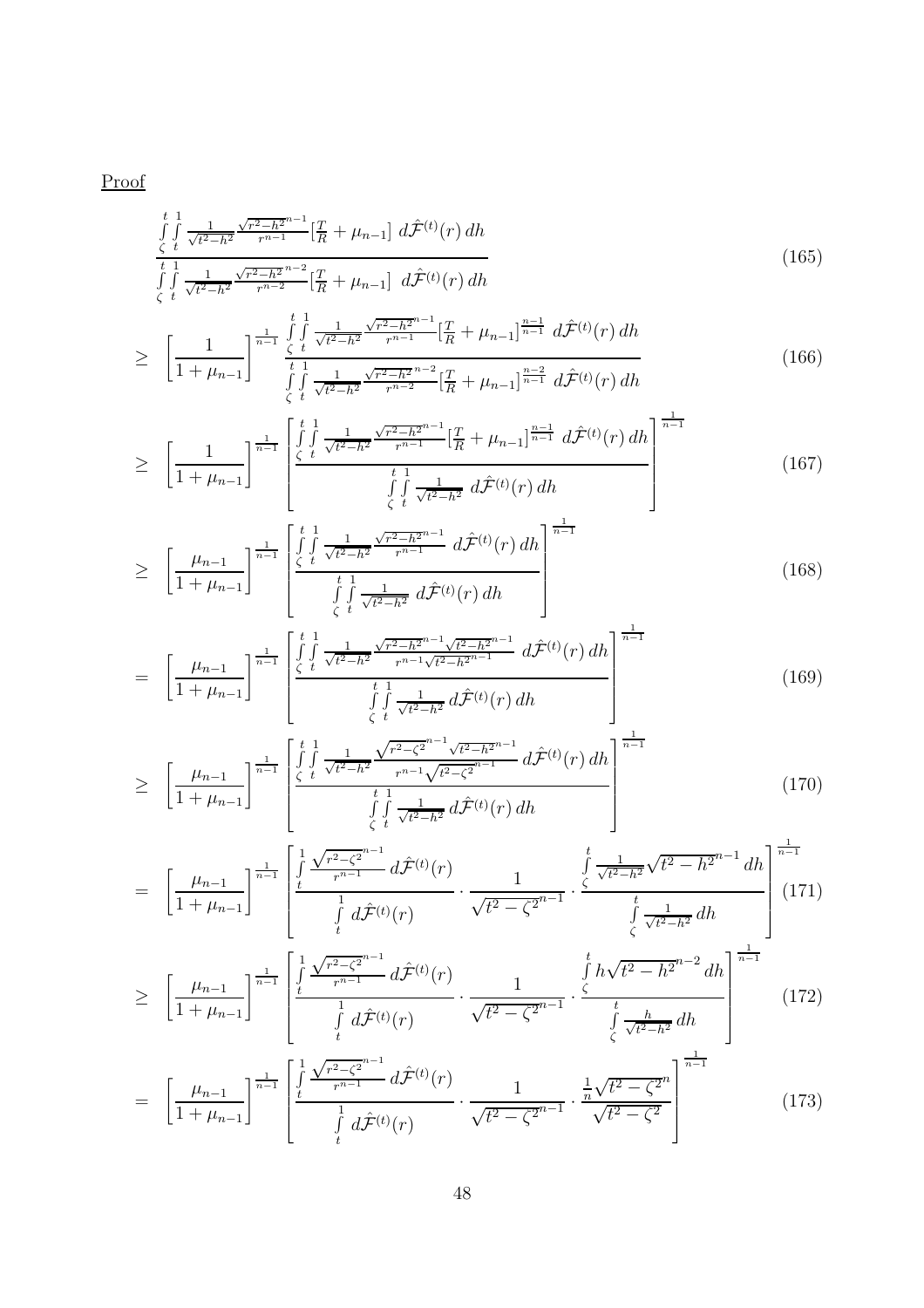$$
= \left[\frac{\mu_{n-1}}{n(1+\mu_{n-1})}\right]^{\frac{1}{n-1}} \left[\frac{\int_{t}^{1} \frac{\sqrt{r^2-\zeta^2}^{n-1}}{r^{n-1}} d\hat{\mathcal{F}}^{(t)}(r)}{\int_{t}^{1} d\hat{\mathcal{F}}^{(t)}(r)}\right]^{\frac{1}{n-1}}
$$
(174)

$$
= \left[\frac{\mu_{n-1}}{n(1+\mu_{n-1})}\right]^{\frac{1}{n-1}} \left[\int_t^1 \frac{\sqrt{r^2-\zeta^{2n-1}}}{r^{n-1}} d\hat{\mathcal{F}}^{(t)}(r)\right]^{\frac{1}{n-1}}.
$$
\n(175)

In  $(167)$  it is exploited, that the expectation value of an objective-variable increases, when the density is multiplied with a function, which is monotonously increasing with the objective variable. This amounts to an application of the Jensen-inequality. (170) relies on the fact that  $\frac{\sqrt{r^2-h^2}}{\sqrt{t^2-h^2}}$  $\frac{r^2-h^2}{t^2-h^2} \ge$ √ $\frac{\sqrt{r^2-\zeta^2}}{\sqrt{t^2-\zeta^2}}$  for  $r>t>h>\zeta$ . In (170) we observe that the integrands consist of factors which either depend on h only, or on r only, or are independent of both. So we can separate the integrations as in  $(171)$ . Multiplication of the density with h in (171) in the rightmost quotient of integrals decreases this quotient, since its objective is a decreasing function of  $h$ . In the very last equation we apply  $\int$  $\int d\hat{\mathcal{F}}^{(t)}(r)=1.$ 

Exploitation of Lemma 11 for proving Proposition 6 Insertion into  $(163)$  and application of  $(155)$  and  $(157)$  yields

$$
\overline{Q}_3(\mu_n t \le \zeta \le h \le t) \le \pi (n-1)n4e \left[ \frac{n(1+\mu_{n-1})}{\mu_{n-1}} \right]^{\frac{1}{n-1}} \left[ \int_t^1 \frac{\sqrt{r^2 - \zeta^2}^{n-1}}{r^{n-1}} d\hat{\mathcal{F}}^{(t)}(r) \right]^{-\frac{1}{n-1}} (176)
$$

$$
\leq \pi (n-1)n4e\left[\frac{n(1+\mu_{n-1})}{2\mu_{n-1}}\right]^{\frac{1}{n-1}}\left[1-G_{\hat{\mathcal{F}}^{(t)}}(\zeta)\right]^{-\frac{1}{n-1}}\tag{177}
$$

$$
\leq \pi (n-1)n4e\left[\frac{n(1+\mu_{n-1})}{2\mu_{n-1}}\right]^{\frac{1}{n-1}}\left[1-G_{\mathcal{F}}(\zeta)\right]^{-\frac{1}{n-1}}.\tag{178}
$$

This means for the case that  $\zeta > \mu_n t$ 

$$
\overline{Q}_3(\mu_n t < \zeta \le h \le t) \le \pi \cdot (n-1) \cdot n \cdot 4 \cdot e \cdot \left[ \frac{n(1+\mu_{n-1})}{2\mu_{n-1}} \right]^{\frac{1}{n-1}} \left\{ (m-n+1)^{\frac{1}{n-1}} \right\}, \tag{179}
$$

in accordance to (157), (158), (159) and (160).

Finally, consider the potential case that  $\zeta = \mu_n t$ , i.e.  $\tilde{h} \leq \mu_n t$ . Denote the corresponding quotient by  $\overline{Q}_3(\mu_n t = \zeta \le h \le t)$ . From (176) we learn that

$$
\overline{Q}_3(\mu_n t = \zeta \le h \le t) \le \pi (n-1)n4e\left[\frac{n(1+\mu_{n-1})}{\mu_{n-1}}\right]^{\frac{1}{n-1}} \left[\int_t^1 \frac{\sqrt{r^2 - \zeta^{2n-1}}}{r^{n-1}} d\hat{\mathcal{F}}^{(t)}(r)\right]^{-\frac{1}{n-1}} \tag{180}
$$

For any single radius r in our special configuration  $h \leq \mu_n t$  we have

$$
\frac{\sqrt{r^2 - (\zeta)^2}}{r} = \frac{\sqrt{r^2 - (\mu_n t)^2}}{r} \ge \frac{\sqrt{r^2 - (\mu_n r)^2}}{r} \ge \sqrt{1 - (\mu_n)^2}.
$$
 (181)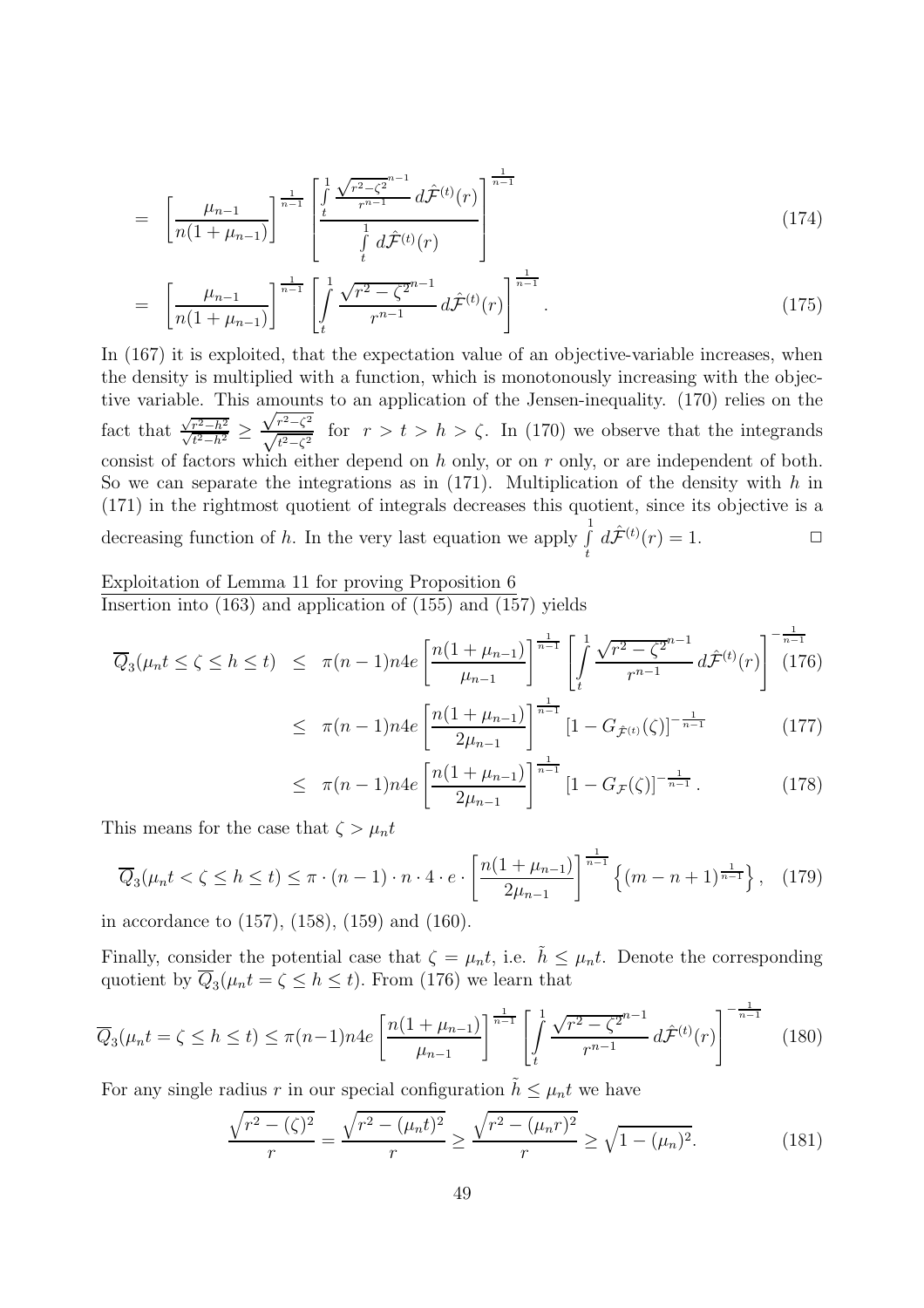Insertion in (180) delivers

$$
\overline{Q}_3(\mu_n t = \zeta \le h \le t) \le \pi \cdot (n-1) \cdot n \cdot 4 \cdot e \cdot \frac{1}{\sqrt{1 - (\mu_n)^2}} \left[ \frac{n(1 + \mu_{n-1})}{\mu_{n-1}} \right]^{\frac{1}{n-1}}.
$$
 (182)

Having analyzed all the possible cases of  $\overline{Q}_3$  in  $B_3$ , namely (161), (179), (182), we observe that

$$
Q_3 \le \pi (n-1)n4e \cdot \left[ \frac{n(1+\mu_{n-1})}{\mu_{n-1}} \right]^{\frac{1}{n-1}} \max \left\{ \left( \frac{m-n+1}{2} \right)^{\frac{1}{n-1}}, \frac{1}{\sqrt{1-(\mu_n)^2}} \right\}.
$$
 (183)

This finishes the Proof for Proposition 6.  $\Box$ 

Now we can formulate our main result, recalling from (89) that  $\mu_n \approx \sqrt{\frac{2}{(n-1)\pi}}$ :

### **Theorem 3**

$$
E_{m,n}(S) \leq \pi \cdot (n-1) \cdot n \cdot 4.
$$
\n
$$
\cdot \max \left\{ \frac{2e^{\frac{1}{\pi}}}{\sqrt{1-\mu_n^2}}, e\left[\frac{n(1+\mu_{n-1})}{2\mu_{n-1}}\{m-n+1\}\right]^{\frac{1}{n-1}}, e\left[\frac{n(1+\mu_{n-1})}{\mu_{n-1}}\right]^{\frac{1}{n-1}} \frac{1}{\sqrt{1-(\mu_n)^2}} \right\}.
$$
\n(184)

Proof

Comparison of (140) with the bounds derived earlier in (130) resp. (139)

$$
Q_1 \le \frac{\lambda_n \{\Omega_n\} \cdot n^2 \cdot 8 \cdot e^{\frac{1}{\pi}}}{\lambda_{n-1} \{\Omega_{n-1}\} \mu_{n-1} \sqrt{1 - \mu_n^2}} = \pi (n-1) \cdot n \cdot 8 \cdot e^{\frac{1}{\pi}} \frac{1}{\sqrt{1 - \mu_n^2}},
$$
  

$$
Q_2 \le \frac{2 \cdot \lambda_n \{\Omega_n\} \cdot n^2}{\lambda_{n-1} \{\Omega_{n-1}\} \sqrt{1 - \mu_n^2}},
$$
  

$$
Q_3 \le \pi (n-1) n 4e \cdot \left[ \frac{n(1 + \mu_{n-1})}{\mu_{n-1}} \right]^{\frac{1}{n-1}} \max \left\{ \left( \frac{m - n + 1}{2} \right)^{\frac{1}{n-1}}, \frac{1}{\sqrt{1 - (\mu_n)^2}} \right\}
$$

leads to the result that the bound given in the Theorem is the worst.  $\Box$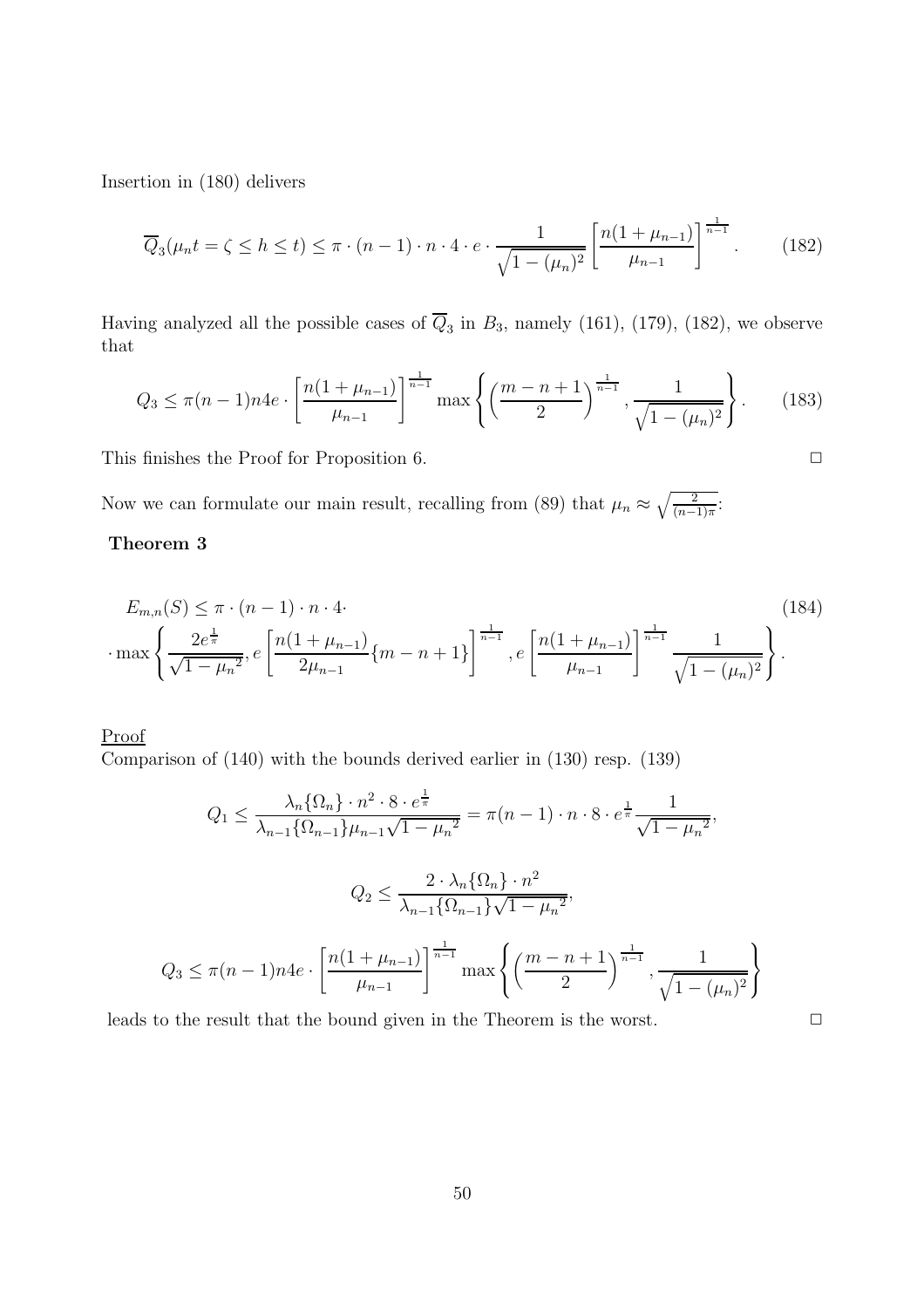### **8** Final Result, Consequences and Conclusions

Finally, let us give a brief overwiew over the main results in the RSM-investigation. As before,  $C$  or *Const*. denote constants, independent of  $m$  and of  $n$ . In a concise form our main result reads:

#### **Theorem 4**

$$
E_{m,n}(S) \le m^{\frac{1}{n-1}} \cdot n^2 \cdot Const. \quad \text{for all pairs } (m,n) \text{ with } m \ge n. \tag{185}
$$

One should compare this upper bound for general distributions with a lower bound for a special distribution which was first derived in Borgwardt (1987).

For uniform distribution on  $\omega_n$  it is known that

$$
m^{\frac{1}{n-1}} \cdot n^2 \cdot 2 \cdot \overline{C}_n \cdot [1 + \epsilon(m, n)] \ge E_{m,n}(S) \ge m^{\frac{1}{n-1}} \cdot n^2 \cdot 2 \cdot \underline{C}_n \cdot [1 - \epsilon(m, n)] \tag{186}
$$

with 
$$
\epsilon(m, n) \to 0
$$
 for  $m \to \infty$ , n fixed and with  $\overline{C}_n, \underline{C}_n \to 1$  for  $n \to \infty$ .

The asymptotic result (186) for a special distribution shows that our result in Theorem 4 comes close to the lower bound, and that it differs from any sharpest uniform upper bound, which is valid for all RSM-distributions, only by a moderate constant factor.

As explained in section 1, our main result helps to improve the bound for the average effort for the so-called dimension-by-dimension method from Borgwardt (1987), our complete solution method for LPs of type (1). The new bound on its average number of pivot steps is

$$
E_{m,n}(s_t) \le m^{\frac{1}{n-1}} \cdot n^3 \cdot Const. \tag{187}
$$

These insights and average-case bounds can also be transferred to problems of the type

$$
\text{maximize } v^T x \quad \text{s.t. } a_1^T x \le 1, \dots, a_m^T x \le 1 \text{ and } x \ge 0. \tag{188}
$$

Polynomial upper bounds on the average number of pivot steps have also been derived under the so-called sign invariance model in Adler, Karp and Shamir (1987), Adler and Megiddo (1985), Todd (1986). There the stochastic assumptions are extremely different and it makes no sense to start a comparison here. For RSM the study presented here finally gives a quantitatively precise information on the behaviour in single stages, in particular in the last stage (Phase II), as had been available for SIM from Haimovich (1983). The analysis of the expected number of pivot steps under RSM is still developing and in progress, as the following examples may demonstrate.

Höfner (1995) could show that the dimension-by-dimension method has  $-$  under distributions with bounded support  $\Omega_n$  – a better asymptotic bound of

$$
E_{m,n}(s_t) \le m^{\frac{1}{n-1}} \cdot n^{\frac{5}{2}} \cdot Const. \quad \text{for } m \to \infty, n \text{ fixed.}
$$

The reason for that improvement lies in the observation, that in the asymptotic case, where  $conv(0, a_1, \ldots, a_m)$  approximates the unit ball from inside very closely, there is not much left to do in higher stages  $(k \gg 1)$ . This holds, because stages  $1, \ldots, k-1$  have provided us with an entrance vertex for stage k, which is very close to the optimal vertex in stage  $k$ . This confirmation could – so far – be given only for the asymptotic case.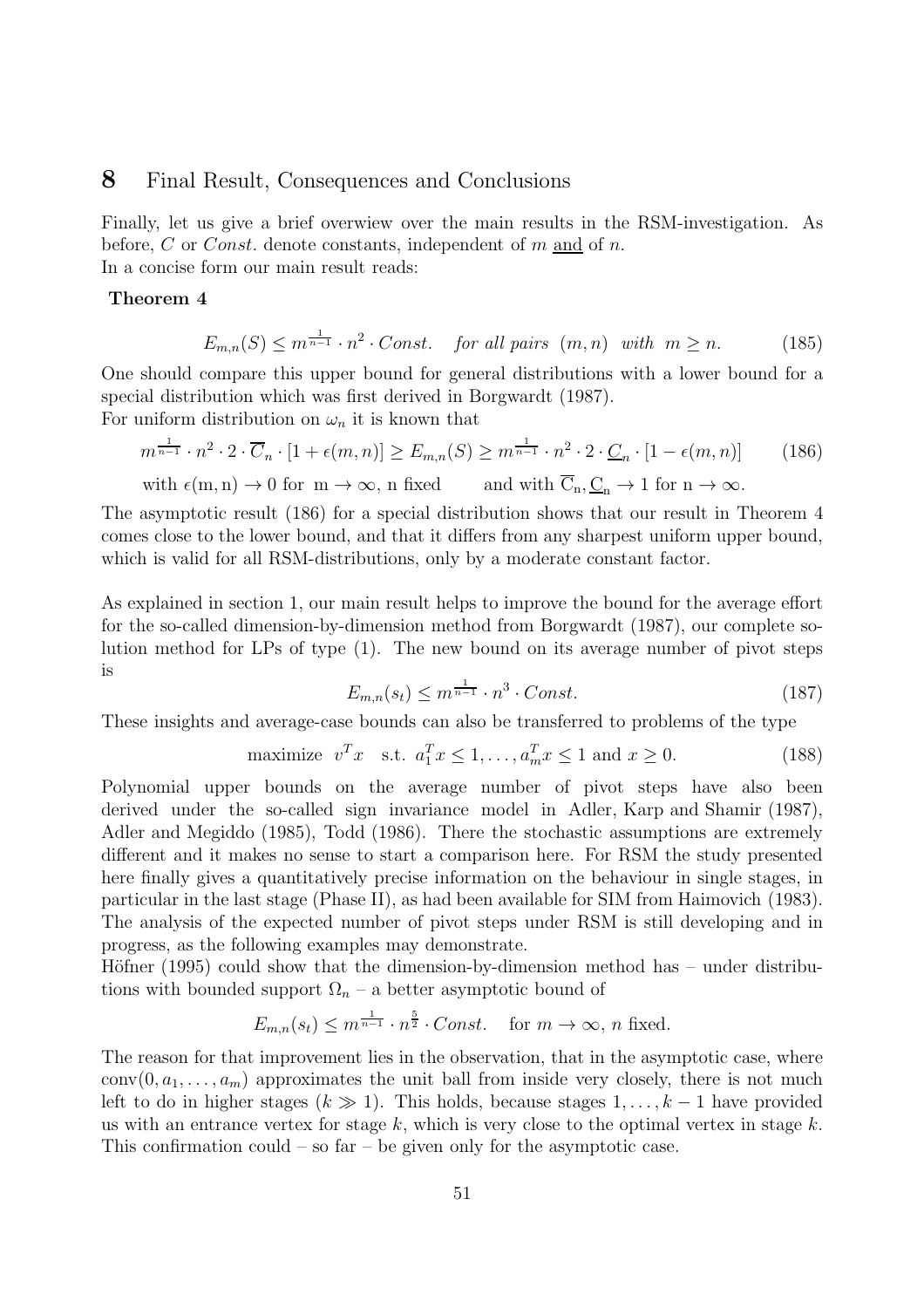And, we can combine the present result with Höfner  $(1995)$  in order to construct a complete solution-algorithm, which performs two stages of the shadow vertex algorithm only, but which is explicitly designed for the asymptotic configuration, so that its success-probability is only there extremely close to 1. This algorithm would reflect the common belief in the equal complexity of the two Phases, since it does not only the work of Phase II, but also that of Phase I for problems of type (1) or (188) in an average number of steps less than

$$
E_{m,n}(s_t) \le m^{\frac{1}{n-1}} \cdot n^2 \cdot Const. \quad \text{for } m \to \infty, n \text{ fixed.}
$$

Küfer (1995) proved that (for a certain subclass of RSM-distributions with bounded support) – and again for the asymptotic case – the quotient of variance and squared expected value of  $s_{u,v}$  tends to behave as  $\frac{1}{n}$ , and the corresponding quotient for S behaves (asymptotically seen as a function of m for fixed n) better than  $m^{\frac{-1}{n-1}}$ .

Finally, it should be mentioned that Huhn (1997) derived lower bounds on  $E_{m,n}(s)$  for a family of RSM-distributions ( the same subclass as mentioned above). For uniform distribution on  $\omega_n$ , she calculated a constant  $C > 0$ , such that **any** Phase II-Simplex-Variant requires more than

$$
m^{\frac{1}{n-1}} \cdot C \cdot n^0
$$
 steps on the average.

Although this result holds for every pair  $(m, n)$ , it is significant and meaningful only when  $m \gg n$ , because the constant is small and m has to become large until the bound becomes nontautological. This insight exploits the fact that edges of  $X$  (stochastically) are not long for arbitrary dimensions and tend to be very short for  $m \gg n$  in RSM. This shows that under RSM, no variant can avoid the factor  $m^{\frac{1}{n-1}}$ , which had been observed with the shadow vertex algorithm.

For these three types of results, it is highly desirable to study the question, whether they hold for moderate dimensions  $(m, n)$ , too. Here the situation is similar as it was with the question on  $E_{m,n}(S)$ , before clarification in this paper: The asymptotic behavior is proven to be quite good, but still we do not know whether this quality is a general effect, or whether it is only a consequence of the asymptotic configuration.

So far not very satisfactory is the state of the art with problems (of the general type) with arbitrary capacities  $b^i$  (not necessarily positive)

maximize 
$$
v^T x
$$
 s.t.  $a_1^T x \le b^1, \dots, a_m^T x \le b^m$  where  $b \in \mathbb{R}^m$ . (189)

We developed a complete algorithm, which augments one additional stage to the dimensionby-dimension method, in order to translate the general problem into a problem of our type (1). Then it solves the auxiliary problem and implicitly the original problem (189). Good upper bounds for the average number of pivot steps for the extended method like

$$
E_{m,n}(s_t) \le m^{\frac{1}{n-1}} \cdot n^3 \cdot Const.
$$

could so far be derived only for two special distribution-cases, namely

• when all entries  $a_i^j$  and  $1 - b^i$  follow a Gaussian distribution, or when

• the augmented row-vectors  $(a_i^1, \ldots, a_i^m, 1 - b^i)$  follow an RSM-distribution. So, there is still enough to do.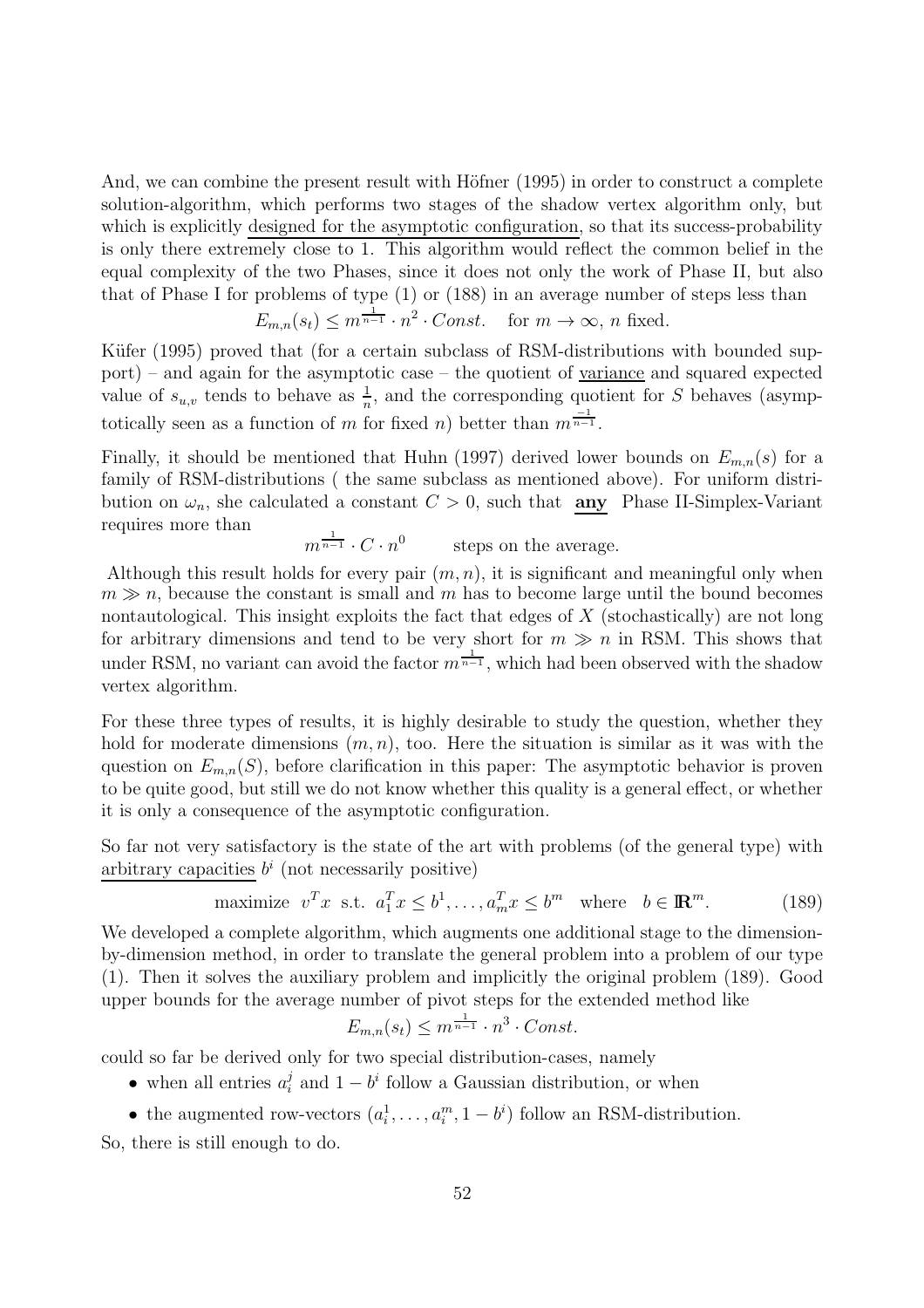### APPENDIX

This Appendix delivers some results and their rather technical proofs, which have already been mentioned in the main text, but not been proved there.

#### **Lemma 3**

Let  $c_n$  and z be fixed such that  $\frac{c_n}{|c_n|}$   $z \neq 0$ . Consider the orthogonal hyperplane H to z. Then with the exception of a  $\lambda_{n-2}$ -nullset,  $\hat{\Upsilon}(\frac{c_n}{\|c_n\|}, z[T, h]; w)$  from (56) in Lemma 2 and  $\Upsilon(\frac{c_n}{\|c_n\|}, z[T, h]; w)$  from  $\overline{\mathcal{L}}$  $\Upsilon(\frac{c_n}{\|c_n\|}, z[T, h]; w)$  from Lemma 1, are identical functions on  $\omega_n \cap H$ .

#### Proof

Again, we set  $e_n = \frac{c_n}{\|c_n\|}$  in this proof.<br>Fix a point  $\tilde{w} \in C \cap H$  and a value  $\epsilon > 0$ .

Fix a point  $\tilde{w} \in \omega_n \cap H$  and a value  $\epsilon > 0$ . We recall from Lemma 2 that there is a value  $\delta(\epsilon, z)$ such that any set  $M(\tilde{w}) \subset \omega_n \cap H$  with positive measure and  $M(\tilde{w}) \subset \{x | \angle (x, \tilde{w}) < \delta(\epsilon, z)\}\$ satisfies

$$
|\hat{\Upsilon}(e_n, z; \tilde{w}) - \frac{\tilde{V}(e_n, M(\tilde{w}))}{\tilde{W}(M(\tilde{w}))}| \le \epsilon.
$$
\n(190)

We may as well set  $\delta_2 := \frac{1}{2} \cdot \delta$  and consider a set  $N := N^{\delta_2} \subset \omega_n \cap H$  about  $\tilde{w}$  with positive measure and  $N^{\delta_2} \subset \{x | \angle(x, \tilde{w}) < \delta_2(\epsilon, z)\}.$ 

Now consider any point  $x \in N^{\delta_2}$ . Of course, for x the set  $N^{\delta_2}$  is in a  $\delta$ -neighbourhood of x. We learn from (190) that

$$
|\hat{\Upsilon}(e_n, z; x) - \frac{\tilde{V}(e_n, N)}{\tilde{W}(N)}| \le \epsilon \quad \forall x \in N.
$$
\n(191)

From Lemma 1 we know the density function  $\Upsilon(e_n, z; x)$ , which is of course also defined on N. It is unique outside a nullset with respect to the measure  $\lambda_{n-2}$ . Let us study one such version and call this  $\Upsilon_0$ .

The comparison between  $\Upsilon_0$  and  $\hat{\Upsilon}$  induces a (disjoint) dissection of N into three subsets, namely

$$
N_{\approx} := N \cap \{x \mid |\Upsilon_0(e_n, z; x) - \hat{\Upsilon}(e_n, z; x)| \le 2\epsilon\}
$$
\n(192)

$$
N_{>} := N \cap \{x | \Upsilon_0(e_n, z; x) - \hat{\Upsilon}(e_n, z; x) > 2\epsilon\}
$$
\n(193)

$$
N_{<} := N \cap \{x \mid \Upsilon_0(e_n, z; x) - \hat{\Upsilon}(e_n, z; x) < 2\epsilon\}. \tag{194}
$$

Neither  $N_>$  nor  $N_<$  can contain a (measurable) subset of positive  $\lambda_{n-2}$ -measure. Otherwise, this subset would contradict the statement in Lemma 1. To explain this, assume that  $N_{>}$ has positive measure. Since  $N<sub>></sub>$  is a subset of N, it should satisfy according to (190)

$$
\left|\frac{V(e_n, N_>)}{W(N_>)} - \hat{\Upsilon}(e_n, z; x)\right| \le \epsilon \quad \forall x \in N_>. \tag{195}
$$

But in this set we find according to (193) and (190) for every element  $x \in N_>$ 

$$
\Upsilon_0(e_n, z; x) > \{\hat{\Upsilon}(e_n, z; x) + \epsilon\} + \epsilon \ge \frac{V(e_n, N_>)}{\widetilde{W}(N_>)} + \epsilon. \tag{196}
$$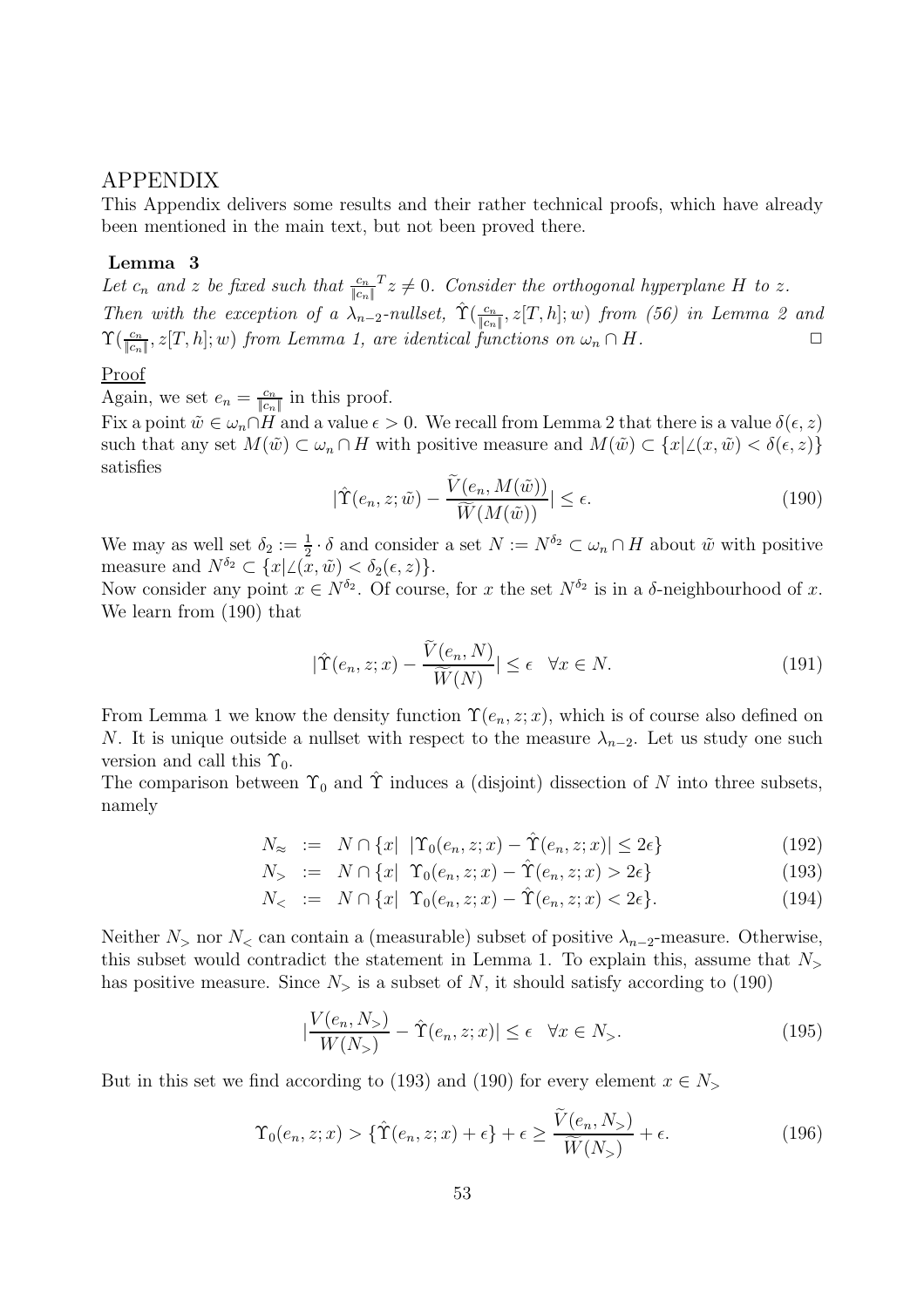Since  $\Upsilon_0$  is a density for  $\frac{V}{W}$  on  $N_{\geq}$ , this is the contradiction.<br>For N, we can argue analogously That means that  $\lambda_{\geq} \in \Lambda$ . For  $N_<$  we can argue analogously. That means that  $\lambda_{n-2} \{N_> \cup N_< \} = 0$ .

We generalize that argument to a finite dissection of the full region  $\omega_n \cap H$  into sets of type  $N_i$  of maximal "angle-radius"  $\delta_2$ . Since this angle-radius can be chosen independently of  $w$  (compare Lemma 2), a finite number of such neighbourhood-subsets suffices to cover the full region. This confirms that globally only on a nullset the two functions  $\Upsilon_0(e_n, z[T, h]; w)$ and  $\hat{\Upsilon}(e_n, z[T, h]; w)$  may differ by more than  $2\epsilon$ . Finishing that argument with arbitrary small  $\epsilon$  yields the  $\lambda_{n-2}$ -almost-everywhere coincidence of both functions.  $\Box$ 

#### **Lemma 5**

The term

$$
\frac{\int_{\eta}^{1} \sqrt{1 - h^2}^{n-3} dh}{(n-1) \int_{|\eta|}^{1} \sqrt{1 - h^2}^{n-3} h dh} = \frac{\int_{\eta}^{1} \sqrt{1 - h^2}^{n-3} dh}{(1 - \eta^2)^{\frac{n-1}{2}}}
$$
(197)

represents a monotonously decreasing, convex function of  $\eta$  in the interval (-1, 1).

#### Proof

The first derivative of the function (197) is

$$
\frac{-(1-\eta^2)^{\frac{n-3}{2}}(1-\eta^2)^{\frac{n-1}{2}} + \int_{\eta}^{1} \sqrt{1-h^2}^{n-3} dh \cdot \eta (1-\eta^2)^{\frac{n-3}{2}}(n-1)}{(1-\eta^2)^{n-1}} = \frac{-(1-\eta^2)^{\frac{n-1}{2}} + \int_{\eta}^{1} \sqrt{1-h^2}^{n-3} dh \cdot \eta (n-1)}{(1-\eta^2)^{\frac{n-1}{2}+1}}.
$$
\n(198)

This shows that the value of the derivative (198) at  $\eta = 0$  is just  $-1$ . For  $\eta$  < 0 the convexity of (197) is obvious. Have a look at (198). The numerator of (198) is negative then. It has its own derivative of just  $\int$  $\int_{0}^{1} \sqrt{1-h^2}^{n-3} dh \cdot (n-1) > 0.$ 

So, the numerator of (198) is negative and monotonously increasing.

The denominator of (198) is positive and increases while  $\eta$  grows.

The combination of both observations yields that (198) is negative and increases on the interval  $\eta \in (-1, 0]$  up to the value  $-1$ .

So, (197) has a negative, but increasing derivative on  $(-1, 0]$ . The value of (197) at  $\eta = 0$  is

$$
\int_{0}^{1} \sqrt{1 - h^{2}}^{n-3} dh = \frac{\lambda_{n-1} \{\omega_{n}\}}{2 \cdot \lambda_{n-2} \{\omega_{n-1}\}} = \frac{1}{(n-1) \cdot \mu_{n}}.
$$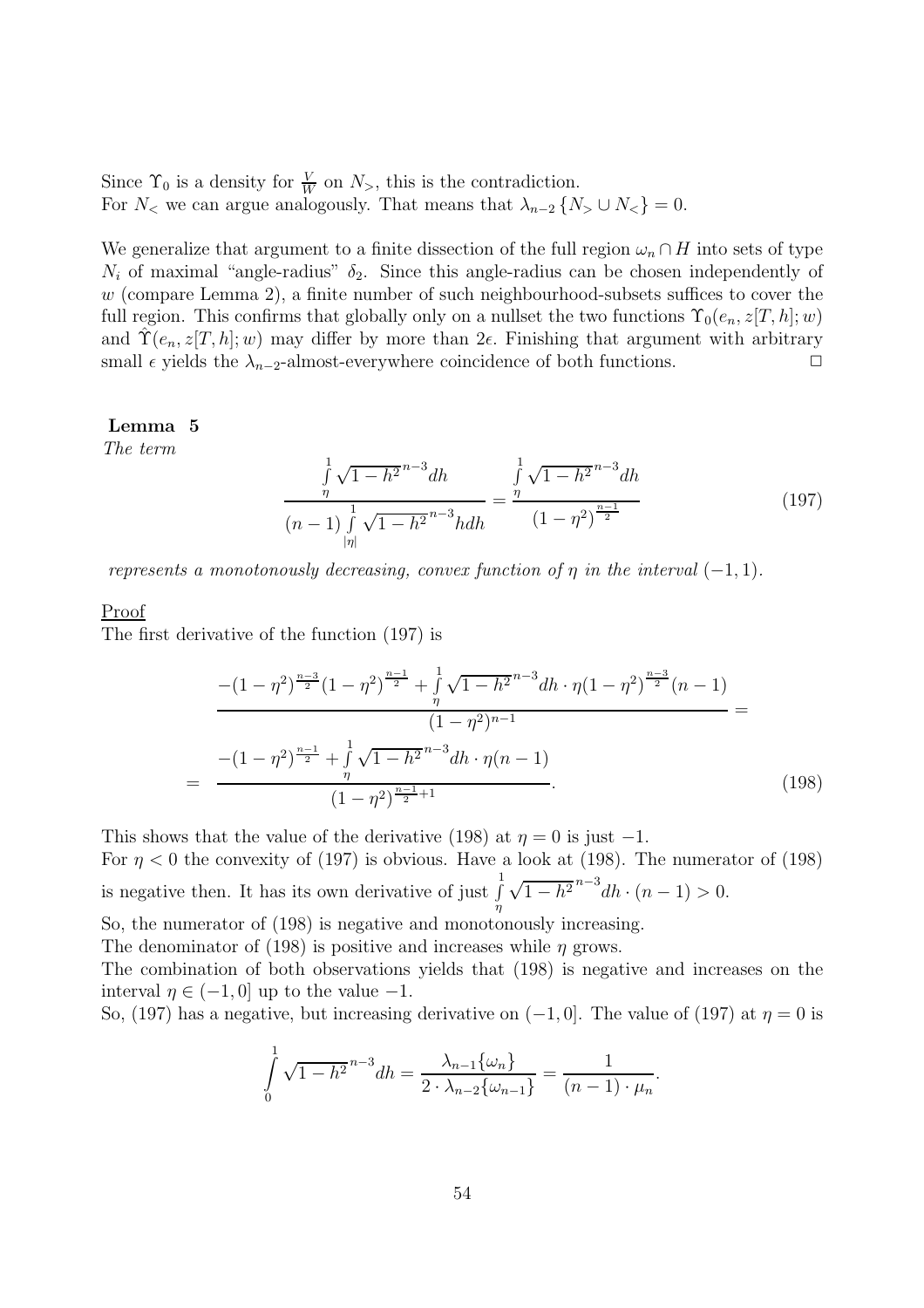In order to confirm this behaviour also for  $\eta > 0$ , we perform additional transformations, which are feasible only here (for  $\eta > 0$ ).

$$
(198) = \frac{-\int_{\eta}^{1} \sqrt{1 - h^{2}}^{n-3} h \, dh \cdot (n-1) + \int_{\eta}^{1} \sqrt{1 - h^{2}}^{n-3} dh \cdot \eta (n-1)
$$
  

$$
= \frac{1}{\eta} \int_{\eta}^{1} \sqrt{1 - h^{2}}^{n-3} h \, dh \cdot (n-1)
$$
  

$$
= -\frac{1}{1 + \eta} \cdot \frac{\int_{\eta}^{1} \sqrt{1 - h^{2}}^{n-3} \cdot \frac{h - \eta}{1 - \eta} dh}{\int_{\eta}^{1} \sqrt{1 - h^{2}}^{n-3} \cdot h \, dh}
$$
  

$$
= -\frac{1}{1 + \eta} \cdot \left[ \frac{\int_{\eta}^{1} \sqrt{1 - h^{2}}^{n-3} \cdot \frac{h - \eta}{1 - \eta} dh}{\int_{\eta}^{1} \sqrt{1 - h^{2}}^{n-3} dh} \right] \cdot \left[ \frac{\int_{\eta}^{1} \sqrt{1 - h^{2}}^{n-3} \cdot h \, dh}{\int_{\eta}^{1} \sqrt{1 - h^{2}}^{n-3} dh} \right]^{-1}.
$$

This product is negative, so (197) is decreasing. It remains to show convexity. The first quotient decreases while  $\eta$  grows. The rest gives a relation between two expectation values. First observe the quotient in the last brackets. For growing  $\eta$  we observe a transformation of weights in favour of higher values of  $h$ . Hence this expectation value grows. For the figure in the first expectation value (first brackets)  $\frac{h-\eta}{1-\eta}$  the effect is just the opposite. The larger  $n$  becomes the steeper is the relative descent of the density-function, while the range of the  $\eta$  becomes, the steeper is the relative descent of the density-function, while the range of the objective is always [0, 1]. So, by increasing  $\eta$ , the large values of the objective variable get less and less weight. Therefore, this expectation value decreases. So we have

- a negative sign
- a positive, decreasing first factor
- a positive, decreasing second factor
- a positive, decreasing third factor (the inverse of an increasing one).

Hence (197) is convex, because its derivative (198) is a negative, but increasing product.  $\Box$ 

#### **Lemma 6**

$$
\eta + (1 - \eta) \frac{2}{(n+1)} \le \frac{\int_{\eta}^{1} \sqrt{1 - h^2}^{n-3} \cdot h \, dh}{\int_{\eta}^{1} \sqrt{1 - h^2}^{n-3} dh} \le \eta + (1 - \eta) \frac{2 \cdot \lambda_{n-2} \{\omega_{n-1}\}}{(n-1)\lambda_{n-1} \{\omega_n\}} \ \forall \ \eta > 0. \tag{199}
$$

And for the correction factor  $\Phi$  it is known that for  $\eta > 0$ 

$$
\Phi(\eta) \ge \frac{1}{\eta + (1 - \eta)\mu_n} = \frac{1}{\eta + (1 - \eta)\frac{2 \cdot \lambda_{n-2} \{\omega_{n-1}\}}{(n-1)\lambda_{n-1} \{\omega_n\}}}.
$$
(200)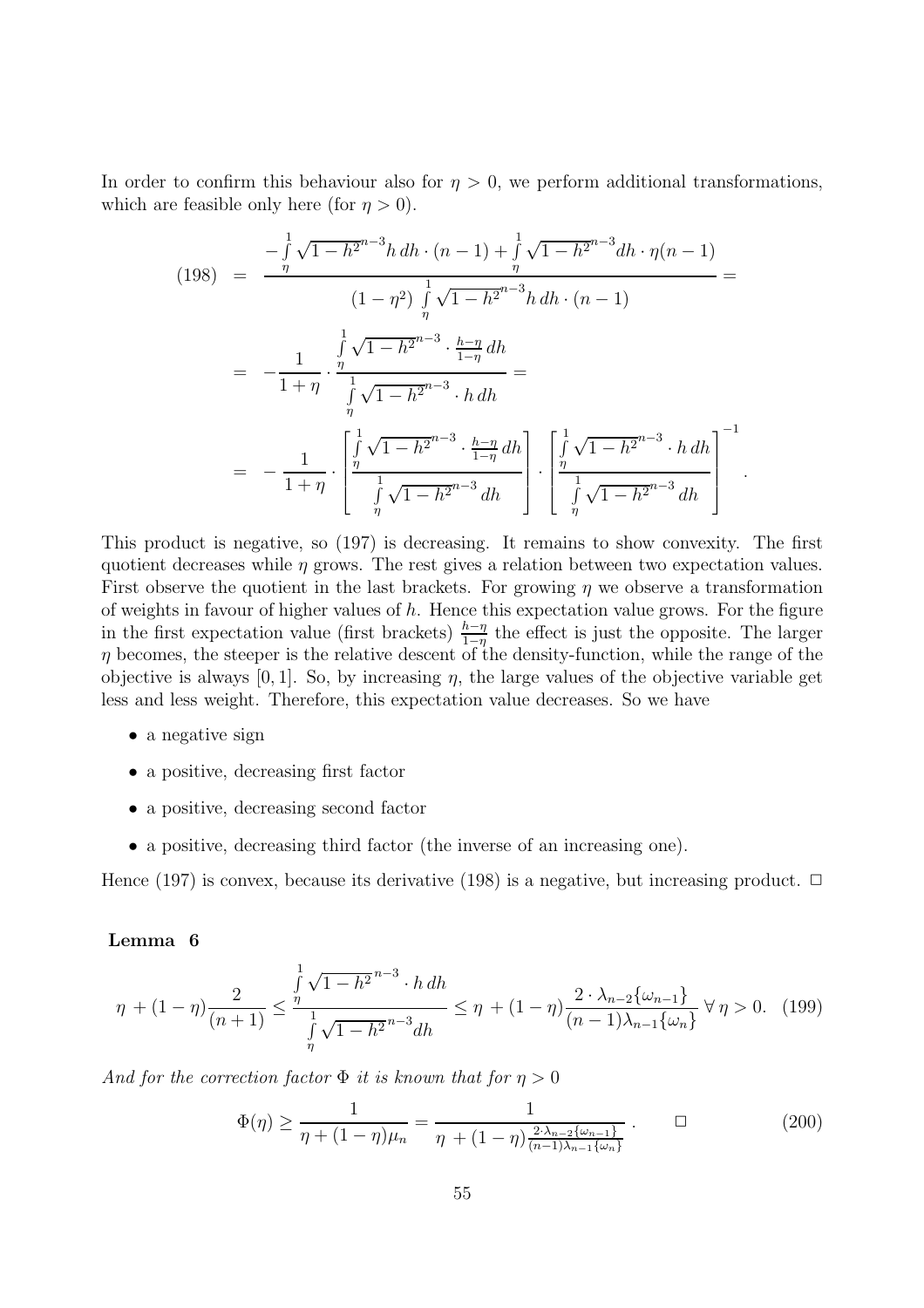#### Proof

The second line is just a reformulation of the right inequality in the first line. Let us first prove the left inequality in the first line. We use that

$$
\frac{\int_{\eta}^{1} \sqrt{1 - h^2}^{n-3} \cdot h \, dh}{\int_{\eta}^{1} \sqrt{1 - h^2}^{n-3} dh} = \frac{\int_{\eta}^{1} \sqrt{1 - h^2}^{n-3} \sqrt{1 + h^2}^{n-3} \cdot h \, dh}{\int_{\eta}^{1} \sqrt{1 - h^2}^{n-3} \sqrt{1 + h^2}^{n-3} dh}.
$$

This is an expectation value of h. Hence the factor  $\sqrt{1+h}^{n-3}$  will support higher values of h. Dropping or reducing this factor will provide a lower expectation value for  $h$ .

$$
\frac{\int_{\eta}^{1} \sqrt{1-h}^{n-3} h dh}{\int_{\eta}^{1} \sqrt{1-h}^{n-3} dh} = \eta + \frac{\int_{\eta}^{1} \sqrt{1-h}^{n-3} (h-\eta) dh}{\int_{\eta}^{1} \sqrt{1-h}^{n-3} dh} = \eta + \frac{(1-\eta)^{\frac{n-3}{2}+2} \int_{0}^{1} \sqrt{1-u}^{n-3} u du}{(1-\eta)^{\frac{n-3}{2}+1} \int_{0}^{1} \sqrt{1-u}^{n-3} du} = \eta + (1-\eta) \cdot \frac{\frac{2}{n-1} - \frac{2}{n+1}}{\frac{2}{n-1}} = \eta + (1-\eta) \cdot \frac{2}{n+1}.
$$
 (201)

Now we proceed to the right inequality

$$
\frac{\int_{\eta}^{1} \sqrt{1 - h^{2}}^{n-3} \cdot h \, dh}{\int_{\eta}^{1} \sqrt{1 - h^{2}}^{n-3} \, dh} = \eta + \frac{\int_{0}^{1} \sqrt{1 - [\eta + (1 - \eta)x]^{2}}^{n-3} \cdot x \, dx}{\int_{0}^{1} \sqrt{1 - [\eta + (1 - \eta)x]^{2}}^{n-3} \, dx} \cdot (1 - \eta) \leq^{*}
$$
\n
$$
\leq \eta + \frac{\int_{0}^{1} \sqrt{1 - [x]^{2}}^{n-3} \cdot x \, dx}{\int_{0}^{1} \sqrt{1 - [x]^{2}}^{n-3} \, dx} \cdot (1 - \eta) = \eta + (1 - \eta) \cdot \frac{2 \cdot \lambda_{n-2} \{\omega_{n-1}\}}{(n-1)\lambda_{n-1} \{\omega_{n}\}}.
$$
\n(202)

\* holds, because we know that for  $0 \leq x_k \leq x_g < 1$  :

$$
\frac{1 - x_k^2}{1 - x_g^2} = \frac{(1 - x_k)(1 + x_k)}{(1 - x_g)(1 + x_g)} \le \frac{1 - x_k}{1 - x_g}
$$

$$
\implies \frac{1 - x_k^2}{1 - x_g^2} \le \frac{(1 - \eta)^2 (1 - x_k^2) + 2\eta (1 - \eta)(1 - x_k)}{(1 - \eta)^2 (1 - x_g^2) + 2\eta (1 - \eta)(1 - x_g)} = \frac{1 - [\eta + (1 - \eta)x_k]^2}{1 - [\eta + (1 - \eta)x_g]^2}.
$$

This means that  $*$  results from a transformation of weights in favour of higher x-values. The expectation value of x is the largest when  $\eta = 0$ .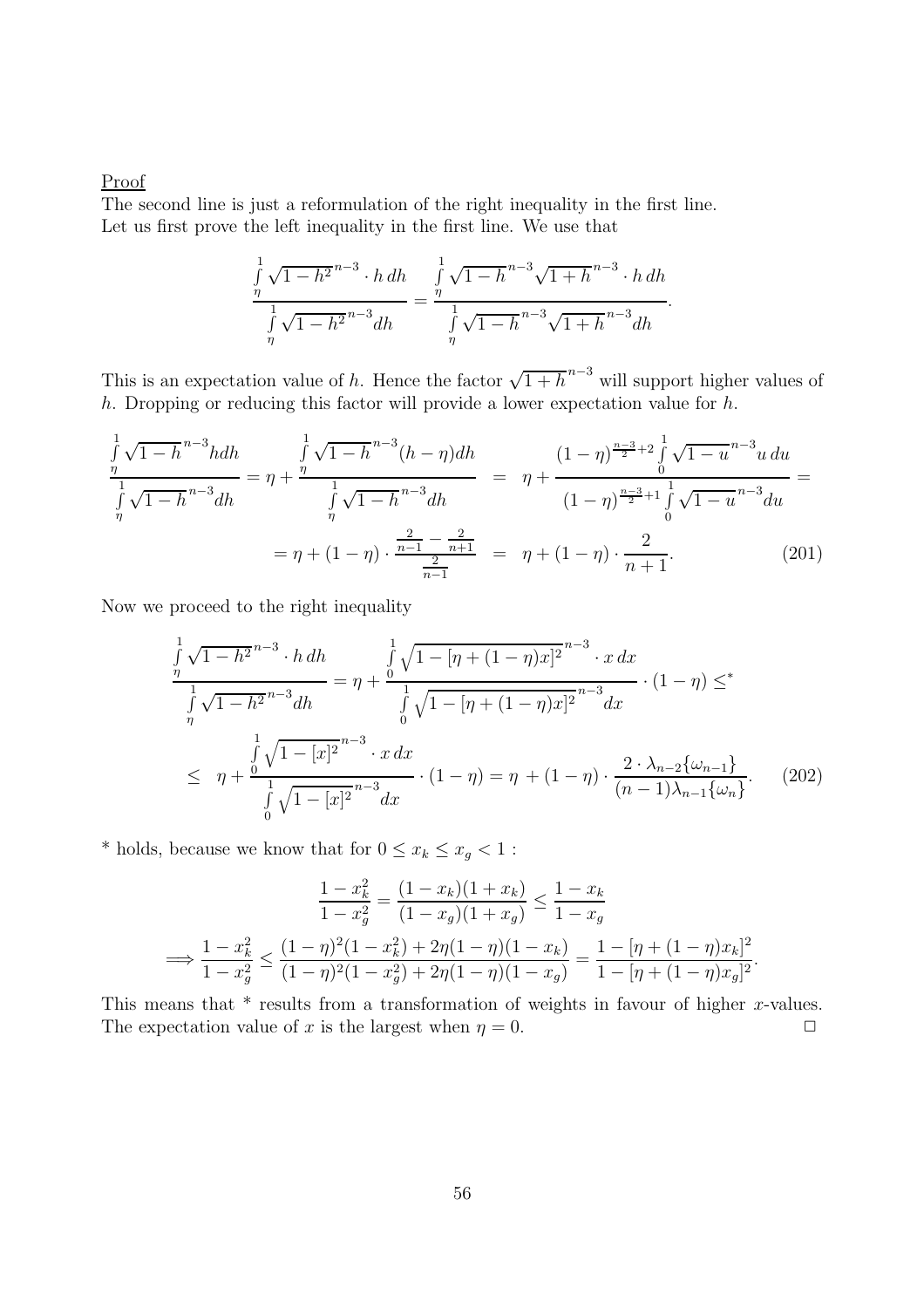#### **Lemma 10**

There is a radial distribution function  $\hat{\mathcal{F}}^{(t)}$  with  $\hat{\mathcal{F}}^{(t)}(r) = 0 \ \forall \ r \leq t \ \text{ and } \hat{\mathcal{F}}^{(t)}(1) = 1$ , such that the quotient corresponding to (142) when based on the distribution function  $\hat{\mathcal{F}}^{(t)}$ becomes worse (larger) than  $(142)$ , which is based on F. One instance of such a distribution function is of the form

$$
\hat{\mathcal{F}}^{(t)}(r) = \begin{cases}\n0 & \text{for } r < t \\
\gamma_t \cdot \mathcal{F}(t) & \text{for } r = t \\
\gamma_t \cdot \mathcal{F}(t) + [1 - \gamma_t \cdot \mathcal{F}(t)] \cdot \frac{\mathcal{F}(r) - \mathcal{F}(t)}{1 - \mathcal{F}(t)} & \text{for } r > t,\n\end{cases}
$$
\n(203)

with an appropriate (t-dependent) value of  $\gamma_t$ .

#### Proof

Consider the following integral-quotient from (142)

$$
\int_{\mu_{n}t}^{t} \int_{\mu_{n}t}^{r} G(h)^{m-n} \frac{R^{n-3}}{r^{n-2}} dh \, d\mathcal{F}(r) + \int_{t+\mu_{n}t}^{1} \int_{\mu_{n}t}^{t} G(h)^{m-n} [1 + \mu_{n-1} \frac{R}{T}] \frac{R^{n-3}}{r^{n-2}} dh \, d\mathcal{F}(r)
$$
\n
$$
\int_{\mu_{n}t}^{t} \int_{\mu_{n}t}^{r} G(h)^{m-n} \frac{T}{t} [1 + \frac{1}{n-1} \frac{R^{2}}{T^{2}}] \frac{R^{n-3}}{r^{n-2}} dh d\mathcal{F}(r) + \int_{t+\mu_{n}t}^{1} \int_{\mu_{n}t}^{t} G(h)^{m-n} \frac{T}{r} \frac{R^{n-3}}{r^{n-2}} [1 + \frac{1}{n-1} \frac{R^{2}}{T^{2}}] dh d\mathcal{F}(r)
$$
\n
$$
(204)
$$

Without loss of generality, we may assume that  $\mathcal{F}(r)=0 \ \forall r < \mu_n t$ . Else, we could easily normalize, because  $[0, \mu_n t)$  is irrelevant for the evaluation of (204).

First look at the quotient of the two left summands only. For every single radius quotient with  $r \leq t$  we have

$$
\int_{\mu_{n}t}^{r} G(h)^{m-n} \frac{R^{n-3}}{r^{n-2}} dh \leq \frac{\int_{\mu_{n}t}^{r} G(h)^{m-n} \frac{R^{n-3}}{r^{n-2}} [1] dh}{\int_{\mu_{n}t}^{r} G(h)^{m-n} \frac{T}{t} [1 + \frac{1}{n-1} \frac{R^{2}}{T^{2}}] \frac{R^{n-3}}{r^{n-2}} dh} \leq \frac{\int_{\mu_{n}t}^{r} G(h)^{m-n} \frac{T}{t} \frac{R^{n-3}}{r^{n-2}} [1] dh}{\int_{\mu_{n}t}^{r} G(h)^{m-n} [1 + \mu_{n-1}] \frac{T^{n-3}}{t^{n-2}} dh}
$$
  

$$
\leq \frac{\int_{\mu_{n}t}^{r} G(h)^{m-n} \frac{T}{t} \frac{R^{n-3}}{r^{n-2}} [1 + \mu_{n-1}] dh}{\int_{\mu_{n}t}^{r} G(h)^{m-n} \frac{T}{t} [1 + \frac{1}{n-1}] \frac{T^{n-3}}{t^{n-2}} dh}.
$$
 (205)

The second inequality exploits  $1 + \frac{1}{n-1} < 1 + \mu_{n-1}$  from (92) and the third (205) is justified<br>by comprehending that a transformation of weights has taken place to get from the new by comprehending that a transformation of weights has taken place to get from the new form to the old form according to

$$
\begin{cases} \frac{R^{n-3}}{T^{n-3}} & \text{for} \quad h \le r \\ 0 & \text{for} \quad r \le h \le t \end{cases}
$$
 (monotonously decreasing with h).

Since  $r \leq t$  and  $R \leq T$ , this transformation supports the lower values of h and the larger values of  $\frac{T}{t}$ . So the quotient is smaller in the old form.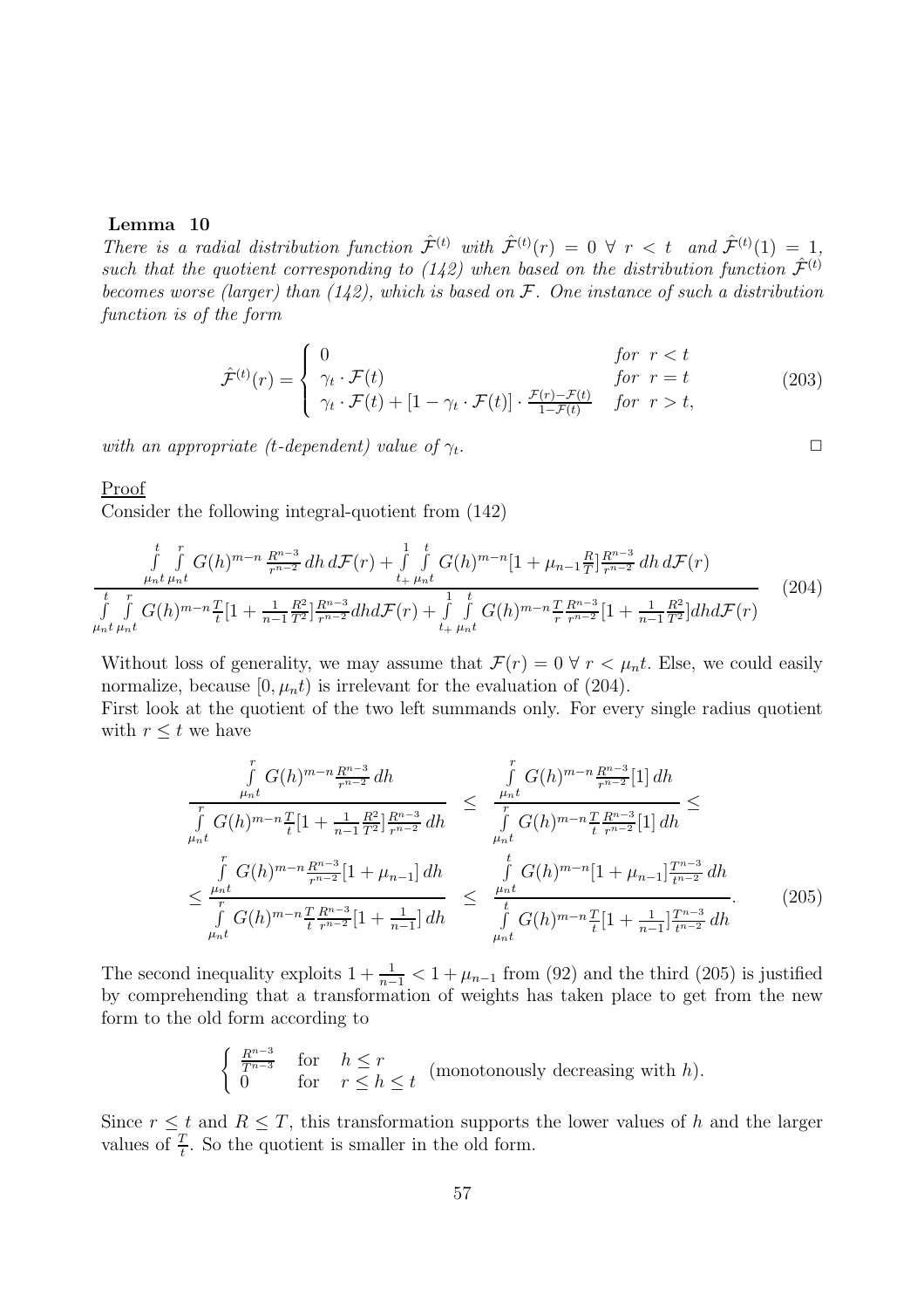This observation motivates a possible change of the radial distribution. Consider the radial distribution function

$$
\tilde{\mathcal{F}}^{(t)}(r) := \begin{cases} 0 & r < t \\ \mathcal{F}(r) & r \ge t \end{cases} . \tag{206}
$$

Let us use this function in  $(204)$  and let us do the replacement suggested in  $(205)$ . This leads to a new quotient of integrals.

$$
\int_{\mu_{n}t}^{t} G(h)^{m-n} \frac{T^{n-3}}{t^{n-2}} [1 + \mu_{n-1}] dh \cdot \tilde{\mathcal{F}}^{(t)}(t) + \int_{t+\mu_{n}t}^{1-t} G(h)^{m-n} [1 + \mu_{n-1} \frac{R}{T}]_{\tau^{n-2}}^{R^{n-3}} dh \, d\tilde{\mathcal{F}}^{(t)}(t) \n\int_{\mu_{n}t}^{t} G(h)^{m-n} \frac{T}{t} [1 + \frac{1}{n-1}]_{\tau^{n-3}}^{T^{n-3}} dh \cdot \tilde{\mathcal{F}}^{(t)}(t) + \int_{t+\mu_{n}t}^{1-t} G(h)^{m-n} \frac{T}{r} \frac{R^{n-3}}{r^{n-2}} [1 + \frac{1}{n-1} \frac{R^2}{T^2}] dh d\tilde{\mathcal{F}}^{(t)}(r)
$$
\n(207)

The right summands in numerator and in denominator will not be involved by the modification, because we let them start at  $t_{+}$ . But the left summands will be changed. Our change from (204) to (207) has enlarged the left summand in the numerator of (204), i. e. the integral mass for [0,t]. The reasons are the factor  $1 + \mu_{n-1}$  and the insight that the figure

$$
\int_{\mu_{n}t}^{r} G(h)^{m-n} R^{n-3} r^{-n+2} dh = \int_{\frac{\mu_{n}t}{r}}^{1} G(qr)^{m-n} \sqrt{1-q^2}^{n-3} dq
$$
\n(208)

increases monotonously with r. As a result of the monotony of  $G$ , we observe an increment of these terms for growing  $r$  until  $t$ . We conclude

$$
\int_{\mu_{n}t}^{t} \int_{\mu_{n}t}^{r} G(h)^{m-n} R^{n-3} r^{-n+2} dh \, d\mathcal{F}(r) \leq \int_{\mu_{n}t}^{t} G(h)^{m-n} T^{n-3} t^{-n+2} dh \cdot [\mathcal{F}(t) - \mathcal{F}(0)]. \tag{209}
$$

Consequently, the use of  $\tilde{\mathcal{F}}^{(t)}$  in (207) instead of  $\mathcal F$  as in (204) delivers a higher quotient of the left summands because of (205). And it provides a higher integral mass for the region  $[0, t]$ , as  $(209)$  shows.

Hence, this new quotient will not be smaller than the quotient in (204), if  $\tilde{\mathcal{F}}^{(t)}(t) = \mathcal{F}(t) = 1$ .

Let us now study the case  $\tilde{\mathcal{F}}^{(t)}(t) = \mathcal{F}(t) < 1$ . Up to now it is impossible to decide, whether the total quotient has changed and in which direction. Therefore, we simplify the notation for the moment and look at the structure of the modifications. Let us use  $N_{\leq t}, N_{\geq t}, D_{\leq t}, D_{\geq t}$ for the two numerator- and the two denominator-terms in (204), which had been based on  $\mathcal F$ . Then the structure of (204) can be described as

$$
\frac{N_{\leq t} + N_{>t}}{D_{\leq t} + D_{>t}} \,. \tag{210}
$$

Accordingly, we use  $\tilde{N}_{\leq t}$ ,  $\tilde{N}_{\geq t}$ ,  $\tilde{D}_{\leq t}$ ,  $\tilde{D}_{\leq t}$  for the fragments of (207). Our change leads to an increment of the quotient of the left summands, i.e. there is a real number  $\alpha \leq 1$  such that

$$
\frac{N_{\leq t}}{D_{\leq t}} \leq \frac{\tilde{N}_{\leq t}}{\tilde{D}_{\leq t}} = \frac{N_{\leq t}}{\alpha \cdot D_{\leq t}}.
$$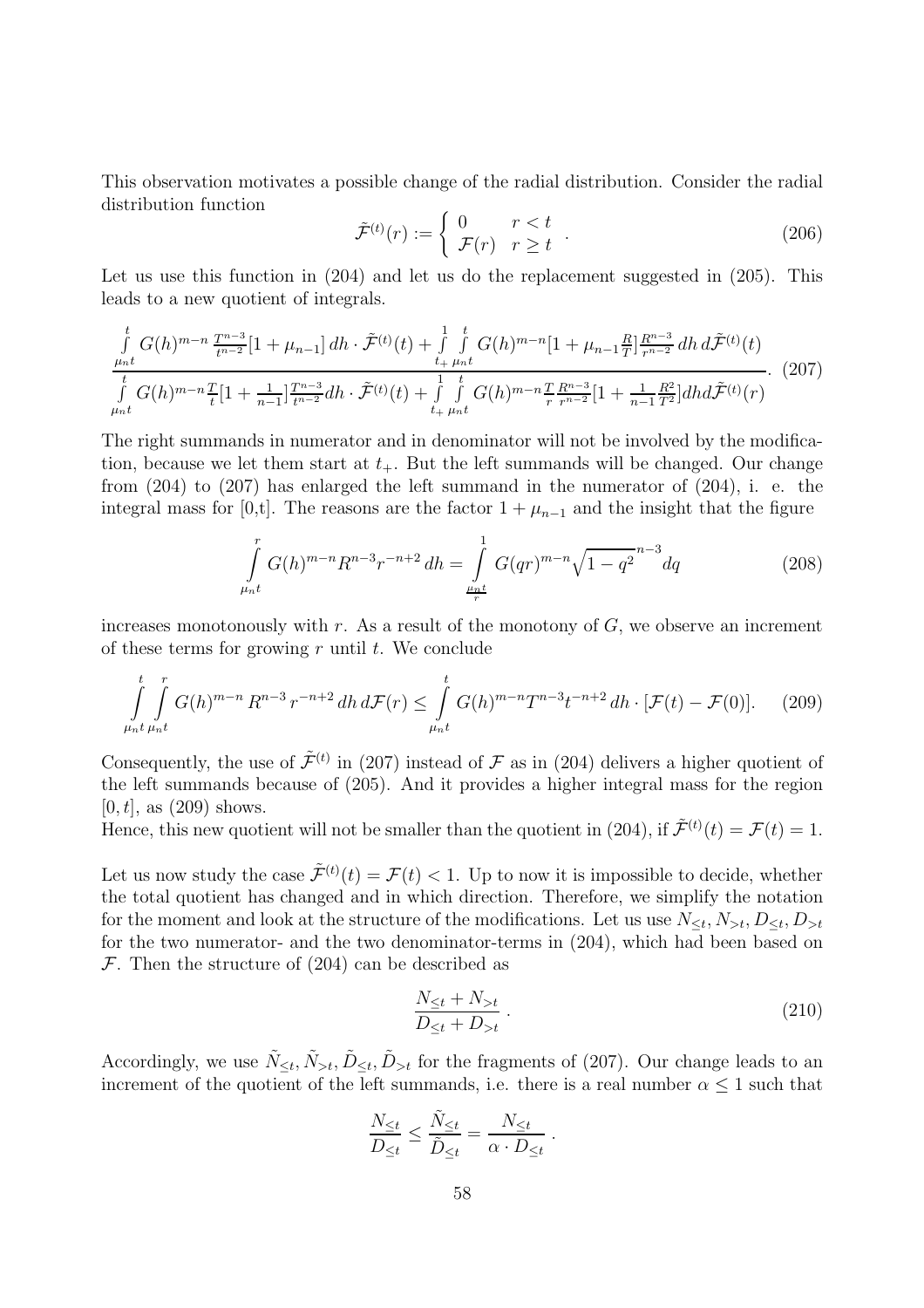Besides that it leads to an increment of the left numerator-summand, i.e. there is a real number  $\beta \geq 1$  such that

$$
N_{\leq t} \leq \tilde{N}_{\leq t} = \beta \cdot N_{\leq t}.
$$

Now we have

$$
\frac{\tilde{N}_{\leq t} + \tilde{N}_{>t}}{\tilde{D}_{\leq t} + \tilde{D}_{>t}} = \frac{\beta \cdot N_{\leq t} + N_{>t}}{\alpha \cdot \beta \cdot D_{\leq t} + D_{>t}}.
$$
\n(211)

Although the quotient in the area of " $\leq t$ " is larger now, we cannot finally compare (211) with (210). To clarify the effect of the modification, we could introduce another real  $\gamma \leq 1$ , which restores the original balance of the two numerator-summands, with the property

$$
\frac{\gamma \cdot \beta \cdot N_{\leq t}}{\frac{1-\gamma \cdot \mathcal{F}(t)}{1-\mathcal{F}(t)} \cdot N_{>t}} = \frac{N_{\leq t}}{N_{>t}}, \text{ respectively } \gamma \cdot \beta = \frac{1-\gamma \cdot \mathcal{F}(t)}{1-\mathcal{F}(t)}.
$$

The existence of such a value is clear. Choose

$$
\gamma = \frac{1}{1 + (1 - \mathcal{F}(t))(\beta - 1)} \leq 1.
$$

Switching to another distribution function, namely

$$
\hat{\mathcal{F}}^{(t)}(r) = \begin{cases}\n0 & \text{for } r < t \\
\gamma \cdot \mathcal{F}(t) & \text{for } r = t \\
\gamma \cdot \mathcal{F}(t) + [1 - \gamma \cdot \mathcal{F}(t)] \cdot \frac{\mathcal{F}(r) - \mathcal{F}(t)}{1 - \mathcal{F}(t)} & \text{for } r > t,\n\end{cases}
$$
\n(212)

with  $\gamma$  defined as above, would lead to the relation

$$
\frac{N_{\leq t} + N_{>t}}{D_{\leq t} + D_{>t}} \leq \frac{\gamma \cdot \beta \cdot N_{\leq t} + \frac{1 - \gamma \cdot \mathcal{F}(t)}{1 - \mathcal{F}(t)} N_{>t}}{\gamma \cdot \alpha \cdot \beta \cdot D_{\leq t} + \frac{1 - \gamma \cdot \mathcal{F}(t)}{1 - \mathcal{F}(t)} D_{>t}} = \frac{N_{\leq t} + N_{>t}}{\alpha \cdot D_{\leq t} + D_{>t}} = \frac{\hat{N}_{\leq t} + \hat{N}_{>t}}{\hat{D}_{\leq t} + \hat{D}_{>t}} \text{ since } \alpha \leq 1.
$$

Note that  $\hat{N}_{\leq t}, \hat{N}_{>t}, \hat{D}_{\leq t}, \hat{D}_{> t}$  denote the fragments under use of the new distribution function  $\hat{\mathcal{F}}^{(t)}(r)$  corresponding to (207), where  $\tilde{\mathcal{F}}$  had been used. So we arrive at the desired simplification  $Q_3 \le \hat{Q}_3$ , as defined in (144) in the main text.  $\Box$